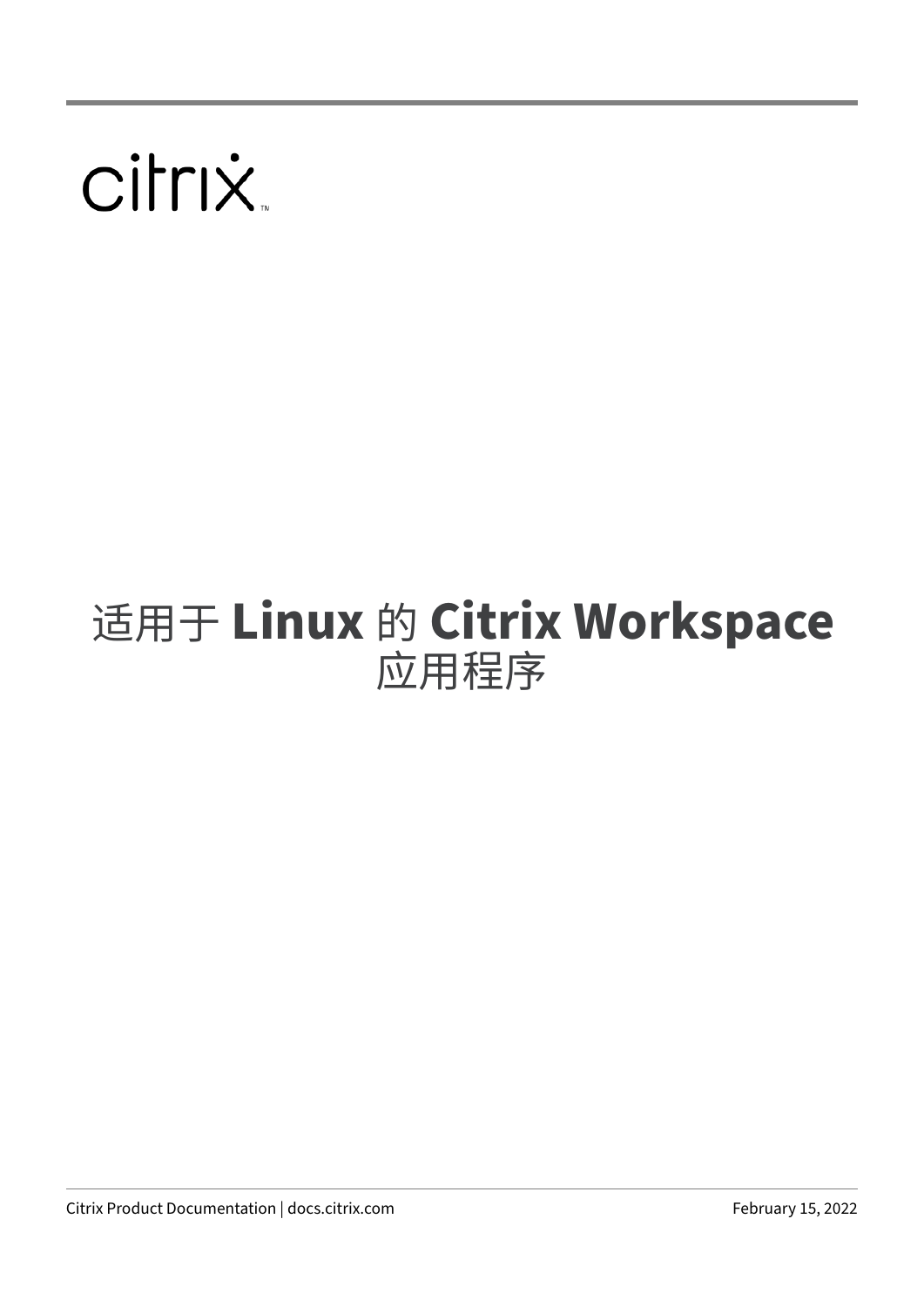# **Contents**

| 关于此版本              | $\mathbf{3}$ |
|--------------------|--------------|
| 系统要求和兼容性           | 30           |
| 安装、卸载和更新           | 39           |
| 入门                 | 45           |
| 配置                 | 52           |
| 身份验证               | 115          |
| 安全通信               | 117          |
| <b>Storebrowse</b> | 122          |
| 故障排除               | 132          |
| SDK 和 API          | 147          |
| ICA 设置参考           | 148          |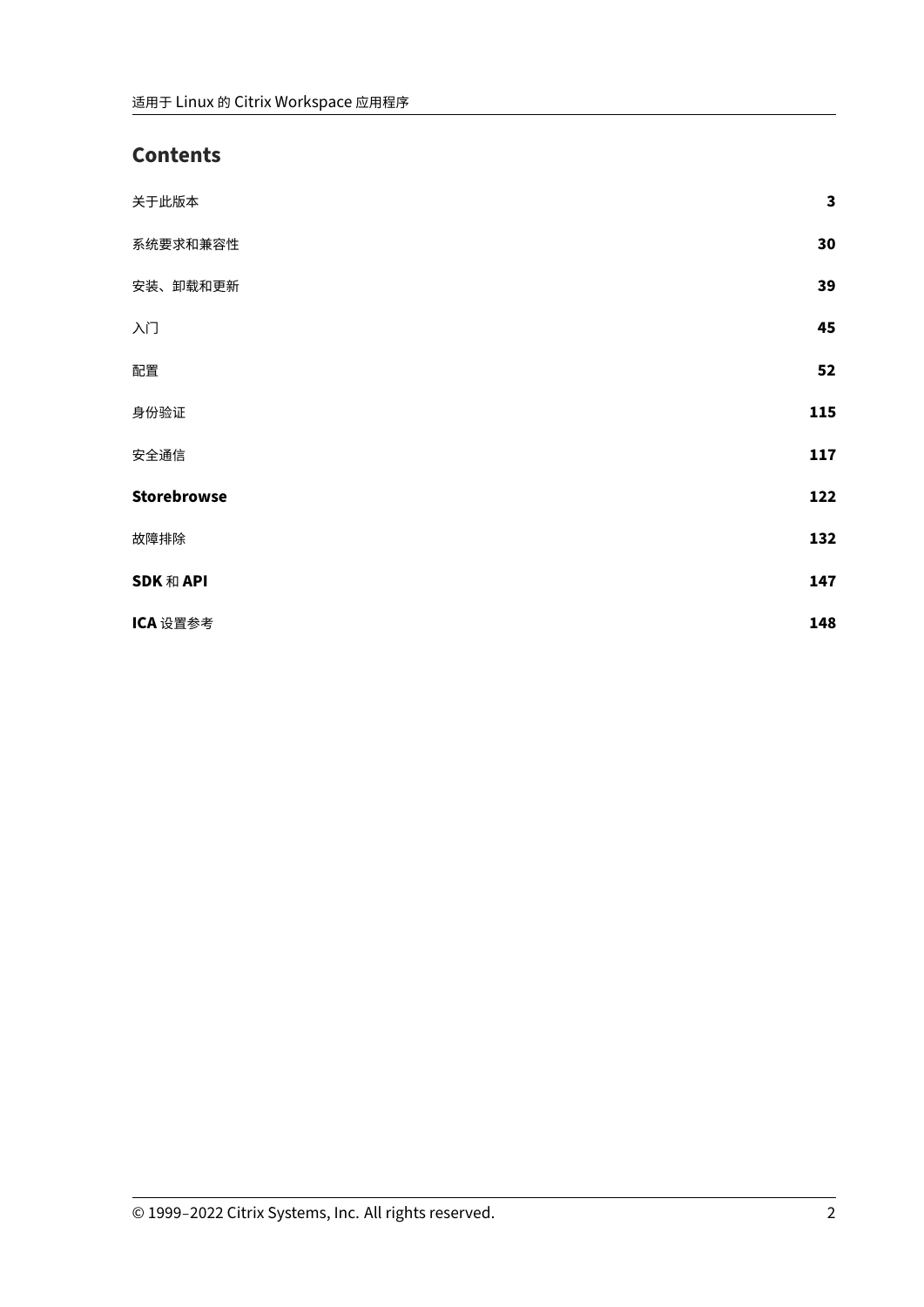关于此版本

<span id="page-2-0"></span>February 11, 2022

**2112** 中的新增功能

支持光标颜色反转

以前,Citrix Workspace 应用程序会显示一个虚线光标,其颜色与文本的黑白背景相同。因此,很难找到光标的位置。 在本版本中,光标颜色会根据文本的背景颜色反转。因此,您可以轻松地在文本中找到光标的位置。默认情况下,此功 能处于禁用状态。

必备条件:

• 如果 .ICAClient 已存在于当前用户的主文件夹中:

删除 All\_Regions.ini 文件

或者,

要保留 All\_Regions.ini 文件,请在 [虚拟通道\Thinwire 图形] 部分的末尾添加以下行:

InvertCursorEnabled=

InvertCursorRefreshRate=

InvertCursorMode=

如果 .ICAClient 文件夹不存在,则指示 Citrix Workspace 应用程序的全新安装。在这种情况下,将保留功能的默 认设置。

要启用此功能,请执行以下操作:

- 1. 导航到 \$HOME/.ICAClient/wfclient.ini 配置文件。
- 2. 转到 [Thinwire3.0] 部分并设置以下条目:

InvertCursorEnabled=True

注意:

当 Citrix Studio 中的使用视频编解码器进行压缩策略的值设置为不使用视频编解码器时,光标不会反转。

# 自适应音频更新

使用用户数据报协议 (UDP) 音频传输时,自适应音频现在可以正常运行。有关详细信息,请参阅自适应音频。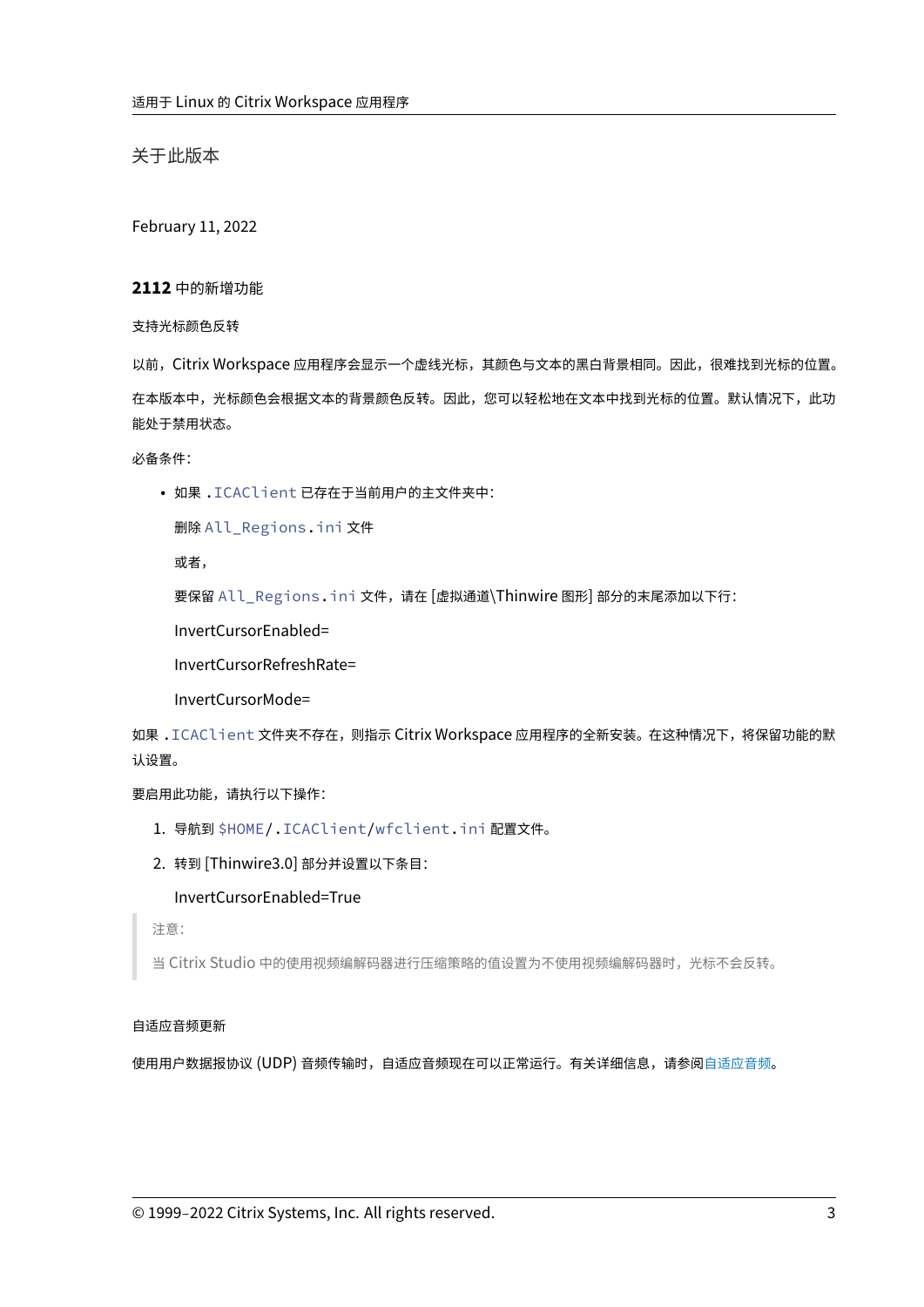注意:

此增强功能需要 VDA 2112 或更高版本。

有关在 Citrix Workspace 应用程序上使用自适应音频配置 UDP 音频的信息,请参阅音频文档中的启用 **UDP** 音频部 分。

支持多个音频设备(技术预览版)

自本版本起,Citrix Workspace 应用程序将在会话中显示所有可用的本地音频设备及其名称。此外,还提供对蓝牙和 HDMI 音频设备的即插即用支持。

默认情况下,此功能处于禁用状态。要启用此功能,请在 module.ini 文件中将 AudioRedirectionV4 的值设置 为 True。

有关详细信息,请参阅音频。

注意:

自本版本起,modu[le.i](https://docs.citrix.com/zh-cn/citrix-workspace-app-for-linux/configure-xenapp.html#audio)ni 文件中的 VdcamVersion4Support 属性将重命名为 AudioRedirectionV4 。

通过 **Citrix Gateway** 传输 **UDP** 音频(技术预览版)

在本版本中, Citrix Workspace 应用程序支持用于 UDP 音频的数据报传输层安全性 (DTLS) 协议。因此,您可以通 过 Citrix Gateway 访问 UDP 音频。

要通过 Citrix Gateway 启用 UDP 音频,请执行以下操作:

- 1. 导航到 <ICAROOT>/config 文件夹并打开 module.ini 文件。
- 2. 转到 [WFClient] 部分并设置以下条目:

EnableUDPThroughGateway=True

3. 转到 [clientAudio] 部分并设置以下条目:

EnableUDPAudio=True

有关详细信息,请参阅音频文档中的启用 **UDP** 音频部分。

注意:

如果使用 StoreFr[ont d](https://docs.citrix.com/zh-cn/citrix-workspace-app-for-linux/configure-xenapp.html#audio)efault.ica 配置,在 [Application] 部分中设置的 EnableUDPThroughGateway 值优先于在 module.ini 文件中设置的值。但是,您只能使用 module.ini 文件在 [clientAudio] 部分中 设置 EnableUDPAudio 值,并且其优先级不会高于在 StoreFront default.ica 配置中设置的值。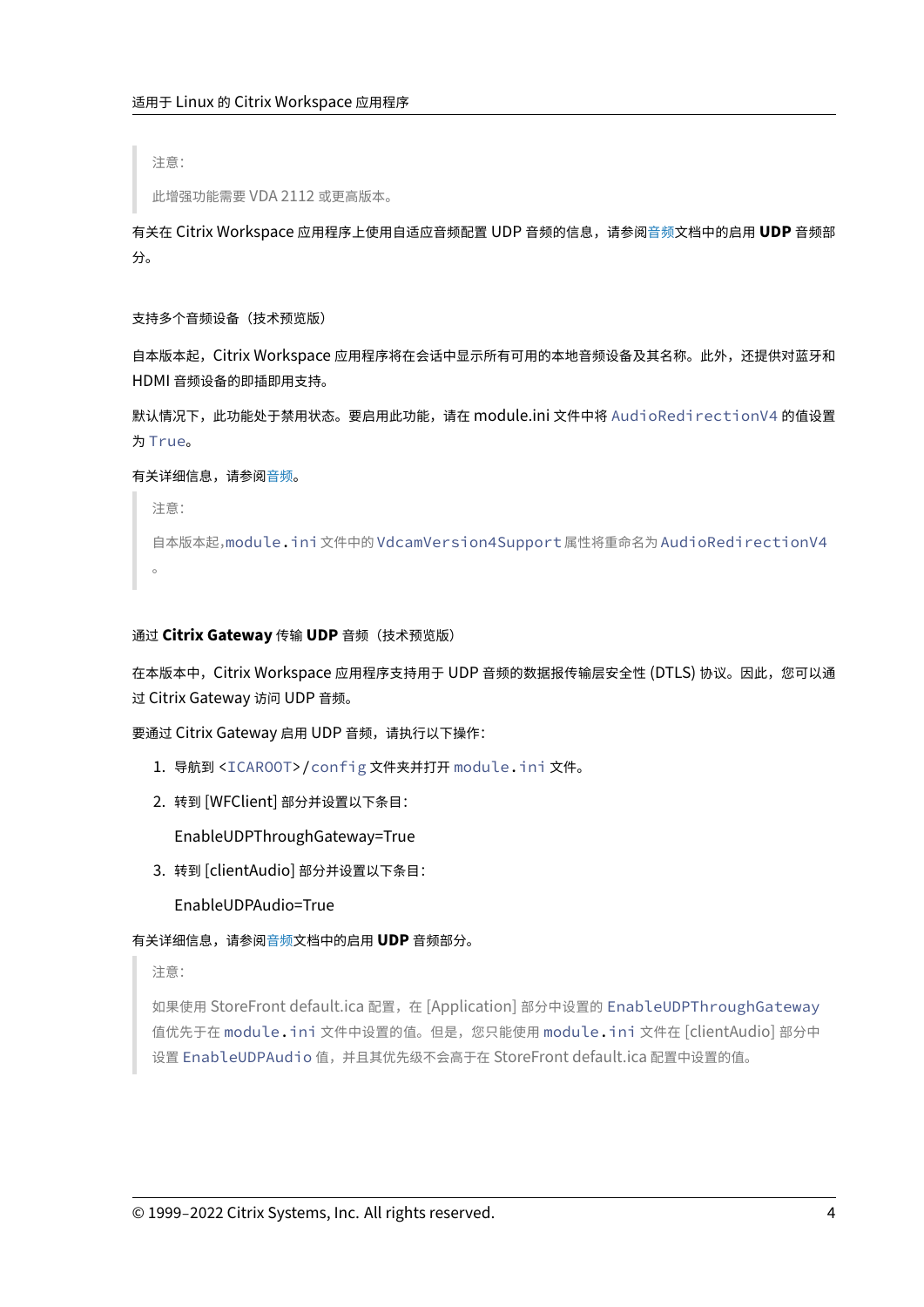#### 智能卡支持的增强功能

注意:

此增强功能普遍适用于 Citrix Workspace 应用程序。

# 在本版本中, Citrix Workspace 应用程序支持适用于智能卡读卡器的即插即用功能。

插入智能卡时,智能卡读卡器会在服务器和客户端中检测智能卡。可以同时即插即用多个智能卡,并且检测到所有这些 智能卡。

必备条件:

#### 在 Linux 客户端上安装 libpcscd 库。

注意:

默认情况下,此库可能会安装在大多数 Linux 发行版的最新版本中。但是,您可能需要在某些 Linux 发行版的早 期版本中安装 libpcscd 库,例如 Ubuntu 1604。

#### 要禁用此增强功能,请执行以下操作:

- 1. 导航到 <ICAROOT>/config/module.ini 文件夹。
- 2. 转到 SmartCard 部分。
- 3. 设置 DriverName= VDSCARDV.DLL。

# **Microsoft Teams** 优化的增强功能

注意:

以下功能仅在 Microsoft Teams 推出功能更新后可用。Microsoft 推出此更新后,您可以查看 CTX253754 以 获取文档更新和公告。

#### • 在 **Microsoft Teams** 中请求控制权

在本版本中,参与者正在共享屏幕时,您可以在 Microsoft Teams 通话期间请求控制权。[获得控制权后,](https://support.citrix.com/article/CTX253754?_ga=2.97575065.720441965.1633910494-935350695.1633365909)您可 以对共享屏幕进行选择、编辑或其他修改。

要控制共享屏幕的时间,请单击 Microsoft Teams 屏幕顶部的请求控制权。共享屏幕的会议参与者可以允许或 拒绝您的请求。

获得控制权后,您可以对共享屏幕进行选择、编辑和其他修改。完成后,单击释放控制权。

限制:

在优化的用户与端点上运行的本机 Microsoft Teams 桌面客户端上的用户之间的点对点通话期间,请求控制权 选项不可用。解决方法:用户可以加入会议以获取请求控制权选项。

# • 支持 **Dynamic e911**

在本版本中,Citrix Workspace 应用程序支持动态紧急呼叫。在 Microsoft 通话套餐、接线员连接和直接路由 中使用时,它提供了以下功能:

**–** 配置和路由紧急呼叫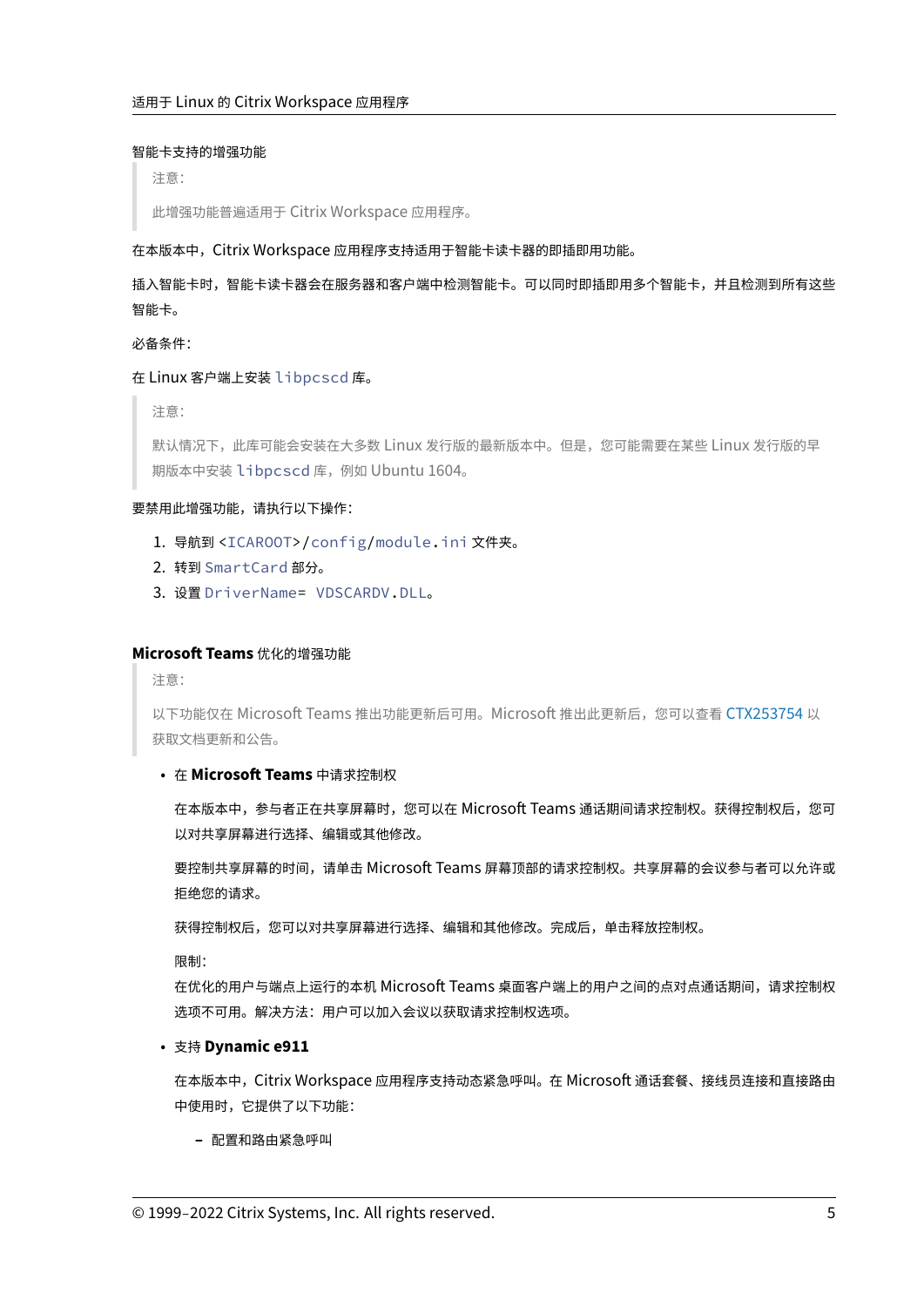**–** 通知安全人员

提供通知的依据是端点上运行的 Citrix Workspace 应用程序的当前位置,而非 VDA 上运行的 Microsoft Teams 客户端。

Ray Baum 的法律要求将 911 呼叫者的可调度位置传送到相应的公共安全应答点 (PSAP)。自适用于 Linux 的 Citrix Workspace 应用程序 2112 起,使用 HDX 的 Microsoft Teams 优化遵从 Ray Baum 的法律。要支持 此功能,瘦客户端的操作系统发行版中必须包含 LLDP 库。

#### **2111** 中的新增功能

## 带智能功能的 **Workspace**(技术预览版)

本版本的 Citrix Workspace 应用程序进行了优化,以在发布时利用 Workspace 智能功能。有关详细信息,请参阅 Workspace Intelligence Features - Microapps (Workspace 智能功能 - 微应用)。

#### [电池状态指示器](https://docs.citrix.com/zh-cn/tech-zone/learn/tech-briefs/workspace-microapps.html)

以前,设备的电池状态不在服务器 VDA 的通知区域中显示。

在本版本中,将显示服务器 VDA 的电池状态指示器。

#### 支持自定义 **Web** 应用商店(技术预览版)

在此版本中,您可以通过 Citrix Workspace 应用程序访问贵组织的自定义 Web 应用商店。

要使用此功能,管理员必须将域或自定义 Web 应用商店添加到 Global App Configuration Service 中允许访问的 URL 列表中。添加 URL 后,可以在 Citrix Workspace 应用程序的添加帐户屏幕中提供自定义 Web 应用商店 URL。 自定义 Web 应用商店将在本机 Workspace 应用程序窗口中打开。

有关为最终用户配置 Web 应用商店 URL 的详细信息,请参阅 Global App Configuration Service。

要删除自定义 Web 应用商店,请转至帐户 > 添加或删除帐户,选择自定义 Web 应用商店 URL,然后单击删除。

作为必备条件,您必须在 AuthManConfig.xml 文件中启用自定义 Web [应用商店。有关详细信息](https://developer.cloud.com/citrixworkspace/server-integration/global-app-configuration-service/docs/getting-started),请参阅自定义 Web 应用商店。

注意:

[只能对自定](https://docs.citrix.com/zh-cn/citrix-workspace-app-for-linux/get-started.html#custom-web-stores)义 Web 应用商店使用 AuthManConfig.xml 文件中列出的 URL。可以在要为自定义 Web [应用](https://docs.citrix.com/zh-cn/citrix-workspace-app-for-linux/get-started.html#custom-web-stores) 商店的 AuthManConfig.xml 文件中添加不同的 URL。

# 适用于 **64** 位的网络摄像机重定向(技术预览版)

此版本提升了使用 32 位应用程序时网络摄像机的整体性能和稳定性。该版本还引入了对适用于 64 位应用程序的网络摄 像机重定向的支持。有关详细信息,请参阅网络摄像机。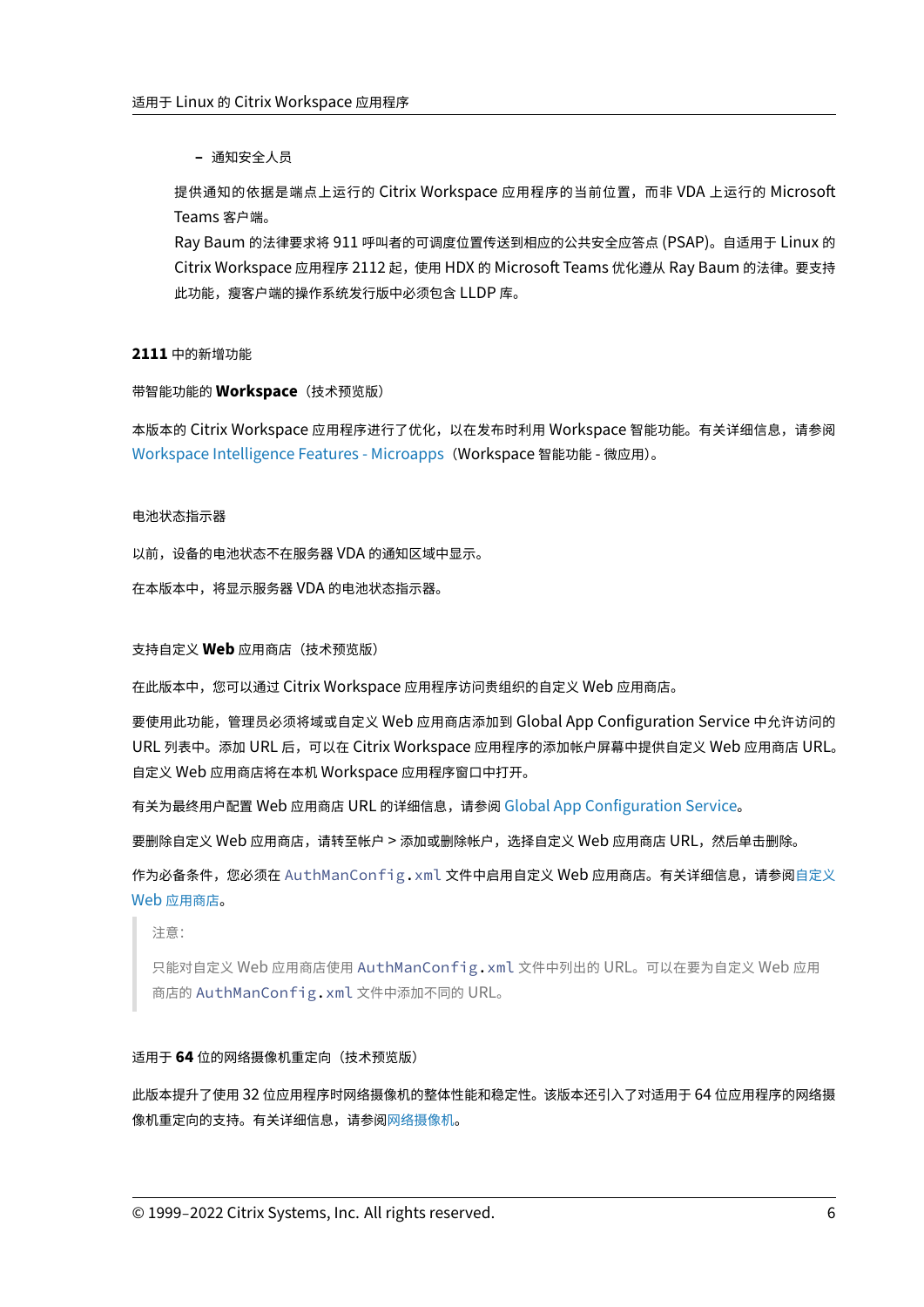智能卡支持的增强功能(技术预览版)

在本版本中,Citrix Workspace 应用程序支持适用于智能卡读卡器的即插即用功能。

插入智能卡时,智能卡读卡器会在服务器和客户端中检测智能卡。可以同时即插即用多个智能卡,并且检测到所有这些 智能卡。

要配置此功能,请执行以下操作:

- 1. 导航到 <ICAROOT>/config/module.ini 文件夹。
- 2. 转到 SmartCard 部分。
- 3. 设置 DriverName= VDSCARDV2.DLL。

#### **Microsoft Teams** 增强功能

- 为 llvm-12 添加了新的依赖项: 在本版本中,为 llvm-12 添加了一个名为 libunwind-12 library 的 新依赖项。但是,默认情况下,该依赖项在原始存储库中不存在。在存储库中手动安装 libunwind-12 library。有关安装 libunwind-12 library 的详细信息,请参阅 Microsoft Teams 优化。
- 回声消除、自动增益控制、噪音抑制配置的增强功能:如果 Microsoft Teams 配置了自动增益控制和噪音抑制 选项,Citrix 重定向的 Microsoft Teams 将遵循配置的值。否则,默认情况下,这些选项处于启用状态。但是, 默认情况下,回声消除选项处于禁用状态。有关详细信息,请参阅 Micros[oft Teams](https://docs.citrix.com/zh-cn/citrix-workspace-app-for-linux/configure-xenapp.html#optimization-for-microsoft-teams) 优化。

#### **2109** 中的新增功能

会话可靠性增强功能

以前,启用 HDX Broadcast 会话可靠性功能后,如果与已发布的应用程序之间的连接出现中断,您仍可继续看到该应 用程序的窗口。

在此版本中,您可以在会话可靠性开始时看到屏幕发生的变化。会话窗口将灰显,并且倒计时器将显示进行下次重新连 接尝试之前的剩余时间。

注意:

只有 Citrix Virtual Desktops 支持此功能。

#### 日志记录的增强功能

以前,没有可用于在 Citrix Workspace 应用程序中收集日志文件的工具。日志文件分散在不同的文件夹中。您必须手 动从不同的文件夹中收集日志文件。

自此版本起,Citrix Workspace 应用程序引入了 collectlog.py 工具,您可以使用该工具从不同的文件夹中收集日志 文件。可以使用命令行运行此工具。生成的日志文件为压缩格式。可以从本地服务器下载该压缩的日志文件。有关详细 信息,请参阅日志记录。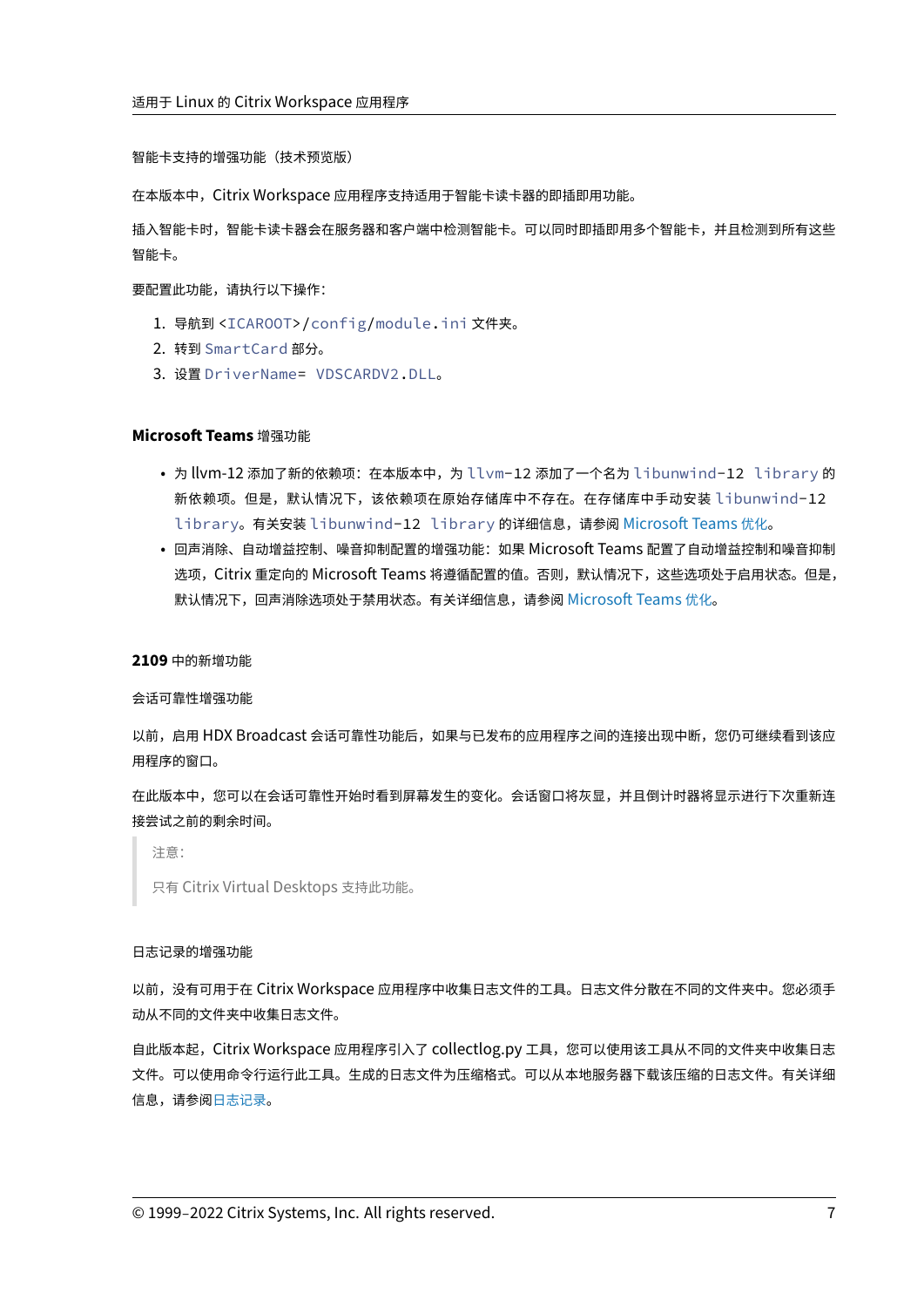#### 服务连续性

注意:

此功能普遍适用于 Citrix Workspace 应用程序。

服务连续性消除或最大限度地减少了对连接过程中涉及的组件可用性的依赖。无论云服务的运行状况如何,用户都可以 启动其虚拟应用程序和桌面。

有关在 Citrix Workspace 应用程序中支持服务连续性的要求的信息,请参阅系统要求。

有关随 Citrix Workspace 应用程序安装服务连续性的信息,请参阅安装服务连续性。

有关详细信息,请参阅 Citrix Workspace 文档中的服务连续性部分。

#### 对在适用于 **Google Chrome** 的 **Citrix Worksp[ace Web](https://docs.citrix.com/en-us/citrix-workspace/service-continuity.html)** 扩展中保持服务连续性的支持

对在适用于 Google Chrome 的 Citrix Workspace Web 扩展中保持服务连续性的支持功能在公共技术预览版中提 供。可以在适用于 Linux 2109 的 Citrix Workspace 应用程序中使用适用于 Google Chrome 的 Workspace Web 扩展。此扩展在 Google Chrome Web 应用商店中提供。Workspace 应用程序将使用浏览器扩展的本机消息主机协 议与 Citrix Workspace Web 扩展通信。同时,Workspace 应用程序和 Workspace Web 扩展会使用 Workspace 连接租用使浏览器用户能够在中断期间访问其应用程序和桌面。有关详细信息,请参阅服务连续性。

#### 自适应音频

使用自适应音频时,您无需手动在 VDA 上配置音频质量策略。自适应音频可优化环境设置,并替换过时的音频压缩格 式,以提供卓越的用户体验。自适应音频默认处于启用状态。有关详细信息,请参阅自适应音频。

注意:

如果实时音频应用程序需要 UDP 音频交付,则必须在 VDA 上禁用自适应音频,[以允许回退到](https://docs.citrix.com/zh-cn/citrix-virtual-apps-desktops/multimedia/audio.html#adaptive-audio) UDP 音频交付。

#### 针对服务连续性的 **Storebrowse** 增强功能

以前,仅在使用自助服务插件进行连接时,Workspace 连接租用文件才与远程服务器上的可用文件同步。因此, 使用 Storebrowse 启动应用程序和桌面会话时,不支持服务连续性功能。大多数第三方瘦客户端供应商都使用 Storebrowse 连接到 Workspace 平台,并且没有为它们启用服务连续性功能。

自此版本起,当您也使用 Storebrowse 进行连接时,Workspace 连接租用文件将与远程服务器上的可用文件同步。 此功能有助于第三方瘦客户端供应商即使在 Workspace 脱机时也能访问它。

注意:

• 此增强功能仅在云部署中启用了服务连续性时可用。有关详细信息,请参阅 Citrix Workspace 文档中的配 置服务连续性部分。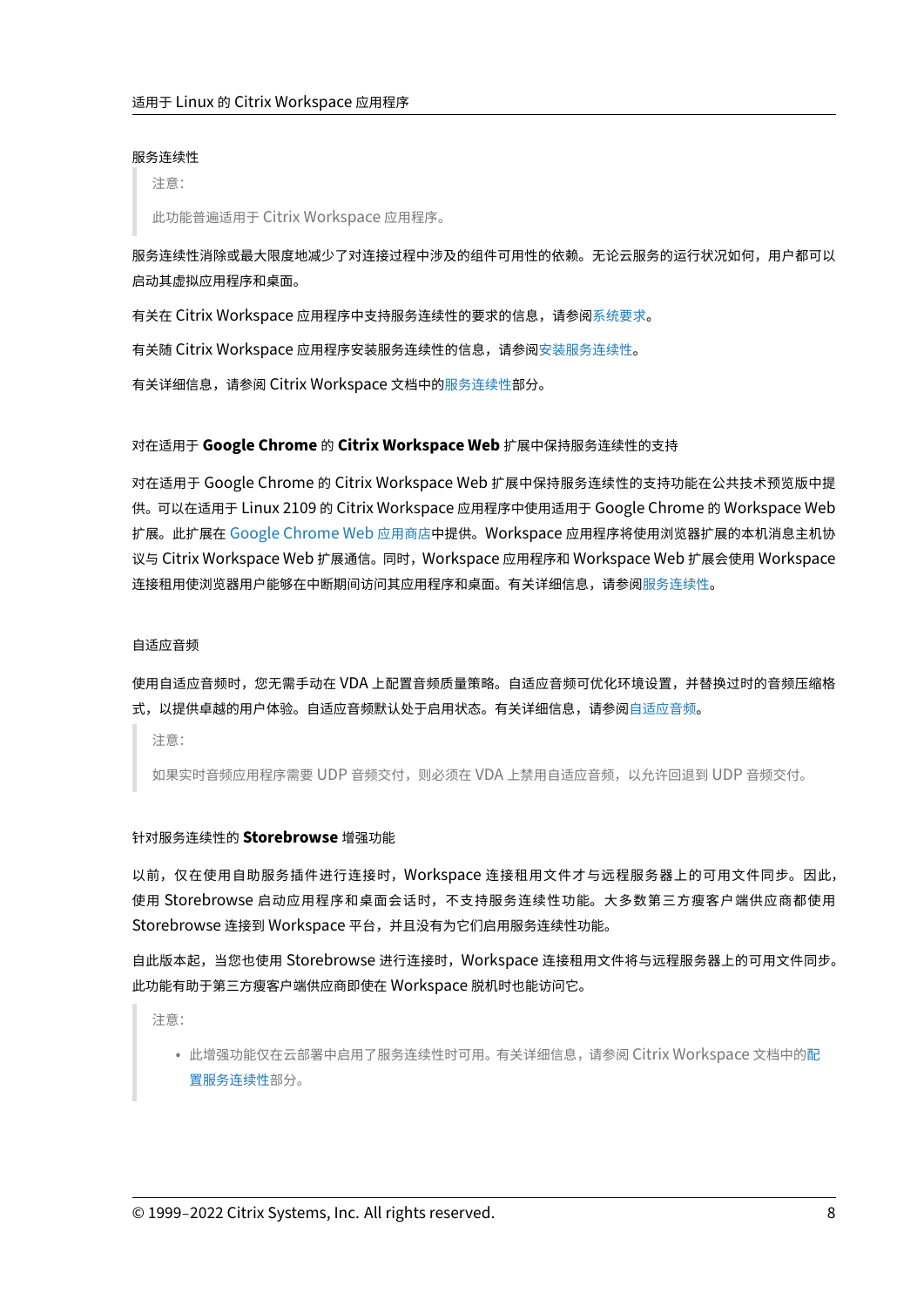• 如果已在 \$ICAROOT/config/AuthManConfig.xml 文件中将 AuthManLiteEnabled 的值 设置为 True, 则此增强功能不可用。默认情况下, 此值设置为 False。

# **Global App Config Service**(公共技术预览版)

使用新的适用于 Citrix Workspace 的 Global App Configuration Service,Citrix 管理员能够通过集中管理的服 务提供 Workspace 服务 URL。

作 为 必 备 条 件, 您 必 须 在 AuthManConfig.xml 文 件 中 启 用 此 功 能。 导 航 到 \$ICAROOT/config/ AuthManConfig.xml 并添加以下条目:

```
1 <key>AppConfigEnabled</key>
2 <value> true </value>
3 <!--NeedCopy-->
```
# 有关 Workspace 服务 URL 设置的详细信息,请参阅 Global App Configuration Service 文档。

注意:

适用于 Linux 的 Citrix Workspace 应用程序仅使用 [Global App Configuration Servi](https://developer.cloud.com/citrixworkspace/server-integration/global-app-configuration-service/docs/overview)ce 提供 Workspace 服务 URL。

# **Enlightened Data Transport (EDT) MTU** 发现

Citrix Workspace 应用程序现在支持 Enlightened Data Transport (EDT) 中的最大传输单位 (MTU) 发现。它提 高了 EDT 协议的可靠性和兼容性,并提供改进的用户体验。 有关详细信息,请参阅 Citrix Virtual Apps and Desktops 文档中的 EDT MTU 发现部分。

在网络请求中创建自定义用户代理字符串

在此版本中,Citrix Workspace 应用程序引入了一个选项,该选项可用于在网络请求中附加用户代理字符串并标识网 络请求的来源。根据此用户代理字符串请求,您可以决定如何管理网络请求。此功能允许您仅接受来自可信设备的网络 请求。

注意:

此功能在 Citrix Workspace 应用程序的云部署中受支持。此外,x86、x64 和 armhf 也是受支持的包。

有关详细信息,请参阅在网络请求中创建自定义用户代理。

#### 功能标志管理

如果生产环境中的 Citrix Workspace 应用程序出现问题,我们可以在 Citrix Workspace 应用程序中动态禁用受影 响的功能,即使该功能已发布亦如此。为此,我们将使用功能标志以及名为 LaunchDarkly 的第三方服务。您无需进行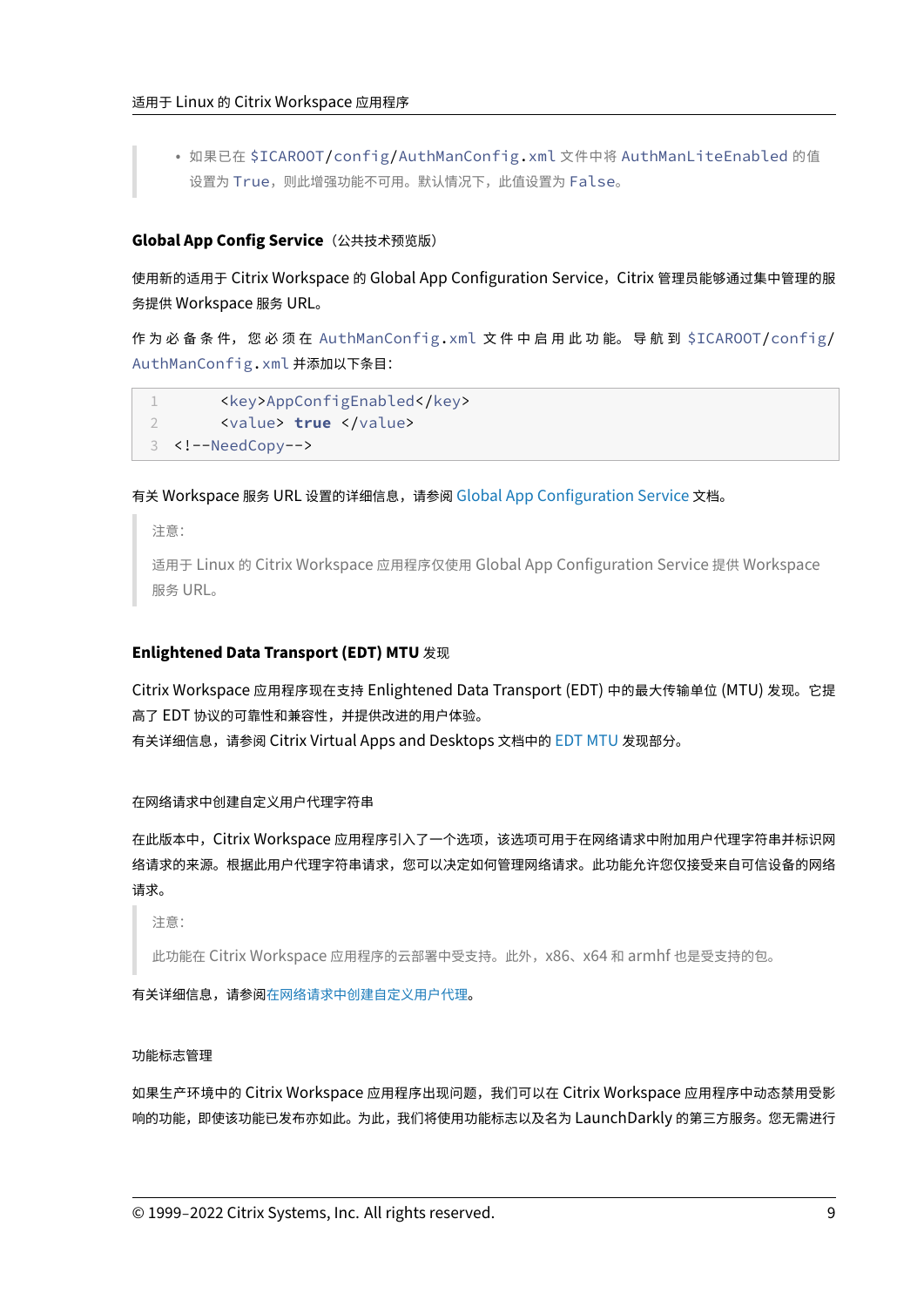任何配置即可将流量传输到 LaunchDarkly,除非您配置了阻止出站流量的防火墙或代理。在这种情况下,您根据策略 要求通过特定 URL 或 IP 地址启用传输到 LaunchDarkly 的流量。

有关详细信息,请参阅功能标志管理。

**2108** 中的新增功能

应用程序保护

应用程序保护功能现在完全起作用。

应用程序保护功能要求您在许可证服务器上安装附加许可证。还必须存在 Citrix Virtual Desktops 许可证。有关许可 的详细信息,请参阅 Citrix Virtual Apps and Desktops 文档中的配置部分。

应用程序保护功能支持应用程序和桌面会话,并且默认处于启用状态。但是,您必须在 AuthManConfig.xml 文件 中配置该功能,才能对身份验证管理器和自助服务插件界面启用该功能。

自本版本起,您可以在 [Mozilla Firefox](https://docs.citrix.com/zh-cn/citrix-virtual-apps-desktops.html) 运行期间从 Citrix Workspace 应用程序中启动受保护的资源。

有关详细信息,请参阅应用程序保护。

#### 音频配置增强功能

以前, module.ini 文件中的 VdcamVersion4Support 属性的默认值设置为 True。在本版本中,默认值设置 为 False。因此,只有名为 **Citrix HDX Audio** 的默认音频设备在会话中显示。此增强功能的目的是在将属性设置为 True 时最大限度地减少出现的音频问题。

要启用此功能,请执行以下操作:

- 1. 导航到 \<ICAROOT\>/config/ 文件夹并打开 module.ini 文件。
- 2. 转至 clientaudio 部分并添加以下条目:

VdcamVersion4Support=True

3. 重新启动会话以使更改生效。

#### **2106** 中的新增功能

# 适用于浏览器内容重定向 **(BCR)** 的 **Chromium** 嵌入式框架 **(CEF)**

# 基于 CEF 的浏览器内容重定向现在已完全起作用。默认情况下启用该功能。

注意:

armhf 平台不支持此功能。

有关详细信息,请参阅启用基于 CEF 的 BCR。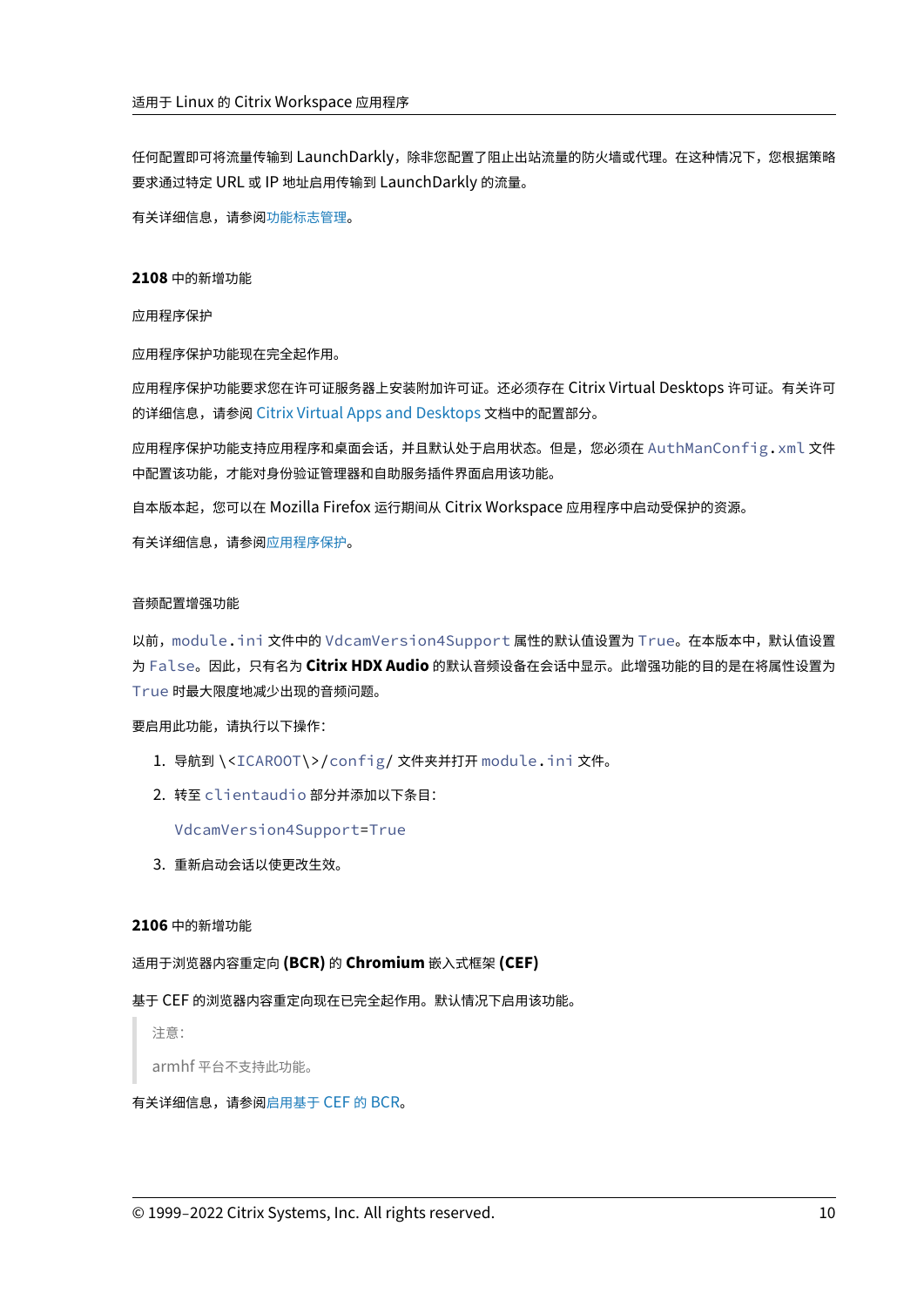# 电池状态指示器

#### 设备的电池状态现在显示在 Citrix 桌面会话的通知区域中。

注意:

服务器 VDA 的电池状态指示灯不会显示。

有关详细信息,请参阅电池状态指示器。

# 服务连续性(公共技术[预览版\)](https://docs.citrix.com/zh-cn/citrix-workspace-app-for-linux/configure-xenapp.html#battery-status-indicator)

注意:

此功能在 Citrix Workspace 应用程序的公开技术预览版中提供。

服务连续性消除或最大限度地减少了对连接过程中涉及的组件可用性的依赖。无论云服务的运行状况如何,用户都可以 启动其虚拟应用程序和桌面。

有关在 Citrix Workspace 应用程序中支持服务连续性的要求的信息,请参阅系统要求。

有关随 Citrix Workspace 应用程序安装服务连续性的信息,请参阅安装服务连续性。

有关详细信息,请参阅 Citrix Workspace 文档中的服务连续性部分。

应用程序保护增强功能 实验性功能

以前,即使安装并启用了应用程序保护功能,身份验证管理器和自助服务插件对话框也不受保护。

自本版本起,Citrix W[orkspace](https://docs.citrix.com/zh-cn/citrix-workspace-app-for-linux/whats-new.html#experimental-features) 应用程序引入了一个选项,该选项允许您同时为身份验证管理器和自助服务插件界面 分别配置反键盘记录和反屏幕捕获功能。

有关详细信息,请参阅应用程序保护。

#### 用户界面增强功能

以前,设置菜单可以从 Desktop Viewer 的首选项选项中找到。

自本版本起,设置菜单将与自助服务插件一起显示。现在,菜单选项已改进,以便与本机 Citrix Workspace 的外观保 持一致。此增强功能将带来更优异的无缝用户体验。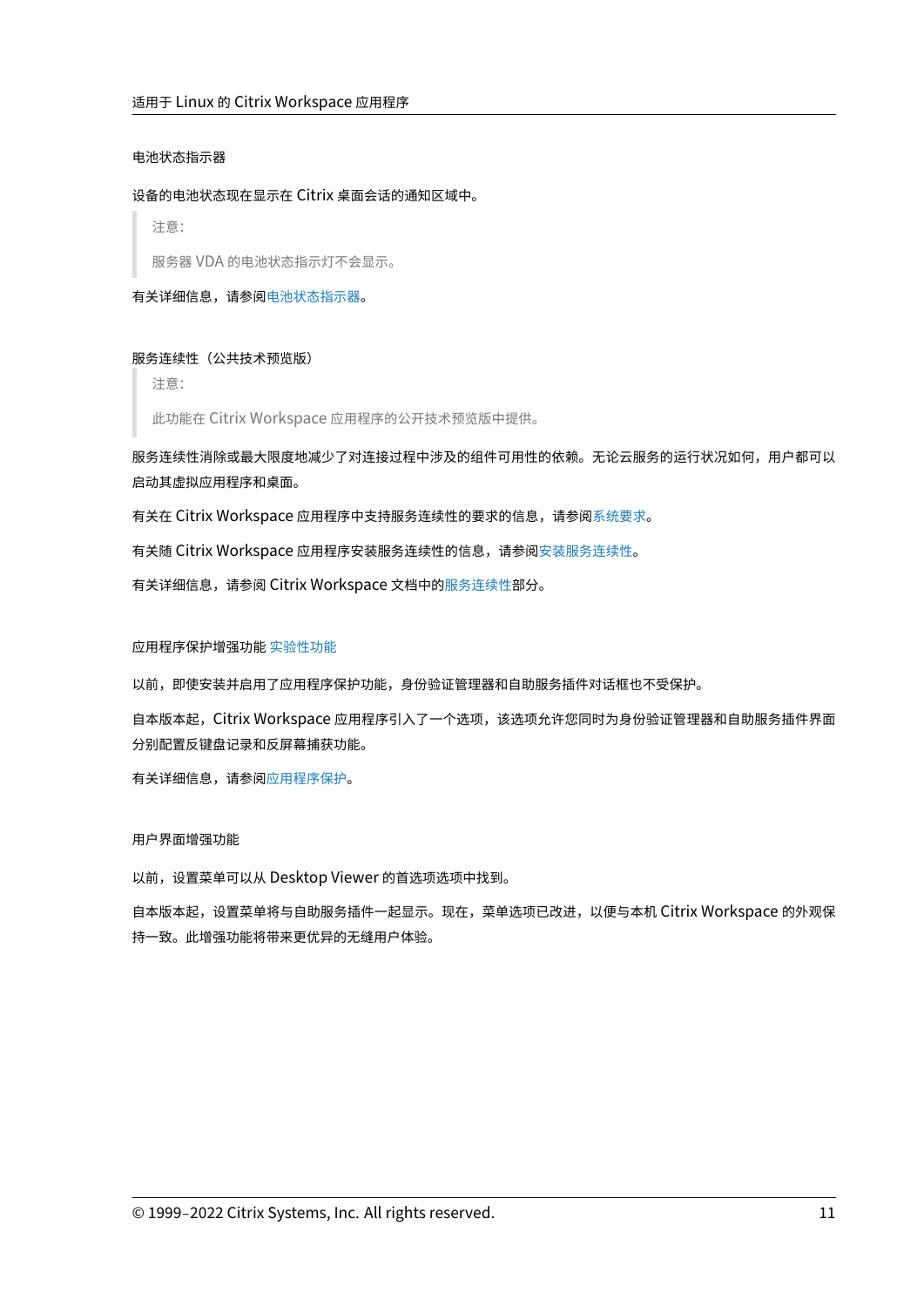| н                       |
|-------------------------|
| <b>Account Settings</b> |
| Refresh                 |
| About Citrix Workspace  |
| Accounts                |
| Log Out                 |
|                         |
| 注意:                     |

默认情况下,此增强功能在云部署中的 Citrix Workspace 应用程序版本 2106 中提供。

# 要切换到本机和旧样式外观,请执行以下操作:

导航到 \$ICAROOT/config/AuthManConfig.xml 并将 WebUISettings 的值设置为 **false**。

# **Microsoft Teams** 增强功能

• 以前,单击屏幕共享时,默认显示器或主显示器的预览功能仅适用于屏幕共享。

在此版本中,所有屏幕的预览将在屏幕选取器菜单中显示。可以选择 VDA 环境中用于屏幕共享的任何屏幕。选 定的显示器上将显示一个红色正方形,选定屏幕内容的小图片将显示在屏幕选取器中。

在无缝模式下,您可以从所有屏幕中选择一个屏幕进行共享。Desktop Viewer 更改窗口模式(最大化、还原或 最小化)时,屏幕共享将停止。

• 现在,您可以为媒体流量配置首选网络接口。

导航到\HKEY\_CURRENT\_USER\SOFTWARE\Citrix\HDXMediaStream 并创建名为 NetworkPreference (REG\_DWORD) 的注册表项。

根据需要选择以下值之一:

- **–** 1 ‑ 以太网
- **–** 2 ‑ Wi‑Fi
- **–** 3 ‑ 手机网络
- **–** 4 ‑ VPN
- **–** 5 ‑ 环回
- **–** 6 ‑ 任何

默认情况下,WebRTC 媒体引擎将选择可用的最佳路由。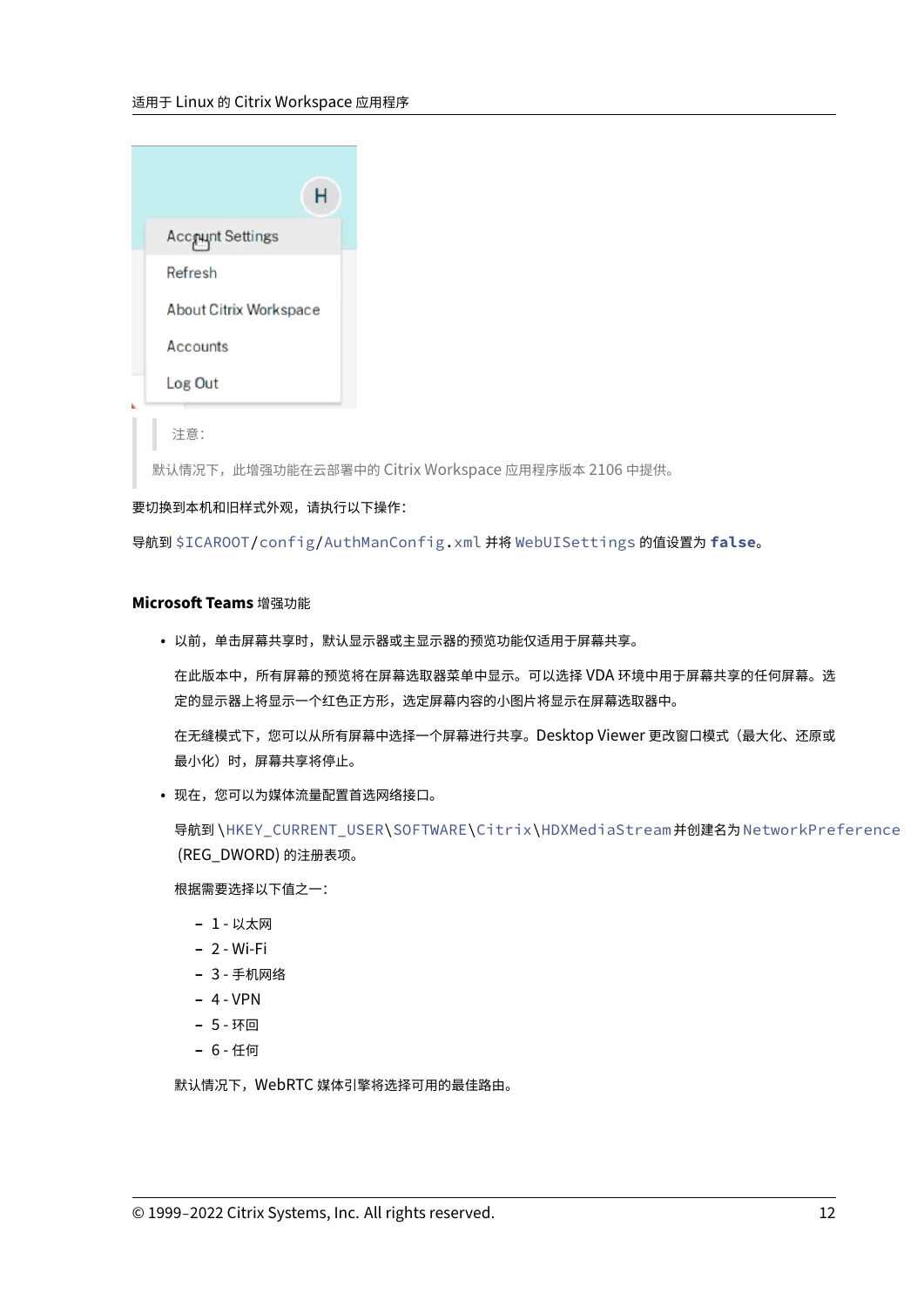**2104** 中的新增功能

#### **Red Hat Package Manager (RPM)** 上的应用程序保护支持 实验性功能

RPM 版本的 Citrix Workspace 应用程序现在支持应用程序保护。

有关详细信息,请参阅应用程序保护。

#### **HDX Enlightened [Data Transp](https://docs.citrix.com/zh-cn/citrix-workspace-app-for-linux/configure-xenapp.html#app-protection)ort** 协议 **(EDT)** 的增强功能

在早期版本中,如果将 HDXoverUDP 设置为 Preferred,则通过 EDT 进行的数据传输将用作主数据传输,并回退 到 TCP。

如果启用了会话可靠性功能,则将尝试在初始连接、会话可靠性重新连接和客户端自动重新连接过程中并行执行 EDT 和 TCP。此增强功能可缩短首选项为 EDT 时的连接时间。但是,所需的基础 UDP 传输不可用,并且必须使用 TCP。

默认情况下,回退到 TCP 后,自适应传输将继续每隔 5 分钟搜寻一次 EDT。

# **Microsoft Teams** 优化

在本版本中,默认情况下,回声消除功能处于禁用状态。我们建议您不要使用内置扬声器和麦克风进行通话。请改为使 用耳机。

此修复旨在解决瘦客户端上发现的不连贯的音频问题。

服务连续性(技术预览版)

注意:

此功能在技术预览版中提供。Citrix 建议仅在非生产环境中使用此功能。要进行注册,请使用以下 Podio 表单: Sign up: Service continuity Tech Preview for Citrix Workspace(注册:服务连续性 Citrix Workspace 的技术预览版)。

服务连续性消除或最大限度地减少了对连接过程中涉及的组件可用性的依赖。无论云服务的运行状况如何,用户都可以 启[动其虚拟应用程序和桌面。](https://podio.com/webforms/25148648/1854298)

有关详细信息,请参阅 Citrix Workspace 文档中的服务连续性部分。

#### **2103** 中的新增功能

固定多显示器屏幕布局

在本版本中,您可以保存多显示器屏幕布局的选择。布局是指桌面会话的显示方式。固定有助于使用所选布局重新启动 会话,从而获得优化的用户体验。

作 为 必 备 条 件, 您 必 须 在 AuthManConfig.xml 文 件 中 启 用 此 功 能。 导 航 到 \$ICAROOT/config/ AuthManConfig.xml 并添加以下条目以启用固定屏幕布局功能: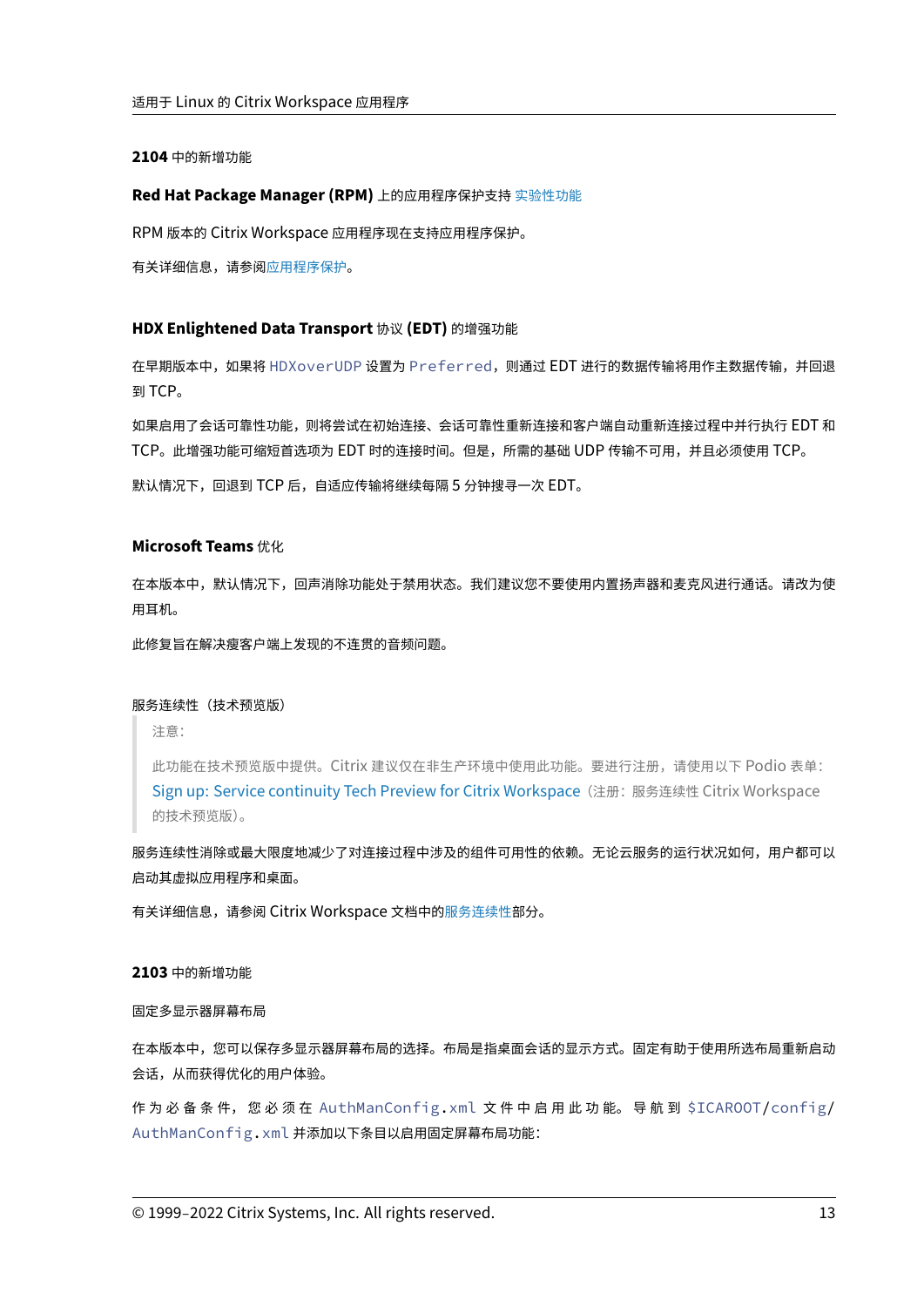```
1 <key>ScreenPinEnabled</key>
2 <value> true </value>
3 <!--NeedCopy-->
```
只有在添加上面的注册表项后,您才能看到应用程序指示器中的屏幕布局选项。

有关详细信息,请参阅固定多显示器屏幕布局。

#### 支持的虚拟通道数量增[加](https://docs.citrix.com/zh-cn/citrix-workspace-app-for-linux/configure-xenapp.html#pinning-multi-monitor-screen-layout)

在早期版本的客户端中,会话最多支持 32 个虚拟通道。

在本版本中,您最多可以在会话中使用 64 个虚拟通道。

# **Microsoft Teams** 增强功能

默认情况下,VP9 视频编解码器现在处于禁用状态。

#### **2101** 中的新增功能

客户端驱动器映射 **(CDM)** 增强功能

在此版本中,对已映射驱动器的访问带有额外的安全功能。

现在,您可以为会话中的每个应用商店选择已映射驱动器的访问级别。

要阻止每次显示访问级别对话框,请选择不再询问我选项。将此设置应用于该特定应用商店。

否则,您可以设置每次启动会话时显示的访问级别。

# **Debian** 软件包支持应用程序保护 实验性功能

Debian 版本的 Citrix Workspace 应用程序现在支持应用程序保护。

要静默安装应用程序保护组件,请在安装 [Citri](https://docs.citrix.com/zh-cn/citrix-workspace-app-for-linux/whats-new.html#experimental-features)x Workspace 应用程序之前从终端运行以下命令:

```
1 export DEBIAN_FRONTEND="noninteractive"
2 sudo debconf-set-selections <<< "icaclient app_protection/
     install_app_protection select yes"
3 sudo debconf-show icaclient
4 * app_protection/install_app_protection: yes
5 sudo apt install -f ./icaclient_<version>._amd64.deb
6 <!--NeedCopy-->
```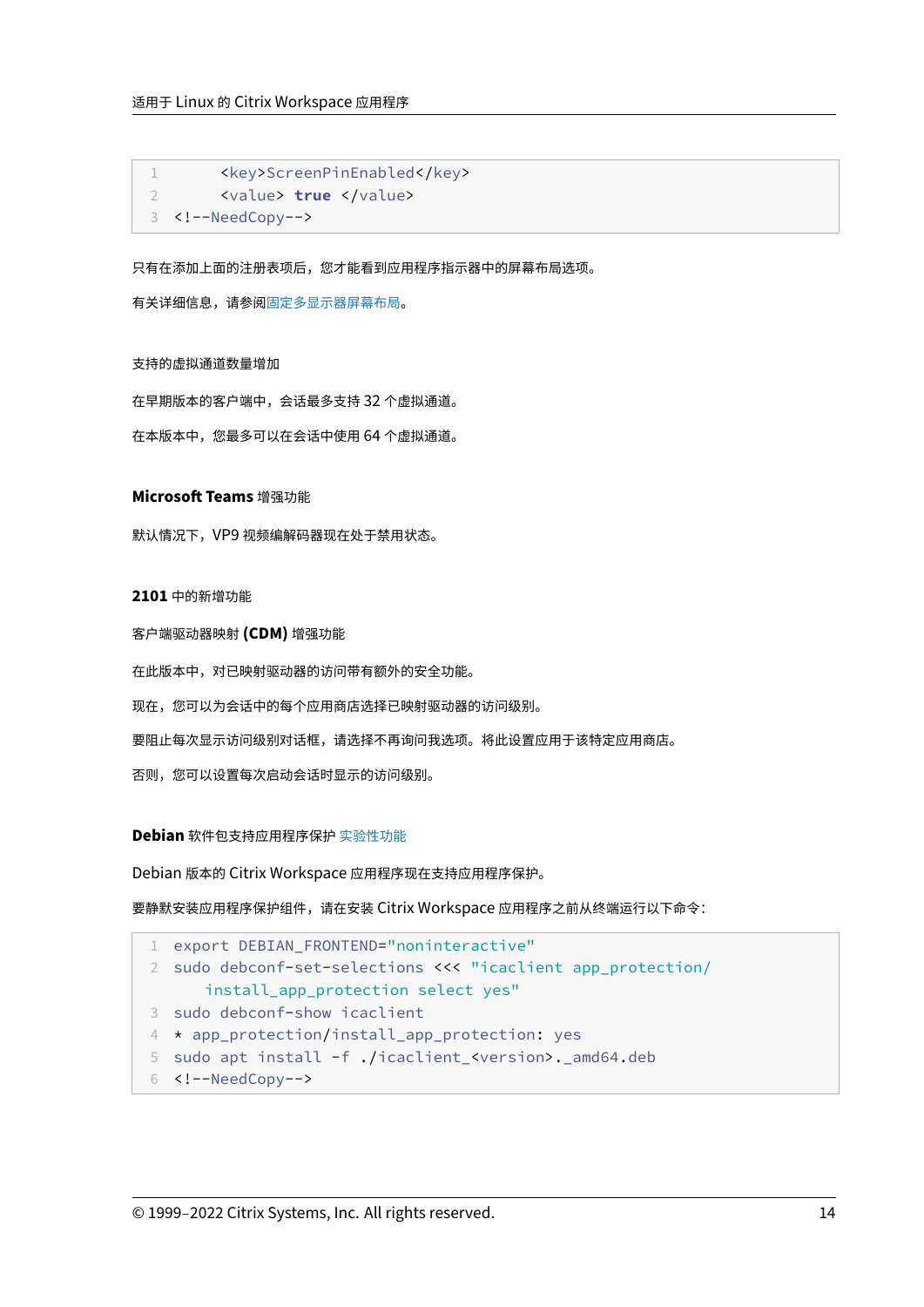#### **Microsoft Teams** 增强功能

- Citrix Workspace 应用程序安装程序现在已与 Microsoft Teams 铃声一起打包。
- 音频输出会自动切换到新插入的音频设备,并处于合适的音频音量。
- HTTP 代理支持匿名身份验证。

#### **2012** 中的新增功能

#### 客户端驱动器映射 **(CDM)** 增强功能

以前,通过 CDM 访问文件的设置已应用于所有已配置的应用商店。

#### 自本版本起,Citrix Workspace 应用程序允许您配置每应用商店 CDM 文件访问。

注意:

使用适用于 Web 的 Workspace 时,文件访问设置在会话中保持不变。该设置默认设置为每次都询问选项。

有关详细信息,请参阅客户端驱动器映射。

#### 应用程序保护 实验性[功能](https://docs.citrix.com/zh-cn/citrix-workspace-app-for-linux/configure-xenapp.html#client-drive-mapping)

注意:

- 仅当使用 tarball 软件包安装 Citrix Workspace 应用程序时才支持此功能。此外,x64 和 armhf 是唯一 受[支持的两个软](https://docs.citrix.com/zh-cn/citrix-workspace-app-for-linux/whats-new.html#experimental-features)件包。
- 此功能仅在 Citrix Virtual Apps and Desktops 的本地部署中受支持。

应用程序保护是一项附加功能,可以在使用 Citrix Virtual Apps and Desktops 时提供增强的安全性。该功能限制了 客户端受键盘记录和屏幕捕获恶意软件影响的能力。应用程序保护可防止泄露屏幕上显示的用户凭据和敏感信息等机密 信息。该功能可防止用户和攻击者截取屏幕截图以及使用键盘记录器收集和利用敏感信息。

有关如何在 Citrix Virtual Apps and Desktops 上配置应用程序保护的信息,请参阅 Citrix Virtual Apps and Desktops 文档中的应用程序保护部分。

有关 Citrix Workspace 应用程序中的应用程序保护的详细信息,请参阅应用程序保护。

#### 身份验证增强功能 实验性功能

我们现在在 Citrix Workspace 应用程序中显示身份验证对话框,并在登录屏幕上显示应用商店详细信息,以获得更好 的用户体验。我们[会加密和存储](https://docs.citrix.com/zh-cn/citrix-workspace-app-for-linux/whats-new.html#experimental-features)身份验证令牌,以便您在系统或会话重新启动时不需要重新输入凭据。

注意:

- 此身份验证增强功能仅在云部署中适用。
- ARMHF 平台上不提供此身份验证增强功能。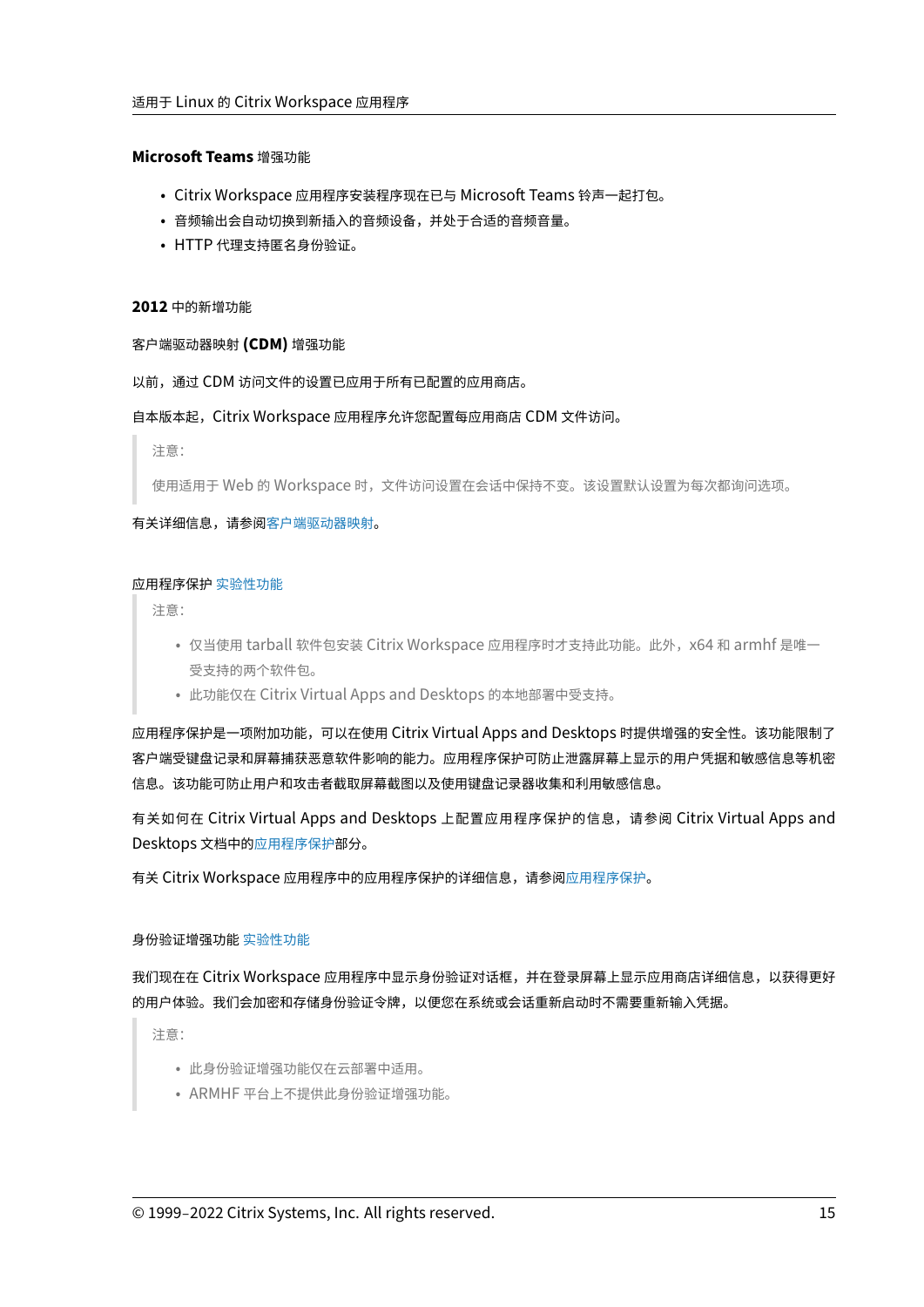必备条件:

安装 libsecret 库。

默认情况下,此功能处于禁用状态。

有关详细信息,请参阅身份验证。

音频配置增强功能

自本版本起,module.ini 文件中的 VdcamVersion4Support 属性的默认值设置为 True。

有关详细信息,请参阅音频。

#### **2010** 中的新增功能

增强的音频重定向

以前,仅在会话中映射默认音频设备,即使许多设备都可以在设备上使用时亦如此。映射的设备通常显示为 **Citrix HDX Audio**.

在本版本中,适用于 Linux 的 Citrix Workspace 应用程序将显示会话中可用的所有本地音频设备。它们现在随各自的 设备名称一起显示,而非显示为 **Citrix HDX Audio**。您可以切换到会话中动态可用的任何设备。与在早期版本中不 同,您现在不需要先选择默认音频设备即可启动会话。插入或移除音频设备时,会话将自动更新。

有关详细信息,请参阅音频。

此外,本版本还解决了改进多流 ICA 功能的问题。

**2009** 中的新增功能

日志记录的增强功能

以前, debug.ini 和 module.ini 文件用于配置日志记录。

自版本 2009 起,您可以使用以下方法之一配置日志记录:

- 命令行接口
- GUI (GUI)

同样,自版本 2009 起,debug.ini 配置文件已从 Citrix Workspace 应用程序安装程序软件包中删除。

日志记录功能会将 Citrix Workspace 应用程序的部署详细信息、配置更改和管理活动捕获到日志记录数据库。第三方 开发人员可以使用日志记录 SDK, 这作为 Citrix Workspace 应用程序平台优化 SDK 的一部分捆绑在一起。

可以使用日志信息执行以下操作:

- 诊断和排除任何更改后出现的问题。日志提供浏览路径记录。
- 协助更改管理和跟踪配置。
- 报告管理活动。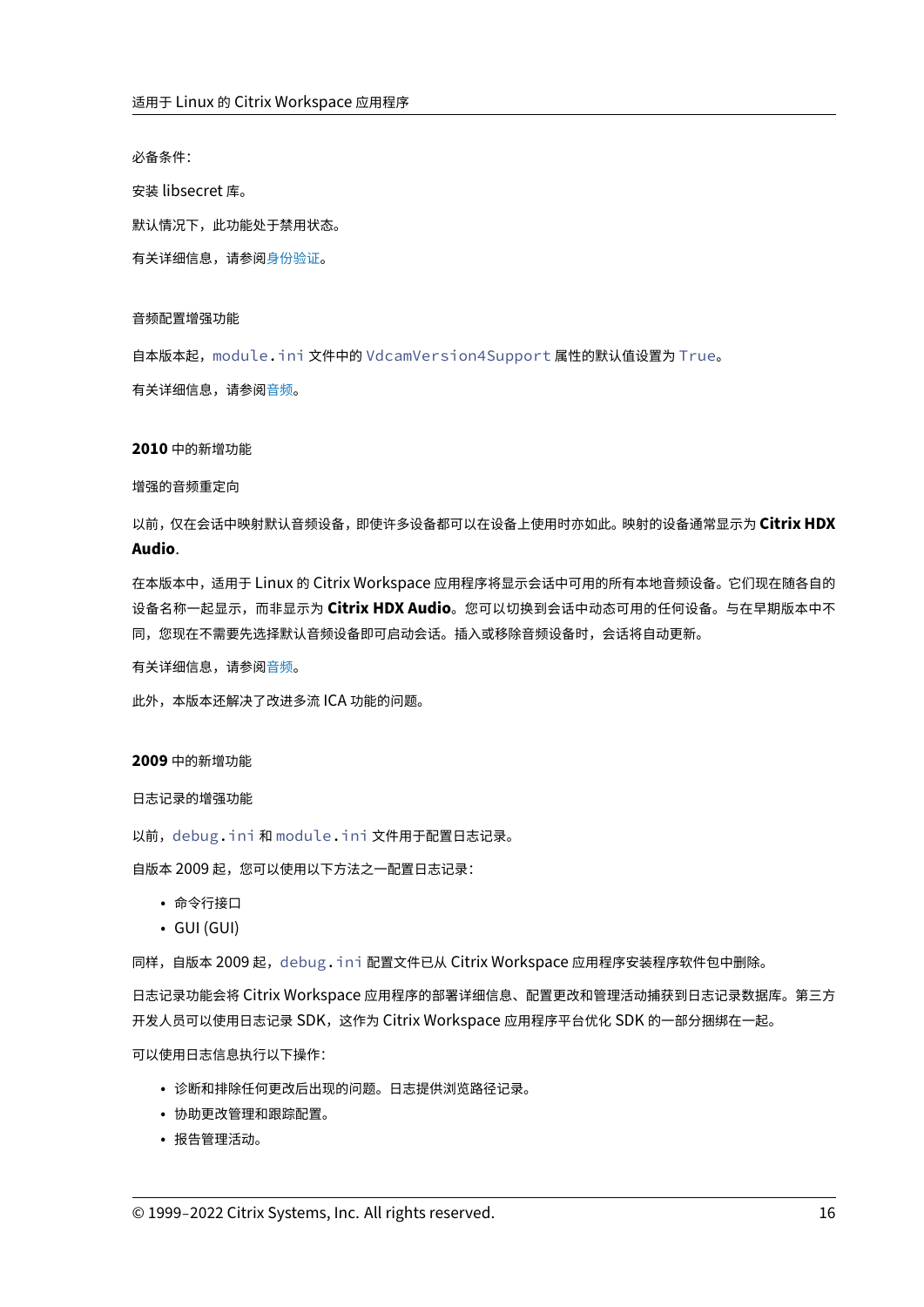注意:

此日志记录机制仅适用于零售版本。

有关日志记录的详细信息,请参阅日志记录。

**2006** 中的新增功能

# **Microsoft Teams** 的优化

使用 Citrix Virtual Apps and Desktops 和 Citrix Workspace 应用程序为基于桌面的 Microsoft Teams 进行优 化。Microsoft Teams 优化类似于 Microsoft Skype for Business 的 HDX RealTime 优化。不同的是,我们将 Microsoft Teams 优化所需的所有组件捆绑到 VDA 和 Citrix Workspace 应用程序中。

通过 Microsoft Teams 优化,适用于 Linux 的 Citrix Workspace 应用程序支持音频、视频和屏幕共享功能。

注意:

Microsoft Teams 优化仅在 x64 Linux 发行版上受支持。

有关如何启用日志记录的信息,请按照 Microsoft Teams 的日志记录下提及的步骤进行操作。

有关系统要求的信息,请参阅 Microsoft Teams 优化要求。

有关详细信息,请参阅 Microsoft Teams 优化和 [Microsoft Teams](https://docs.citrix.com/zh-cn/citrix-workspace-app-for-linux/configure-xenapp.html#logging-for-microsoft-teams) 重定向。

# 支持 **NetScaler** 应用程序体验 **[\(NSAP\)](https://docs.citrix.com/zh-cn/citrix-virtual-apps-desktops/multimedia/opt-ms-teams.html)** 虚拟通道

NetScaler 应用程序体验 (NetScaler App Expe[rience, NSAP\)](https://docs.citrix.com/zh-cn/citrix-virtual-apps-desktops/policies/reference/ica-policy-settings/multimedia-policy-settings.html#microsoft-teams-redirection) 虚拟通道功能以前作为实验性功能提供, 现已完全起 作用。NSAP 虚拟通道可帮助获取 HDX Insight 数据的来源,改进了可扩展性和性能。NSAP 虚拟通道默认处于启用 状态。要将其禁用,请在 module.ini 文件中切换 NSAP 标志 NSAP=Off。

有关详细信息,请参阅 Linux Virtual Delivery Agent 文档中的 HDX Insight 和 Citrix Application Delivery Management 服务文档中的 HDX Insight。

# 更新了 **Citrix Analytics** 服务

Citrix Workspace 应用程序[经过检测,可以](https://docs.citrix.com/zh-cn/citrix-application-delivery-management-service/analytics/hdx-insight.html)从您从浏览器启动的 ICA 会话将数据传输到 Citrix Analytics 服务。

有关 Citrix Analytics 如何使用此信息的详细信息,请参阅性能自助服务和 Virtual Apps and Desktops 的自助搜 索。

# **[TL](https://docs.citrix.com/zh-cn/security-analytics/self-service-search/self-service-search-virtual-apps-desktops.html)S** 版本更新

以前,支持的最低 TLS 版本为 1.0,支持的最高 TLS 版本为 1.2。

自本版本起,支持的最低和最高 TLS 版本为 1.2。要为 MinimumTLS 配置不同的值,请参阅 TLS。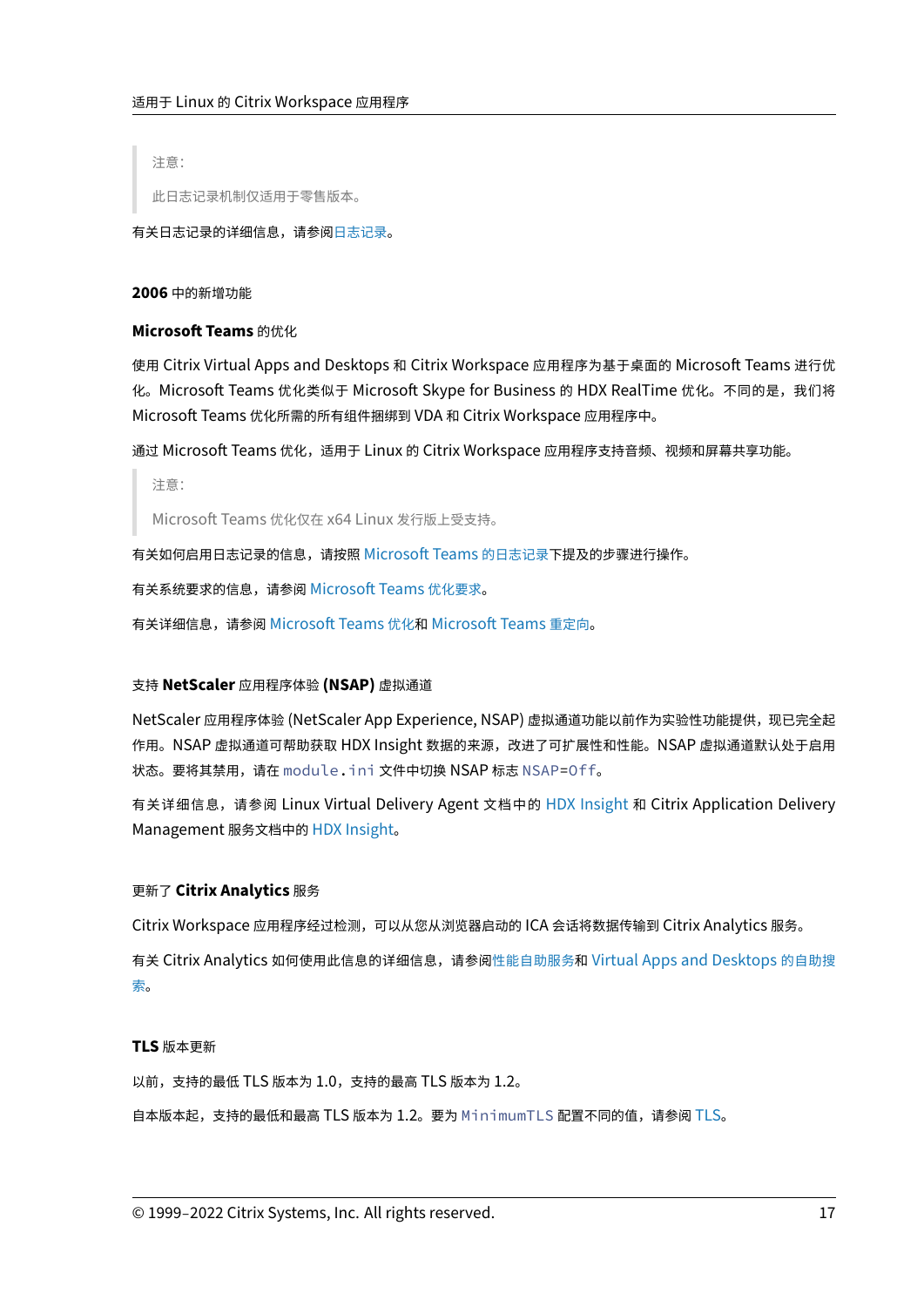# **CryptoKit** 更新

CryptoKit 版本 14.2 与 OpenSSL 1.1.1d 版集成。

#### **2004** 中的新增功能

语言支持

适用于 Linux 的 Citrix Workspace 应用程序现在提供意大利语版本。

#### 改进了登录和枚举性能

在本版本中,云用户帐户将注意到登录时间和应用枚举时间都变得更短。

# **Microsoft Teams** 的音频优化 实验性功能

作为一项实验性功能,Citrix Workspace 应用程序可为在 Citrix Virtual Desktops 会话中运行的 Microsoft Teams 提供音频优化。

注意:

Microsoft Teams 音频优化仅在 x64 Linux 发行版上受支持。

有关详细信息,请参阅 Citrix Virtual Apps and Desktops 文档中的 Microsoft Teams 优化和 Microsoft Teams 重定向部分。

# 支持 **[N](https://docs.citrix.com/zh-cn/citrix-virtual-apps-desktops/policies/reference/ica-policy-settings/multimedia-policy-settings.html#microsoft-teams-redirection)etScaler** 应用程序体验 **(NSAP)** 虚拟通道 实验性功能

作为一项实验性功能,HDX Insight 数据来自 NSAP 虚拟通道并以未压缩方式发送,从而提高了可扩展性和性能。 NSAP 虚拟通道默认处于启用状态。要将其禁用,请在 [modul](https://docs.citrix.com/zh-cn/citrix-workspace-app-for-linux/whats-new.html#experimental-features)e.ini 文件中切换 NSAP 标志 NSAP=Off。

有关详细信息,请参阅 Linux Virtual Delivery Agent 文档中的 HDX Insight 和 Citrix Application Delivery Management 服务文档中的 HDX Insight。

# **1912** 中的新增功能

# 透明用户界面增强功能

1910 版引入了透明用户界面 (TUI) 功能,包括 **VDTUI** 标志。此功能可帮助客户端系统接收服务器发送的 TUI 数据包, 客户端可以访问 UI 相关组件。但是,将此标志设置为关时,"正在启动 <Application>" 对话框将呈现在其他应用程序 窗口顶部,覆盖登录提示。

现在,默认情况下,module.ini 文件中的 **VDTUI** 标志设置为开。因此,当您启动应用程序时不再显示 "正在启动 <Application>" 对话框。相反,将随进度条一起显示 "正在连接 <Application>" 对话框。该对话框还显示应用程序 启动的进度。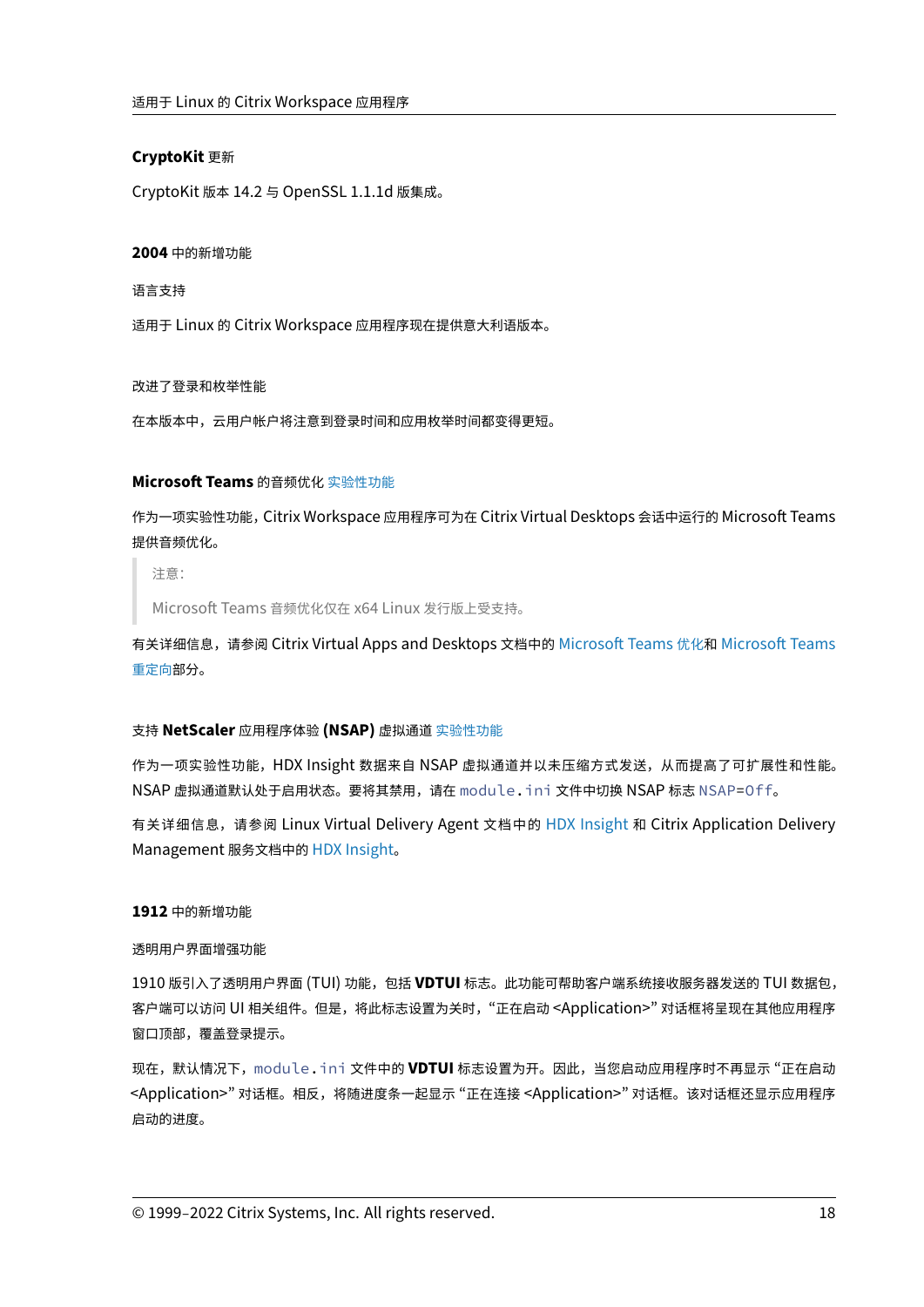#### **GStreamer 1.x** 支持 实验性功能

在早期版本中,GStreamer 0.10 是支持多媒体重定向的默认版本。自本版本起,您可以将 GStreamer 1.x 配置为默 认版本。

限制:

- 播放视频时,前进和后退选项可能无法按预期工作。
- 当您在 ARMHF 设备上启动 Citrix Workspace 应用程序时,GStreamer 1.x 可能无法按预期工作。

有关详细信息,请参阅启用 GStreamer 1.x。

适用于浏览器内容重定向 **(BCR)** 的 **[Chrom](https://docs.citrix.com/zh-cn/citrix-workspace-app-for-linux/configure-xenapp.html#enabling-gstreamer-1x)ium** 嵌入式框架 **(CEF)** 实验性功能

BCR 功能将 Web 浏览器的内容重定向到客户端设备。该功能将创建嵌入在 Citrix Workspace 应用程序中的相应浏览 器。

以前,[BCR](https://docs.citrix.com/zh-cn/citrix-workspace-app-for-linux/whats-new.html#experimental-features) 使用基于 WebkitGTK+ 的叠加来呈现该内容。自本版本起,BCR 将使用基于 CEF 的叠加以获得更好的 用户体验。它有助于将网络使用情况、页面处理和图形渲染卸载到端点。

有关详细信息,请参阅 [启用基于 CEF 的 BCR]。(/en-us/citrix-workspace-app-for-linux/configurexenapp.html#enabling‑cef‑based‑bcr)

有关 BCR 的信息,请参阅 Citrix Virtual Apps and Desktops 文档中的浏览器内容重定向。

备注:

- **pacexec** 二进制文件将从 Citrix Workspace 应用程序的 x86 [版本中删除。](https://docs.citrix.com/zh-cn/citrix-virtual-apps-desktops/multimedia/browser-content-redirection.html)
- Citrix Files 可能无法与带智能功能的 Workspace 功能兼容。

#### **1910** 中的新增功能

语言支持

适用于 Linux 的 Citrix Workspace 应用程序现在提供巴西葡萄牙语版本。

#### 应用程序指示器图标

应用程序指示器在您启动 Citrix Workspace 应用程序时启动。该指示器是通知区域中存在的一个图标。引入应用程序 指示器后,适用于 Linux 的 Citrix Workspace 应用程序的登录性能得以改进。

您可以在以下情况下观察性能提高:

- 首次启动 Citrix Workspace 应用程序
- 关闭并重新启动应用程序
- 退出并重新启动应用程序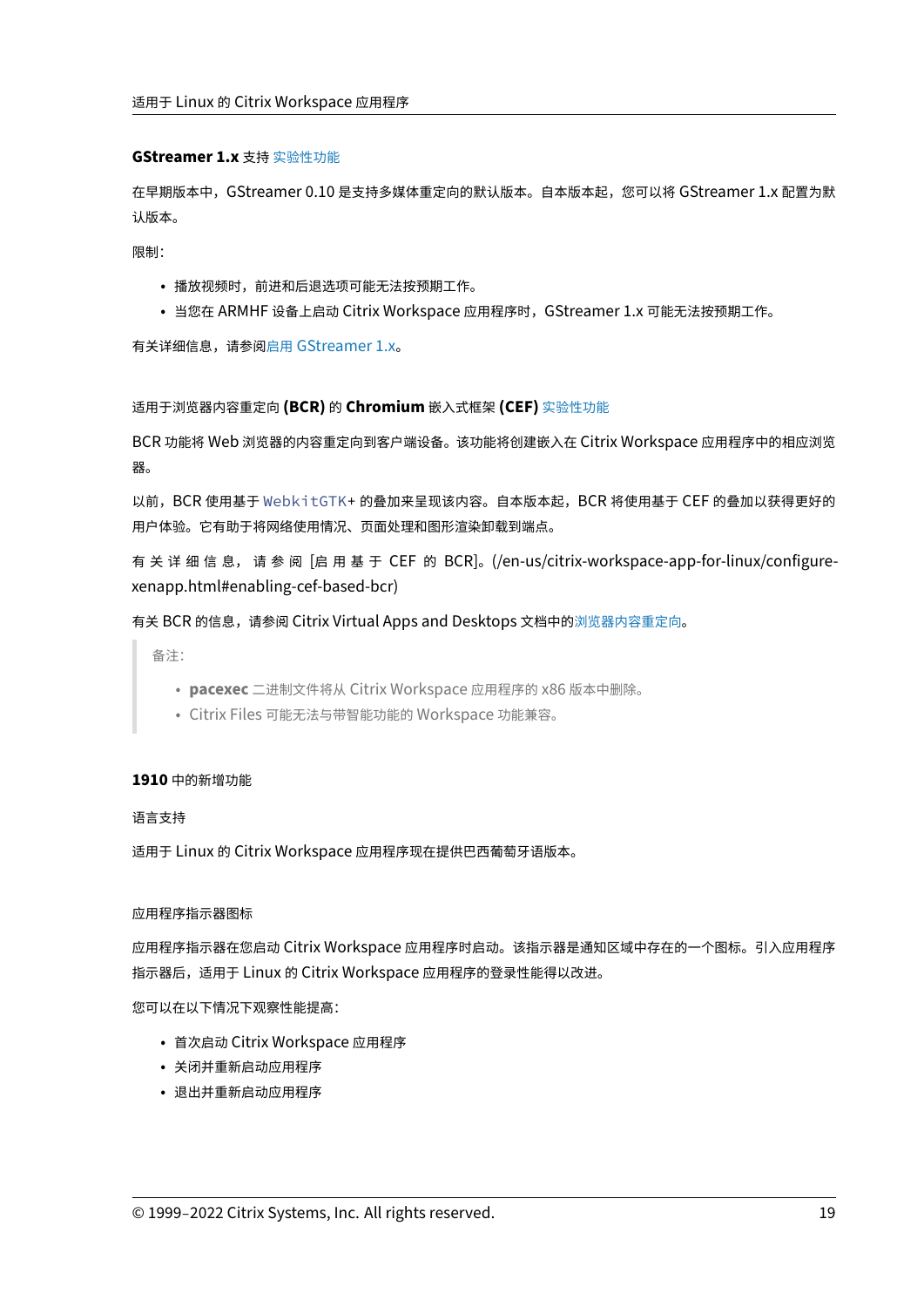注意:

需要 libappindicator 软件包才能显示应用程序指示器。请从 Web 安装适用于您的 Linux 发行版的 libappindicator 软件包。

#### 透明用户界面

Citrix ICA 协议使用透明用户界面虚拟通道 [TUI VC] 协议在 Citrix Virtual Apps and Desktops 与主机服务器之间 传输数据。TUI 协议传输远程连接的用户界面 [UI] 组件消息。

以前,适用于 Linux 的 Citrix Workspace 应用程序不支持 TUI VC 功能。因此,客户端系统可能不会高效处理来自服 务器的 UI 组件数据。因此,尝试启动应用程序时,其他应用程序顶部将呈现 "正在启动 <Application>" 对话框。

现在,适用于 Linux 的 Citrix Workspace 应用程序支持 TUI VC 功能。此功能可帮助客户端接收服务器发送的 TUI 数据包,客户端可以访问 UI 相关组件。此功能可帮助您控制默认叠加屏幕的显示。可以在 module.ini 文件中切换 VDTUI 标志: VDTUI - On/Off

有关虚拟通道的详细信息,请参阅 Citrix Virtual Apps and Desktops 文档中的 Citrix ICA 虚拟通道。

#### 已修复的问题

**2112** 中已修复的问题

- 长时间播放视频时,音频会停止,但视频却继续无缝播放。将 VdcamVersion4Support (已重命名为 AudioRedirectionV4) 设置为 True 时会出现此问题。[RFLNX 6472]
- 在 Microsoft Teams 点对点音频通话期间,音频可能在通话的前 15 秒内无法正常进行。[HDX‑29526]
- 在屏幕共享会话期间,当 Microsoft Teams 在无缝模式下和多显示器设置中运行时,指示共享屏幕的红色边框 将跨越屏幕。[HDX‑34978]
- 在 Microsoft Teams 视频通话期间,摄像机可能会闪烁。[HDX-36345]
- 尝试使用智能卡身份验证启动会话可能会失败。适用于 Linux 的 Citrix Workspace 应用程序 2104 及更高版 本会出现此问题。[CVADHELP‑18402]
- 在会话中播放音频可能会降低网络性能因素,例如往返时间和会话可靠性。[CVADHELP‑18723]
- 连接到启用了 Opus 编解码器 (已重命名为自适应音频) 的虚拟桌面时,安装在瘦客户端上的 Citrix Workspace 应用程序 2106 及更高版本可能会出现故障。出现此问题的原因是在 ICAClient 目录中构建的 opus.dll 文件包 含从其他存储库构建的 opus lib 文件。此 opus lib 文件包含 AVX‑512 指令集,该指令集不支持瘦客户机的某 些 CPU。[HDX-36440]
- 从自助服务用户界面连接到云应用商店时,登录页面上可能会出现一个旋转轮。[RFLNX‑8486]
- 登录自助服务用户界面后,尝试使用命令行中的 Killall selfservice 命令终止自助服务进程可能会失 败。[RFLNX‑8248]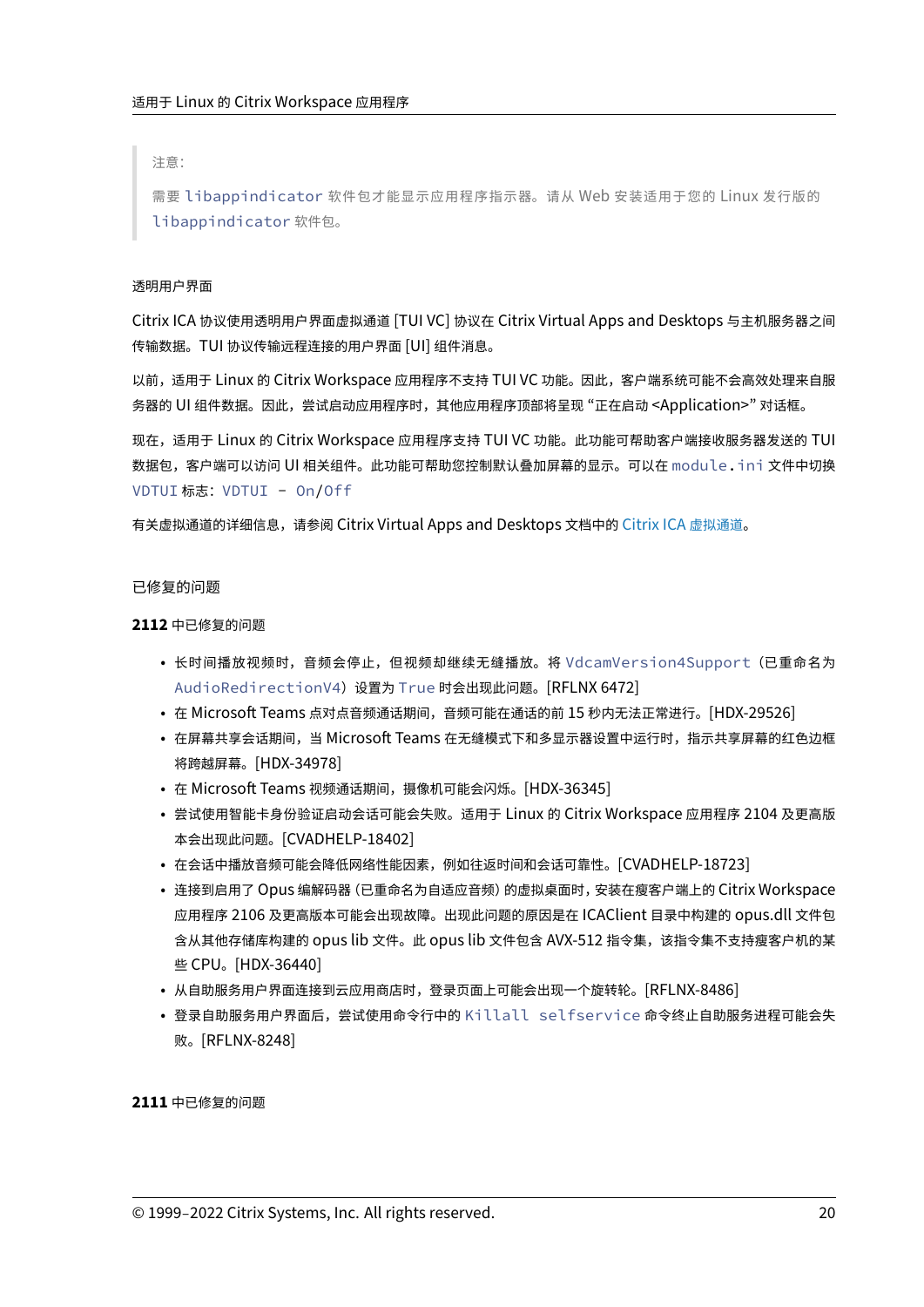- 在客户端自动重新连接过程中,可能仅尝试重新连接到会话一次。因此,客户端自动重新连接策略可能无法按预 期运行。[HDX‑34114]
- 从适用于 Linux 的 Citrix Workspace 应用程序 2109 到适用于 Windows 的 Citrix Workspace 应用程序 2109 或适用于 Mac 的 Citrix Workspace 2109 进行 P2P 通话时,呼叫失败。[HDX‑35223]

# 早期版本中已修复的问题

# **2109** 中已修复的问题

- 通过适用于 Linux 的 Citrix Workspace 应用程序打开 Microsoft Excel 并导航到数据 > 新建查询时,数据源 设置弹出菜单可能无法按预期打开 [CVADHELP‑16509]
- 使用 VDA 版本 2106 时,Microsoft Teams 中的屏幕共享功能在优化模式下可能会失败。[HDX-34002]
- 在 Ubuntu 20.04 上,使用云应用商店时,自助服务式用户界面可能无法正常工作。[RFLNX-8155]

# 早期版本中已修复的问题

# **2108** 中已修复的问题

- 尝试从用户设备复制文本并将其粘贴到会话中可能会失败。[CVADHELP-16828]
- 使用基于 WebkitGTK+ 的叠加呈现内容时,浏览器内容重定向可能会失败。[CVADHELP‑17748]
- 安装应用程序保护时,桌面 UI 可能会无响应,并在几秒后恢复。[RFLNX-7729]
- 在全新安装的 Citrix Workspace 应用程序中,应用程序保护功能可能无法正常运行。[RFLNX–7858]
- 在桌面会话中,使用 CEF‑BCR 重定向页面后,键盘焦点可能仍保留在 BCR 叠加层上。键盘焦点不会转移到其 他打开的应用程序。[RFLNX‑7704]
- 在 Microsoft Teams 会议期间,选择 "Fill frame" 选项时视频宽高比可能不会按预期显示。[HDX‑31929]
- 在 Microsoft Teams 视频通话期间,Desktop Viewer 可能会变得无响应。[HDX-32435]
- 尝试使用 Citrix Workspace 应用程序启动桌面或应用程序可能会失败, ICAClient.log 文件将显示以下 消息:

"Waiting for handler grpc to be ready."(等待处理程序 grpc 准备就绪。)

[HDX‑32575]

- 使用适用于 Linux 的 Citrix Workspace 应用程序 1912 时,剪贴板重定向可能会失败,导致会话无响应。复 制和粘贴大量数据时会出现此问题。[CVADHELP‑16210]
- 未优化的 Microsoft Teams 视频通话可能会缺少音频。在断开连接并重新连接会话之前,音频无法恢复。 [CVADHELP‑16846]
- 尝试下载本地网络共享上托管的文件可能会失败。[CVADHELP‑17337]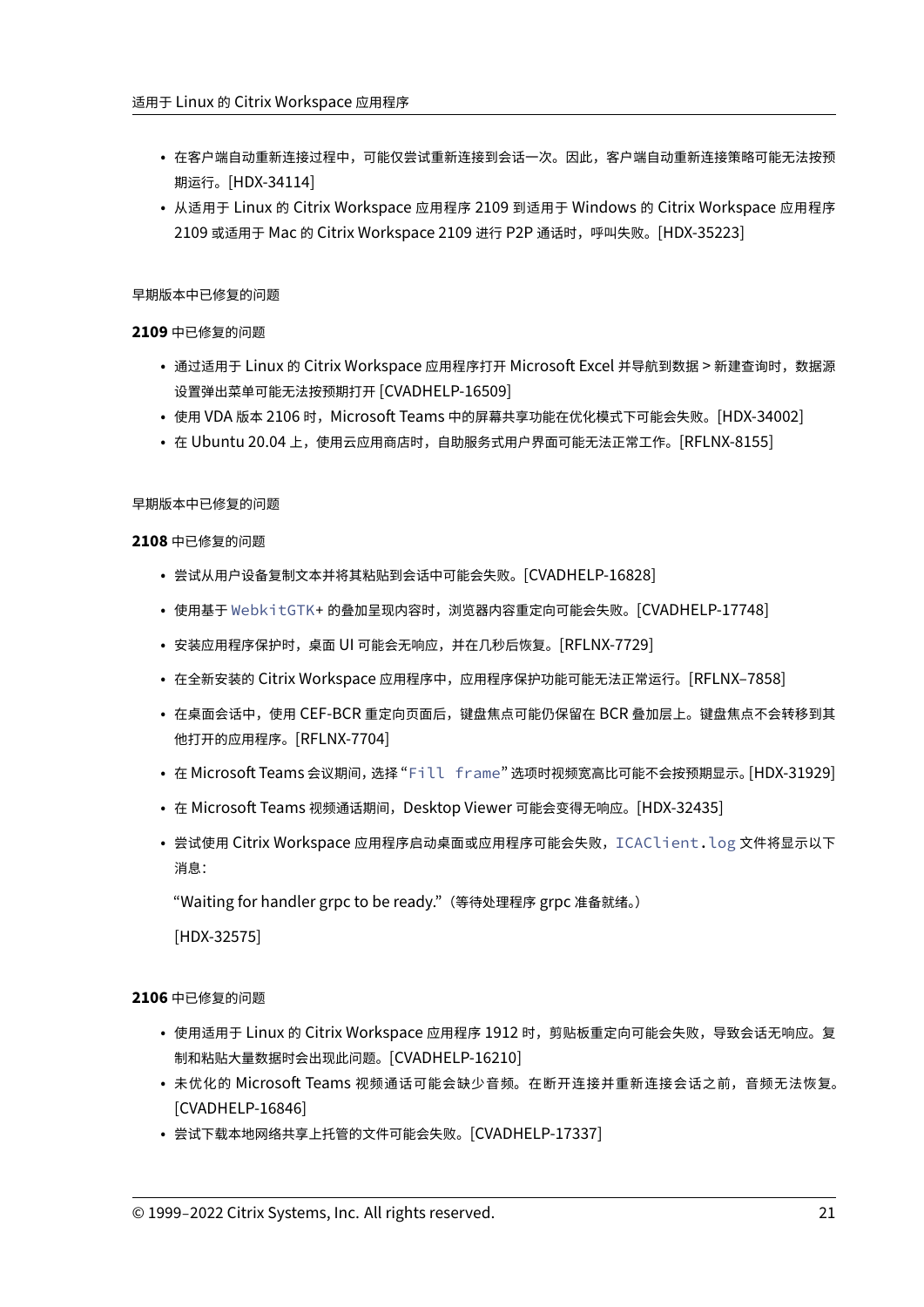- 在 Linux 端点上启动的会话可能会失败。启用了多流策略时会出现此问题。[RFLNX-6960]
- 使用 GStreamer 1.15.1 时,网络摄像机重定向可能会失败,会话可能会断开连接。[HDX‑30550]

- 使用浏览器内容重定向时,即使在 YouTube 搜索栏中进行搜索,键盘焦点也不会切换回父窗口。[RFLNX‑5349]
- 在点对点通话期间在 Microsoft Teams 中共享屏幕时,音频可能会失真。Dell Wyse 瘦客户端 5070 和 5470 出现此问题。[RFLNX‑6537]
- 在适用于 Linux 的 Citrix Workspace 应用程序中使用 Microsoft Teams 时,某些通话可能会意外断开连接。 [RFLNX‑6719]
- 此版本解决了有助于改进整体性能和稳定性的各种问题。[RFLNX‑7006]
- 使用 Chromium Embedded Framework 时, 浏览器内容的重定向可能会导致 CPU 利用率高。[RFLNX-7217]
- 在已发布的应用程序与本地应用程序之间切换时,已发布的应用程序可能无法在全屏模式下正确扩展。 [CVADHELP‑14812]
- 通过适用于 Linux 的 Citrix Workspace 应用程序打开 Microsoft Excel 并导航到数据 > 新建查询时,数据源 设置弹出菜单可能无法按预期打开 [CVADHELP‑16509]
- 适用于 Linux 的 Citrix Workspace 应用程序版本 2101 和 2102 可能会在 Citrix Director 中显示无效的客户 端 IP 地址 [CVADHELP‑16923]
- 音频设备的名称可能会出现乱码。此问题出现在中文操作系统中。[CVADHELP‑17290]

# **2103** 中已修复的问题

- 尝试进行未优化的视频通话可能会导致音频丢失。在断开连接并重新连接会话之前,音频无法恢复。[CVADHELP‑ 16846]
- 在 Microsoft Teams 视频通话过程中,摄像机上的 LED 可能会闪烁,预览视频可能会停止。[CVADHELP-16383]
- 此修复将 AudioLatencyControlEnabled 的默认值设置为 True,缩短了音频延迟。[RFLNX-6620]
- Microsoft Teams 中的屏幕共享功能在无缝模式下可能会失败。[RFLNX‑6659]

- 使用自定义代理时,可能会出现额外的身份验证提示。此问题是由浏览器内容重定向使用的 Chromium 嵌入式 框架 (CEF) 而导致。解决方法是将代理配置为绕过额外提示。[CVADHELP‑14804]
- 尝试重新连接到某个会话时,该会话可能会变得无响应。启用了智能卡的会话会出现此问题。解决方法是重新插 入智能卡。[CVADHELP‑15028]
- 在 Microsoft Teams 处于已优化模式下,视频播放可能会在电话会议期间变得无响应。当参与者在内置摄像头 和 USB 摄像头之间切换时,会出现此问题。[CVADHELP‑16400]
- 在 Microsoft Teams 处于已优化模式下,HdxRtcEngine.exe 进程可能会意外退出。[CVADHELP‑16504]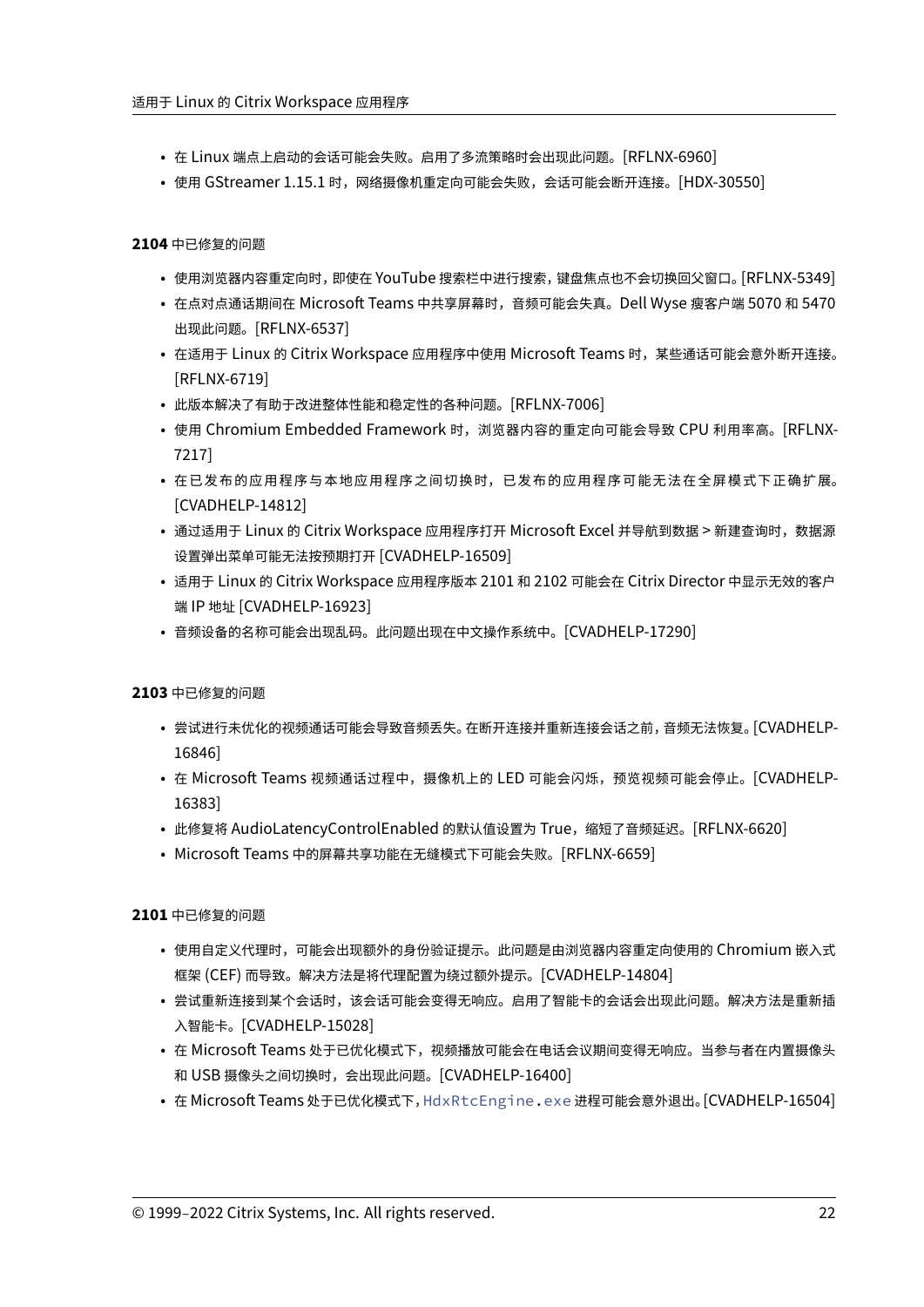- 尝试启动使用浏览器内容重定向的 Web 页面时,该 Web 页面可能会变得无响应。单击在新窗口或新选项卡中 打开的链接时会出现此问题。[RFLNX‑5306]
- 使用基于 CEF 的 BCR 时,麦克风和相机不会重定向。要启用重定向,请在 All\_Regions.ini 中将 CefEnableMediaDevices 属性设置为 True。[RFLNX‑5337]
- 按 Alt+Ctrl 键时,键可能会保持卡住状态。"键盘布局" 选项设置为服务器默认值时会出现此问题。[RFLNX-5444]
- 为 Microsoft Teams 视频通话建立 HDX 优化时,视频可能会变得无响应,音频停止播放。在通话期间断开或 重新连接耳机时会出现此问题。[CVADHELP‑16186]
- 尝试在 Android 手机上选择 USB 选项、图片传输协议 (PTP) 和媒体传输协议 (MTP) 可能会失败。要在 Windows 和 Linux VDA 中修复此问题,请在 usb.conf 文件中添加以下允许规则:

ALLOW: VID = (vid of the device) disableselectconfig=1

[CVADHELP‑15304]

- Citrix Director 可能会错误地将 Citrix Workspace 应用程序的版本号报告为 2009 而非 2010。[RFLNX‑ 5743]
- 可以在首次尝试时成功启动适用于 Linux 的 Citrix Workspace 应用程序, 但以后的尝试可能会失败。 [RFLNX‑5971]
- 尝试添加未经身份验证的(匿名)应用商店时,可能会出现两条错误消息。适用于 Linux 的 Citrix Workspace 应用程序 2010 会出现此问题。[RFLNX‑5980]

**2010** 中已修复的问题

- 在 Microsoft Teams 中运行视频通话或共享屏幕时,屏幕可能会闪烁不定。[RFLNX-4778]
- 尝试自定义 webrpc.log 和 webrtc.log 文件可能会失败。[RFLNX‑5221]
- 即使在使用 storebrowse 实用程序删除应用商店后, 也会为应用商店计入资源的数量。[RFLNX-5499]
- 当计算机上安装了德语或法语区域设置时,Microsoft Teams 优化可能无法正常运行。[RFLNX-5599]
- 从适用于 Linux 的 Citrix Workspace 应用程序启动会话时,会话可能会闪烁不定。出现此问题是因为会话断 开连接并重新连接。此问题主要在 Microsoft 应用程序中出现。[CVADHELP‑14194]
- 在不同的会话之间执行复制和粘贴内容等剪贴板操作时,这些操作可能会间歇性失败。[CVADHELP‑15228]
- 使用通过适用于 Linux 的 Citrix Workspace 应用程序版本 1906 或更高版本启动的 Microsoft PowerPoint 启动幻灯片演示时,该演示可能不会在全屏模式下打开。[CVADHELP‑15648]
- 适用于 Linux 的 Citrix Workspace 应用程序可能不会为使用 HTML5 本地存储的应用商店显示身份验证对话 框。使用自助服务用户界面时会出现此问题。[CVADHELP‑15720]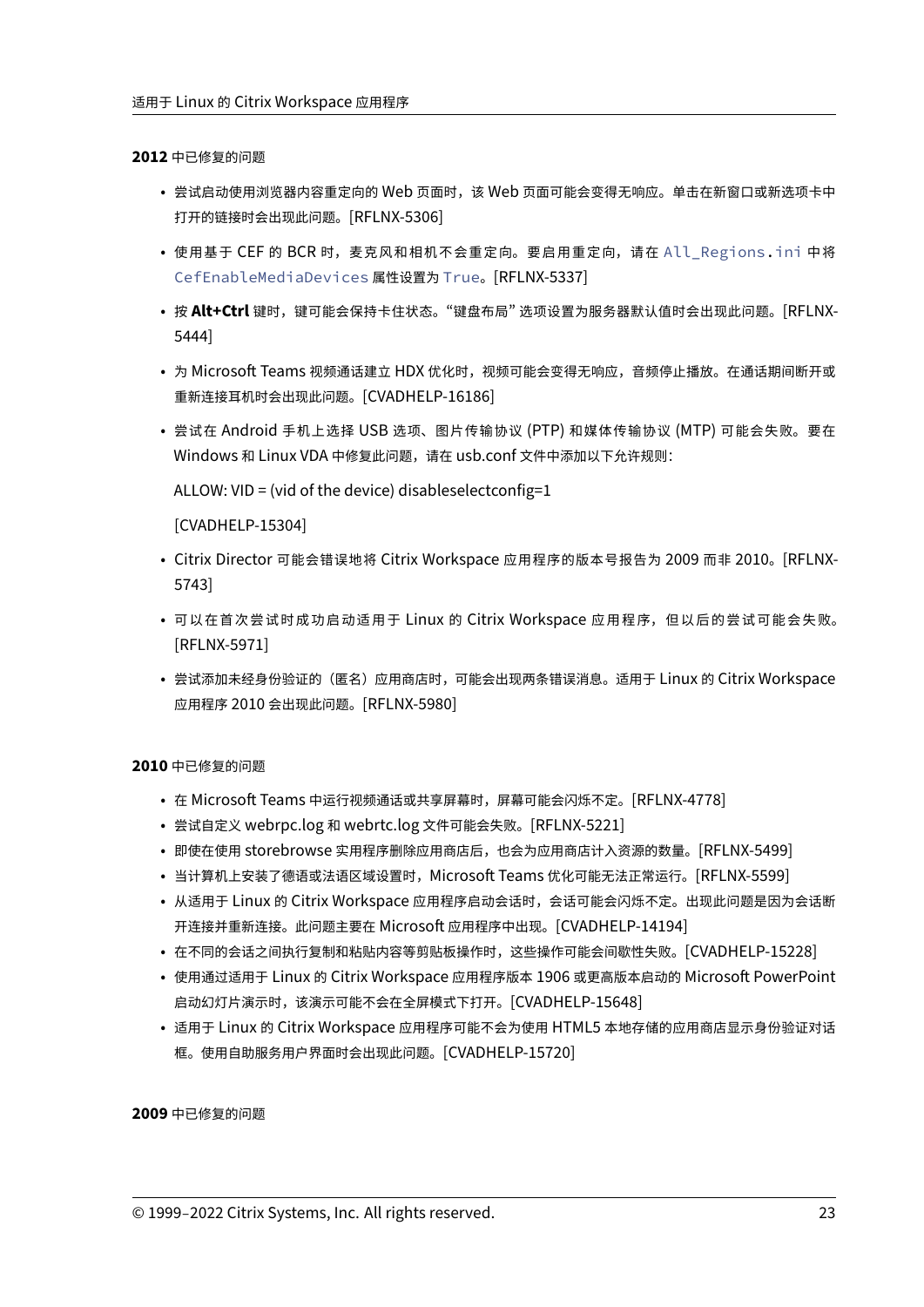- 有时,会议视图不会在 Microsoft Teams 中的多任务处理过程中还原。当本地窗口叠加远程窗口时会出现此问 题。因此,远程窗口不会收到鼠标事件。解决方法为,在最小化的屏幕上,将鼠标悬停在数字时钟上,然后双击 呼叫者的姓名。[RFLNX‑4937]
- 在 UDP 连接上运行的会话中,性能可能会降低。[RFLNX‑5135]
- 在屏幕上拖动无缝第三方已发布应用程序的窗口时,窗口可能会自动最小化。[CVADHELP-13677]
- 重定向到设备上运行的会话的单个 USB 设备可能会意外地重定向到同一设备上运行的传入会话。[CVADHELP‑ 13684]
- 在多显示器环境中,当您尝试在显示器上重新启动全屏会话时,连接栏将保持在不同的显示器上。即使鼠标光标 仍保留在同一显示器上,也会出现此问题。[CVADHELP‑14642]
- 尝试重新连接到会话时,会话可能会在桌面出现后立即断开连接。需要智能卡身份验证的会话会出现此问题。 [CVADHELP‑15036]

- 使用 Microsoft Teams 时, "测试通话" 选项不会显示。[RFLNX-4234]
- 会话启动可能会在 Red Hat 8.2、CentOS 8.x、Fedora 29、30 和 31 发行版上失败。[RFLNX‑3114] [RFLNX‑ 4438] [RFLNX‑4296]
- 将 wfica\_for\_plugins 二进制文件添加回平台优化 SDK 后, 在 LIBS\_GTK 中引入的不必要的依赖项现 已删除。[RFLNX‑4604]
- 面向基于 CEF 的 BCR 的服务器提取和客户端呈现可能会失败。 因此,浏览器内容重定向将失败。 [RFLNX-4459]
- 在 Citrix StoreFront 中单击已发布的应用程序后,将显示一个连接对话框并保留在此处。在非无缝模式下会出 现此问题。[CVADHELP‑13896]
- 选择激活选项以激活桌面上的 Citrix Workspace 应用程序后,将下载 **receiverconfig.cr** 文件。尝试通过启 动该文件将应用商店添加到 Citrix Workspace 应用程序可能会失败。[CVADHELP‑14389]
- 尝试将适用于 Linux 的 Citrix Workspace 应用程序映射到 COM 串行端口可能会失败,这表明该端口无法访 问。未填充以前的 COM 条目时会出现此问题 [CVADHELP‑14391]
- 适用于 Linux 的 Citrix Workspace 应用程序可能无法识别某些智能卡。因此,尝试使用这些智能卡启动会话 将失败。[CVADHELP‑14878]

- 如果您从 **All\_Regions.ini** 文件中删除首选项部分,wfica 进程将失败。因此,会话无法连接。[RFLNX‑3965]
- 首次添加云应用商店后,首选项 > 帐户子菜单不会显示在自助服务窗口中。[RFLNX‑3605]
- Linux 平台优化 SDK 不适用于 Citrix Workspace 应用程序版本 1908、1910 和 1912。从 Citrix Workspace 应用程序安装程序包中删除 wfica\_for\_plugins 二进制文件时会出现此问题。[RFLNX‑4298]
- 使用 **storebrowse** 命令添加应用商店时,该应用商店不会显示在首选项 > 帐户选项卡上。自助服务用户界面 在后端运行时会出现此问题。[RFLNX‑3683]
- 在会话中,wfica 可能会在启用了浏览器内容重定向 (BCR) 的 Web 站点上意外退出。如果您将 AllowMulti-**Stream** 的值设置为 True, 则会出现此问题。[CVADHELP-13168]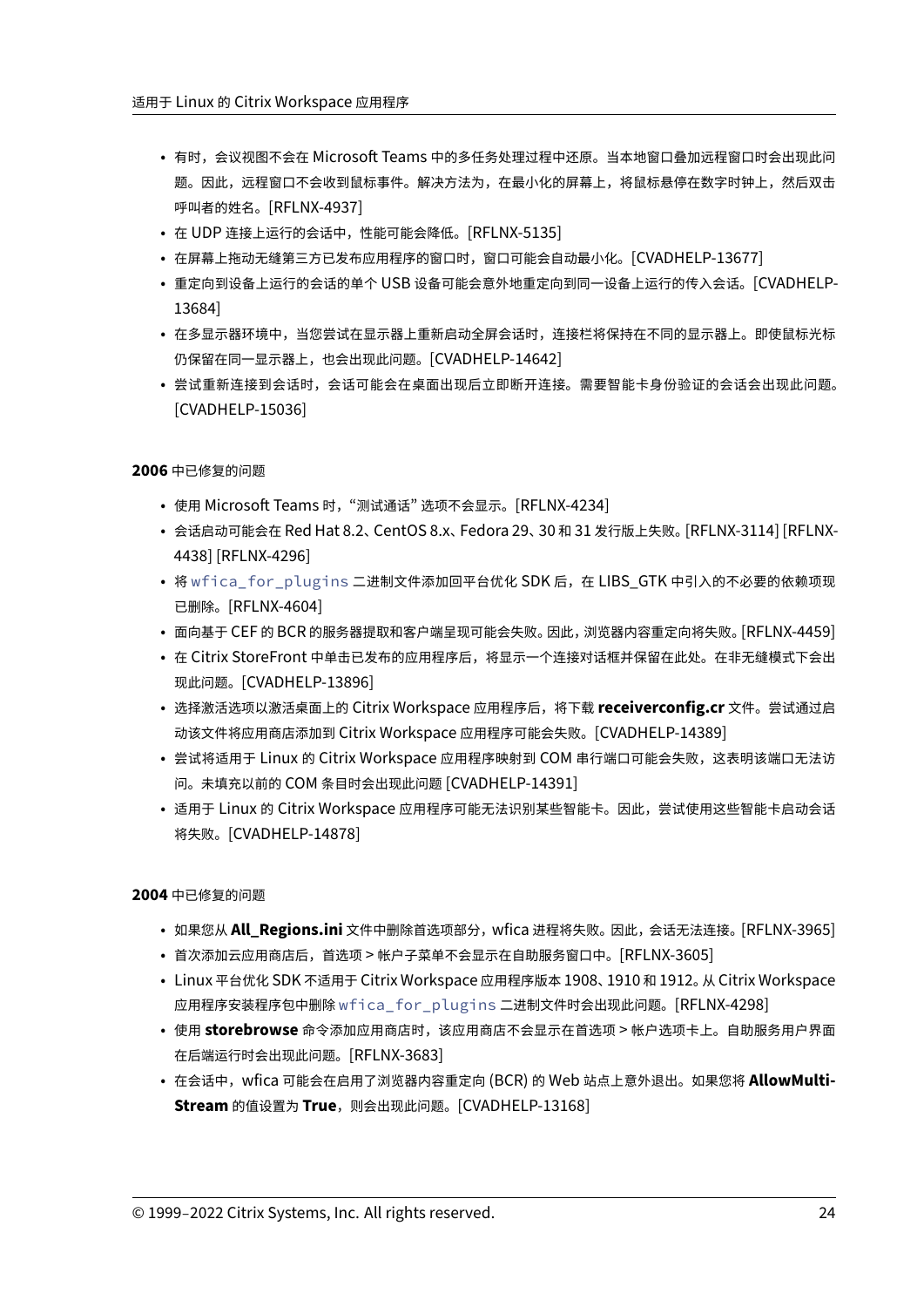- 在双显示器设置中,当显示器具有不同的分辨率时,尝试将已发布的桌面的显示更改为全屏模式可能会失败。 [CVADHELP‑13990]
- 您可能会在无缝会话中遇到显示问题。调整无缝窗口的大小或在无缝窗口之间切换时会出现此问题。 [CVADHELP‑13458]
- 从 PNA 应用商店启动桌面会话后,除非手动关闭进度条窗口,否则该窗口可能会保留。[CVADHELP-14405]

- 在 Ubuntu16.04x64 中, Citrix Workspace 应用程序图标可能会错误地显示在任务栏上。[RFLNX-3582]
- 使用 gst-play1.0 更改 gst-play 的符号链接 [symlink] 后,.mp4 视频文件可能会在后台中使用黑屏呈 现,并且没有音频。[RFLNX‑2429]
- 从屏幕保护程序模式切换到全屏 ICA 会话模式时,键盘可能会失去焦点。在 Raspberry Pi OS 上运行的 ArmHardFloat (armhf) 设备上会出现此问题。[RFLNX‑3553]
- 使用自助服务用户界面时,首选项窗口选项可能无法按预期工作。libwebkit1 软件包不可用时会出现此问题, 就像 Debian 10 buster 客户端一样。[RFLNX‑3596]
- 当任何其他系统用户(而非第一个用户)尝试启动 Citrix Workspace 应用程序时,自助服务用户界面可能无法 打开。此时将显示以下错误消息:

"Bind Error ‑ address already in use."(绑定错误 ‑ 地址已在使用中。)

[RFLNX‑3601]

- 在 Ubuntu 18.04 及更高版本中,当您使用自助服务用户界面启动应用程序时,启动的应用程序名为 "wfica\_seamless" ‑ 而不是在应用程序之后。出现此问题的原因是默认的桌面环境为 GNOME。[RFLNX‑ 3650]
- 当您注销然后使用其他用户帐户重新登录时,主页 > 收藏夹页面会显示一个不正确的收藏应用程序列表。 [RFLNX‑3458]
- 关闭自助服务用户界面后,将显示以下错误消息:

"free(): double free detected in cache 2 Aborted."(free(): 在 tcache 2 中检测到两次释放已终止。)

在 Raspbian Buster OS 上运行的 ArmHardFloat (armhf) 设备上会出现此问题。[RFLNX‑3578]

- 禁用统一体验策略后,仍然可能会在适用于 Linux 的 Citrix Workspace 应用程序中计入已禁用的应用程序数 量。[CVADHELP‑13742]
- 可移除的 USB 驱动器无法映射到 CentOS 7.7 客户端上的 VDA。 [CVADHELP-13422]

**1910** 中已修复的问题

• 适用于 Linux 的 Citrix Workspace 应用程序依赖于 libcurl3 进行安装。应用此修复后,依赖项已被删除,以 便更容易安装。[RFLNX‑3487]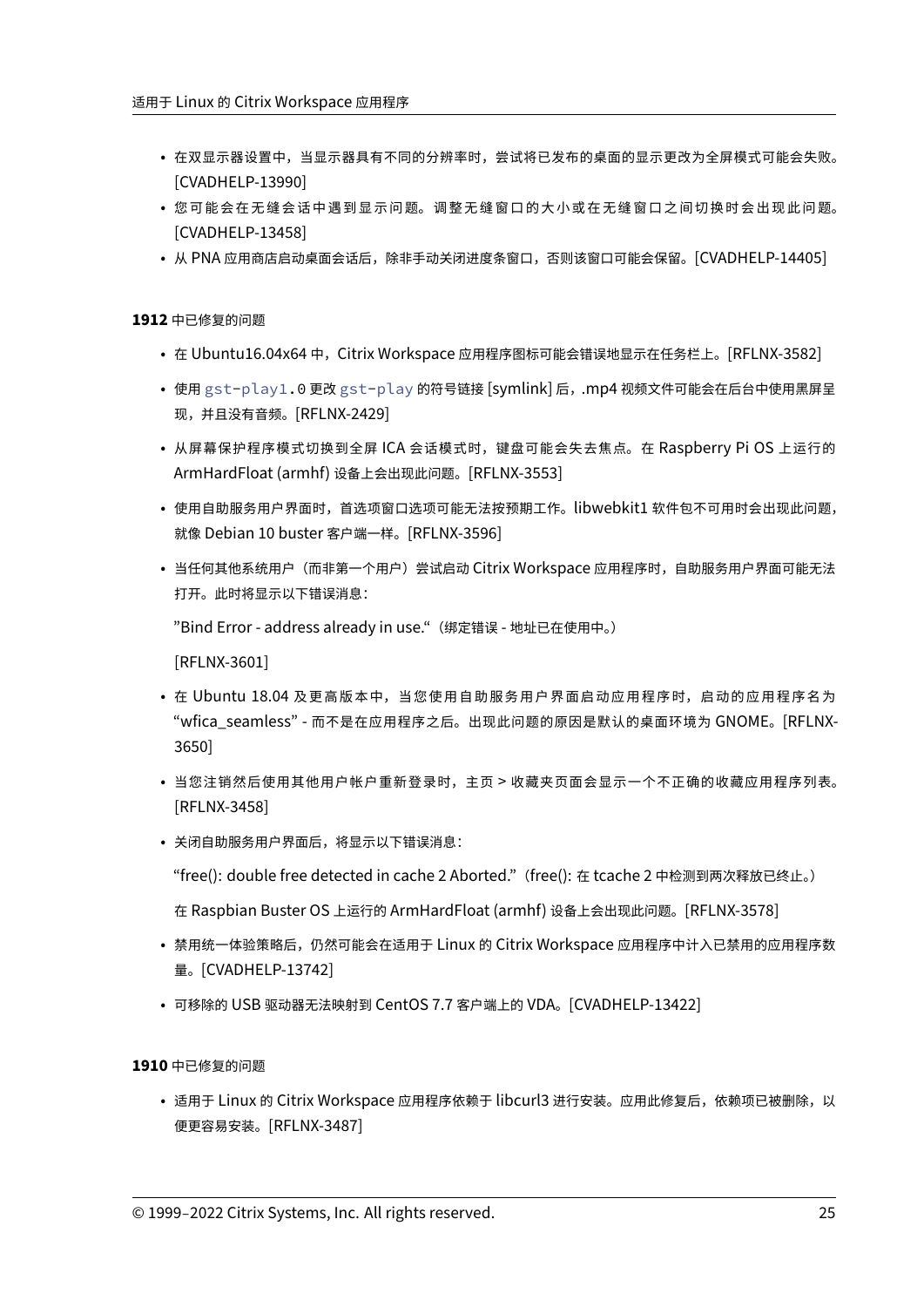- 使用 Video Decode and the Presentation API for Unix (VDPAU) Optimization Pack 呈现 H.264 编码 的数据可能无法按预期工作。[RFLNX‑2892]
- 使用适用于 Linux 的 Citrix Workspace 应用程序版本 1906 或 1908 时,共享用户注销其 Workspace 时, 登录页面可能不会显示。相反,将显示以下登录提示:登录以访问您的 Workspace。[RFLNX-3519]
- 当桌面会话跨越多个显示器时,工具栏可能会消失。[RFLNX‑3248]

已知问题

**2112** 中的已知问题

• 在 Citrix Workspace 应用程序 2112 中,在优化的 Microsoft Teams 视频通话中打开网络摄像机时,端点上 的 CPU 利用率可能会很高。

解决方法: 在终端中运行以下命令:

```
1 mkdir -p /var/.config/citrix/hdx_rtc_engine
2
3 vim /var/.config/citrix/hdx_rtc_engine/config.json
4
5 {
6 " UseDefaultCameraConfig":0 }
\overline{7}8
9 <!--NeedCopy-->
```
[HDX‑36574]

- 在使用 glibc 2.34 或更高版本的操作系统中安装启用了应用程序保护功能的 Citrix Workspace 应用程序 后,操作系统引导在重新启动系统时可能会失败。要从操作系统引导失败进行恢复,请执行以下任意操作:
	- **–** 重新安装操作系统。但是,我们不支持在使用 glibc 2.34 或更高版本的操作系统中启用应用程序保护 功能。
	- **–** 转至操作系统的恢复模式,然后使用终端卸载 Citrix Workspace 应用程序。
	- **–** 通过实时操作系统进行引导,并从现有操作系统中删除 rm -rf /etc/ld.so.preload 文件。 [RFLNX‑8358]
- 尝试输入文本时,光标将显示为白色。 从 Linux 端点计算机连接时,在双跃点场景中会出现此问题。 [CVADHELP-16170]
- 安装 Citrix Workspace 应用程序、添加应用商店和启动桌面时,如果未在 Ubuntu 16.04 上安装 libpcscd 库,会话窗口可能无法显示。

解决方法:可以执行以下操作之一:

1. 在 Linux 客户端中安装 libpcscd 库。例如,使用 apt install libpcscd 命令在 Ubuntu 16.04 上安装 libpcscd 库。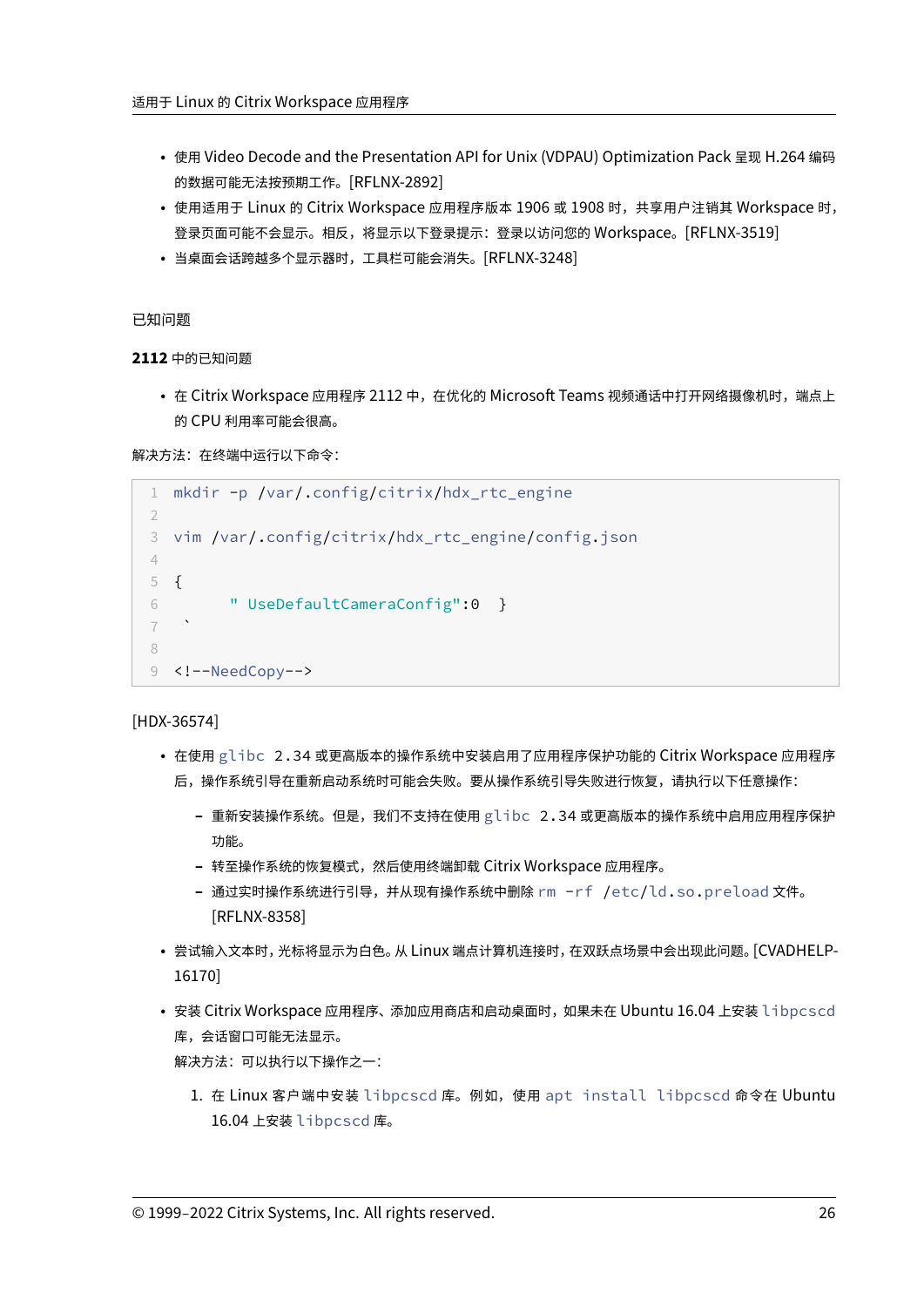2. 如果无法安装 libpcscd 库,请在 /opt/Citrix/ICAClient/config/module.ini 配置文 件中将 VDSCARDV2.DLL 属性替换为 DriverName 的 VDSCARD.DLL 属性:

[智能卡]

DriverName= VDSCARD.DLL

[HDX‑36574]

# 早期版本中的已知问题

# **2111** 中的已知问题

- 双跳会话不支持适用于智能卡读卡器的即插即用功能。[HDX‑34582]
- 登录云应用商店时,屏幕可能会显示为白色。[RFLNX‑8337]
- 尝试启动 Citrix Workspace 应用程序时,自助服务用户界面可能无法打开,并显示以下错误消息:

用户定义的信号 2

在调试内部版本和 Azure VM Debian 10 中会出现此问题。[RFLNX‑8336]

- 在使用 glibc 2.34 或更高版本的操作系统中安装启用了应用程序保护功能的 Citrix Workspace 应用程序后, 操作系统引导在重新启动系统时可能会失败。要从操作系统引导失败进行恢复,请执行以下任意操作:
	- **–** 重新安装操作系统。但是,我们不支持在使用 glibc 2.34 或更高版本的操作系统中启用应用程序保护功能。
	- **–** 转至操作系统的恢复模式,然后使用终端卸载 Citrix Workspace 应用程序。
	- **–** 通过实时操作系统进行引导,并从现有操作系统中删除 rm -rf /etc/ld.so.preload 文件。 [RFLNX‑8358]

# **2109** 中的已知问题

- 卸载 Citrix Workspace 应用程序时,可能不会自动删除 \$HOME/.local/share/webkitgtk 中的过期 缓存文件。解决方法是手动删除这些缓存文件。[HDX‑28187]
- 在 DDC 上启用了"多端口"策略时,尝试使用 Citrix Workspace 应用程序启动桌面或应用程序可能会失败。 [HDX‑31016]
- 尝试使用智能卡身份验证启动会话可能会失败。适用于 Linux 的 Citrix Workspace 应用程序 2104 及更高版 本会出现此问题。解决方法是手动输入智能卡凭据。[CVADHELP‑18402]
- 在客户端自动重新连接过程中,可能仅尝试重新连接到会话一次。因此,客户端自动重新连接策略可能无法按预 期运行。[HDX‑34114]
- 关闭显示应用程序启动进度的进度条后,wfica 进程可能会失败。因此,应用程序可能会启动并从屏幕中消失。 [HDX‑34701]

**2108** 中的已知问题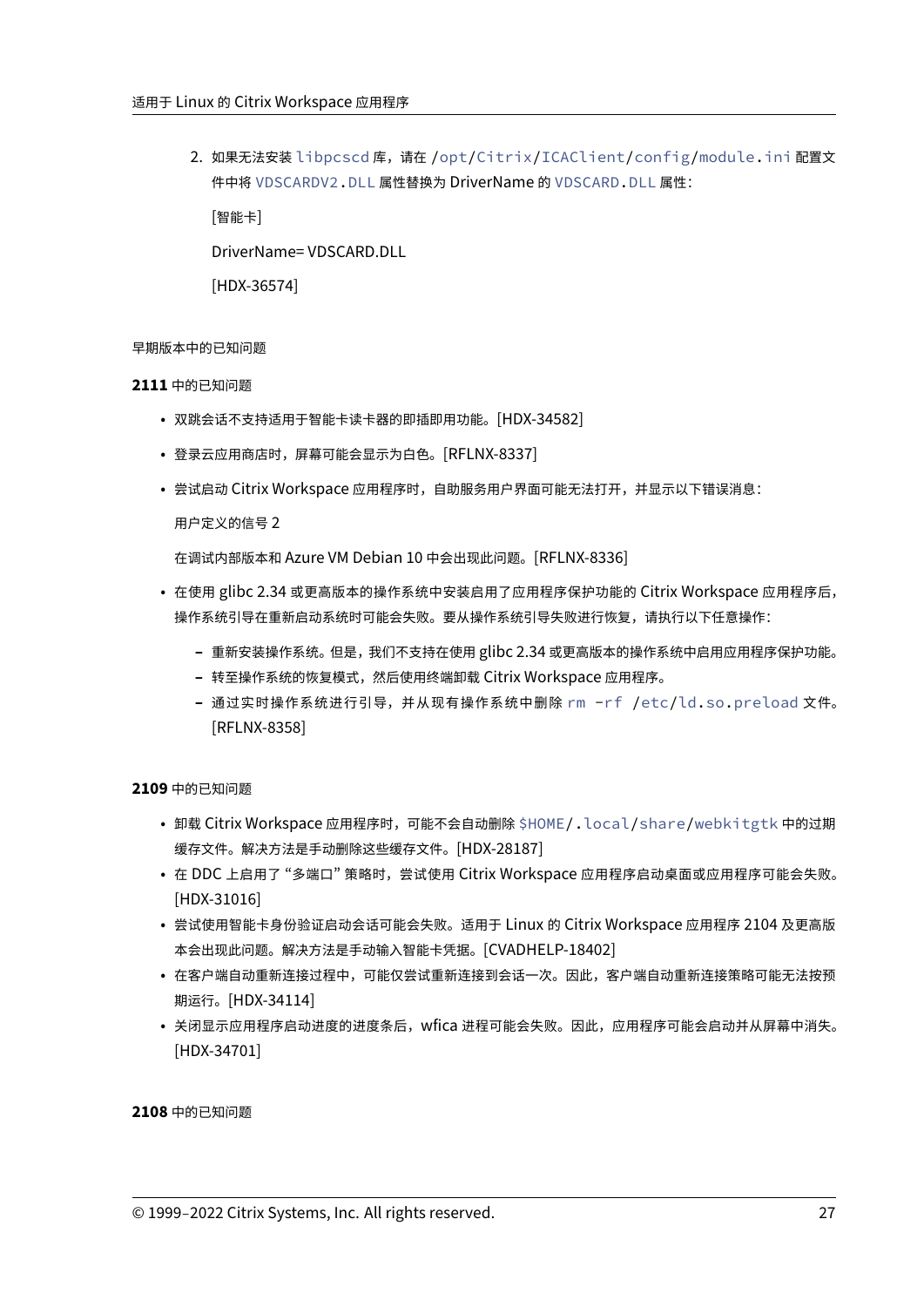- 启用应用程序保护功能时,反键盘记录功能对使用 UIDialogLibWebKit3.so 库的身份验证管理器接口可 能不起作用。[RFLNX‑8027]
- 如果使用全局服务器负载平衡 (GSLB),在生存时间 (TTL) 持续时间内可能不会缓存域名系统 (DNS) 响应。因 此,使用 WebView 进行身份验证可能会失败。[RFLNX‑3673]

# **2106** 中的已知问题

- 在桌面会话中,使用 CEF‑BCR 重定向页面后,键盘焦点可能仍保留在 BCR 叠加层上(例如 YouTube 搜索)。 键盘焦点不会转移到其他打开的应用程序。此问题仅在自助服务插件和 StoreBrowse 启动时出现。解决方法: 要将焦点转移到其他应用程序,请单击会话工具栏,然后选择主页按钮。[RFLNX‑7704]
- 在桌面会话中,使用 CEF‑BCR 重定向页面后,键盘焦点将转移到当前鼠标位置。此问题是由第三方对开源 CEF 的限制导致的。[RFLNX‑7724]
- 尝试在前台使用另一个应用程序单击 BCR 叠加层(例如 YouTube 搜索)时,浏览器页面不会出现在前台。 [RFLNX‑7730]
- 使用 CEF-BCR 重定向页面后,关闭重定向的 Web 页面时,错误日志中会捕获分段故障。[RFLNX-7667]
- 在 Microsoft Teams 点对点音频通话期间,音频可能在通话的前 15 秒内无法正常进行。解决办法:在 module.ini 文件中,将 VdcamVersion4Support 属性设置为 False。[HDX‑29526]

# **2104** 中的已知问题

• 在 VDA 版本 1912 LTSR CU2 中,会话可能会断开连接。在 Delivery Controller 上启用了多流策略时会出现 此问题。解决方法是将 VDA 升级到版本 2012 或更高版本。[RFLNX‑6960]

# **2103** 中的已知问题

• 在视频通话或屏幕共享期间,Microsoft Teams 可能会变得无响应,通话可能会突然结束。[CVADHELP‑16918]

# **2101** 中的已知问题

- 长时间播放视频时,音频会停止,但视频却继续无缝播放。将 VdcamVersion4Support 设置为 True 时会出 现此问题。解决方法是通过将 VdcamVersion4Support 设置为 False 来禁用多音频选项。[RFLNX‑6472]
- 在 Microsoft Teams 会议期间,音频可能会在静音时不稳定。瘦客户端上会出现此问题。[RFLNX‑6537]
- 有时,Citrix Workspace 应用程序可能无法在 Microsoft Teams 中呈现传入的视频。[RFLNX-6662]
- 当您将 cefenablemediadevices 标志用于 Microsoft Teams 时,麦克风无法按预期正常工作。将基于 CEF 的 BCR 功能与 Microsoft Teams 配合使用时会出现此问题。[RFLNX‑6689]

# **2012** 中的已知问题

- 会话突然终止或断开连接时,HdxRtcEngine.exe 进程可能会意外退出。[RFLNX-5885]
- 尝试输入文本时,光标将显示为白色。从 Linux 端点计算机连接时,在双跃点场景中会出现此问题。有关解决方 法, 请参阅知识中心文章 CTX272423 和 CTX131504。[CVADHELP-16170]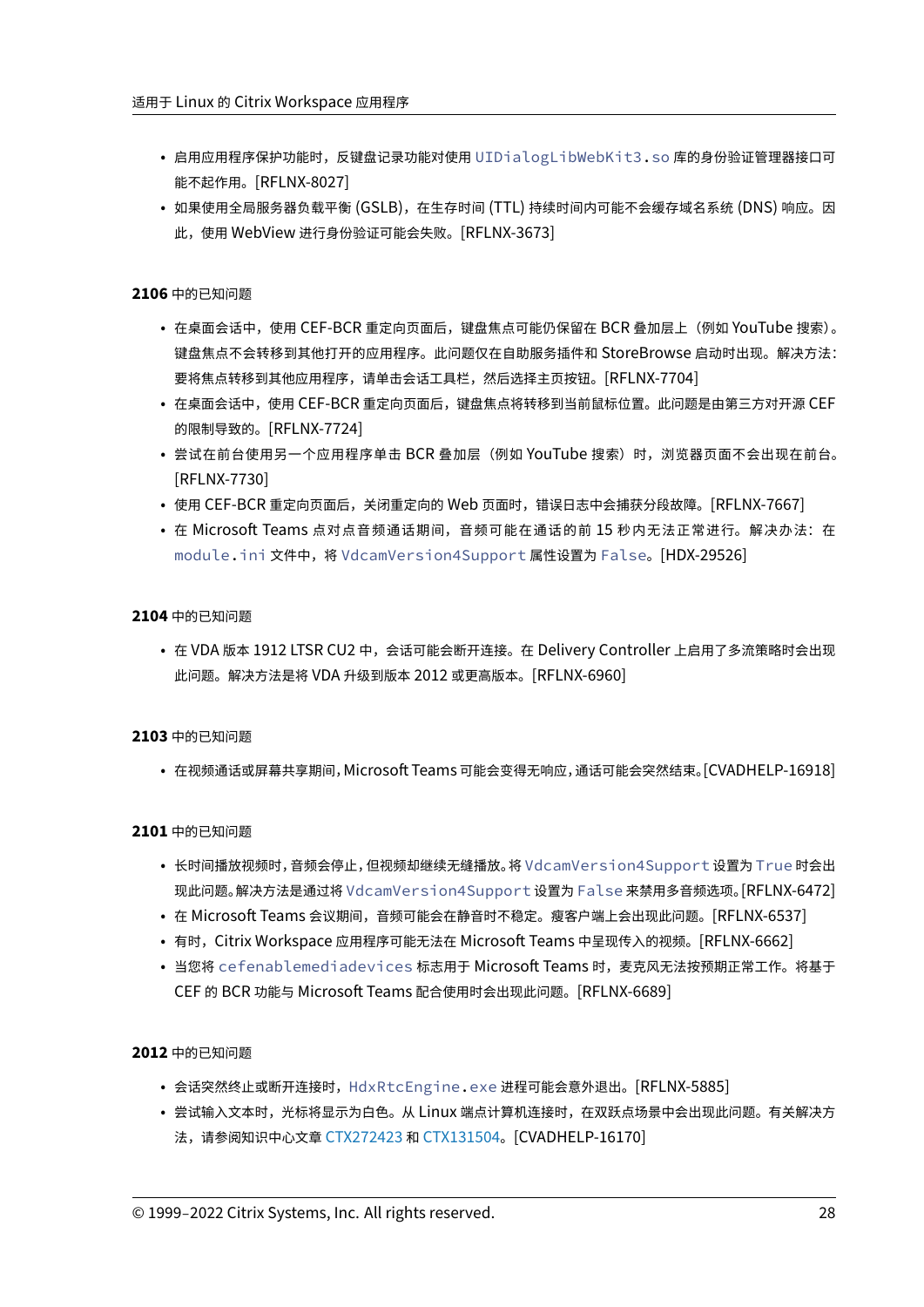#### **2010** 中的已知问题

- 无法在文件选项卡中查看文件。云部署中会出现此问题。[RFLNX‑5596]
- 在 Microsoft Teams 中,必须手动选择音频设备。音频设备不会自动设置为默认设备。[RFLNX-5652 ]

#### **2009** 中的已知问题

- 多流 ICA 功能可能无法正常运行。[RFLNX‑4286]
- 在 Microsoft Teams 中运行视频通话或共享屏幕时,屏幕可能会闪烁不定。[RFLNX-4778]
- 尝试在桌面会话之间切换可能会失败。[CVADHELP‑15229]

#### **2006** 中的已知问题

- 有时,会议视图不会在 Microsoft Teams 中的多任务处理过程中还原。当本地窗口叠加远程窗口时会出现此问 题。因此,远程窗口不会收到鼠标事件。解决方法为,在最小化的屏幕上,将鼠标悬停在数字时钟上,然后双击 呼叫者的姓名。[RFLNX‑4937]
- 有时,会话重新连接将失败。通过带 SD-WAN 的 TCP 为多流 ICA (MSI) 协议配置一个端口时会出现此问题。 [RFLNX‑4782]

#### **2004** 中的已知问题

- 适用于 Linux 的 Citrix Workspace 应用程序可能无法识别某些智能卡。因此,尝试使用该智能卡启动会话将 失败。
- 在 Citrix Workspace 应用程序和 SD-WAN 上启用多流 ICA (MSI) 协议后启动会话时,会话意外退出。此时将 显示以下错误消息:

"与 VDA 的连接已断开…"

出现此问题的原因是不支持单端口 MSI。[RFLNX‑4219]

• 会话启动可能会在 CentOS 8.x、Fedora 29、30 和 31 发行版上失败。解决方法:请参阅知识中心文章 CTX270926。[RFLNX‑3114]

# **1912** [中的已知问题](https://support.citrix.com/article/CTX270926)

- 使用基于 CEF 的 BCR 时,如果您重定向 URL,键盘焦点不会指回主窗口。解决方法为,创建一个浏览器选项卡 并切换以访问主选项卡。[RFLNX‑3871]
- 在使用基于 CEF 的 BCR 时,您可能会看到提示 webcontainer 进程已停止的通知。关闭浏览器实例时会出现 此问题。[RFLNX‑3872]
- 使用自助服务用户界面时,首选项窗口选项可能无法按预期工作,并且 Workspace 应用程序会暂时无响应。此 问题出现在 Ubuntu 19.10 发行版中。[RFLNX‑3720]
- Citrix Workspace 应用程序版本 1912 不支持工作区智能源。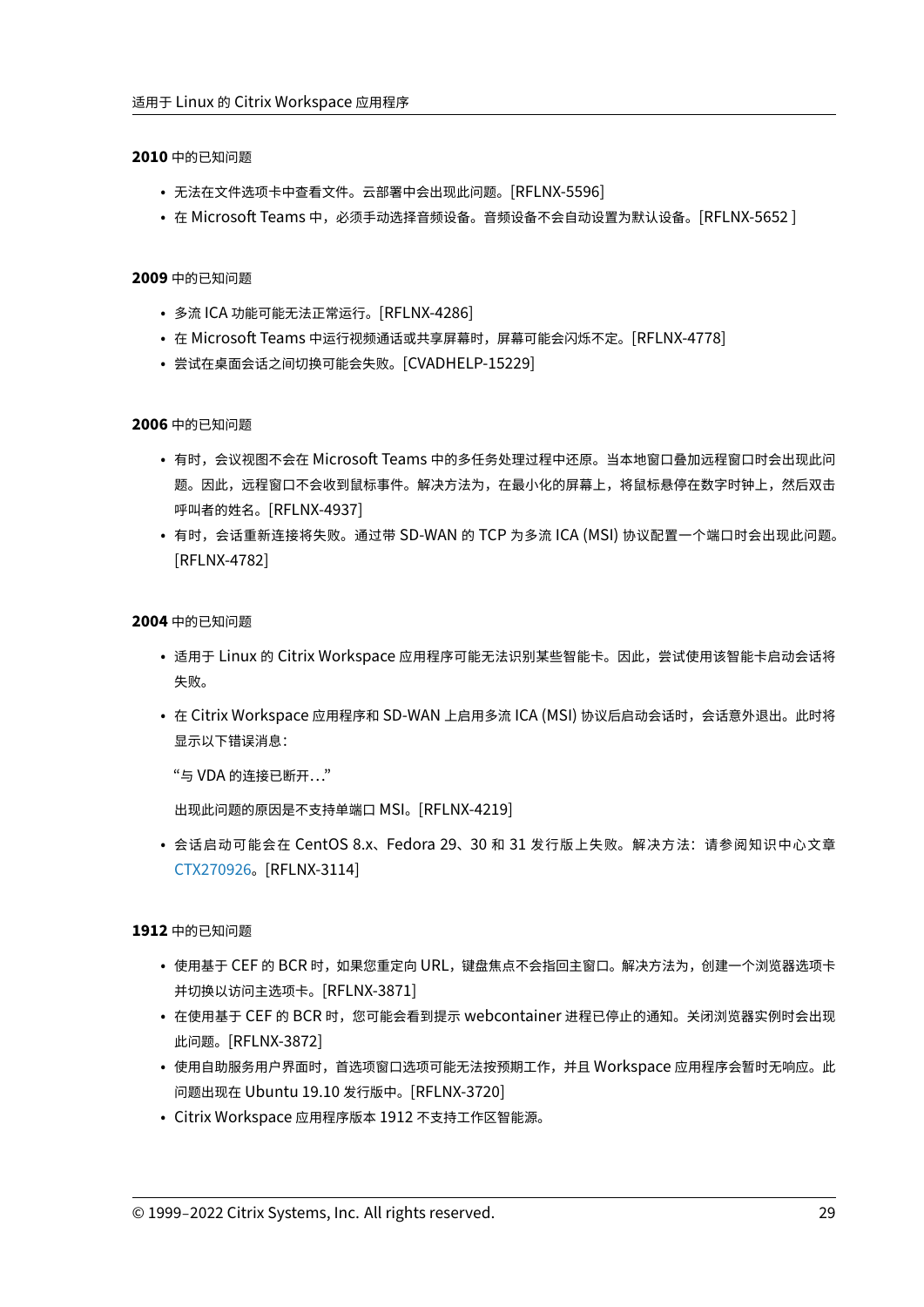• 网络摄像机重定向不支持 Microsoft Teams。此问题是一项限制,因为 Citrix 不支持适用于 Linux 的 Citrix Workspace 应用程序中的 Microsoft Teams 优化 [MTOP]。[RFLNX‑3674]

# **1910** 中的已知问题

- 使用自助服务用户界面时,首选项窗口选项可能无法按预期工作。libwebkit1 软件包不可用时会出现 此问题,就像 Debian 10 buster 客户端一样。解决方法为,删除位于 install/path/lib 目录中的 **UIDialogLibWebKit.so** 库。[RFLNX‑3596]
- 由于体系结构更改,您无法再连接到云应用商店 [云设置]。Citrix 建议您使用最新版本的 Citrix Workspace 应 用程序。

第三方声明

Citrix Workspace 应用程序可能包含根据以下文档中定义的条款进行许可的第三方软件:

# 适用于 **Linux** 的 **Citrix Workspace** 应用程序第三方声明

# 实验性功能

有时,Citrix [会发布实验性功能,作为寻求客户提供有关新技](https://docs.citrix.com/en-us/citrix-workspace-app-for-linux/downloads/third-party-notices-linux.pdf)术或功能的潜在可取性的反馈的机制。Citrix 不接受实验 性功能的支持案例,但欢迎提供改进这些功能的反馈。Citrix 可能会根据反馈的严重性、紧迫性和重要性对反馈执行操 作。Citrix 不致力于将实验性功能产品化,并且可能随时因任何原因撤销这些功能。

系统要求和兼容性

<span id="page-29-0"></span>January 14, 2022

要求

硬件要求

**Linux** 内核:

• 版本 2.6.29 或更高版本

磁盘空间:

- 最少 55 MB
- 如果在磁盘上展开/提取安装包,则额外需要 110 MB
- 对于使用 HDX MediaStream Flash 重定向的片上系统 (system-on-a-chip, SoC) 设备,至少需要 1 GB RAM。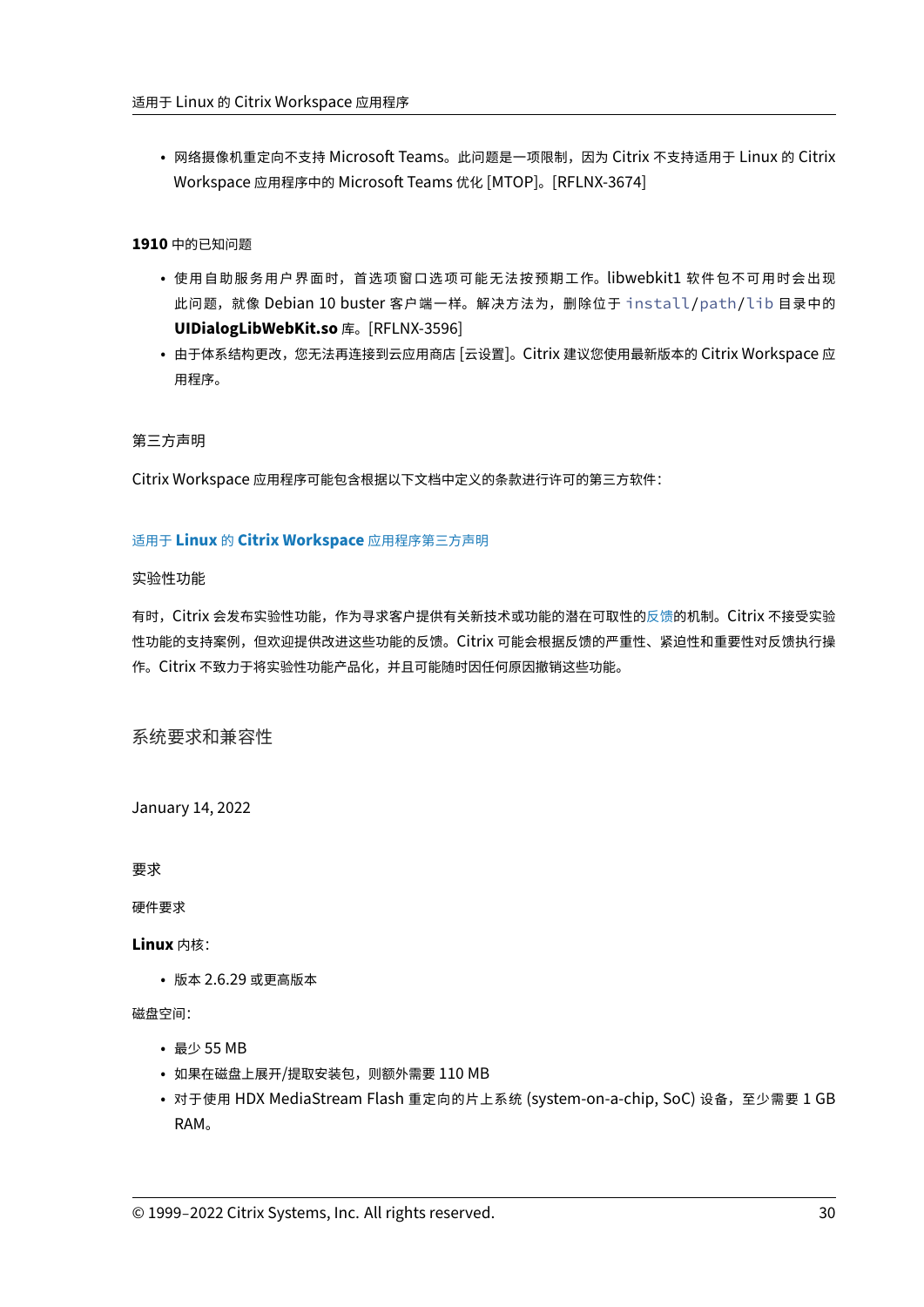彩色视频显示:

• 256 色或更大值的视频显示

# 库和编解码器

库:

- glibcxx 3.4.15 或更高版本
- glibc 2.11.3 或更高版本
- gtk 2.20.1 或更高版本
- libcap1 或 libcap2
- libjson-c(用于性能监测)
- 适用于 x64 的 GCC 4.8
- 适用于 ARMHF 的 GCC 4.9
- X11 或 X.Org (不支持 Wayland)
- udev 支持
- 高级 Linux 声音体系结构 (ALSA) libasound2
- PulseAudio

自助服务用户界面:

- webkit2gtk 2.16.6 或更高版本
- libxml2 2.7.8
- libxerces-c 3.1

编解码器库:

- Speex
- Vorbis 编解码器库

# 基于 **Red Hat Package Manager (RPM)** 的分发要求:

• chkconfig

网络要求

网络协议:

• TCP/IP

# **H.264** 要求

对于 **x86** 设备:

• 处理器的最低速度为 1.6 GHz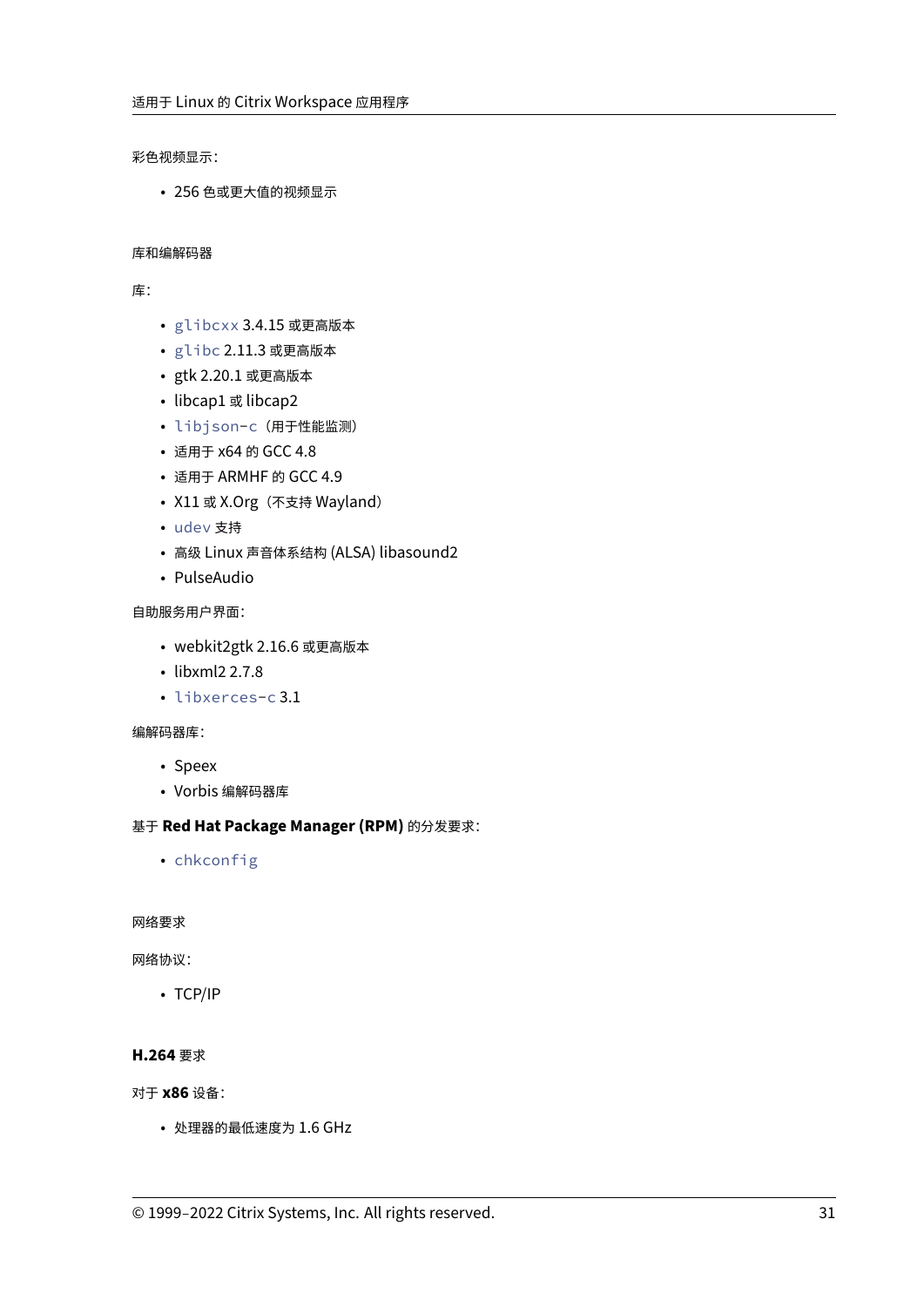#### 对于 **HDX 3D Pro** 功能:

- 处理器的最低速度为 2 GHz
- 具有加速图形驱动程序的本机硬件

# 对于 **ARM** 设备:

• 常规 H.264 支持和 HDX 3D Pro 都需要使用硬件 H.264 解码器。

#### **HDX MediaStream Flash** 重定向

有关 HDX MediaStream Flash 重定向的所有要求,请参阅知识中心文章 CTX134786。

建议您在部署新版本之前使用最新插件测试是否满足该文章中的要求,以利用最新功能以及与安全性有关的修复。

#### 客户体验改善计划 **(CEIP)** 集成要求

- zlib 1.2.3.3
- libtar 1.2 或更高版本
- libjson 7.6.1 或更高版本

#### **HDX RealTime** 网络摄像机视频压缩要求

- 与 Video4Linux 兼容的网络摄像机
- GStreamer 0.10.25(或更高版本 0.10.x),包括发行版的 "plugins‑good" 包。

或者,

• GStreamer 1.0 (或更高版本 1.x), 包括发行版的 "plugins-base"、 "plugins-good"、 "plugins-bad"、 "plugins‑ugly" 和 "gstreamer‑libav" 包

# **HDX MediaStream Windows Media** 重定向要求

• GStreamer 0.10.25 (或更高版本 0.10.x), 包括分发版本的 plugins-good 软件包。一般而言, 版本 0.10.15 或更高版本足以满足 HDX MediaStream Windows Media 重定向的要求。

或者,

• GStreamer 1.0 (或更高版本 1.x), 包括发行版的 "plugins-base"、 "plugins-good"、 "plugins-bad"、 "plugins‑ugly" 和 "gstreamer‑libav" 包

备注:

• 如果您的 Linux 发行版中不包括 GStreamer, 可以从 GStreamer 页面进行下载。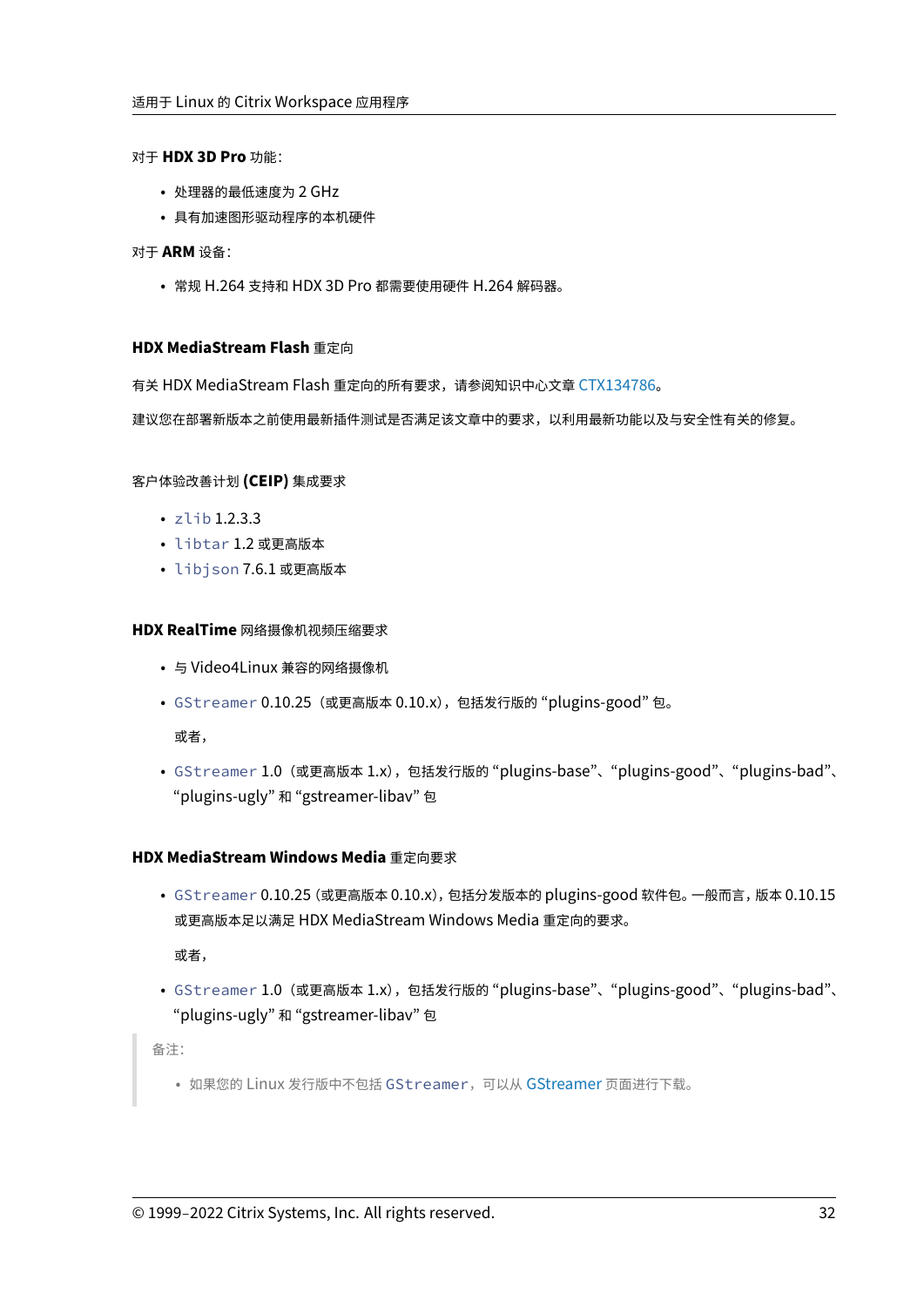• 使用某些代码(例如,"plugins-ugly" 中的代码)可能需要从相应技术的制造商处获取许可证。请与系统 管理员联系以寻求帮助。

# 浏览器内容重定向要求

- webkit2gtk 版本 2.16.6
- glibcxx 3.4.20 或更高版本

# **Philips SpeechMike** 要求

• 访问 Philips Web 站点以安装相关驱动程序

# 应用程序保护的要求

应用程序保护功能最适合以下操作系统以及 Gnome Display Manager:

- 64 位 Ubuntu 18.04+, Ubuntu 21.10 除外。
- 64 位 Debian 9+
- 64 位 CentOS7.5+
- 64 位 RHEL7.5+
- ARMHF 32 位 Raspbian 10 (Buster)+

注意:

应用程序保护功能不支持使用 glibc 2.34 或更高版本的操作系统。

# **Microsoft Teams** 优化要求

最低版本:

• Citrix Workspace 应用程序 2006

软件:

- GStreamer 1.0 或更高版本以及 Cairo 2
- libc++‑9.0 或更高版本
- libgdk 3.22 或更高版本
- OpenSSL 1.1.1d
- x64 Linux 发行版

硬件:

- 最低 1.8 GHz 双核 CPU,可在点对点视频会议通话期间支持 720p HD 分辨率
- 双核或四核 CPU,基本速度为 1.8 GHz,并采用至少为 2.9 GHz 的高速英特尔睿频加速技术

身份验证增强功能: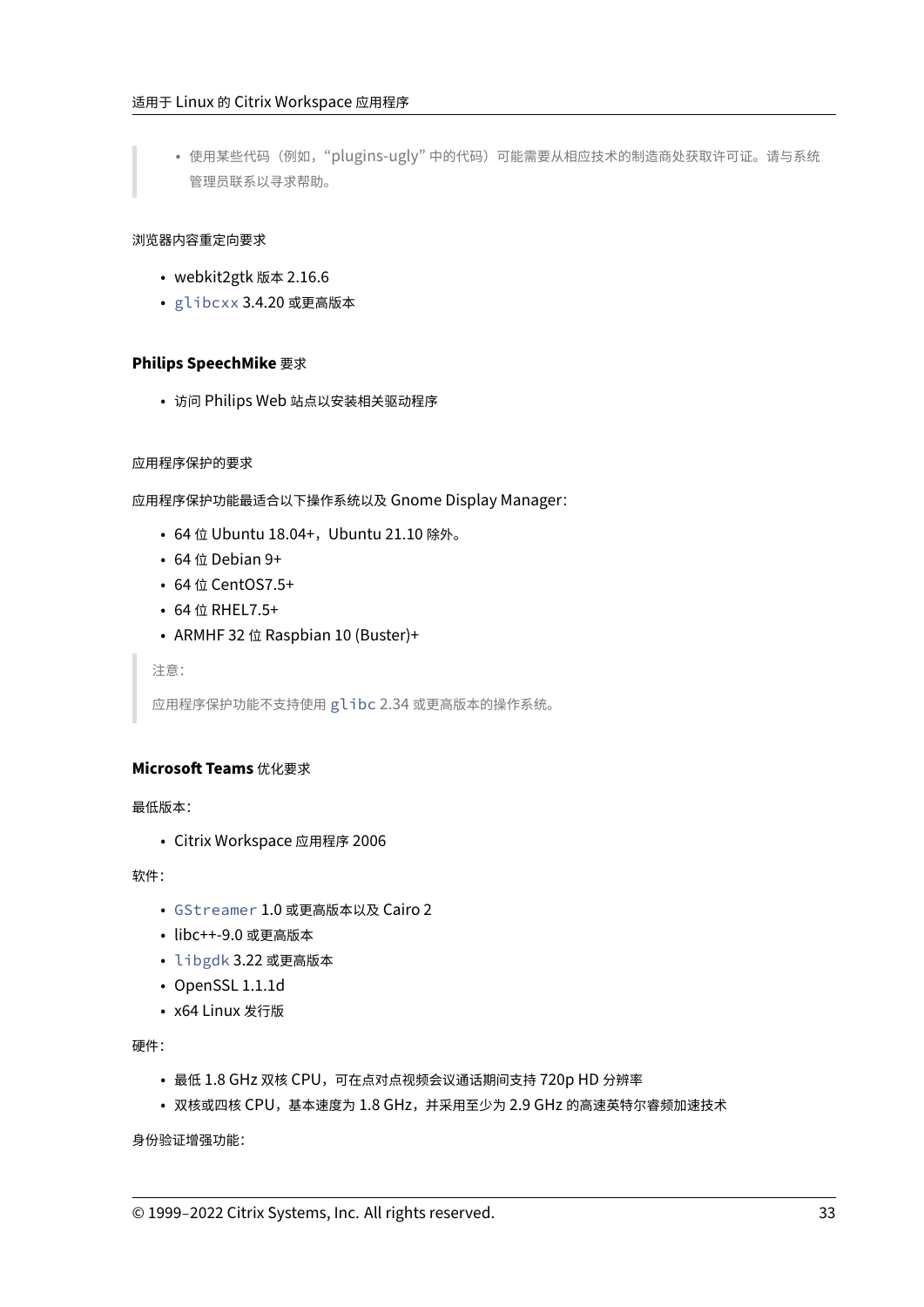- Libsecret 库
- libunwind-12 库

# 服务连续性要求

必须预安装的库:

- libwebkit2gtk‑4.0‑37 版本 2.30.1 或更高版本
- 对于 Ubuntu/RHEL/SUSE/Fedora/Debian, 建议您安装最新的 libwebkit2gtk-4.0-37 版本 2.30.1 或更 高版本。
- 对于带 Buster 操作系统的 Raspberry Pi, 建议您安装 libwebkit2gtk-4.0-37 版本 2.30.1。
- gnome‑keyring 3.18.3 或更高版本。
- Libsecret 已安装

#### 备注:

自版本 1910 起,仅当操作系统满足以下 GCC 版本条件时,Citrix Workspace 应用程序才能按预期运行:

- 适用于 x64 体系结构的 GCC 版本: 4.8 或更高版本
- 适用于 ARMHF 体系结构的 GCC 版本:4.9 或更高版本

自版本 2101 起, 仅当操作系统满足以下要求时, Citrix Workspace 应用程序才能按预期运行:

- GCC 4.9 或更高版本
- glibcxx 3.4.20 或更高版本

# 兼容性列表

Citrix Workspace 应用程序与 Citrix 产品的所有当前受支持版本均兼容。

要获取有关 Citrix 产品生命周期的信息,以及了解何时 Citrix 会停止支持特定的产品版本,请参阅 Citrix 产品生命周 期表。

# [服务](https://www.citrix.com/support/product-lifecycle/product-matrix.html)器要求

# **StoreFront**

- 可以使用 Citrix Workspace 应用程序当前受支持的所有版本通过内部网络连接和 Citrix Gateway 来访问 StoreFront 应用商店:
	- **–** StoreFront 1811 及更高版本。
	- **–** StoreFront 3.12。
- 可以使用配置了适用于 Web 的 Workspace 的 StoreFront。适用于 Web 的 Workspace 提供了从 Web 浏 览器访问 StoreFront 应用商店的权限。有关此部署的限制,请参阅 StoreFront 文档中的重要注意事项。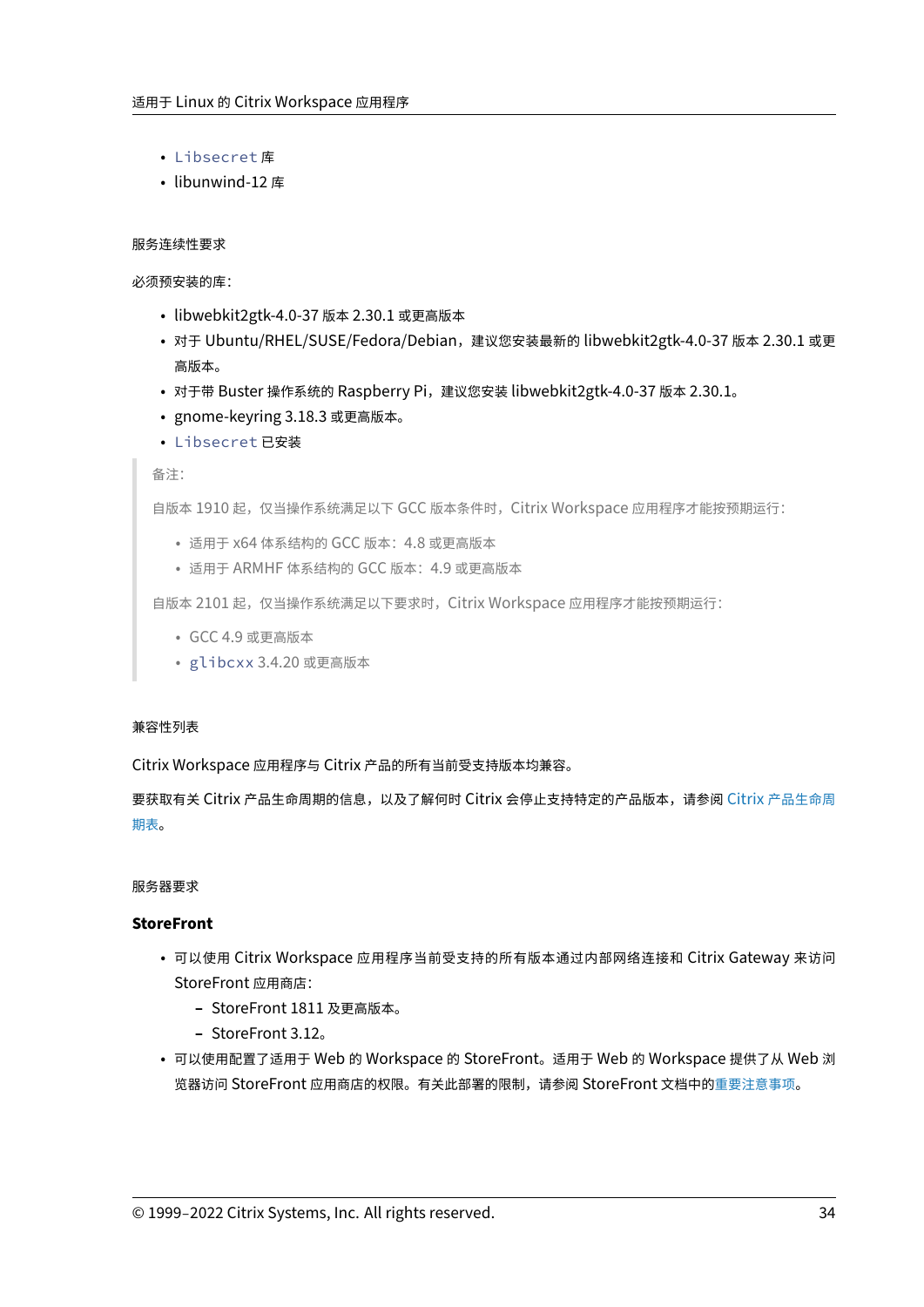#### 连接和证书

#### 连接

适用于 Linux 的 Citrix Workspace 应用程序支持通过以下任一配置的 HTTPS 和 ICA‑over‑TLS 连接。

- 对于 LAN 连接:
	- **–** 使用 StoreFront 服务的 StoreFront 或适用于 Web 的 Workspace
- 对于安全的远程连接或本地连接:
	- **–** Citrix Gateway 12.0
	- **–** NetScaler Gateway 10.1 及更高版本
	- **–** NetScaler Access Gateway Enterprise Edition 10
	- **–** Netscaler Access Gateway Enterprise Edition 9.x
	- **–** Netscaler Access Gateway VPX

有关 StoreFront 支持的 Citrix Gateway 版本的信息,请参阅 StoreFront 的系统要求。

#### 证书

要确保服务器和客户端之间的安全传输,请使用以下证书:

#### 专用(自签名)证书

# 如果远程网关上安装了专用证书,用户设备上必须安装组织的证书颁发机构颁发的根证书。此安装有助于使用 Citrix Workspace 应用程序访问 Citrix 资源。

注意:

如果在连接时无法验证远程网关的证书,则会显示不受信任的证书警告。此验证可能会失败,因为根证书未包含在 本地密钥库中。如果您选择忽略警告并继续,则会显示应用程序但无法启动。必须在客户端证书存储中安装根证书。

#### 根证书

对于加入了域的计算机,请使用组策略对象管理模板来分发和信任 CA 证书。

对于未加入域的计算机,请创建一个自定义安装包以分发和安装 CA 证书。请与系统管理员联系以获得帮助。

#### 在用户设备上安装根证书

要使用 TLS,用户设备上需要安装根证书,才能验证服务器证书上的证书颁发机构签名。默认情况下,Citrix Workspace 应用程序支持以下证书。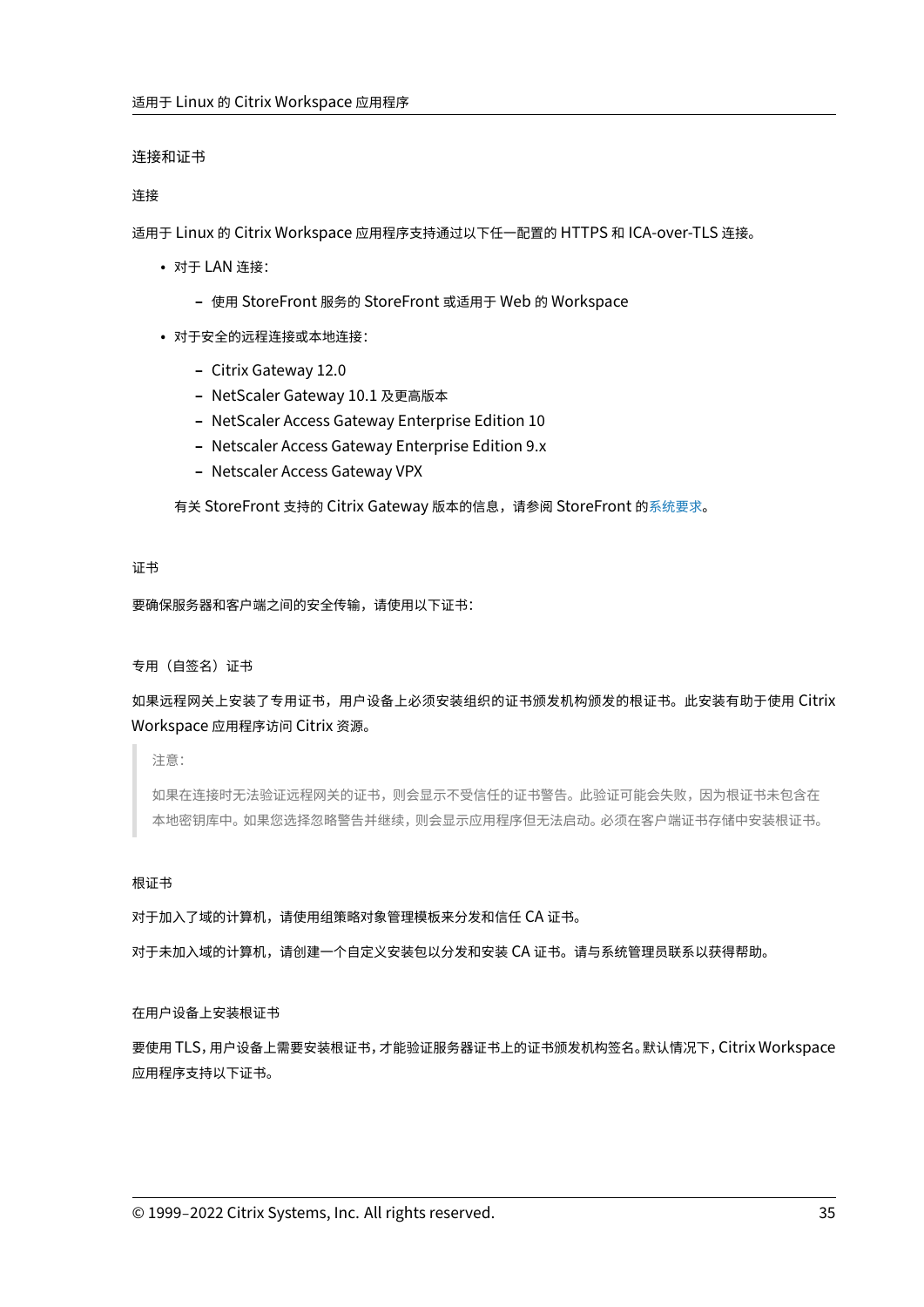| 证书                       | 颁发机构                               |
|--------------------------|------------------------------------|
| Class4PCA_G2_v2.pem      | Verisign Trust Network             |
| Class3PCA_G2_v2.pem      | Verisign Trust Network             |
| BTCTRoot.pem             | <b>Baltimore Cyber Trust Root</b>  |
| GTECTGlobalRoot.pem      | <b>GTE Cyber Trust Global Root</b> |
| Pcs3ss_v4.pem            | 第 3 类公共主证书颁发机构                     |
| GeoTrust_Global_CA.pem   | GeoTrust                           |
| DigiCertGlobalRootCA.pem | DigiCert 全局根 CA                    |

#### 通配符证书

通配符证书用于代替同一域内任意服务器的各个服务器证书。Citrix Workspace 应用程序支持通配符证书,但是必须 根据贵组织的安全策略使用这些证书。

可以考虑使用通配符证书的替代选项,例如使用者备用名称 (SAN) 扩展中包含服务器名称列表的证书。私有证书颁发机 构和公共证书颁发机构均会颁发这类证书。

# 将中间证书附加到 **Citrix Gateway**

如果您的证书链中包含中间证书,必须将该中间证书附加到 Citrix Gateway 服务器证书。有关信息,请参阅 Citrix Gateway 文档中的配置中间证书。

如果 StoreFront 服务器无法提供与所使用的证书匹配的中间证书,或者要安装中间证书以支持智能卡用户,请先执行 以下步骤,然后再添加 [StoreFron](https://docs.citrix.com/en-us/citrix-gateway/12-1/install/certificate-management/configure-intermediate-cert.html)t 应用商店:

# 1. 单独获取一个或多个 PEM 格式的中间证书。

提示:

如果找不到 PEM 格式的证书,请使用 openssl 实用程序将 CRT 格式的证书转换为.pem 文件。

- 2. 安装包时(通常为 root):
	- a) 将一个或多个文件复制到 \$ICAROOT/keystore/intcerts。
	- b) 安装了包后运行以下命令:

\$ICAROOT/util/ctx\_rehash

#### 联合服务器证书验证策略

Citrix Workspace 应用程序引入了更加严格的服务器证书验证策略。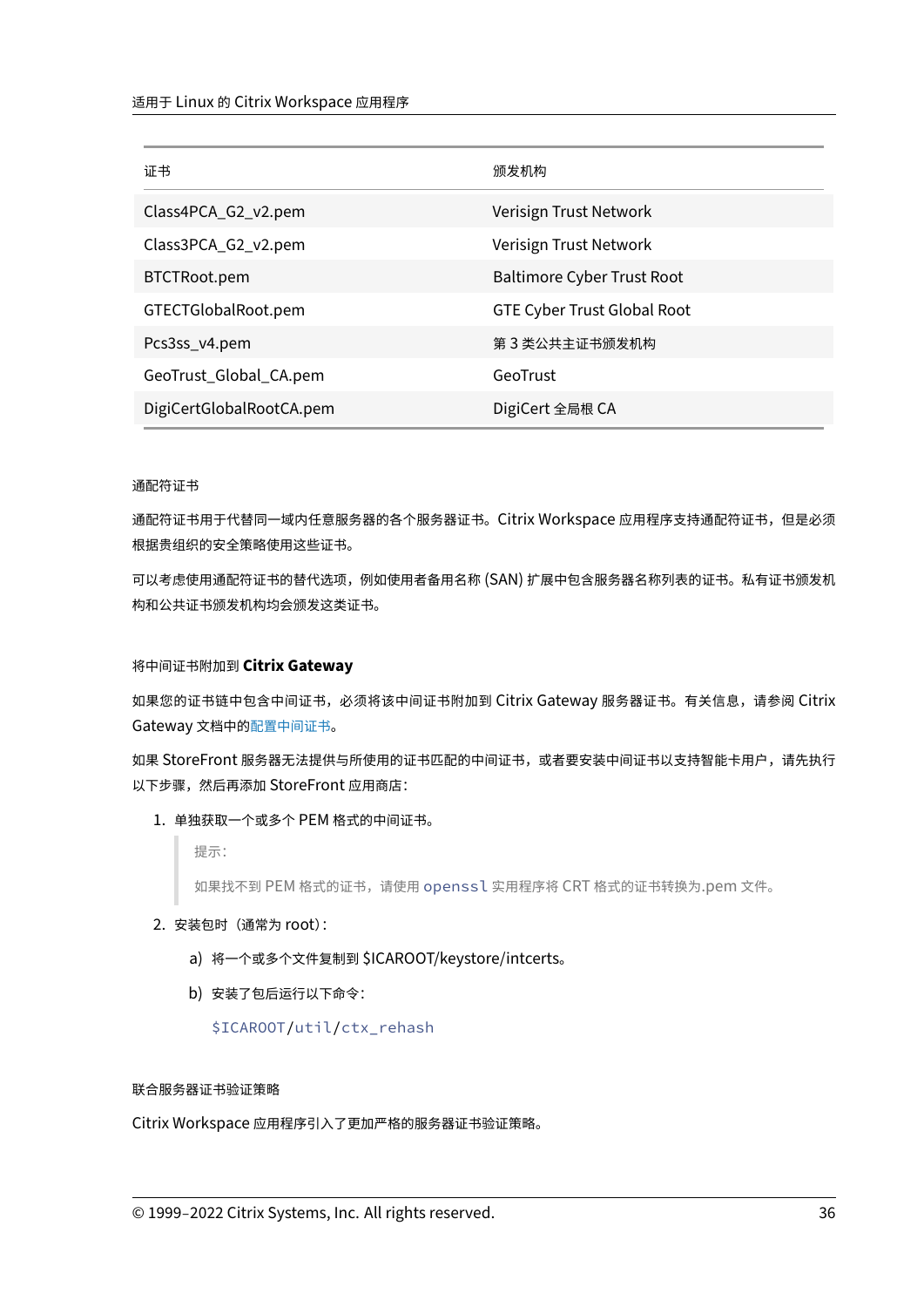重要:

安装 Citrix Workspace 应用程序之前,请确认服务器或网关上的证书已按此处所述正确配置。以下情况下连接 可能会失败:

- 服务器或网关配置包括错误的根证书
- 服务器或网关配置不包括所有中间证书
- 服务器或网关配置包括过期或无效的中间证书
- 服务器或网关配置包括交叉签名的中间证书

验证服务器证书时,Citrix Workspace 应用程序将使用服务器(或网关)提供的所有证书。与早期 Citrix Workspace 应用程序版本一样,它也会验证证书是否可信。如果任何证书均不可信,连接将失败。

与 Web 浏览器中的证书策略相比,此策略更加严格。许多 Web 浏览器都包括大量信任的根证书。

必须为服务器(或网关)配置一组正确的证书。一组不正确的证书可能会导致 Citrix Workspace 应用程序连接失败。

如果网关配置了这些有效的证书,请使用以下配置进行更严格的验证。此配置准确确定 Citrix Workspace 应用程序使 用的根证书:

- 服务器证书示例
- 示例中间证书
- 示例根证书

Citrix Workspace 应用程序会验证所有这些证书是否都有效。此外,Citrix Workspace 应用程序还会验证其是否信 任示例根证书。如果 Citrix Workspace 应用程序不信任示例根证书,连接将失败。

重要:

- 某些证书颁发机构具有多个根证书。如果您需要使用这一更加严格的验证方法,请确保您的配置使用恰当 的根证书。例如,当前存在两个可验证相同服务器证书的证书(DigiCert/GTE CyberTrust Global Root 和 DigiCert Baltimore Root/Baltimore CyberTrust Root)。在某些用户设备上,这两个根证书都可 用。在其他设备上,只有一个证书可用 (DigiCert Baltimore Root/Baltimore CyberTrust Root)。
- 如果您在网关上配置了 GTE CyberTrust Global Root 证书,则这些用户设备上的 Citrix Workspace 应 用程序连接将失败。请参阅证书颁发机构的文档以确定必须使用的根证书。另请注意,根证书最终会过期, 所有证书也是如此。
- 某些服务器和网关从不发送根证书,即使已配置也是如此。更加严格的验证因而不可行。

如果为网关配置了以下有效的证书,我们可以使用以下配置,忽略根证书:

- 服务器证书示例
- 示例中间证书

Citrix Workspace 应用程序将使用这两个证书。它将搜索用户设备上的根证书。如果 Citrix Workspace 应用程序找 到一个可正确验证的根证书,并且也可信(例如,示例根证书),连接将成功。否则,连接将失败。此配置提供 Citrix Workspace 应用程序所需的中间证书,但是还允许 Citrix Workspace 应用程序选择任何有效的可信根证书。

如果为网关配置了以下证书: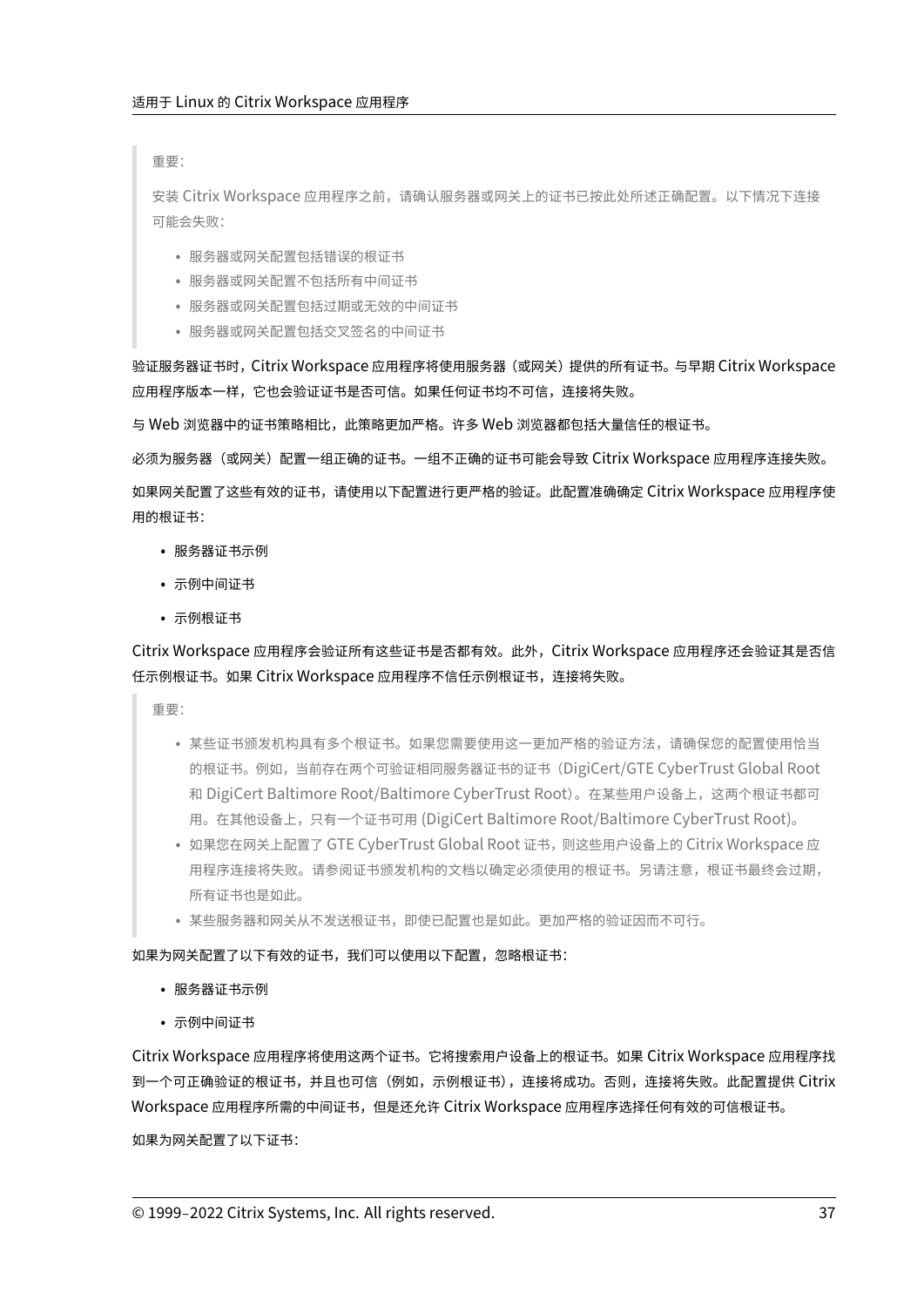- 服务器证书示例
- 示例中间证书
- 错误的根证书

Web 浏览器可能会忽略错误的根证书。但是,Citrix Workspace 应用程序不会忽略错误的根证书,因此连接将失败。 某些证书颁发机构使用多个中间证书。在这种情况下,为网关配置所有中间证书(但不配置根证书),例如:

- 服务器证书示例
- 示例中间证书 1
- 示例中间证书 2

重要:

- 某些证书颁发机构使用交叉签名的中间证书。如果存在多个根证书,并且早期版本的根证书仍在用作 更高版本的根证书,则使用此证书。在这种情况下,至少存在两个中间证书。例如,早期版本的根证 书 *Class 3 Public Primary Certification Authority* 具有相应的交叉签名的中间证书 *Verisign Class 3 Public Primary Certification Authority ‑ G5*。但是,相应的较高版本的根证书 *Verisign Class 3 Public Primary Certification Authority ‑ G5* 也可用,该版本将替换 *Class 3 Public Primary Certification Authority*。更高版本的根证书不使用交叉签名的中间证书。
- 交叉签名的中间证书和根证书具有相同的使用者名称(颁发对象)。但交叉签名的中间证书具有不同的颁发 者名称(颁发者)。此差别可以将交叉签名的中间证书与普通的中间证书(例如,示例中间证书 2)区分开来。

## 推荐使用此配置(忽略根证书和交叉签名的中间证书):

- 服务器证书示例
- 示例中间证书

请避免将网关配置为使用交叉签名的中间证书,因为网关将选择早期版本的根证书:

- 服务器证书示例
- 示例中间证书
- 示例交叉签名中间证书 [不推荐]

不建议仅为网关配置服务器证书:

• 服务器证书示例

在这种情况下,如果 Citrix Workspace 应用程序找不到所有中间证书,连接将失败。

## **Hdxcheck**

我们会提供脚本 workspacecheck.sh 作为 Citrix Workspace 应用程序安装包的一部分。该脚本将检查您的设备是 否满足所有系统要求,以支持 Citrix Workspace 应用程序的各种有功能。该脚本位于安装包的 Utilities 目录中。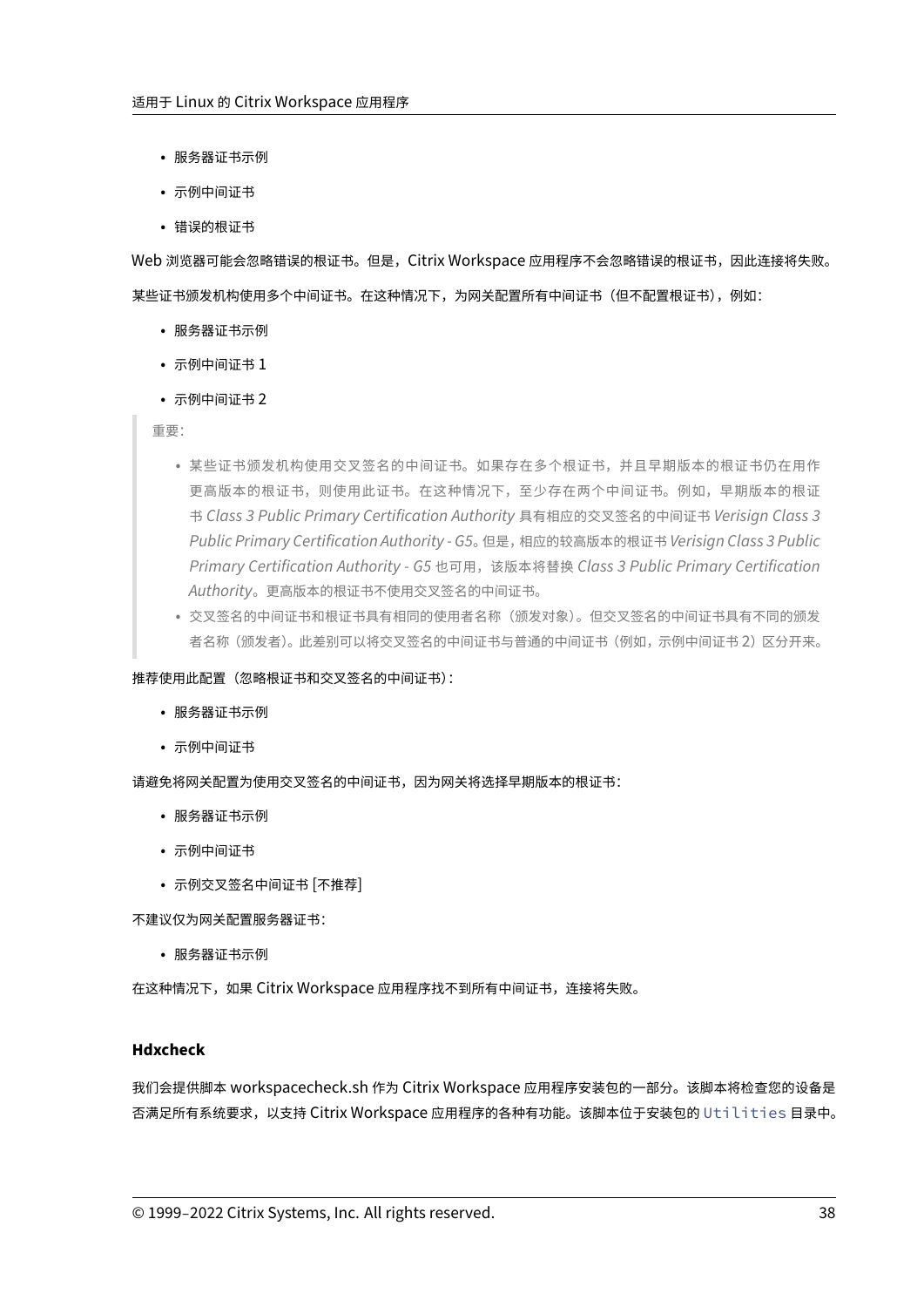## 运行 **workspacecheck.sh** 脚本

- 1. 在 Linux 计算机中打开端点。
- 2. 键入 cd \$ICAROOT/util 并按 **Enter** 键导航到安装软件包的 Utilities 目录。
- 3. 键入 ./workspacecheck.sh 以运行脚本。

## 不再支持的应用程序

Citrix 在供应商不再支持的应用程序环境中不提供支持。

尝试解决报告的问题时,Citrix 会评估该问题是否直接与不再受支持的应用程序有关。为了帮助做出这一决定,Citrix 可能会要求您尝试使用受支持的应用程序版本重现问题。如果此问题可能与不再受支持的应用程序有关,Citrix 不会进 一步调查此问题。

安装、卸载和更新

January 14, 2022

可以通过从 Citrix Web 站点 (网址为下载) 下载文件来安装 Citrix Workspace 应用程序。

手动安装

从 Citrix 下载页面下载以下软件包。

## **D[ebian](https://www.citrix.com/downloads/workspace-app/linux/workspace-app-for-linux-latest.html)** 软件包

根据您的操作系统体系结构安装 Icaclient 软件包。

要使用通用 USB 重定向,请根据您的操作系统体系结构安装其中一个 ctxusb 软件包。

| 软件包名称                                      | 内容                   |
|--------------------------------------------|----------------------|
| Debian 软件包 (Ubuntu、Debian、Linux Mint<br>等) |                      |
| icaclient 20.06.0.15 amd64.deb             | 自助服务支持,64 位 x86 64   |
| icaclient 20.06.0.15 i386.deb              | 自助服务支持, 32 位 x86     |
| icaclient 20.06.0.15 armhf.deb             | 自助服务支持,ARM HF        |
| ctxusb 20.06.0.15 amd64.deb                | USB 软件包, 64 位 x86 64 |
| ctxusb 20.06.0.15 i386.deb                 | USB 软件包, 32 位 x86    |
| ctxusb 20.06.0.15 armhf.deb                | USB 软件包,ARM HF       |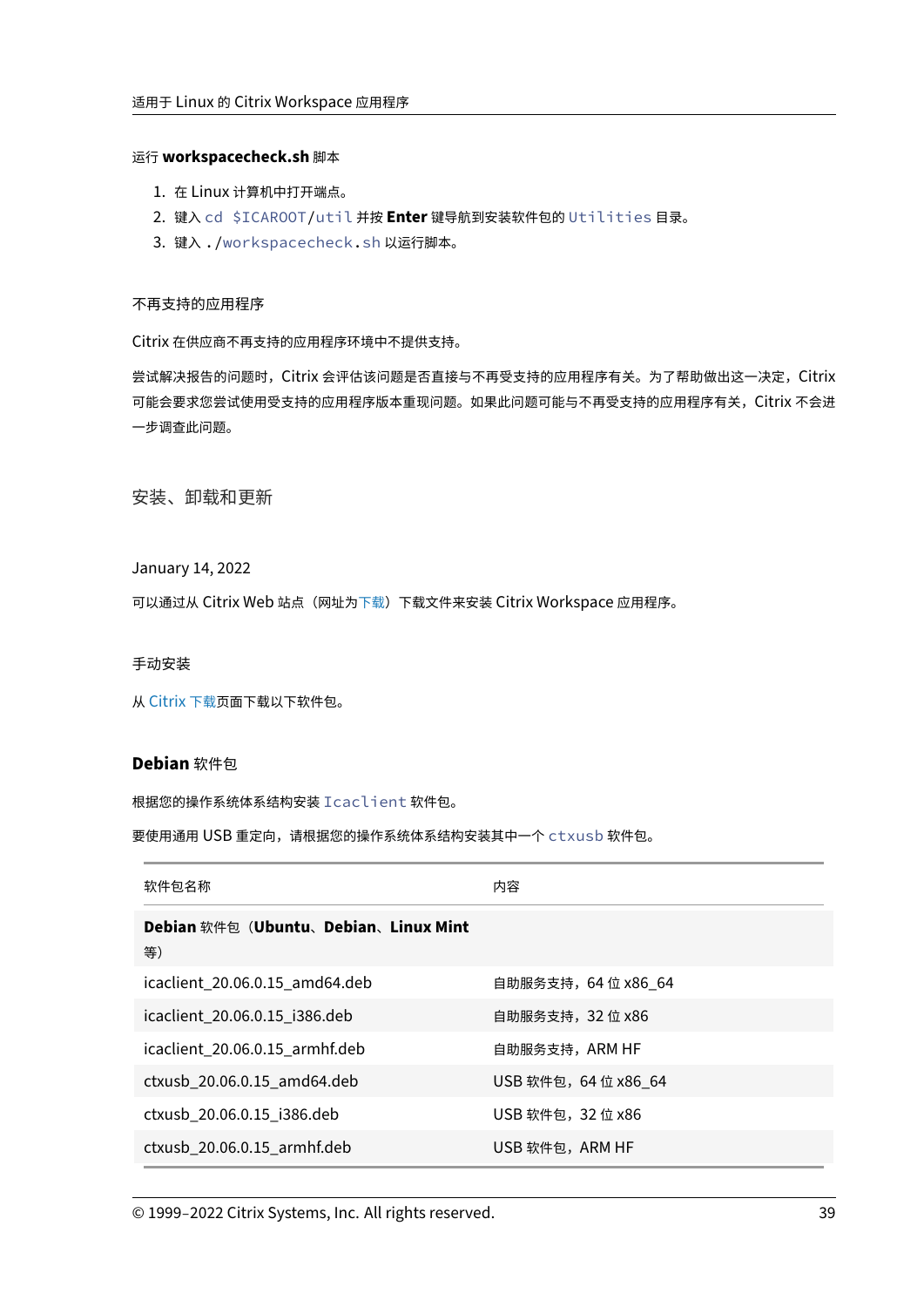## 使用 **Debian** 软件包进行安装

从 Ubuntu 上的 Debian 软件包安装 Citrix Workspace 应用程序时,请在 Ubuntu Software Center 中打开这些 软件包。

在以下说明中,请将

*packagename* 替换为您要尝试安装的软件包的名称。

此过程对 Ubuntu、Debian 或 Mint 使用命令行和本机软件包管理器。您还可以通过双击文件浏览器中已下载的.deb 软件包来安装该软件包。此操作通常会启动一个软件包管理器,用于下载任何缺失的必备软件。如果没有可用的软件包 管理器,Citrix 建议您使用 **gdebi**(命令行工具)。

必备条件:

安装 icaclient 软件包。

要使用命令行安装软件包,请执行以下操作:

- 1. 以特权 (root) 用户身份登录。
- 2. 打开一个终端窗口。
- 3. 通过键入 gdebi packagename.deb 运行以下三个软件包的安装。例如:
	- gdebi icaclient\\\_19.0.6.6\\\_amd64.deb
	- gdebi  $ctxush \12.7.6 \1 amd64.deb$

要在上面的示例中使用 dpkg,请将 gdebi 替换为 dpkg -i。

如果使用的是 dpkg,请通过键入 sudo apt-get -f install. 安装任何缺失的依赖项。

备注:

- ctxusb 软件包为可选项,用于支持通用 USB 重定向功能。
- 自版本 2101 起, 会出现一个交互式提示, 要求您安装应用程序保护。
- 4. 接受 EULA。

## 安装 **Debian** 软件包中的应用程序保护组件

自版本 2102 起, Debian 版 Citrix Workspace 应用程序支持应用程序保护功能。

要静默安装应用程序保护组件,请在安装 Citrix Workspace 应用程序之前从终端运行以下命令:

```
1 `export DEBIAN_FRONTEND="noninteractive"`
\mathcal{L}3 `sudo debconf-set-selections <<< "icaclient app_protection/
      install_app_protection select yes"`
4
5 `sudo debconf-show icaclient`
6
```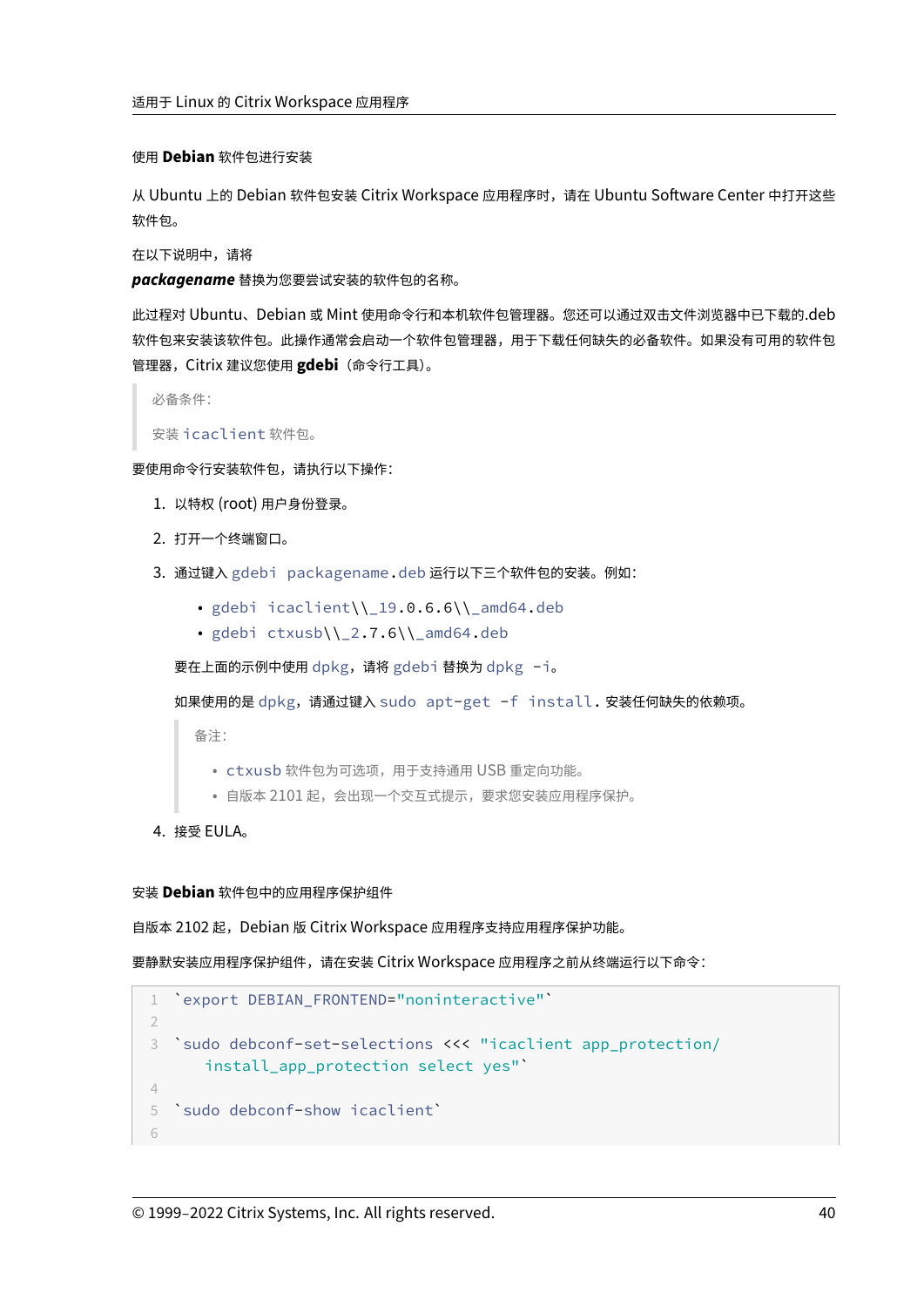```
7 `sudo apt install -f ./icaclient_<version>._amd64.deb`
8
9 <!--NeedCopy-->
```
## 在 **Debian** 软件包上安装服务连续性

自版本 2106 起,可以在 Citrix Workspace 应用程序的 Debian 版本上安装服务连续性。

在安装 Citrix Workspace 应用程序之前,从终端运行以下命令:

sudo apt-get update

sudo apt-get install libwebkit2gtk-4.0-37 gnome-keyring libsecret-1-0

## **Red Hat** 软件包

根据您的操作系统体系结构安装 ICAClient 软件包。

要使用通用 USB 重定向,请根据您的操作系统体系结构安装其中一个 ctxusb 软件包。

| 软件包名称                                   | 内容                                                |
|-----------------------------------------|---------------------------------------------------|
| <b>Redhat</b> 软件包(Redhat、SUSE、Fedora 等) |                                                   |
| ICAClient-rhel-20.06.0.15-0.x86 64.rpm  | 自助服务支持, 基于 Red Hat (包括 Linux VDA), 64<br>位 x86 64 |
| ICAClient-rhel-20.06.0.15-0.i386.rpm    | 自助服务支持, 基于 Red Hat, 32 位 x86                      |
| ICAClient-suse-20.06.0.15-0.x86_64.rpm  | 自助服务支持,基于 SUSE,64 位 x86 64                        |
| ICAClient-suse-20.06.0.15-0.i386.rpm    | 自助服务支持,基于 SUSE,32 位 x86                           |
| ctxusb-20.06.0.15-1.x86_64.rpm          | USB 软件包,64 位 x86 64                               |
| ctxusb-20.06.0.15-1.i386.rpm            | USB 软件包, 32 位 x86                                 |

#### 注意:

\_SuSE 11 SP3 Full Package (Self-Service Support)\_ RPM 软件包已弃用。

## 使用 **RPM** 软件包进行安装

如果要在 SUSE 上从 RPM 软件包安装 Citrix Workspace 应用程序,请使用 YaST 或 Zypper 实用程序。RPM 实用 程序将安装 .rpm 软件包。如果缺少必需的依赖项,则将出现错误。

## 在 **Red Hat** 上设置 **EPEL** 存储库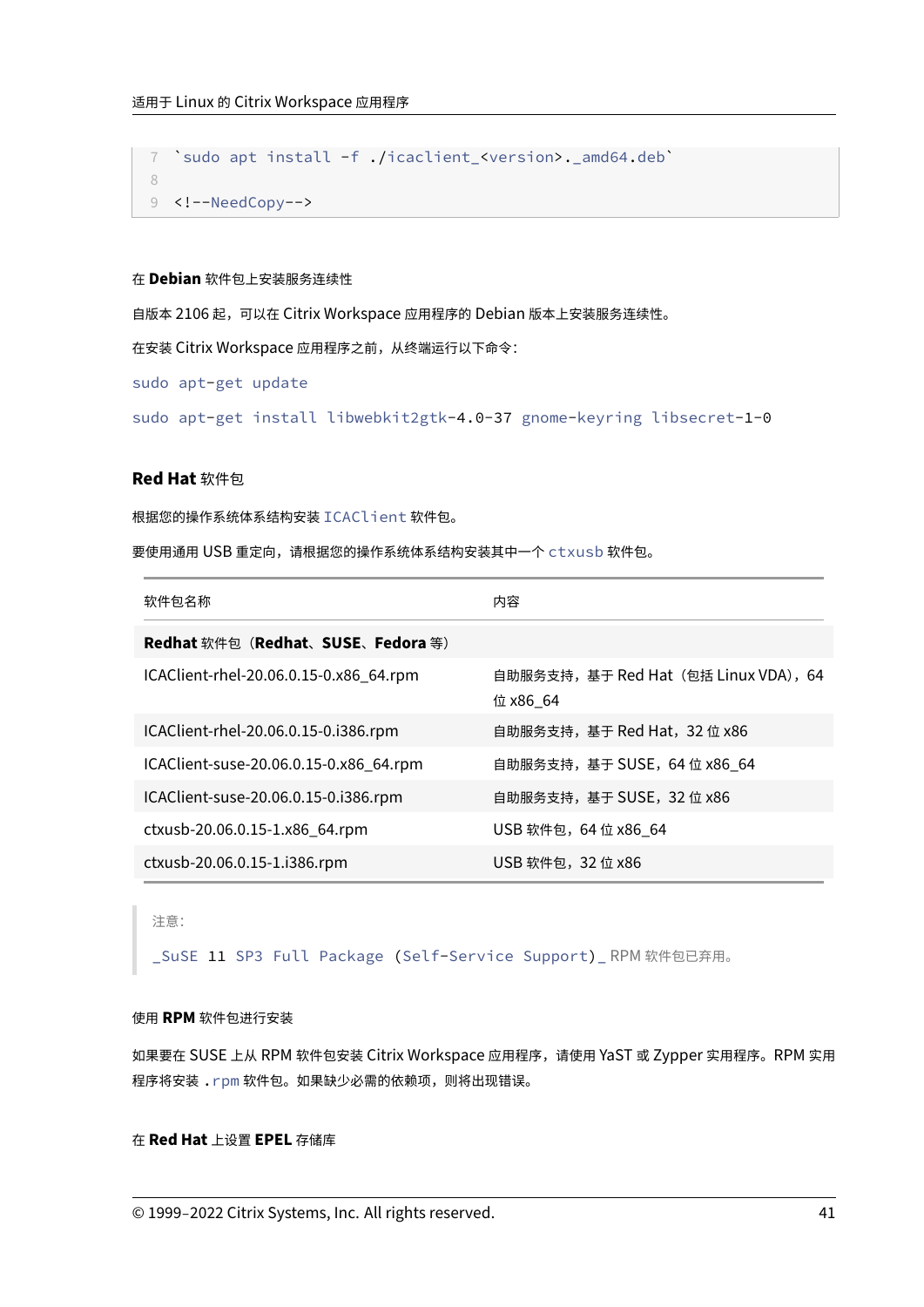从 Fedora/Red Hat 页面下载恰当的源 RPM 软件包。

有关其使用方法的信息,请参阅 https://docs.fedoraproject.org/en-US/epel/#how\_can\_i\_use\_these ex[tra\\_packages](https://docs.fedoraproject.org/en-US/epel/#what_packages_and_versions_are_available_in_epel)。

例如, 在 Red Hat Enterprise 7.x 上, 可以使用以下命令安装 EPEL 存储库:

1 'yum localinstall epel-release-latest-7.noarch.rpm'

提示:

RPM 软件包管理器不安装任何缺失的必备软件。要下载并安装此软件,我们建议您在 OpenSUSE 上在命令行中 使用 **zypper install <file name>**,或者在 Fedora/Red Hat 上使用 **yum localinstall <filename>**。

### 从 **RPM** 软件包安装

必备条件:

安装 icaclient 软件包。

- 1. 设置 EPEL 存储库。
- 2. 以特权 (root) 用户身份登录。
- 3. 通过在中键入 Zypper 运行以下三个软件包的安装。

备注:

- ctxusb 是可选软件包。请安装该软件包以支持通用 USB 重定向。
- ctxappprotection 是可选软件包。仅当您想安装应用程序保护组件时才安装该软件包。
- 4. 打开一个终端窗口。

#### 对于 **SUSE** 安装:

- zypper in ICAClient-suse-19.12.0.19-0.x86\_64.rpm
- zypper in ICAClient-suse-19.12.0.19-0.i386.rpm
- zypper in ctxusb-2.7.19-1.x86\\\_64.rpm
- zypper in ctxappprotection-21.4.0.2-0.x86\_64.rpm

## 对于 **Red Hat** 安装:

- yum localinstall ICAClient-rhel-19.12.0.19-0.i386.rpm
- yum localinstall ctxusb-2.7.19-1.i386.rpm
- yum localinstall ctxappprotection-21.4.0.2-0.x86\_64.rpm
- 5. 接受 EULA。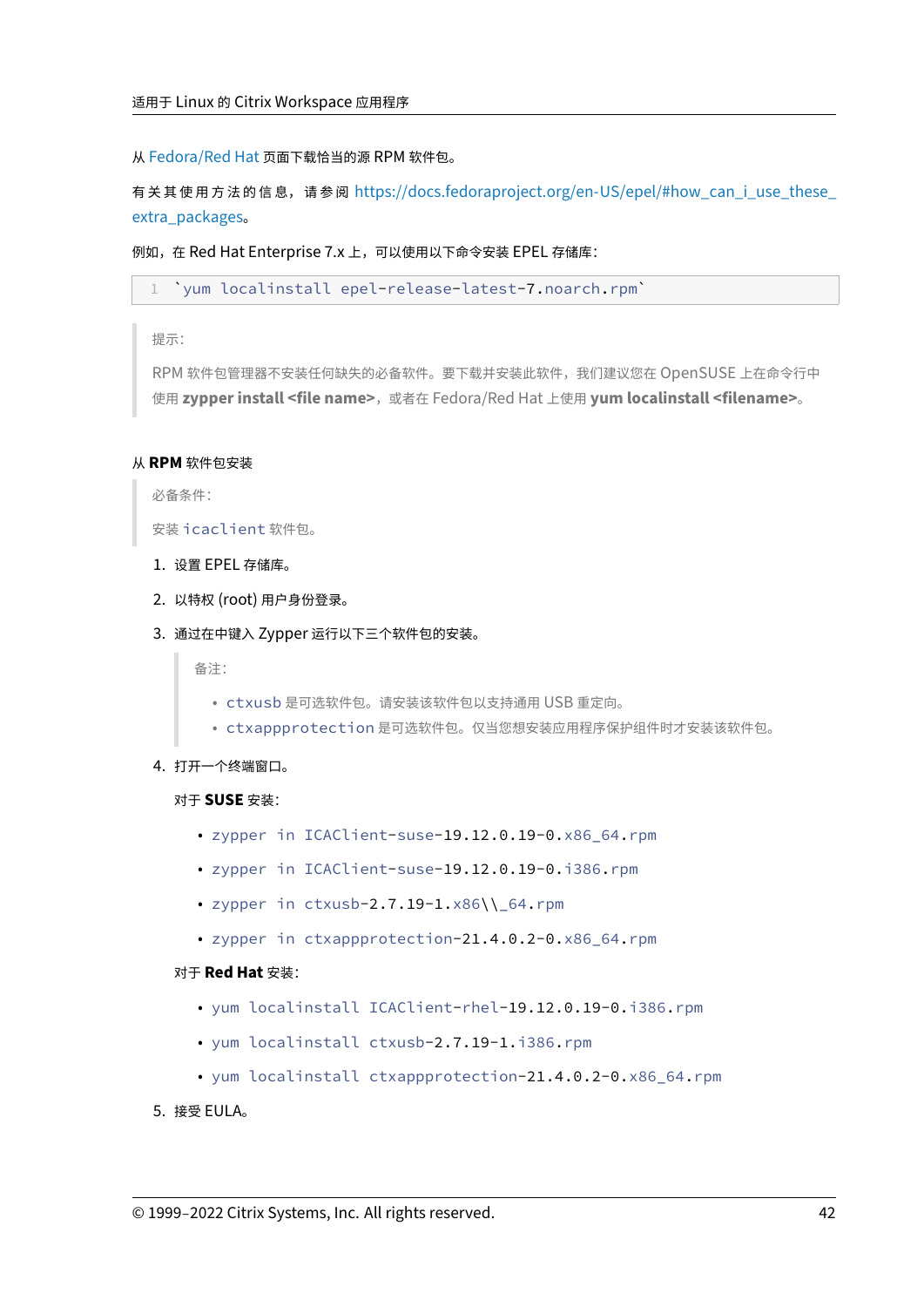## 安装缺失的软件包

在基于 Red Hat 的发行版 (RHEL、CentOS、Fedora 等) 中, 如果出现以下错误消息:

1 " … requires libwebkitgtk-1.0.so.0"

请添加一个 EPEL 存储库(可以在 https://docs.fedoraproject.org/en‑US/epel/ 处找到详细信息)。

# **Tarball** 软件包

根据您的操作系统体系结构安装下面的其中一个软件包。

| 软件包名称                        | 内容         |
|------------------------------|------------|
| Tarballs (适用于任何发行版本的脚本安装)    |            |
| linuxx64-20.06.0.15.tar.gz   | 64 位 Intel |
| linuxx86-20.06.0.15.tar.gz   | 32位 Intel  |
| linuxarmhf-20.06.0.15.tar.gz | ARM HF     |

- 从 Debian 软件包或 RPM 软件包安装 Citrix Workspace 应用程序。这些文件更易于使用,因为它们会自动安 装任何所需的软件包。
- 如果要自定义安装位置,请从 tarball 软件包安装 Citrix Workspace 应用程序。

注意:

请勿在相同的计算机上使用两种不同的安装方法。如果执行此操作,您可能会看到错误消息和不希望出现的行为。

### 使用 **tarball** 软件包进行安装

注意:

tarball 软件包不执行依赖项检查,也不安装依赖项。您必须单独解决所有系统依赖项。

- 1. 打开一个终端窗口。
- 2. 将 .tar.gz 文件的内容提取到一个空目录中。例如,键入:tar xvfz packagename.tar.gz。
- 3. 键入 ./setupwfc 并按 Enter 键运行安装程序。
- 4. 接受默认值 1(安装 Citrix Workspace 应用程序),然后按 **Enter** 键。
- 5. 键入所需安装目录的路径和名称,然后按 Enter 键。或者,按 Enter 键在默认位置安装 Citrix Workspace 应 用程序。

特权(根)用户的默认安装目录为 /opt/Citrix/ICAClient。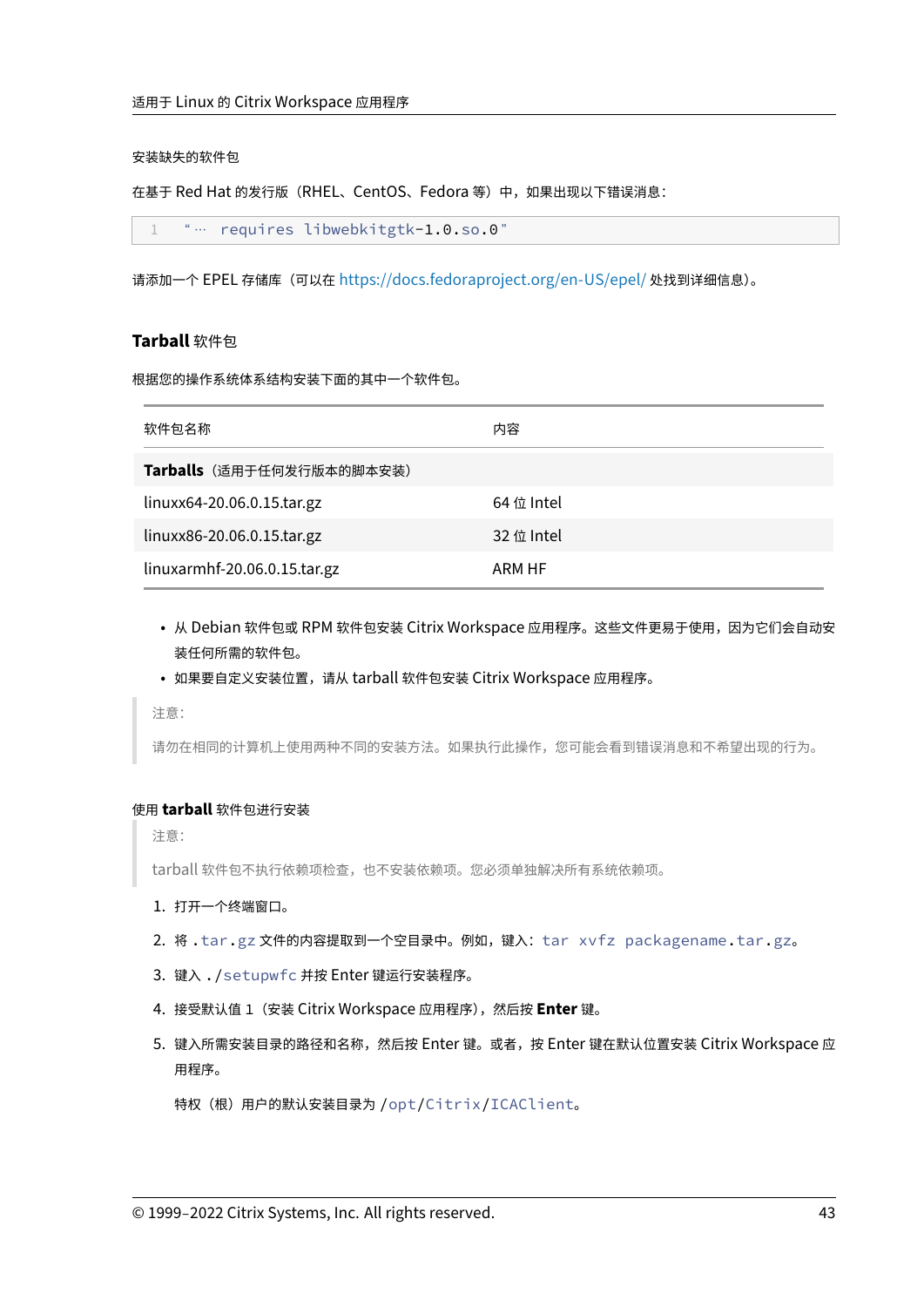非特权用户的默认安装目录为 \$HOME/ICAClient/platform。platform 是系统针对安装的操作系统生 成的标识符,例如,\$HOME/ICAClient/linuxx86 表示 Linux/x86 平台)。

```
注意:
```
如果指定了非默认位置,请在 \$HOME/.profile 或 \$HOME/.bash\\\_profile 的 \$ICAROOT 中设置该位置。

- 6. 系统提示继续操作时,键入 y 并按 Enter 键。
- 7. 可以选择是否将 Citrix Workspace 应用程序集成到您的桌面环境中。安装过程将创建一个菜单选项,用户可以 从中启动 Citrix Workspace 应用程序。请在提示符下键入 y 以启用集成。
- 8. 如果之前已安装 GStreamer, 则可以选择是否将 GStreamer 与 Citrix Workspace 应用程序集成, 以及是 否支持 HDX MediaStream 多媒体加速。要将 Citrix Workspace 应用程序与 GStreamer 集成,请在提示 符下键入 y。

注意:

在某些平台上,从 tarball 软件包安装客户端会导致系统在提示您与 KDE 和 GNOME 集成后变得无响应。 首次初始化 gstreamer‑0.10 时会出现此问题。如果遇到此问题,请终止安装进程(使用 ctrl+c 键)并运 行命令 gst-inspect-0.10 -- gst-disable-registry-fork --version。运行该命 令后,可以在不遇到问题的情况下重新运行 tarball 软件包。

9. 如果以特权 (root) 用户身份登录,请选择为 Citrix Virtual Apps and Desktops 的已发布 VDI 应用程序安装 USB 支持。在提示符下键入 y 可安装 USB 支持。

注意:

如果不是以特权用户 (root) 身份登录, 则将显示以下警告消息:

"USB support cannot be installed by non‑root users. Run the installer as root to access this install option.(USB 支持无法由非 root 用户安装。请以 root 用户身份运行安装程序,以访问此安装 选项。)

10. 安装完成后,主安装菜单将再次显示。要退出安装程序,请键入 3 并按 Enter 键。

# 卸载

此过程已针对 tarball 软件包进行测试。使用操作系统的标准工具删除 RPM 和 Debian 软件包。

必须将环境变量 ICAROOT 设置为客户端的安装目录。非特权用户的默认安装目录为 \$HOME/ICAClient/ platform。platform 变量是系统针对安装的操作系统生成的标识符,例如, \$HOME/ICAClient/linuxx86 表示 Linux/x86 平台。特权用户安装默认安装到 /opt/Citrix/ICAClient。

备注:

- 要卸载 Citrix Workspace 应用程序,必须以与执行安装的用户相同的用户身份登录。
- 卸载 Citrix Workspace 应用程序时,可能不会自动删除 \$HOME / . local / share /webkitgtk 中的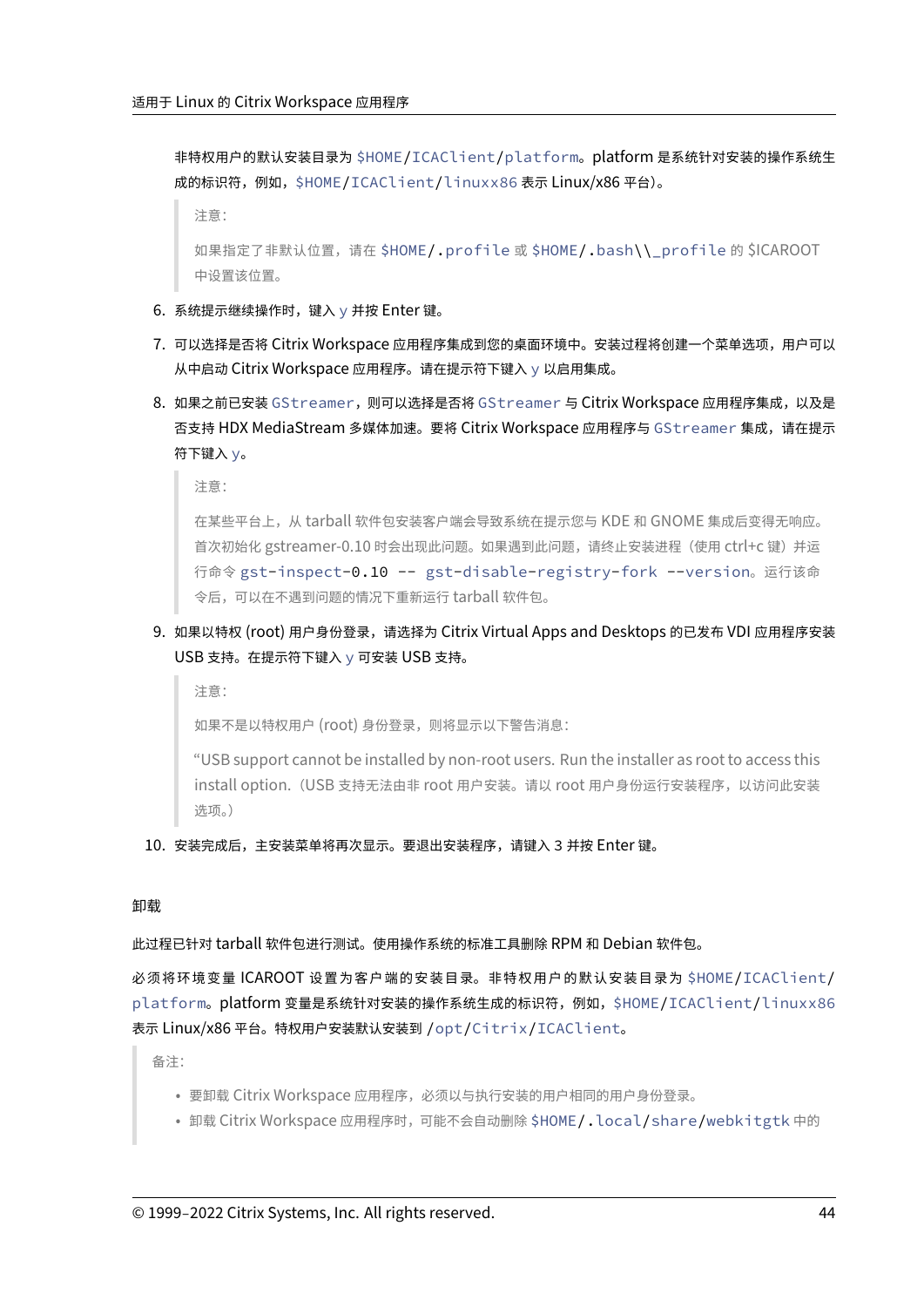过期缓存文件。解决方法是手动删除这些缓存文件。

## 在 **tarball** 软件上卸载 **Citrix Workspace** 应用程序

- 1. 键入 \$ICAROOT/setupwfc 并按 Enter 键运行安装程序。
- 2. 要删除客户端,请键入 2 并按 **Enter** 键。

### 在 **Debian/Ubuntu** 操作系统中卸载 **Citrix Workspace** 应用程序

从 Citrix Workspace 应用程序安装文件夹中运行以下命令:

```
apt remove icaclient
apt autoremove
```
或

```
apt remove icaclient
apt purge icaclient
```
## 在 **Fedora/RHEL/CentOS** 操作系统中卸载 **Citrix Workspace** 应用程序

从 Citrix Workspace 应用程序安装文件夹中运行以下命令:

```
yum remove icaclient
```
# 更新

要从 Citrix Receiver 更新到 Citrix Workspace 应用程序,请从 Citrix 下载下载需 ixinde Citrix Workspace 应用 程序并进行安装。

**Citrix Workspace** 屏幕叠加显示在首次启动应用程序时、更新时以及卸载并重新安装应用程序时。单击明白了以继 续使用 Citrix Workspace 应用程序, 或者单击了解更多以了解更[多详细信息。](https://www.citrix.com/downloads/workspace-app/linux/workspace-app-for-linux-latest.html)

# 入门

January 14, 2022

设置

可以下载安装软件包,自定义配置,然后安装 Citrix Workspace 应用程序。

可以修改 Citrix Workspace 应用程序软件包的内容,然后重新打包这些文件。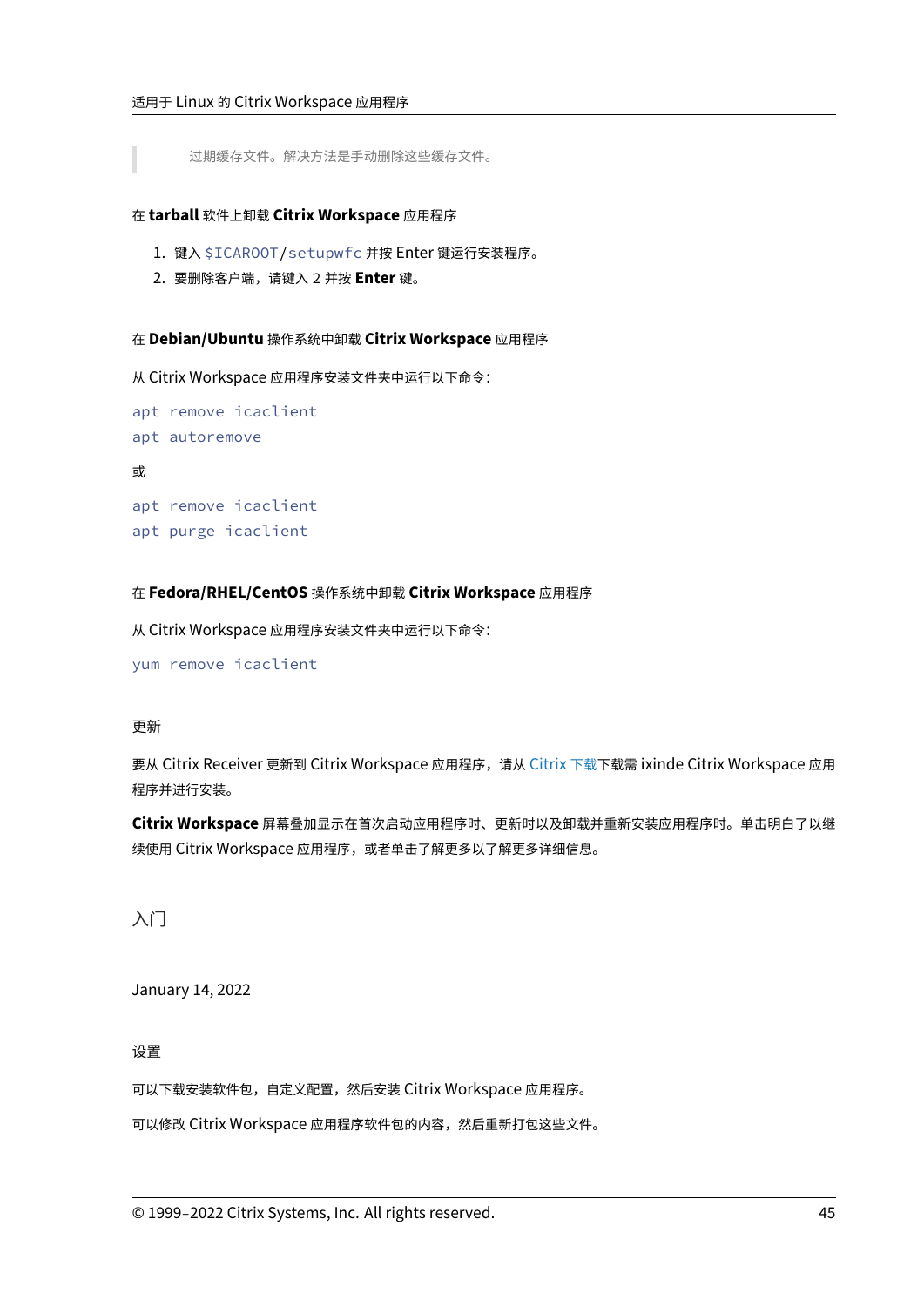## 自定义安装

- 1. 将 Citrix Workspace 应用程序软件包文件展开到一个空目录中。该软件包文件的名称为 platform.major.minor.release.build.tar.gz(例如,Linux/x86 平台的软件包文件为 linuxx86.13.2.0.nnnnnn.tar.gz)。
- 2. 根据需要更改 Citrix Workspace 应用程序软件包。例如,可以添加 TLS 根证书以使用证书颁发机构颁发的证 书,这不是标准 Citrix Workspace 应用程序安装的组成部分。
- 3. 打开文件 PkgID。
- 4. 添加以下行,以指示安装包已修改:

MODIFIED=traceinfo

其中 traceinfo 是指示更改人和更改时间的信息。

- 5. 保存并关闭文件。
- 6. 打开软件包文件列表 platform/platform.psf(例如,Linux/x86 平台的列表为 linuxx86/linuxx86.psf)。
- 7. 更新软件包文件列表以反映对软件包所做的更改。如不更新,则可能会导致安装新软件包时出现错误。更改可以 包括更新任何已修改文件的大小,或者为添加到软件包的任何文件添加新行。软件包文件列表中的列分别为:
	- 文件类型
	- 相对路径
	- 子软件包(始终设置为 cor)
	- 权限
	- 所有者
	- 组
	- 大小
- 8. 保存并关闭文件。
- 9. 使用 tar 命令重新构建 Citrix Workspace 应用程序软件包文件。例如, tar czf ../newpackage.tar .gz \*, 其中 newpackagez 为新 Citrix Workspace 应用程序软件包文件的名称。

## 最新的 **webkit** 支持

适用于 Linux 的 Citrix Workspace 应用程序需要 libwebkit2gtk (2.16.6+)。

libwebkit2gtk 具有以下优势:

- 改进了 UI 体验。webkit2gtk 与浏览器内容重定向功能兼容。使用 webkit2gtk 版本 2.24 或更高版本获取更 加出色的 YouTube 观看体验。
- webkit2gtk 版本 2.16.6 及更高版本改进了登录体验以及登录所需的时间。
- 该应用程序与较新的 Linux 发行版兼容性更好,并提供最新的 webkit 安全修复。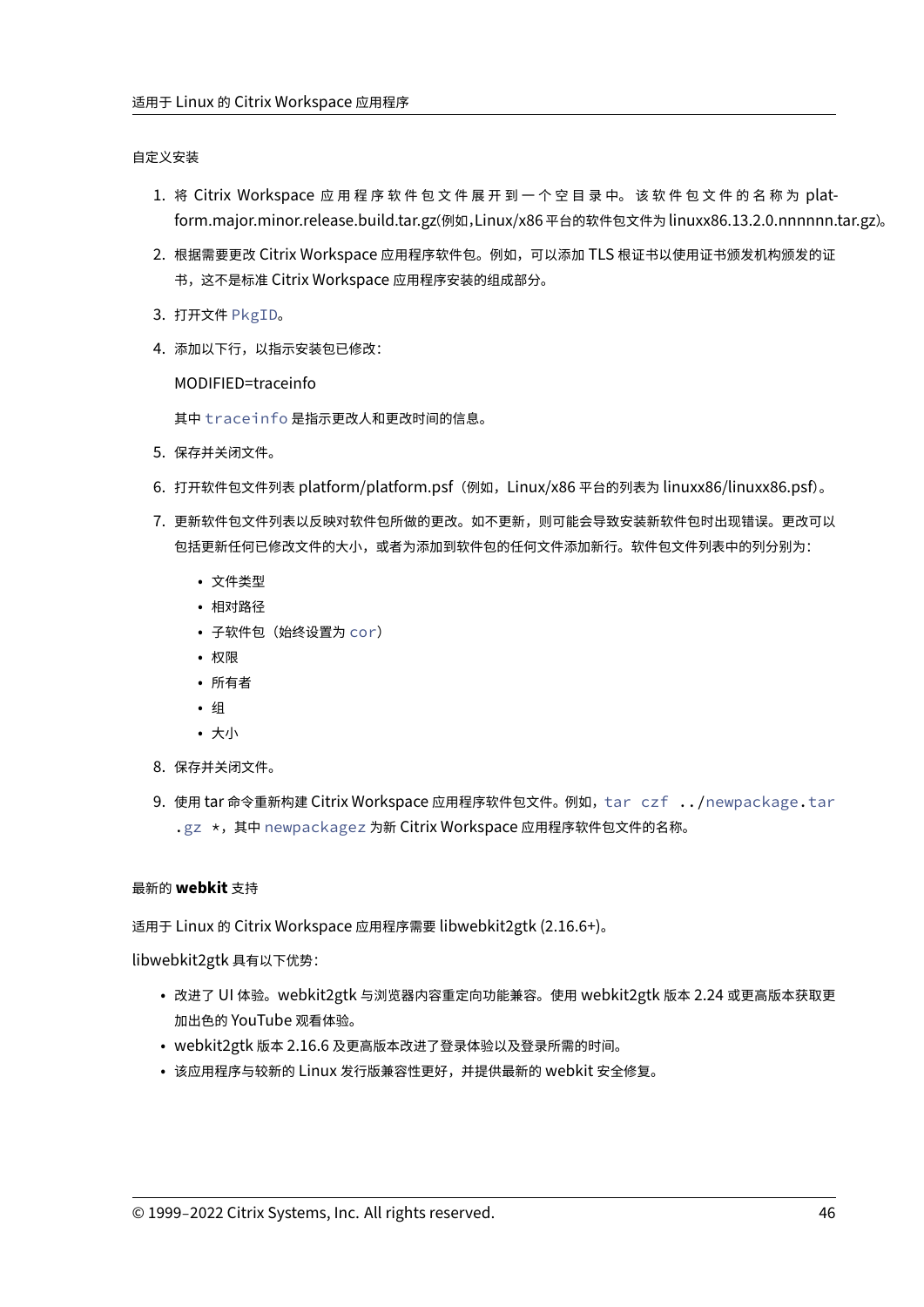注意:

webkit2gtk 在某些 Linux 发行版上不可用。请考虑使用以下选项作为解决方法:

- 在安装 Citrix Workspace 应用程序 1906 之前,从源构建 webkit2gtk。
- 移动到支持 webkit2gtk 2.16.6 或更高版本的 Linux 发行版的更高版本。

# 启动

# 可以在终端提示符下或从其中一种受支持的桌面环境中启动 Citrix Workspace 应用程序。

# 确保将环境变量 ICAROOT 设置为指向实际的安装目录。

提示:

以下说明不适用于从 Web 包所做的安装,也不适用于使用 tarball 的安装。本说明适用于尚未满足自助服务要求 的情况。

# 终端提示符

在终端提示符下启动 Citrix Workspace 应用程序,请键入: /opt/Citrix/ICAClient/selfservice

并按 Enter 键(其中 /opt/Citrix/ICAClient 为安装了 Citrix Workspace 应用程序的目录)。

# **Linux** 桌面

可以使用文件管理器从桌面环境启动 Citrix Workspace 应用程序。

在某些桌面中,还可以从菜单启动 Citrix Workspace 应用程序。Linux 的发行版本不同,Citrix Workspace 应用程 序所在的菜单也不同。

# 首选项

要设置首选项,请单击 Citrix Workspace 应用程序菜单中的首选项。您可以控制以下内容:

- 桌面的显示方式
- 连接到不同的应用程序和桌面
- 管理文件和设备访问权限

## 管理帐户

要访问桌面和应用程序,需要通过 XenDesktop 或 Citrix Virtual Apps 设置一个帐户。为此,您的 IT 技术支持人员 可能会要求您将一个帐户添加到 Citrix Workspace 中。或者可能会要求您为现有帐户使用其他 Citrix Gateway 或 Access Gateway 服务器。还可以从 Citrix Workspace 中删除帐户。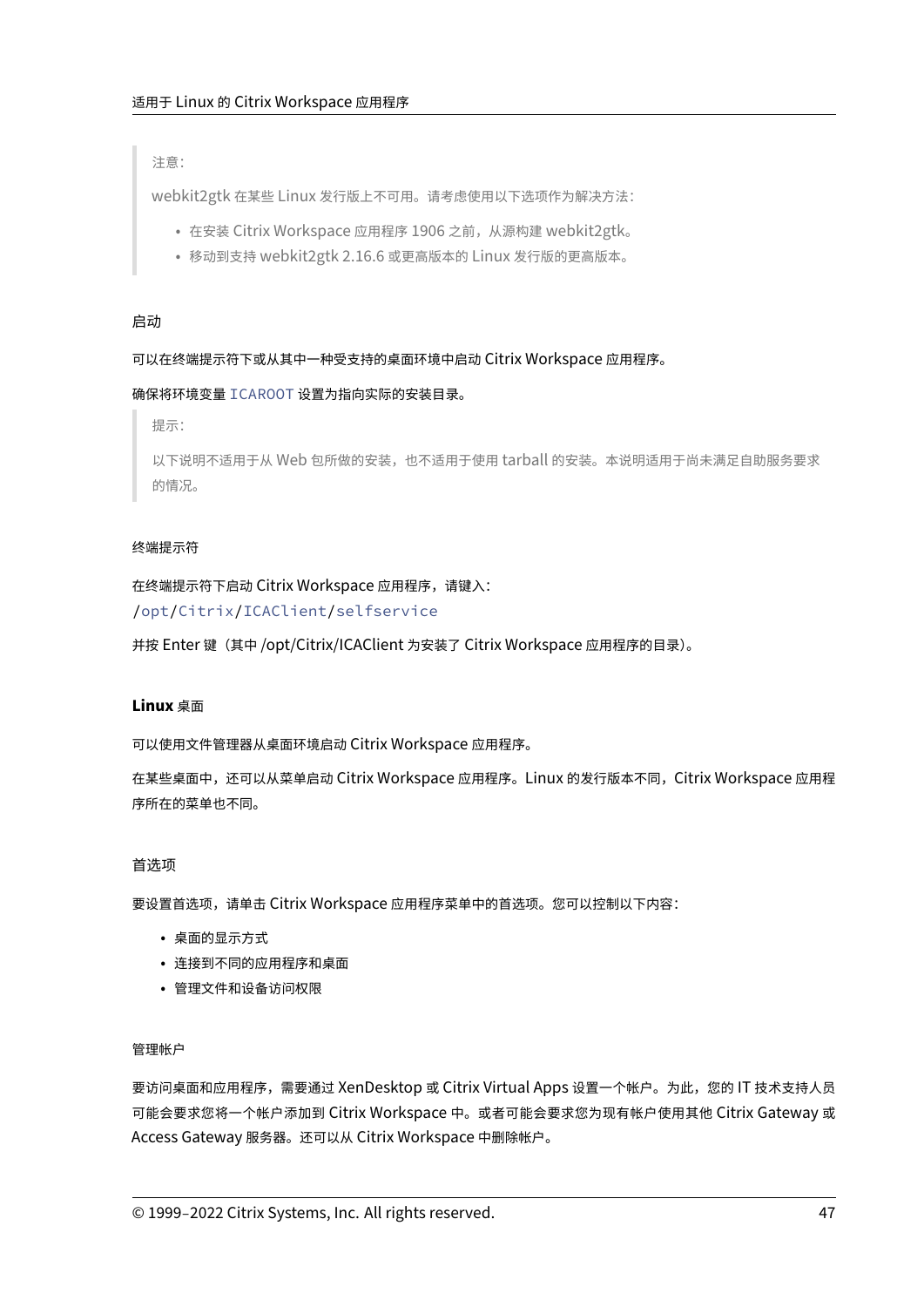- 1. 在首选项对话框的帐户页面上,执行以下操作之一:
	- 要添加帐户,请单击添加。请与系统管理员联系以获取更多信息。
	- 要更改帐户使用的应用商店的详细信息(例如默认网关),请单击编辑。
	- 要删除帐户,请单击删除。
- 2. 按照屏幕上的提示进行操作。出现提示时,向服务器进行身份验证。

## 桌面显示

注意:

此功能在 Citrix Virtual Apps for UNIX 会话中不可用。

可以在用户设备的整个屏幕上显示桌面(全屏模式),此为默认设置,或者在独立的窗口中显示(窗口模式)。

• 在首选项对话框的常规页面上,使用桌面显示模式选项选择一种模式。

使用可以启用 **Desktop Viewer** 工具栏功能动态修改您的远程会话的窗口配置。

## **Desktop Viewer**

您对用户访问虚拟桌面的方式的要求可能会因用户的不同和企业需求的变化而不同。

当用户需要与其虚拟桌面交互时,请使用 Desktop Viewer。用户的虚拟桌面可以是已发布的虚拟桌面,也可以是共享 或专用桌面。在这种访问情况下,**Desktop Viewer** 工具栏功能允许用户在窗口化会话窗口与全屏会话窗口之间切换, 包括对相交显示器的多显示器支持。用户可以使用同一用户设备上的多个 Citrix Virtual Apps and Desktops 连接在 桌面会话之间切换以及使用多个桌面。提供了用于最小化所有桌面会话、发送 Ctrl+Alt+Del 序列、断开连接以及从会 话中注销的按钮以方便管理用户的会话。

按 **Ctrl+Alt+Break** 将在弹出窗口中显示 **Desktop Viewer** 工具栏按钮。

## 自动重新连接会话

Citrix Workspace 应用程序可以重新连接到断开连接的桌面和应用程序。例如,网络基础结构问题。

• 在首选项对话框的常规页面上,选择重新连接应用程序和桌面中的一个选项。

## 访问本地文件

虚拟桌面或应用程序需要访问您的设备上的文件。可以控制此访问发生的程度。

- 1. 在首选项对话框的文件访问页面上,选择一个映射的驱动器,然后选择以下选项之一:
	- 读写 ‑ 允许桌面或应用程序读取和写入本地文件。
	- 只读 允许桌面或应用程序读取但不写入本地文件。
	- 无访问权限 ‑ 不允许桌面或应用程序访问本地文件。
	- 每次都询问 每次桌面或应用程序访问本地文件时显示提示。
- 2. 单击添加,指定位置,然后选择一个要映射到的驱动器。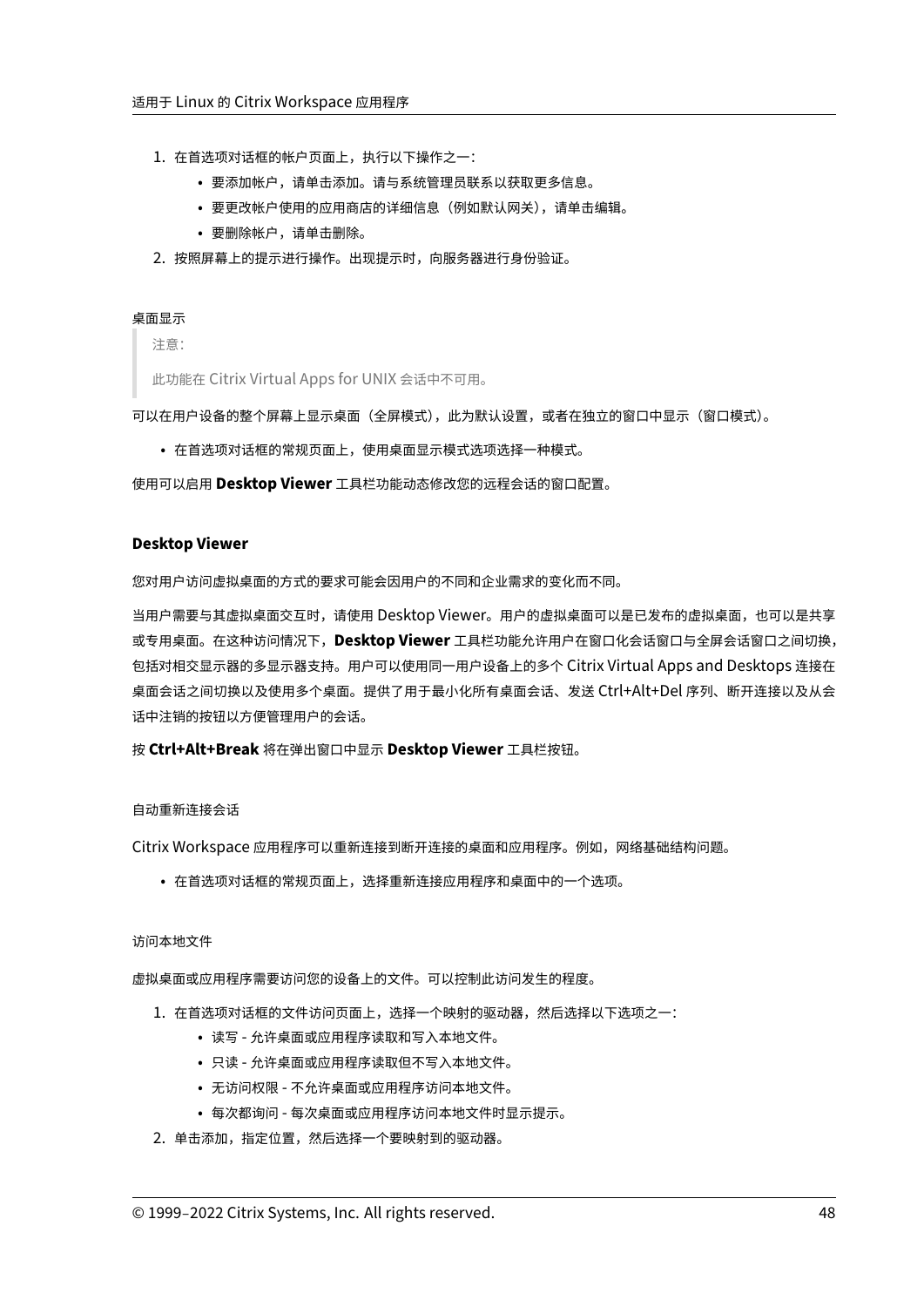麦克风和网络摄像头

要设置麦克风或网络摄像头,可以更改虚拟桌面或应用程序访问您的本地麦克风或网络摄像机的方式:

在首选项对话框的麦克风和网络摄像机页面上,选择以下选项之一:

- 使用我的麦克风和网络摄像机 允许桌面或应用程序使用麦克风和网络摄像机。
- 不使用我的麦克风和网络摄像机 不允许桌面或应用程序使用麦克风和网络摄像机。

## **Flash Player**

可以选择 Flash 内容的显示方式。此内容通常在 **Flash Player** 中显示,并包括视频、动画和应用程序: 在首选项对话框的 **Flash** 页面上,选择以下选项之一:

- 优化内容 提高播放质量,但可能会降低安全性。
- 不优化内容 提供基本播放质量但不降低安全性。
- 每次都询问 ‑ 每次显示 Flash 内容时都提示。

## 连接

通过 Citrix Workspace 应用程序, 用户可以安全地自助访问虚拟桌面和应用程序, 以及根据需要访问 Windows、 Web 和软件即服务 (SaaS) 应用程序。可以通过 Citrix StoreFront 或通过 Web Interface 创建的旧 Web 页面管理 用户的访问。

#### 使用 **Citrix Workspace UI** 连接到资源

Citrix Workspace 应用程序主页根据用户的帐户设置(即,用户连接到的服务器)以及 Citrix Virtual Apps and Desktops 管理员配置的设置显示用户可用的虚拟桌面和应用程序。可以使用首选项 > 帐户页面配置 StoreFront 服务 器的 URL,或者如果配置了基于电子邮件的帐户发现,则通过输入电子邮件地址进行配置。

提示:

如果为 StoreFront 服务器上的多个应用商店使用相同的名称,则通过添加数字来避免重复。此类应用商店的名 称取决于添加顺序。对于 Citrix Workspace 应用程序,将显示应用商店 URL 并唯一标识该应用商店。

连接到某个应用商店后,自助服务将显示以下选项卡:收藏夹、桌面和应用程序。要启动会话,请单击相应的图标。要 向收藏夹中添加某个图标,请单击该图标旁边的详细信息链接并选择添加到收藏夹。

#### 配置连接设置

可以为 Citrix Workspace 应用程序与 Citrix Virtual Apps and Desktops 服务器之间的连接配置某些默认设置。如 有必要,还可以为各个连接更改这些设置。

虽然管理员和用户的任务和职责可能会重叠,但采用 "用户" 一词是为了将用户任务与管理员执行的任务加以区分。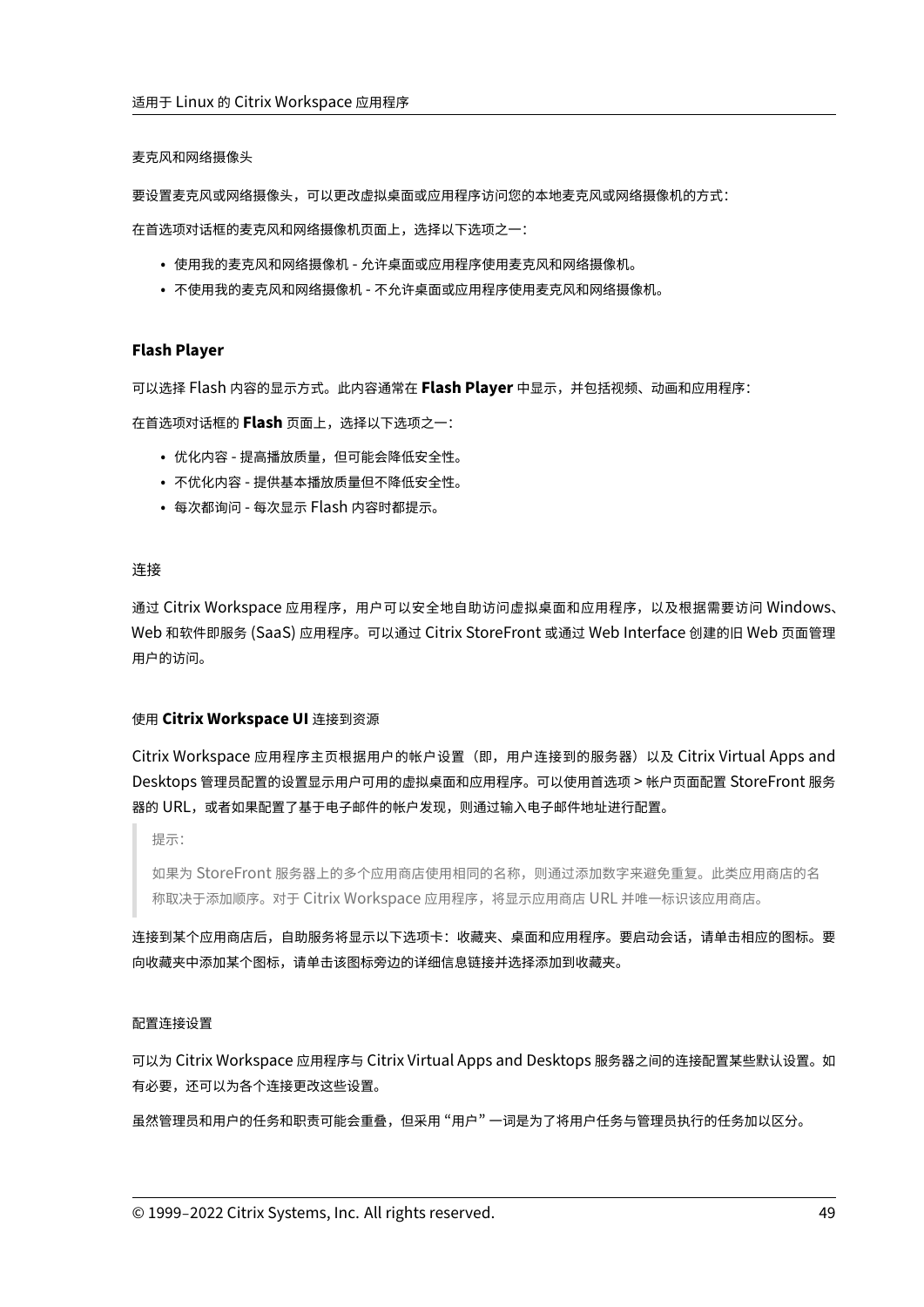从命令行或浏览器连接资源

单击 Citrix Workspace 应用程序主页上的桌面或应用程序图标时,即创建了到服务器的连接。此外,还可以从命令行 或 Web 浏览器打开连接。

使用命令行创建到 **Program Neighborhood** 或 **StoreFront** 服务器的连接

必备条件:

确保应用商店对 Citrix Workspace 应用程序而言是已知的。如有必要,请使用以下命令进行添加:

./util/storebrowse --addstore \<store URL\>

- 1. 获取要连接到的桌面或应用程序的唯一 ID。此 ID 为在以下命令之一中获取的行中引用的第一个字符串:
	- 列出服务器上的所有桌面和应用程序:
		- ./util/storebrowse -E <store URL>
	- 列出您已订阅的桌面和应用程序:
		- ./util/storebrowse -S <store URL>
- 2. 运行以下命令以启动桌面或应用程序:

./util/storebrowse -L <desktop or application ID> <store URL>

如果无法连接服务器,管理员可能需要更改服务器位置或 SOCKS 代理详细信息。有关详细信息,请参阅 代理服务器。

## 从 **[Web](https://docs.citrix.com/zh-cn/citrix-workspace-app-for-linux/secure.html#proxy-server)** 浏览器创建连接

从 Web 浏览器启动会话的配置通常在安装过程中自动执行。由于存在各种不同的浏览器和操作系统,因此,可能需要 手动执行某些配置。

如果您手动为 Firefox、Mozilla 或 Chrome 设置 .mailcap 和 MIME 文件,请使用以下文件修改。通过这些修改, .ICA 文件将启动 Citrix Workspace 应用程序可执行文件 wfica。要使用其他浏览器,请相应地修改浏览器配置。

1. 请运行以下命令以启动 Citrix Workspace 应用程序的非管理员安装。如果安装到非默认位置, 则可能会更改 ICAROOT 的设置。您可以使用该命令测试结果

xdg-mime query **default** application/x-ica,必须返回 "wfica.desktop"。

export ICAROOT=/opt/Citrix/ICAClient

xdg-icon-resource install --size 64 \$ICAROOT/icons/000\_Receiver\_64.png Citrix Workspace app

xdg-mime **default** wfica.desktop application/x-ica

xdg-mime **default** new\_store.desktop application/vnd.citrix.receiver. configure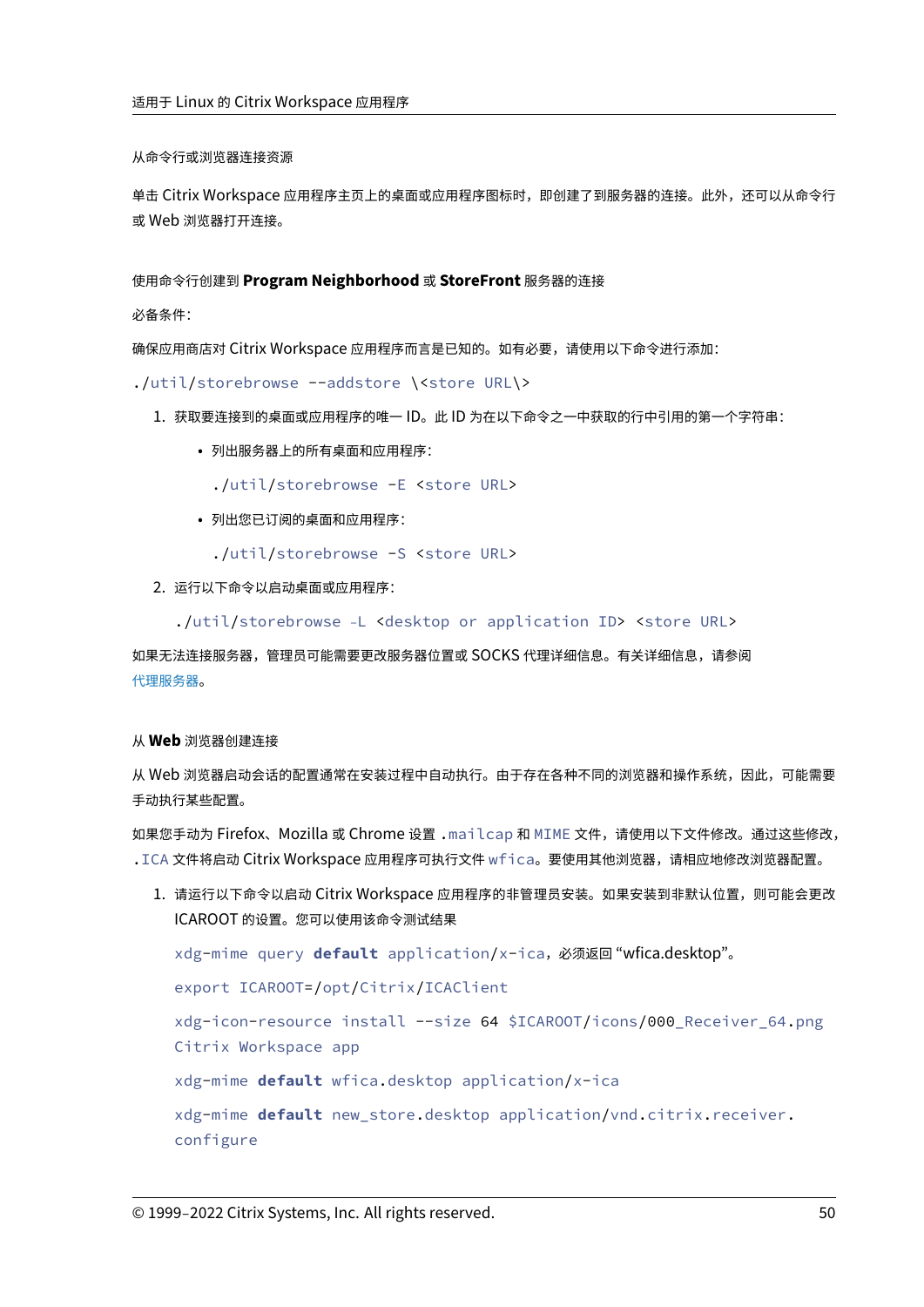2. 创 建 或 扩 展 文 件 /etc/xdg/mimeapps.list (面 向 管 理 员 安 装) 或 \$HOME/.local/share/ applications/mimeapps.list (mimeapps.list)。 该文件的开头必须为 [Default Applications],后跟以下内容:

application/x-ica=wfica.desktop;

application/vnd.citrix.receiver.configure=new\_store.desktop;

您可能需要在其 "首选项"/"应用程序" 设置页面上配置 Firefox。

对于"Citrix ICA 设置文件内容",请选择:

• 下拉菜单中的 "Citrix Workspace 应用程序 Engine (默认)"

或

• "使用其他...",然后选择文件 /usr/share/applications/wfica.desktop (面向 Citrix Workspace 应 用程序的管理员安装)

或

• \$HOME/.local/share/applications/wfica.desktop(面向非管理员安装)。

连接中心

用户可以使用连接中心管理其活动的连接。此功能是一个非常有用的生产力促进工具,通过该工具,用户和管理员可以 对速度缓慢或有问题的连接进行故障诊断并解决出现问题。在连接中心中,用户可以通过以下方法管理连接:

- 关闭应用程序。
- 注销会话。此步骤将结束会话并关闭任何打开的应用程序。
- 从会话中断开会话。此步骤将在不关闭任何打开的应用程序的情况下断开与服务器的选定连接(除非服务器配置 为在断开连接时关闭应用程序)。
- 查看连接传输统计数据。

管理连接

要使用连接中心管理连接,请执行以下操作:

1. 在 Citrix Workspace 应用程序菜单中,单击连接中心。

此时将显示使用的服务器并列出活动的会话。

- 2. 执行以下操作之一:
	- 选择服务器、断开连接或注销,或查看其属性。
	- 选择一个应用程序,关闭该窗口。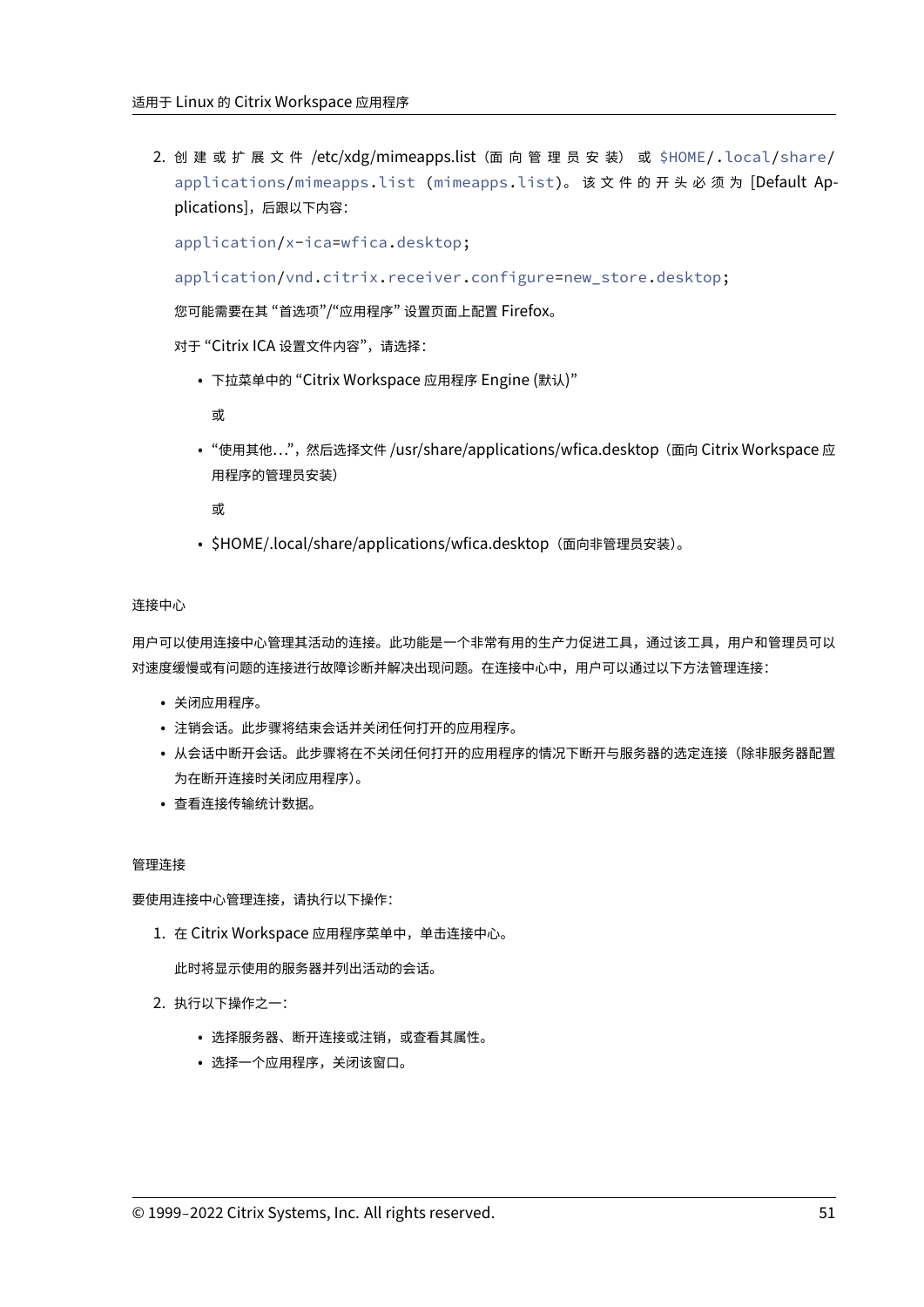## 自定义 **Web** 应用商店

此功能在技术预览版中提供。可以通过 Citrix Workspace 应用程序访问贵组织的自定义 Web 应用商店。

要使用此功能,管理员必须将域或自定义 Web 应用商店添加到 Global App Configuration Service 中允许访问的 URL 列表中。添加域或自定义 Web 应用商店后,请在 Citrix Workspace 应用程序的添加帐户屏幕中提供自定义 Web 应用商店 URL。自定义 Web 应用商店将在本机 Workspace 应用程序窗口中打开。

有关为最终用户配置 Web 应用商店 URL 的详细信息,请参阅 Global App Configuration Service。

要删除自定义 Web 应用商店,请转至帐户 > 添加或删除帐户,选择自定义 Web 应用商店 URL,然后单击删除。

作为必备条件,您必须在 AuthManConfig.xml 文件中启用自定义 Web [应用商店。要启用该实用](https://developer.cloud.com/citrixworkspace/server-integration/global-app-configuration-service/docs/getting-started)程序:

- 1. 导航到 \$ICAROOT/config/AuthManConfig.xml 配置文件。
- 2. 添加以下条目:

```
1 <key>CustomPortalEnabled</key>
2 <value>true</value>
3 <!--NeedCopy-->
```
3. 如果禁用了 AppConfigEnabled 值,请添加以下条目并列出必须考虑为自定义 Web 应用商店使用的 URL。

```
1 <AllowedWebStoreCache>
2 <value><URL1></value>
3 <value><URL2></value>
4 ..
5 <value>....</value>
6 </AllowedWebStoreCache>
7 <!--NeedCopy-->
```
## 注意:

只能对自定义 Web 应用商店使用 AuthManConfig.xml 文件中列出的 URL。可以在要为自定义 Web 应用 商店的 AuthManConfig.xml 文件中添加额外的 URL。

## 语言支持

适用于 Linux 的 Citrix Workspace 应用程序支持英语、德语、西班牙语、法语、日语、荷兰语、葡萄牙语(巴西)、简 体中文、俄语和意大利语。

# 配置

February 11, 2022

```
© 1999–2022 Citrix Systems, Inc. All rights reserved. 52
```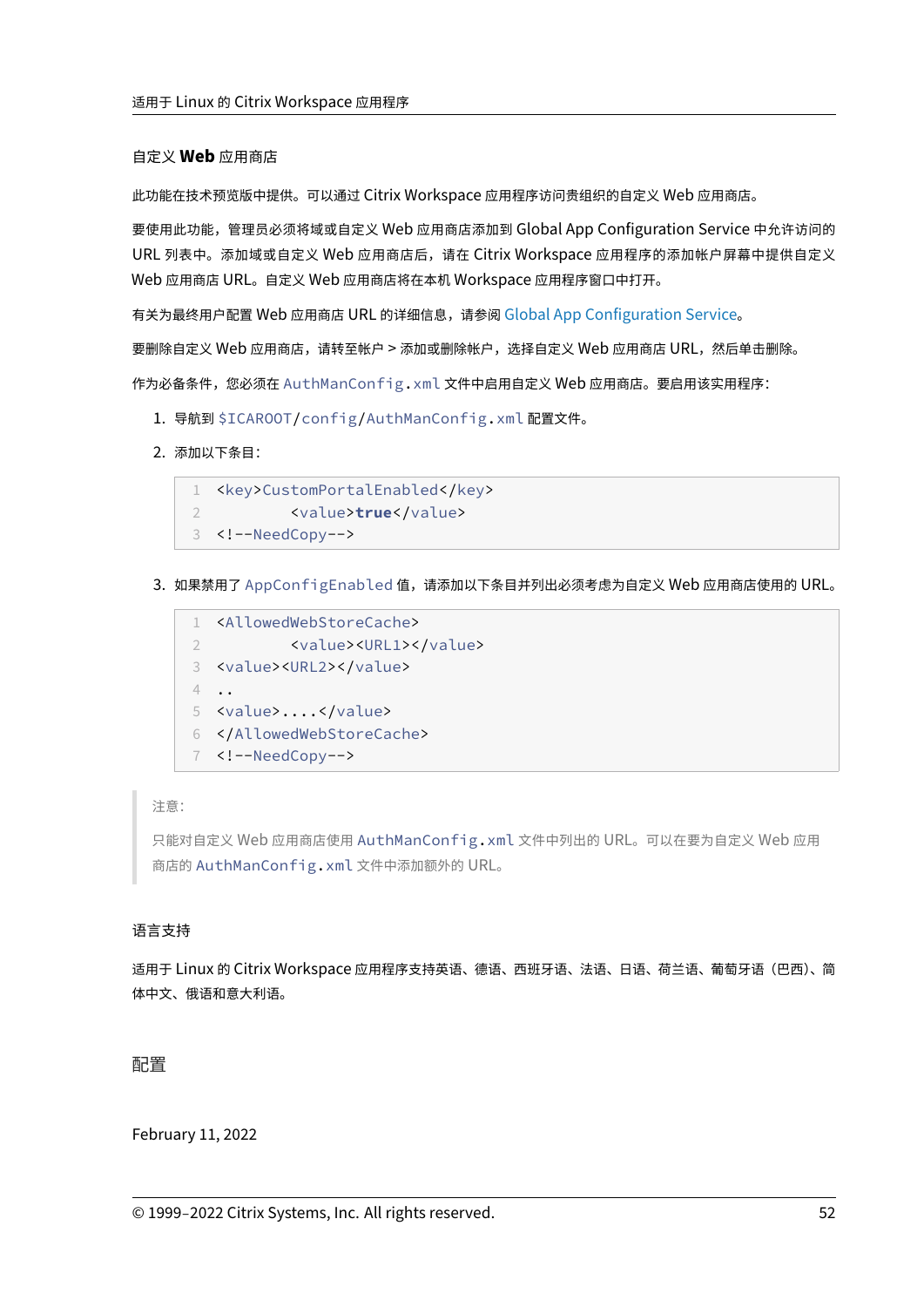使用适用于 Linux 的 Citrix Workspace 应用程序时, 用户利用以下配置步骤可访问其托管应用程序和桌面。

## 设置

## 配置文件

要更改高级设置或不太常用的设置,可以修改 Citrix Workspace 应用程序的配置文件。这些配置文件在每次 wfica 启动时读取。可以根据希望所做的更改实现的效果来更新各种文件。

如果启用了会话共享,则可能会使用现有会话,而非新配置的会话。此设置可能会导致会话忽略您在配置文件中所做的 更改。

## 默认设置

如果要更改所有 Citrix Workspace 应用程序用户的默认值,请修改 \$ICAROOT/config 目录中的 module.ini 配置文件。

注意:

如果 All\\\_Regions.ini 中的某个条目设置为特定值,则不会使用 module.ini 中的该条目的值。 All\\\_Regions.ini 中的值的优先级高于 module.ini 中的值。

#### 模板文件

如果文件 \$HOME/.ICAClient/wfclient.ini 不存在, wfica 将通过复制 \$ICAROOT/config/ wfclient.template 进行创建。更改此模板文件时,所做的更改将应用到所有 Citrix Workspace 应用程序用 户。

## 用户设置

要为用户应用配置更改,请修改用户的 \$HOME/.ICAClient 目录中的 wfclient.ini 文件。此文件中的设置将 应用于该用户将来的连接。

# 验证配置文件条目

要限制 wfclient.ini 中的条目的值,请在 All\\\_Regions.ini 中指定允许的选项或选项范围。

如果只指定一个值,则将使用该值。\$HOME/.ICAClient/All\\\_Regsions.ini 文件可以匹配或减小在 \$ICAROOT/config/All\\\_Regions.ini文件中设置的可能值,但不能消除限制。

注意:

在 wfclient.ini 中设置的值优先级高于在 module.ini 中的值。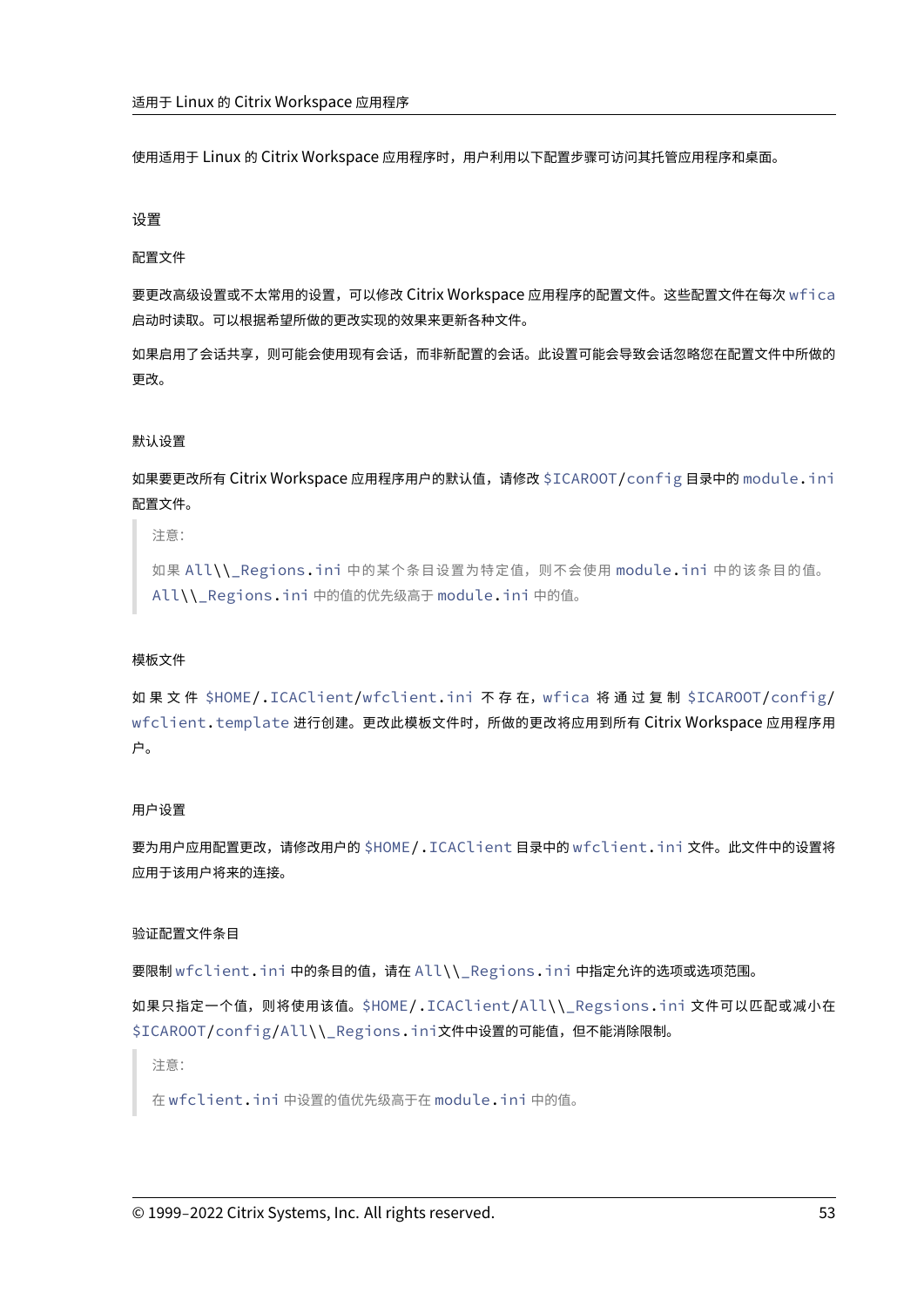## 参数

每个文件中列出的参数都编组到各个部分中。每个部分都以括号括起的名称开头,指示属于同一组的参数;例如,参数 的 \[ClientDrive\] 与客户端驱动器映射 (CDM) 有关。

除非另有指定,否则将自动为任何缺失的参数指定默认值。如果某个参数存在但未指定值,则将自动应用默认值。例如, 假设 InitialProgram 参数后跟一个等号 (=),但未提供任何值。在此示例中,将应用默认值(登录后不运行程序)。

## 优先级

All\\\_Regions.ini 文件指定其他文件可以设置的参数。它可以限制参数的值或者精确设置其值。

对于任何指定的连接,将按以下顺序签入文件:

- 1. All\\\_Regions.ini ‑ 此文件中的值将覆盖以下文件中的值:
	- 连接的 .ICA 文件
	- wfclient.ini
- 2. module.ini 如果尚未在 All\\\_Regions.ini、连接.ICA 文件或 wfclient.ini 中设置值, 则 使用此文件中的值。但是,这些值不受 All\\\_Regions.ini 中的条目的限制。

如果在其中任何文件中都未找到值,则将使用 Citrix Workspace 应用程序代码中的默认值。

注意:

此优先级顺序存在例外情况。例如,由于安全原因,代码会专门从 wfclient.ini 中读取某些值。

#### 在网络请求中创建自定义用户代理字符串

自版本 2109 起,Citrix Workspace 应用程序引入了一个选项,该选项可用于在网络请求中附加用户代理字符串并标 识网络请求的来源。根据此用户代理字符串请求,您可以决定如何管理网络请求。此功能允许您仅接受来自可信设备的 网络请求。

注意:

• 此功能在 Citrix Workspace 应用程序的云部署中受支持。此外,x86、x64 和 ARMHF 也是受支持的包。

#### 要自定义用户代理字符串,请执行以下操作:

- 1. 找到 \$ICAROOT/config/AuthManConfig.xml 配置文件。
- 2. 将值添加到以下条目中:

<UserAgentSuffix> </UserAgentSuffix>

在自定义文本中包括 App 和 Version 示例:

<UserAgentSuffix>App/AppVersion </UserAgentSuffix>

如果要添加 App 和 AppVersion,请用正斜杠 (/) 进行分隔。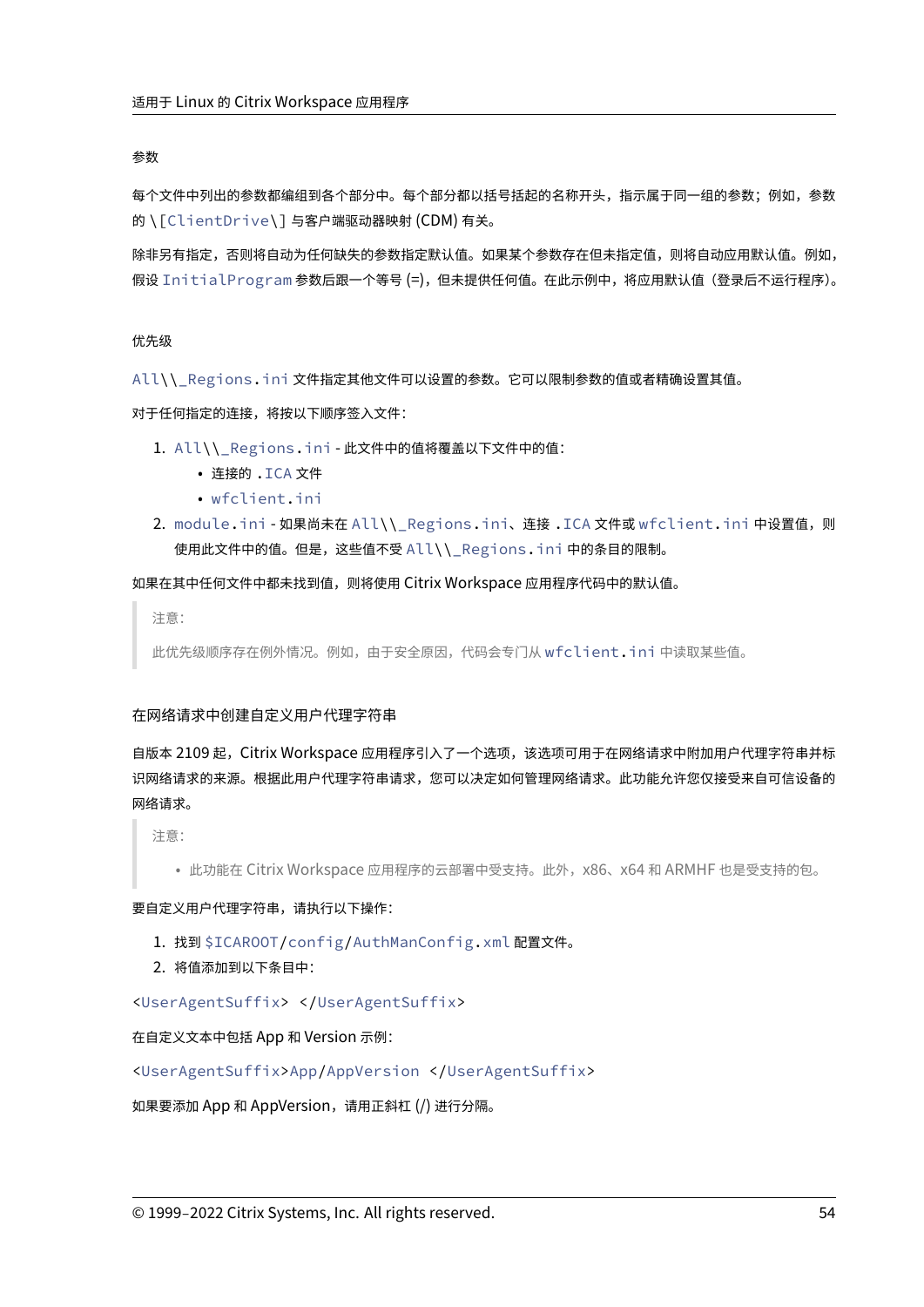• 如果网络请求来自基于 UI 的 Citrix Workspace 应用程序,则以下用户代理将显示在网络请求中:

CWAWEBVIEW/CWAVersion App/AppVersion

• 如果网络请求不来自基于 UI 的 Citrix Workspace 应用程序,则以下用户代理将显示在网络请求中:

CWA/CWAVersion App/AppVersion

备注:

- 如果未在 UserAgentSuffix 字符串末尾添加 AppVersion,则将在网络请求中附加 Citrix Workspace 应用程序版本。
- 重新启动 AuthManagerDaemon 和 ServiceRecord 以使更改生效。

## 功能标志管理

如果生产环境中的 Citrix Workspace 应用程序出现问题,我们可以在 Citrix Workspace 应用程序中动态禁用受影 响的功能,即使该功能已发布亦如此。为此,我们将使用功能标志以及名为 LaunchDarkly 的第三方服务。

您无需进行任何配置即可将流量传输到 LaunchDarkly,除非您配置了阻止出站流量的防火墙或代理。在这种情况下, 您根据策略要求通过特定 URL 或 IP 地址启用传输到 LaunchDarkly 的流量。 可以通过以下方式启用传输到 LaunchDarkly 的流量和通信:

## 启用传输到以下 **URL** 的流量

- events.launchdarkly.com
- stream.launchdarkly.com
- clientstream.launchdarkly.com
- firehose.launchdarkly.com
- mobile.launchdarkly.com
- app.launchdarkly.com

#### 在允许列表中列出 **IP** 地址

如果必须在允许列表中列出 IP 地址,请参阅 LaunchDarkly public IP list (LaunchDarkly 公用 IP 列表),获取当 前所有 IP 地址范围的列表。此列表可用于验证您的防火墙配置是否自动更新,以便与基础结构更新保持一致。有关基础 结构变更的状态的详细信息,请参阅 LaunchDarkly Statuspage 页面。

## **LaunchDarkly** 系统要求

如果您在 Citrix ADC 上将拆分通道设置为"关",请验证已发布的应用程序是否能够与以下服务通信:

- LaunchDarkly 服务
- APNs 侦听器服务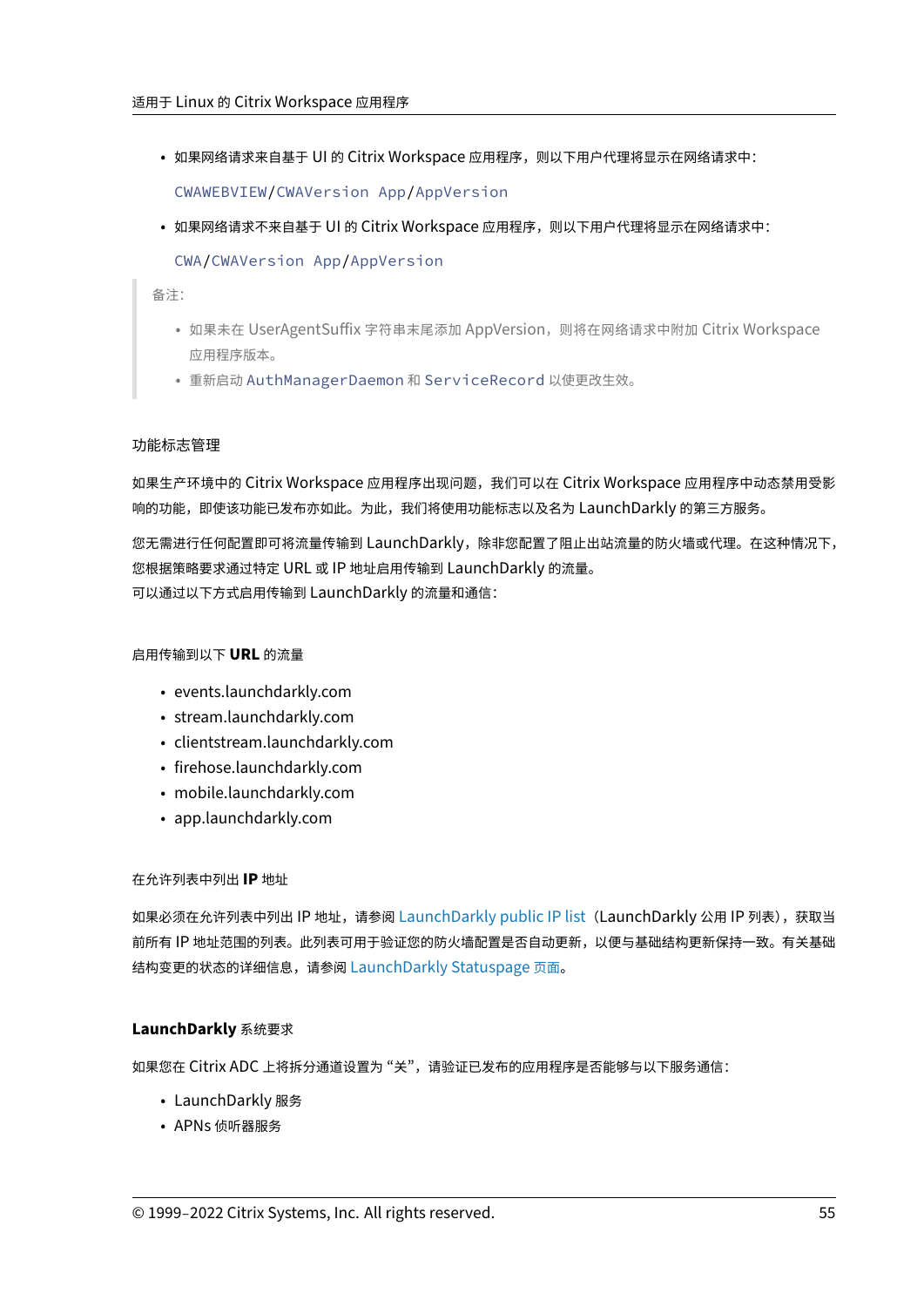## 服务连续性

注意:

此功能普遍适用于 Citrix Workspace 应用程序。

服务连续性消除或最大限度地减少了对连接过程中涉及的组件可用性的依赖。无论云服务的运行状况如何,用户都可以 启动其虚拟应用程序和桌面。

有关在 Citrix Workspace 应用程序中支持服务连续性的要求的信息,请参阅系统要求。

有关随 Citrix Workspace 应用程序安装服务连续性的信息,请参阅安装服务连续性。

有关详细信息,请参阅 Citrix Workspace 文档中的服务连续性部分。

固定多显示器屏幕布局

自版本 2103 起,可以保存所做的多显示器屏幕布局选择。布局是指桌面会话的显示方式。固定有助于使用所选布局重 新启动会话,从而获得优化的用户体验。

作 为 必 备 条 件, 您 必 须 在 AuthManConfig.xml 文 件 中 启 用 此 功 能。 导 航 到 \$ICAROOT/config/ AuthManConfig.xml 并添加以下条目:

1 <key>ScreenPinEnabled</key> 2 <value> **true** </value> 3 <!--NeedCopy-->

只有在添加上述注册表项后,您才能看到应用程序指示器图标中的屏幕布局选项。有关应用程序指示器图标的详细信息, 请参阅应用程序指示器图标。

要选择屏幕布局,请单击任务栏中的应用程序指示器图标,然后选择屏幕布局。此时将显示屏幕布局对话框。

或者[,也可以通过在自助服务](https://docs.citrix.com/zh-cn/citrix-workspace-app-for-linux/configure-xenapp.html#app-indicator-icon)窗口中时按 **Ctrl+M** 键启动屏幕布局对话框。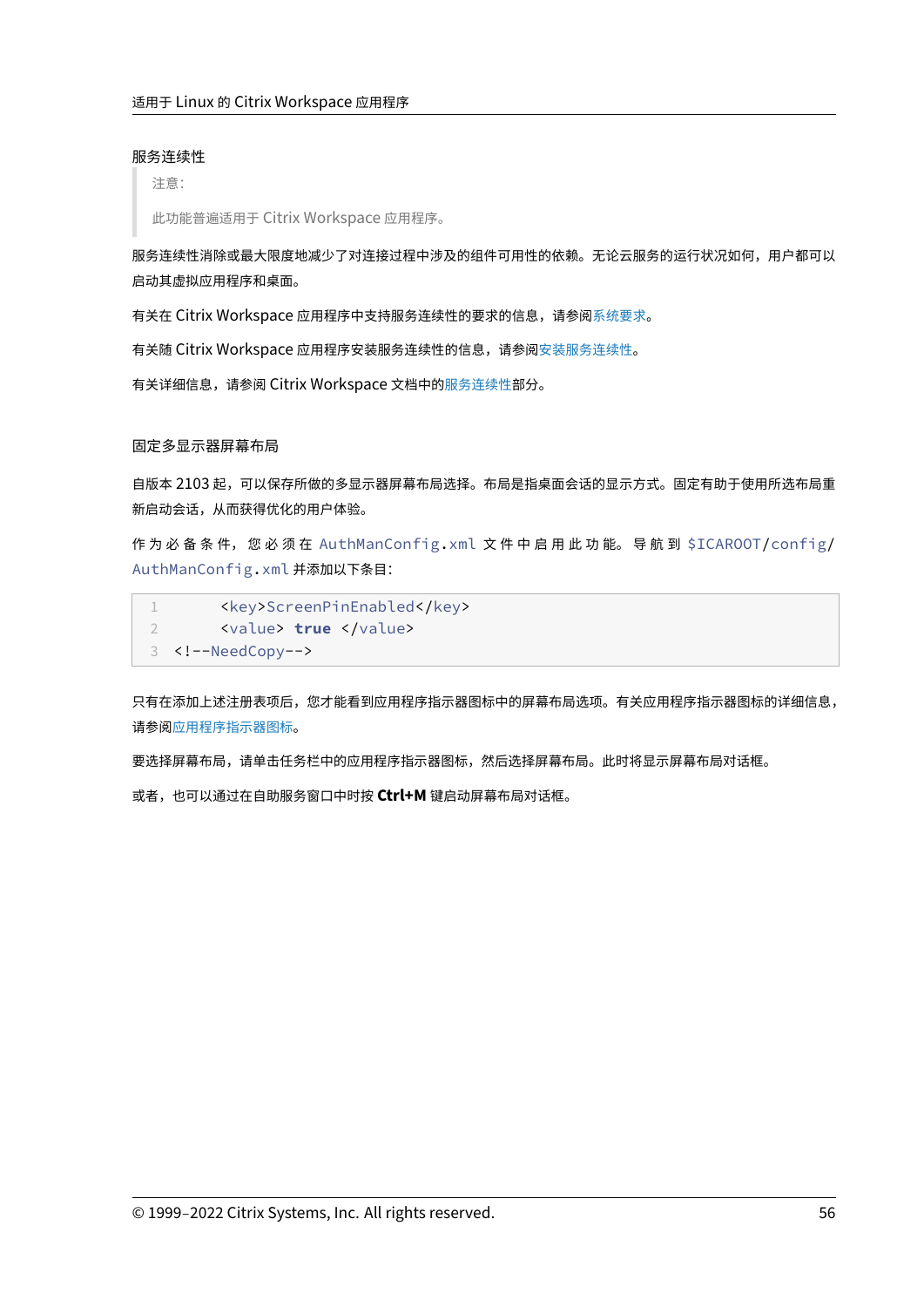## 适用于 Linux 的 Citrix Workspace 应用程序

|                                                                                                                 |                         |                                                                                                                                                                                    | <b>Screen Layout</b> |      |
|-----------------------------------------------------------------------------------------------------------------|-------------------------|------------------------------------------------------------------------------------------------------------------------------------------------------------------------------------|----------------------|------|
| Select a virtual desktop from the list. Select one or more tiles to create a display<br>layout for the session. |                         |                                                                                                                                                                                    |                      |      |
|                                                                                                                 |                         | Click Reset to reset layout choices you saved.<br>Click Save to save the layout and to apply it to the selected desktop.<br>Click Undo to revert to the layout you set previously. |                      |      |
|                                                                                                                 | <b>Virtual Desktop:</b> | Managed Win10 SIN Desktop                                                                                                                                                          | $\checkmark$         |      |
|                                                                                                                 |                         |                                                                                                                                                                                    |                      |      |
|                                                                                                                 |                         |                                                                                                                                                                                    |                      |      |
|                                                                                                                 |                         |                                                                                                                                                                                    |                      |      |
|                                                                                                                 |                         | $\mathbf{1}$                                                                                                                                                                       | $\overline{2}$       |      |
|                                                                                                                 |                         |                                                                                                                                                                                    |                      |      |
|                                                                                                                 |                         |                                                                                                                                                                                    |                      |      |
|                                                                                                                 |                         |                                                                                                                                                                                    |                      |      |
|                                                                                                                 |                         |                                                                                                                                                                                    |                      |      |
| Reset                                                                                                           |                         | Undo                                                                                                                                                                               |                      | Save |

从下拉菜单中选择虚拟桌面。布局选择仅应用到您选择的桌面。

选择一个或多个磁贴以形成布局的矩形选区。然后,会话将根据布局选择进行显示。

限制:

- 启用屏幕固定功能将禁用会话中的保存布局功能。
- 此功能仅适用于标记为收藏的桌面。

#### 应用程序保护

免责声明

应用程序保护策略通过筛选对基础操作系统所需功能的访问来运行。需要特定的 API 调用才能捕获屏幕或按下键 盘。此功能意味着应用程序保护策略甚至可以针对自定义的专用黑客工具提供保护。但是,随着操作系统的发展, 捕获屏幕和记录键盘的新方法可能会出现。虽然我们会继续识别和解决这些问题,但我们无法保证在特定配置和 部署中提供充足的保护。

应用程序保护是一项附加功能,可以在使用 Citrix Virtual Apps and Desktops 时提供增强的安全性。该功能限制了 客户端受键盘记录和屏幕捕获恶意软件影响的能力。应用程序保护可防止泄露屏幕上显示的用户凭据和敏感信息等机密 信息。该功能可防止用户和攻击者截取屏幕截图以及使用键盘记录器收集和利用敏感信息。

备注:

- 使用 tarball、Debian 和 Red Hat Package Manager (RPM) 软件包安装 Citrix Workspace 应用程 序时支持此功能。此外,x64 和 ARMHF 是唯一受支持的体系结构。
- 此功能在 Citrix Virtual Apps and Desktops 的本地部署中受支持。此外,在将 Citrix Virtual Apps and Desktops 服务与 StoreFront 结合使用的部署中。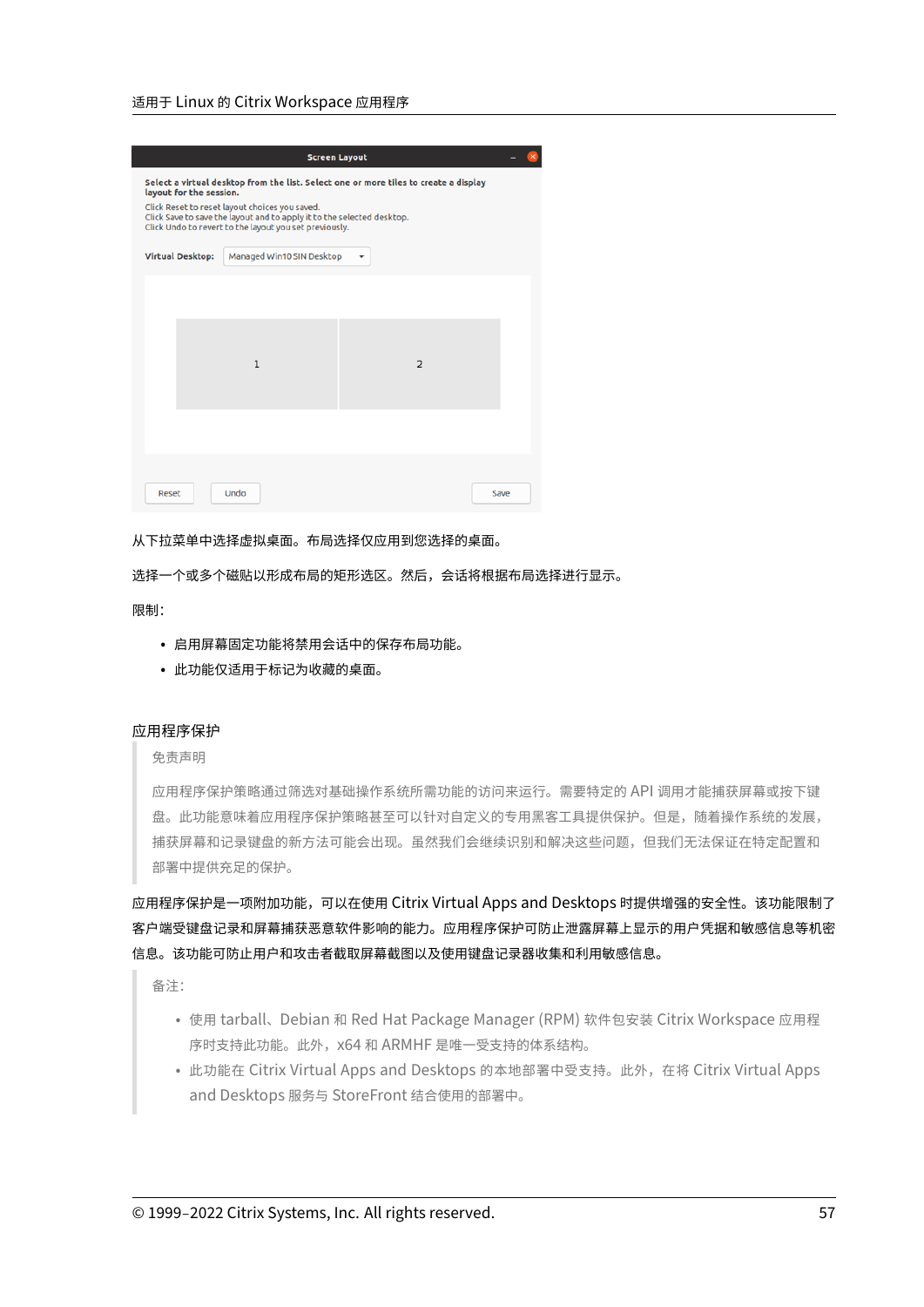应用程序保护功能要求您在许可证服务器上安装附加许可证。还必须存在 Citrix Virtual Desktops 许可证。有关许可 的详细信息,请参阅 Citrix Virtual Apps and Desktops 中的配置部分。

自版本 2108 起,应用程序保护功能已完全起作用。应用程序保护功能支持应用程序和桌面会话,并且默认处于启用状 态。但是,您必须在 [AuthManConfig.xml](https://docs.citrix.com/zh-cn/citrix-virtual-apps-desktops.html) 文件中配置应用程序保护功能,才能对身份验证管理器和自助服务插件 界面启用该功能。

自本版本起,您可以在 Mozilla Firefox 运行期间从 Citrix Workspace 应用程序中启动受保护的资源。

必备条件:

应用程序保护功能最适合以下操作系统以及 Gnome Display Manager:

- 64 位 Ubuntu 18.04+, Ubuntu 21.10 除外。
- 64 位 Debian 9+
- 64 位 CentOS7.5+
- 64 位 RHEL7.5+
- ARMHF 32 位 Raspbian 10 (Buster)+

注意:

应用程序保护功能不支持使用 glibc 2.34 或更高版本的操作系统。

如果在使用 glibc 2.34 或更高版本的操作系统中安装启用了应用程序保护功能的 Citrix Workspace 应用程序, 操作系统引导在重新启动系统时可能会失败。要从操作系统引导失败进行恢复,请执行以下任意操作:

- 重新安装操作系统。但是,我们不支持在使用 glibc 2.34 或更高版本的操作系统中启用应用程序保护功能。
- 转至操作系统的恢复模式,然后使用终端卸载 Citrix Workspace 应用程序。
- 通过实时操作系统进行引导,并从现有操作系统中删除 rm -rf /etc/ld.so.preload 文件。

## 卸载应用程序保护组件:

使用 tarball 软件包安装 Citrix Workspace 应用程序时,将显示以下消息。

"是否要安装应用程序保护组件? Warning: You can't disable this feature. (警告: 不能禁用此功能。) 必须卸载 Citrix Workspace 应用程序,才能将其禁用。有关详细信息,请与系统管理员联系。[default \$INSTALLER\_N]:"

输入 **Y** 以安装应用程序保护组件。

默认情况下,不安装应用程序保护组件。

重新启动计算机以使更改生效。只有在您重新启动计算机后,应用程序保护功能才能按预期运行。

安装 **RPM** 软件包中的应用程序保护组件:

自版本 2104 起,RPM 版 Citrix Workspace 应用程序支持应用程序保护功能。

要安装应用程序保护组件,请执行以下操作:

- 1. 安装 Citrix Workspace 应用程序。
- 2. 从 Citrix Workspace 应用程序安装程序中安装应用程序保护 ctxappprotection<version>.rpm 软 件包。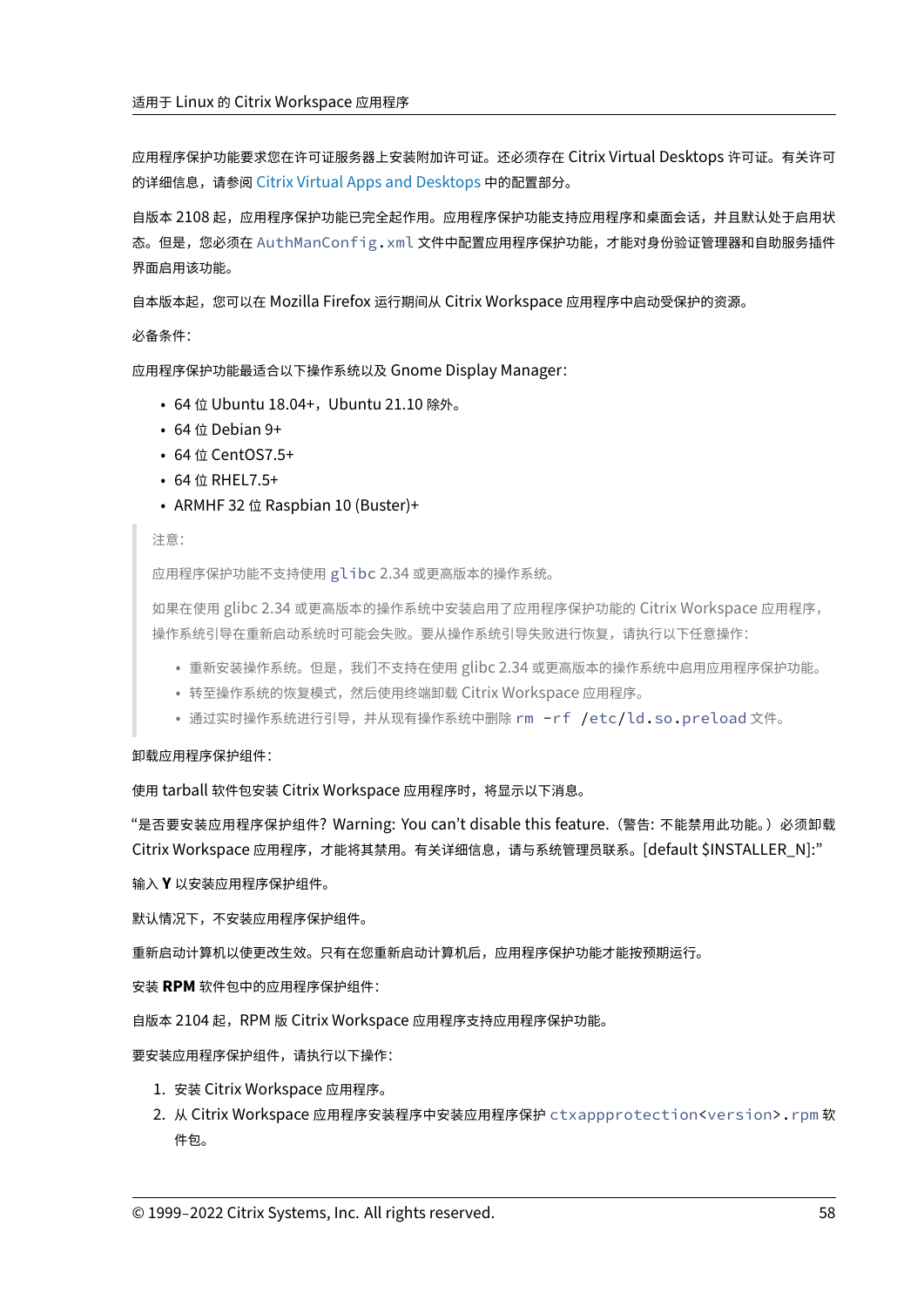3. 重新启动系统以使更改生效。

安装 **Debian** 软件包中的应用程序保护组件:

自版本 2101 起, Debian 版 Citrix Workspace 应用程序支持应用程序保护功能。

要静默安装应用程序保护组件,请在安装 Citrix Workspace 应用程序之前从终端运行以下命令:

```
1 export DEBIAN_FRONTEND="noninteractive"
2 sudo debconf-set-selections <<< "icaclient app_protection/
      install_app_protection select yes"
3
4 sudo debconf-show icaclient
5 * app_protection/install_app_protection: yes
6
7 sudo apt install -f ./icaclient_<version>._amd64.deb
8 <!--NeedCopy-->
```
自版本 2106 起,Citrix Workspace 应用程序引入了一个选项,用于同时为身份验证管理器和自助服务插件界面分别 配置反键盘记录和反屏幕捕获功能。

为身份验证管理器配置应用程序保护:

请按如下所示导航到 \$ICAROOT/config/AuthManConfig.xml 并编辑该文件:

|            | /opt/Citrix/ICAClient/config\$ cat AuthManConfig.xml   grep -i |
|------------|----------------------------------------------------------------|
|            | $authmananti -A 1$                                             |
|            | <key>AuthManAntiScreenCaptureEnabled</key>                     |
|            | <value>true</value>                                            |
| 4          | <key>AuthManAntiKeyLoggingEnabled</key>                        |
| 5          | <value>true </value>                                           |
| $\sqrt{ }$ |                                                                |
|            | 7 NeedCopy                                                     |

## 为自助服务插件界面配置应用程序保护:

请按如下所示导航到 \$ICAROOT/config/AuthManConfig.xml 并编辑该文件:

```
1 /opt/Citrix/ICAClient/config$ cat AuthManConfig.xml | grep -i
     protection -A 4
2 <!-- Selfservice app protection configuration -->
3 <Selfservice>
4 <AntiScreenCaptureEnabled>true</AntiScreenCaptureEnabled>
5 <AntiKeyLoggingEnabled>true</AntiKeyLoggingEnabled>
6 </Selfservice>
7
8 <!--NeedCopy-->
```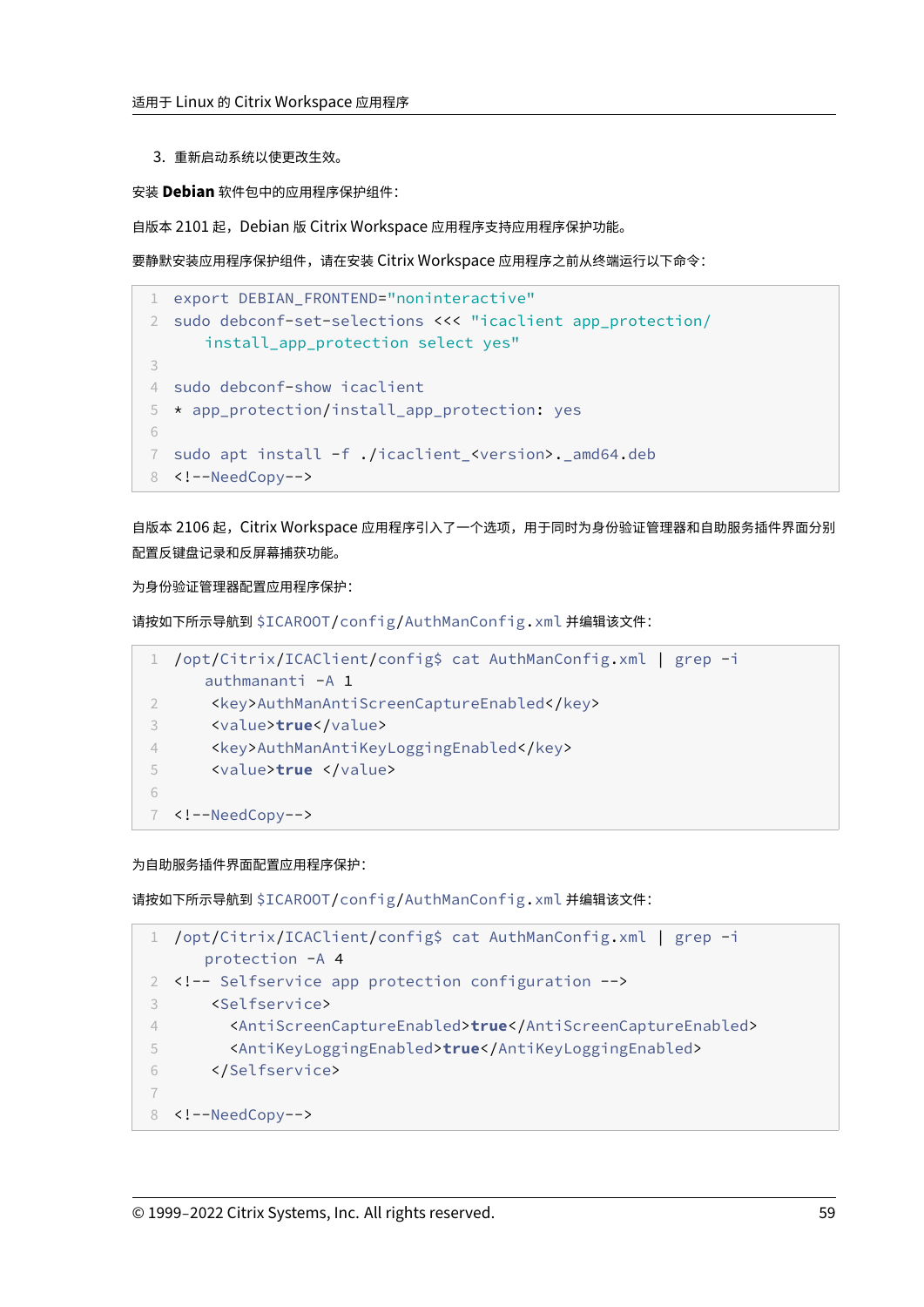已知问题:

• 最小化受保护的屏幕时,应用程序保护将继续在后台运行。

限制:

- 有时,如果从 Snap Store 中安装的应用程序正在运行,则不能启动受保护的资源。解决方法:识别 Citrix Workspace 应用程序日志文件中导致出现此问题的应用程序。另外,关闭应用程序。
- 当您尝试创建受保护窗口的屏幕截图时,整个屏幕(包括后台中未受保护的应用程序)将显示为灰色。

#### 电池状态指示器

设备的电池状态现在显示在 Citrix 桌面会话的通知区域中。

注意:

自版本 2111 起,还将显示服务器 VD 的电池状态指示器。

## 默认情况下,电池状态指示灯处于启用状态。

要禁用电池状态指示灯,请执行以下操作:

- 1. 导航到 <ICAROOT>/config/module.ini 文件夹。
- 2. 转到 ICA 3.0 部分。
- 3. 设置 MobileReceiver= Off。

# 客户体验改善计划 **(CEIP)**

| 收集的数据   | 说明                                                                                                           | 我们用它来做什么                                                 |
|---------|--------------------------------------------------------------------------------------------------------------|----------------------------------------------------------|
| 配置和使用数据 | Citrix 客户体验改善计划 (CEIP) 从<br>适用于 Linux 的 Citrix<br>Workspace 应用程序收集配置和<br>使用数据,并自动将数据发送到<br>Google Analytics. | 此数据可帮助 Citrix 提高 Citrix<br>Workspace 应用程序的质量、可<br>靠性和性能。 |

## 其他信息

Citrix 将按照您与 Citrix 签订的合同条款处理您的数据。此外,请按照 Citrix Trust Center (Citrix 信任中心) 上提 供的 Citrix Services Security Exhibit (Citrix 服务安全性展示)中的指定内容对其进行保护。

Citrix 还使用 Google Analytics 从 Citrix Workspace 应用程序收集某些数据作为 [CEIP](https://www.citrix.com/about/trust-center/privacy-compliance.html) 的一部分。您可以查看 Google 如何处理为 [Google Analytics](https://www.citrix.com/buy/licensing/citrix-services-security-exhibit.html) 收集的数据。

请通过以下方式关闭将 CEIP 数据发送到 Citrix 和 Google Analytics 的功能(下面第二个表中 \* 指示的为 Google Analytics 收集[的数据除外\):](https://support.google.com/analytics/answer/6004245)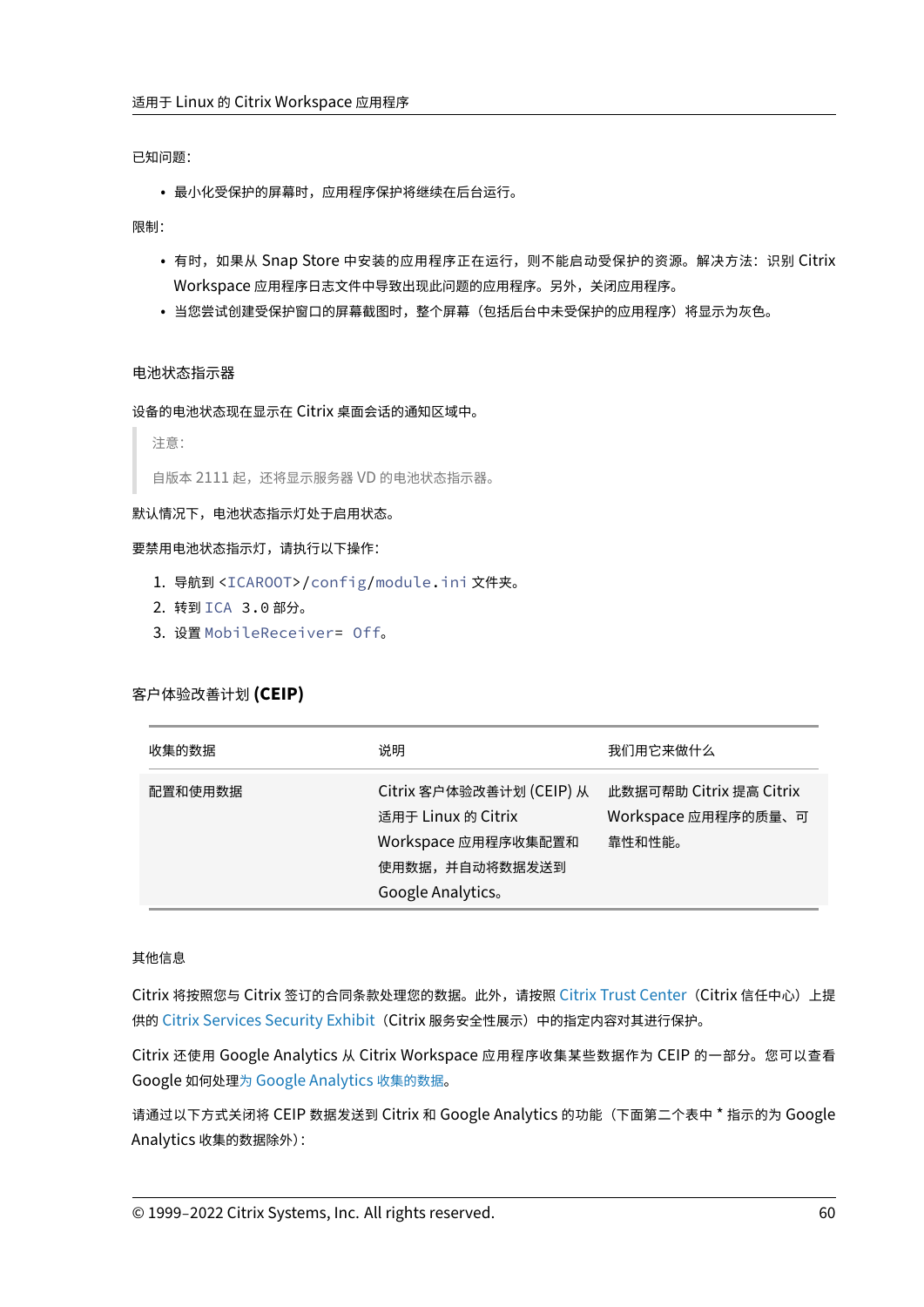1. 导航到 <ICAROOT>/config/module.ini 文件夹并转到 CEIP 部分。

```
2. 选择条目 EnableCeip 并将其设置为 Disable。
```
注意:

将 EnableCeip 密钥设置为 Disable 后,您可以禁用发送 Google Analytics 收集的最后两个 CEIP 数据元 素。这些数据元素是指操作系统版本和 Workspace 应用程序版本。对于此操作,请导航到以下部分并根据建议 设置值:

# 位置: <ICAROOT>/config/module.ini

- 部分: GoogleAnalytics
- 条目: DisableHeartBeat
- 值: True

Google Analytics 收集的特定 CEIP 数据元素包括:

| 操作系统版本 * | Workspace 应用程序版<br>本 * | 应用程序名称 | 客户端 ID |
|----------|------------------------|--------|--------|
| 会话启动方法   | 编译器版本                  | 硬件平台   |        |

# 应用程序指示器图标

应用程序指示器在您启动 Citrix Workspace 应用程序时启动。该指示器是通知区域中存在的一个图标。引入应用程序 指示器后,适用于 Linux 的 Citrix Workspace 应用程序的登录性能得以改进。

您可以在以下情况下观察性能提高:

- 首次启动 Citrix Workspace 应用程序
- 关闭并重新启动应用程序
- 退出并重新启动应用程序

注意:

需要 libappindicator 软件包才能显示应用程序指示器。请从 Web 安装适用于您的 Linux 发行版的 libappindicator 软件包。

# **ICA‑to‑X** 代理

可以将运行 Citrix Workspace 应用程序的工作站用作服务器,并将输出重定向到其他支持 X11 的设备。您可能希望 通过执行此任务将 Microsoft Windows 应用程序交付给无法使用 Citrix Workspace 应用程序的 X 终端或 UNIX 工 作站。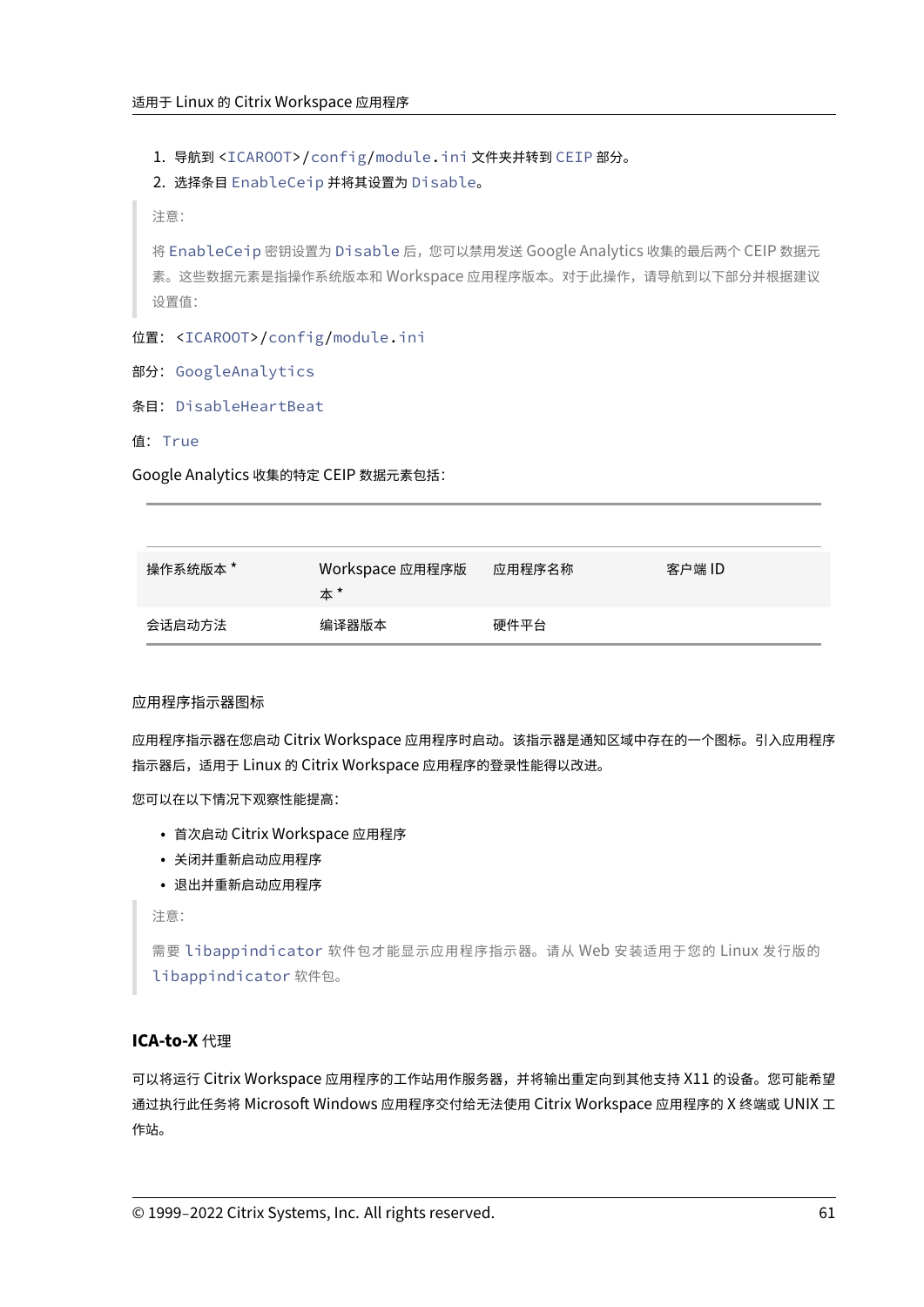注意:

Citrix Workspace 应用程序软件适用于多种 X 设备,在这些情况下,在设备上安装 Receiver 是首选解决方案。 以此种方式运行 Citrix Workspace 应用程序 (即作为 ICA-to-X 代理) 又称为服务器端 ICA。

运行 Citrix Workspace 应用程序时,可以将其视为用于将 X11 输出定向到本地 Linux 桌面的 ICA 至 X11 转换器。但 是,可以将该输出重定向到其他 X11 显示屏。可以在一个系统中同时运行 Citrix Workspace 应用程序的额外副本。在 这种情况下,每个 Citrix Workspace 应用程序都会将其输出发送到不同的设备。

此图显示的是安装了设置为 ICA‑to‑X 代理的适用于 Linux 的 Citrix Workspace 应用程序的系统:



Linux server X11 Client UNIX, X Terminals. Citrix Workspace App for Linux X Emulation Software

要设置此类系统,需要一个 Linux 服务器充当 ICA 至 X11 代理:

- 如果已有 X 终端,则可以在通常用于向 X 终端提供 X 应用程序的 Linux 服务器上运行 Citrix Workspace 应用 程序。
- 如果要部署无法使用 Citrix Workspace 应用程序的 UNIX 工作站,还需要一台服务器来充当代理。此服务器可 以是运行 Linux 的 PC

应用程序通过 ICA 协议的功能提供给使用 X11 的终端设备。默认情况下,只能使用驱动器映射访问代理上的驱动器。如 果使用 X 终端(通常没有本地驱动器),此设置并不是问题。如果要向其他 UNIX 工作站交付应用程序,可以执行以下两 项操作之一:

- 以 NFS 格式在用作代理的工作站上装载本地 UNIX 工作站,然后将客户端驱动器映射指向该代理上的 NFS 装载 点。
- 使用 NFS 到 SMB 代理(例如 SAMBA)或服务器上的 NFS 客户端(例如 Microsoft Services for UNIX)。

某些功能不会传递到终端设备:

- USB 重定向
- 智能卡重定向
- COM 端口重定向
- 即使用作代理的服务器支持音频,也不会将音频传送到 X11 设备。
- 不会将客户端打印机传递到 X11 设备。请使用 LPD 打印功能从服务器手动访问 UNIX 打印机,或者使用网络打 印机。
- 不支持重定向多媒体输入,因为它要求在运行 Citrix Workspace 应用程序的计算机上安装网络摄像机,其中服 务器将充当代理。但是,多媒体输出的重定向在用作代理的服务器上安装了 GStreamer 时支持(未经测试)。

要使用 "服务器端 ICA" 从 X 终端或 UNIX 工作站启动 Citrix Workspace 应用程序,请执行以下操作:

1. 使用 ssh 或 telnet 连接到用作代理的设备。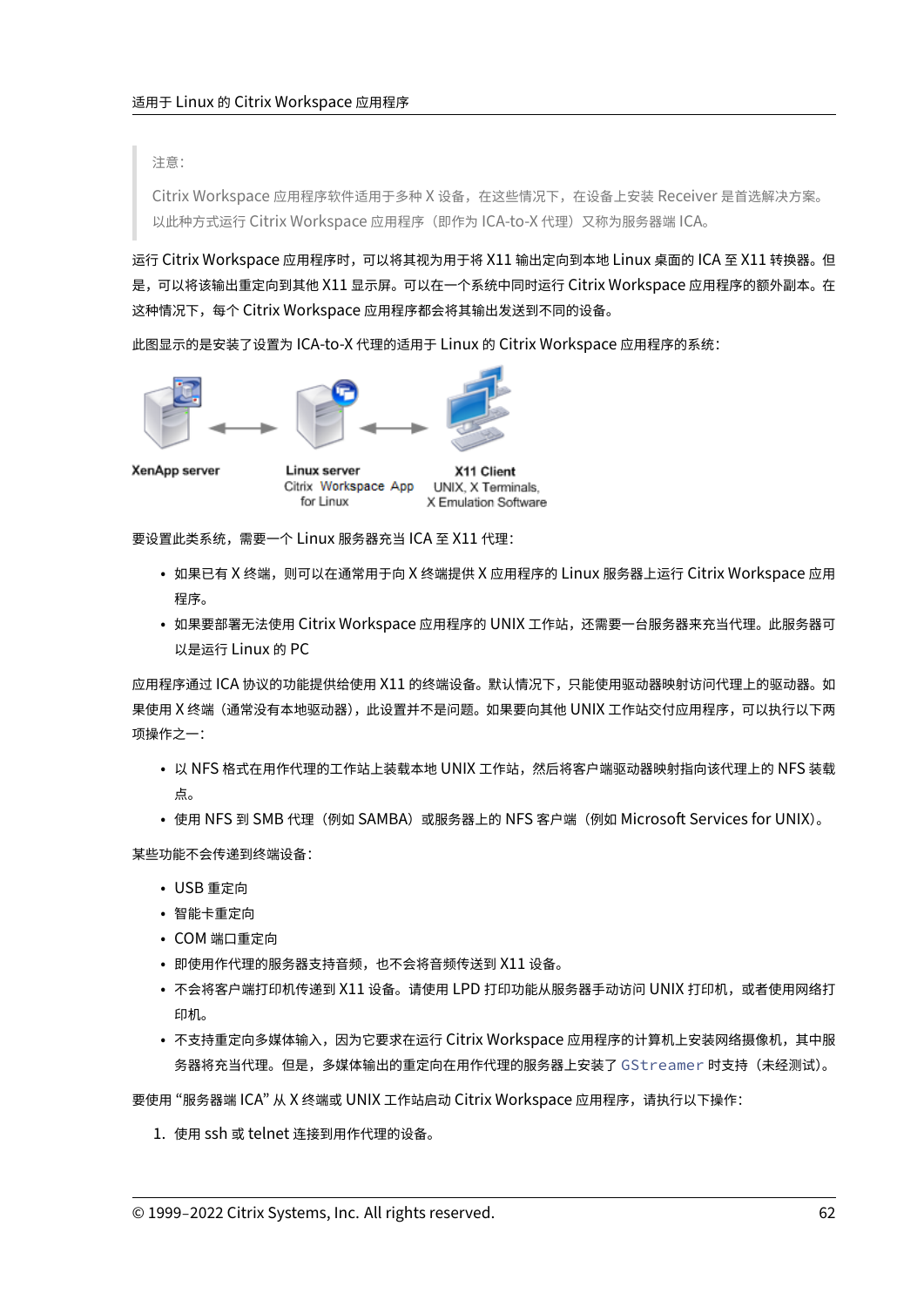2. 在代理设备上的 shell 中,将 **DISPLAY** 环境变量设置为本地设备。例如,在 C shell 中键入以下内容:

```
setenv DISPLAY <local:0>
```

```
注意:
```
如果使用 ssh -X 命令连接到用作代理的设备,则无需设置 **DISPLAY** 环境变量。

- 3. 在本地设备上的命令提示符下键入 xhost <proxy server name>
- 4. 验证 Citrix Workspace 应用程序是否安装在默认安装目录中。如果未安装,请验证环境变量 ICAROOT 是否 已设置为指向实际的安装目录。
- 5. 找到 Citrix Workspace 应用程序的安装目录。在命令提示窗口中,键入 selfservice &。

# 服务器到客户端内容重定向

通过服务器到客户端内容重定向,管理员可以指定使用本地应用程序打开已发布的应用程序中的 URL。例如,如果在会 话中使用 Microsoft Outlook 期间打开了指向某个 Web 页面的链接,则将使用用户设备上的浏览器打开所需的文件。 通过服务器到客户端内容重定向,管理员可以更高效地提供 Citrix 资源,这样可以向用户提供更出色的性能。可以重定 向以下 URL 类型:

- HTTP
- HTTPS
- RTSP (Real Player)
- RTSPU (Real Player)
- PNM (旧版 Real Player)

在以下情况下,将使用服务器应用程序打开 URL:

- Citrix Workspace 应用程序没有合适的应用程序
- Citrix Workspace 应用程序无法直接访问内容

服务器到客户端内容重定向在服务器上配置,默认情况下在 Citrix Workspace 应用程序中处于启用状态,但前提是路 径中包含 RealPlayer 以及 Firefox、Mozilla 或 Netscape 中的一个浏览器。

在路径中不包含 RealPlayer 和浏览器的情况下启用服务器到客户端内容重定向:

- 1. 打开配置文件 wfclient.ini。
- 2. 在 [Browser] 部分中修改以下设置:

Path=path

Command=command

路径是浏览器可执行文件所在的目录。该命令是用于处理重定向的浏览器 URL 的可执行文件名称,结尾附带服 务器发送的 URL。例如:

\$ICAROOT/nslaunch Netscape、firefox、mozilla

此设置将指定以下内容: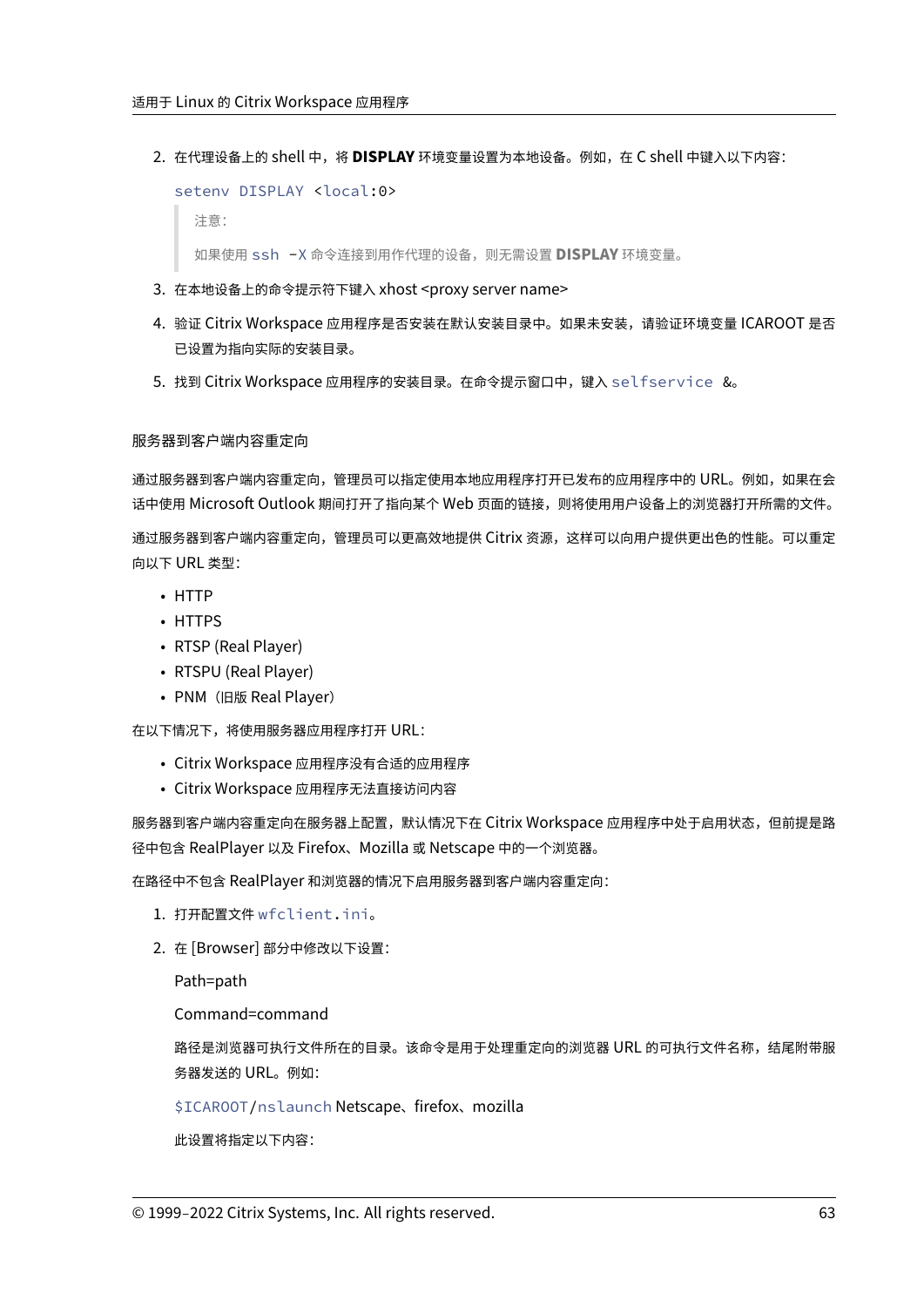- 应运行 nslaunch 实用程序以将 URL 推送到现有的浏览器窗口中
- 应依次尝试列表中的每个浏览器,直至内容成功显示
- 3. 在 [Player] 部分中修改以下设置:

Path=path

Command=command

路径是 RealPlayer 可执行文件所在的目录。该命令是用于处理重定向的多媒体 URL 的可执行文件名称,结尾 附带服务器发送的 URL。

# 4. 保存并关闭文件。

注意:

对于这两种路径设置,需要指定浏览器和 RealPlayer 可执行文件所在的目录。不需要指定可执行文件的完整路 径。例如,在 [Browser] 部分中,可以将路径设置为 /usr/X11R6/bin 而非 /usr/X11R6/bin/netscape。此 外,您还可以将额外的目录名称指定为冒号分隔的列表。如果未指定这些设置,则将使用用户的当前 \$PATH。

## 要取消选中 Citrix Workspace 中的服务器到客户端内容重定向,请执行以下操作:

- 1. 打开配置文件 module.ini。
- 2. 将 CREnabled 设置更改为 Off。
- 3. 保存并关闭文件。

#### 连接

#### 配置连接

在处理能力有限的设备上或是只能提供有限带宽的环境中,需要在性能和功能之间找到一个平衡点。用户和管理员可以 选择一个可接受的复杂功能和交互式性能的组合。通常在服务器(而非用户设备)上作出一项或多项此类更改,从而降 低连接所需的带宽并提高性能:

- 启用 **SpeedScreen** 延迟加速 ‑ SpeedScreen 延迟加速提高了高延时连接条件下的性能。为了实现此改进, 系统会向用户提供即时反馈,以响应键入的数据或鼠标点击操作。使用 SpeedScreen Latency Reduction Manager 可在服务器上启用此功能。默认情况下, 在 Citrix Workspace 应用程序中, 此功能对键盘禁用, 并 且仅针对高延迟连接下的鼠标启用。请参阅 "Citrix Workspace app for Linux OEM's Reference Guide" (《适用于 Linux 的 Citrix Workspace 应用程序 OEM 参考指南》)。
- 启用数据压缩 数据压缩可减少通过连接传输的数据量。此配置需要更多处理器资源来压缩和解压缩数据,但可 以提高低带宽连接条件下的性能。使用 **Citrix** 音频质量和图像压缩策略设置可启用此功能。
- 减小窗口大小 将窗口大小更改到您能够轻松使用的最小大小。在场中设置会话选项。
- 减少颜色数 将颜色数减少到 256。在 Citrix Virtual Apps and Desktops 站点上, 设置会话选项。
- 降低声音质量 如果启用了音频映射,可以使用 Citrix"音频质量" 策略设置将声音质量降至最低设置。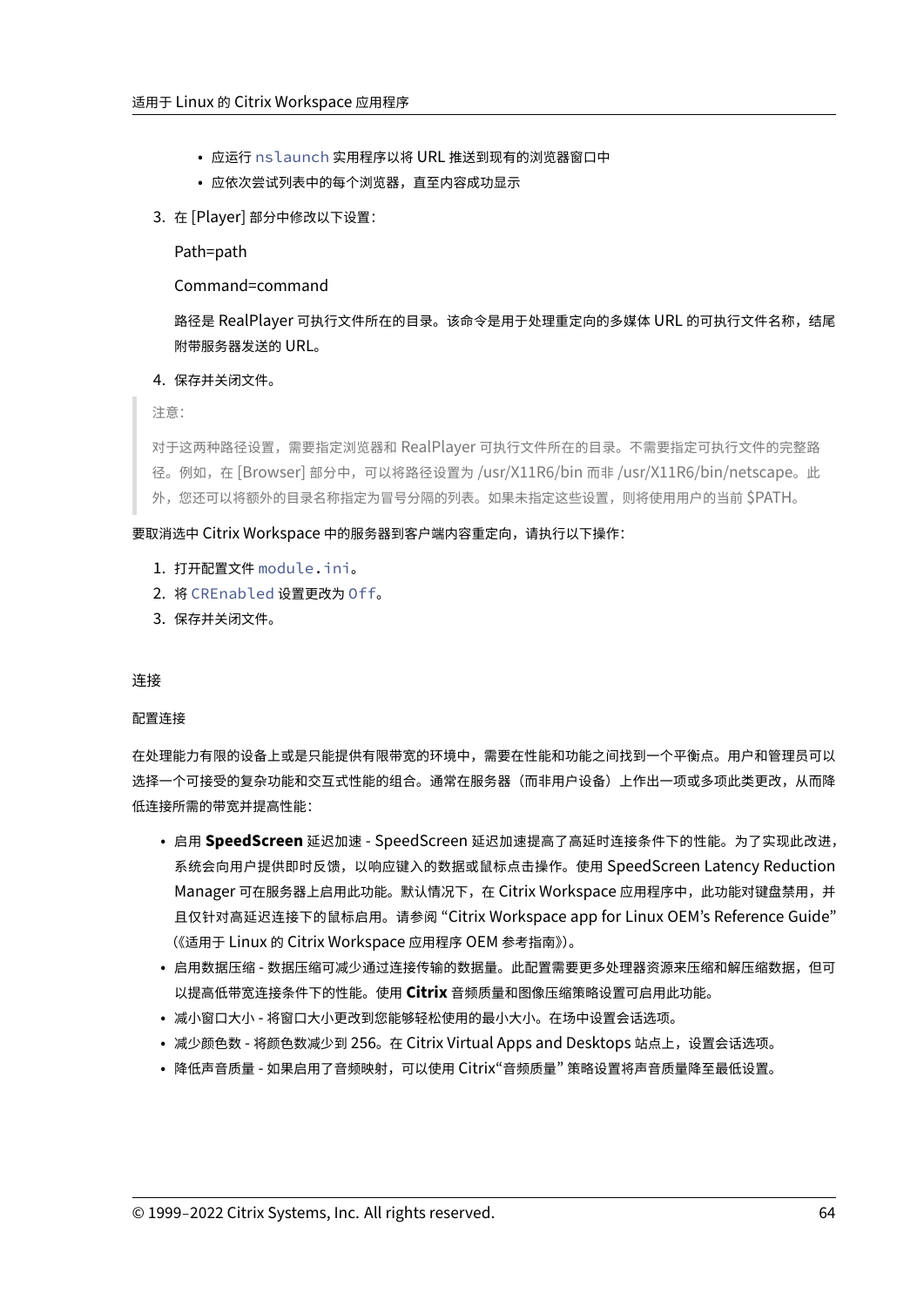# 字体

# **ClearType** 字体平滑

ClearType 字体平滑功能(又称为子像素字体渲染功能)可提高所显示字体的质量,实现传统字体平滑或消除锯齿功能 所无法实现的质量。可以打开或关闭此功能。或者可以通过编辑响应配置文件的 [WFClient] 部分中的以下设置来指定 平滑类型:

FontSmoothingType = number

其中 number 可以取以下值之一:

| 值 | 行为                                              |
|---|-------------------------------------------------|
| 0 | 使用的设备上的本地首选项。<br>FontSmoothingTypePref 设置定义了此值。 |
|   | 不包含平滑                                           |
|   | 标准平滑                                            |
|   | ClearType (水平子像素) 平滑                            |

标准平滑和 ClearType 平滑都会提高 Citrix Workspace 应用程序的带宽要求。

重要:

服务器可以通过 ICA 文件配置 FontSmoothingType。此值的优先级高于在 [WFClient] 中设置的值。

如果服务器将该值设置为 0,[WFClient] 中的以下设置将决定本地首选项:

FontSmoothingTypePref = number

其中 number 可以取以下值之一:

| 值             | 行为                          |
|---------------|-----------------------------|
| 0             | 不包含平滑                       |
|               | 不包含平滑                       |
| $\mathcal{P}$ | 标准平滑                        |
|               | ClearType (水平子像素) 平滑 (默认设置) |

# 文件夹

# 配置特殊文件夹重定向

在此上下文中,仅为每位用户提供两个特殊文件夹: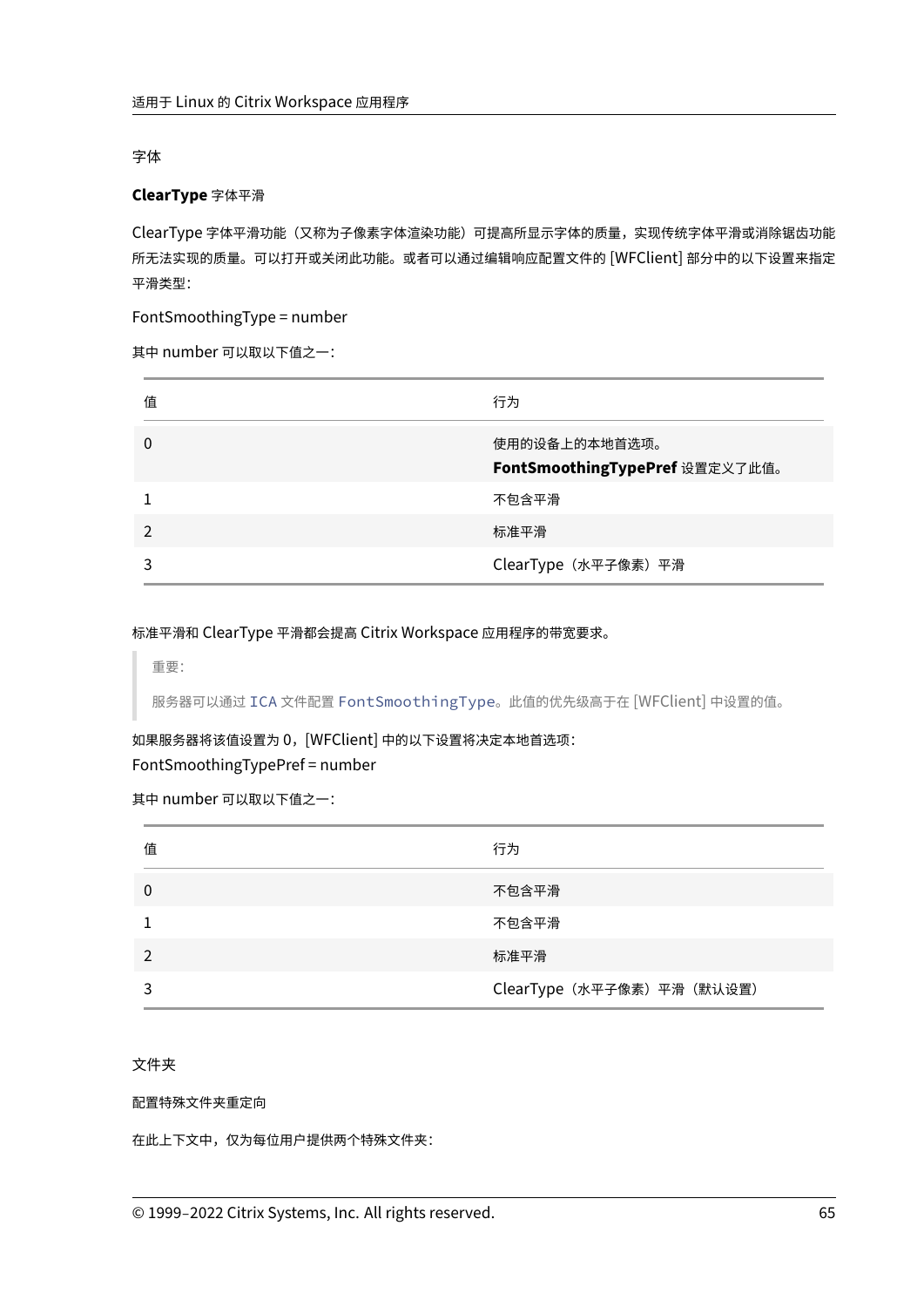- 用户的 "桌面" 文件夹
- 用户的"文档"文件夹(在 Windows XP 中为"我的文档")

通过特殊文件夹重定向,您能够指定用户的特殊文件夹的位置。因此,这些文件夹在不同的服务器类型和服务器场配置 中保持固定不变。此功能在某些情况下非常重要,例如在移动用户登录不同服务器场中的服务器时。对于基于桌面的静 态工作站(在此类工作站中,用户可以登录到驻留在单个服务器场中的服务器),特殊文件夹重定向几乎不起作用。

要配置特殊文件夹重定向,请执行以下操作:

此过程由两部分组成,如下所示。首先,通过在 module.ini 中建立相应条目来启用特殊文件夹重定向,然后在 [WFClient] 部分中指定文件夹的位置,具体操作如下:

1. 将以下文本添加到 module.ini(例如 \$ICAROOT/config/module.ini)中:

[ClientDrive]

SFRAllowed = True

2. 将以下文本添加到 [WFClient] 部分(例如 \$HOME/.ICAClient/wfclient.ini)中:

DocumentsFolder = documents

DesktopFolder = desktop

其中 documents 和 desktop 为 UNIX 文件名, 包括要分别用作用户的"文档"和"桌面"文件夹的目录的完整 路径。例如:

DesktopFolder = \$HOME/.ICAClient/desktop

- 可以将路径中的任何部分指定为环境变量,例如 \$HOME。
- 为这两个参数指定值。
- 指定的目录必须可通过客户端设备映射使用。即,该目录必须在映射的客户端设备的子树中。
- 使用 C 或更大的驱动器盘符。

客户端驱动器映射

通过客户端驱动器映射,可以将 Citrix Virtual Apps 或 Citrix Virtual Desktops 服务器上的驱动器盘符重定向到本 地用户设备上的目录。例如,可以将 Citrix 用户会话中的驱动器 H 映射到运行 Workspace 应用程序的本地用户设备 上的某个目录。

客户端驱动器映射可以使任何目录都挂载到本地用户设备上。本地用户设备包括 CD-ROM、DVD 或 U 盘,用户在会话 期间可以使用这些设备。此外,本地用户有权访问本地用户设备。将服务器配置为允许客户端驱动器映射时:

- 用户可以访问其本地存储的文件
- 在会话期间使用这些文件
- 然后将其重新保存在本地驱动器或服务器上的驱动器上。

Citrix Workspace 应用程序支持针对 Citrix Virtual Apps and Desktops 服务器连接的客户端设备映射。通过此功 能,服务器上运行的远程应用程序能够访问连接到本地用户设备的设备。对用户设备的用户而言,应用程序和系统资源 就像在本地运行一样。使用这些功能之前,请验证服务器是否支持客户端设备映射。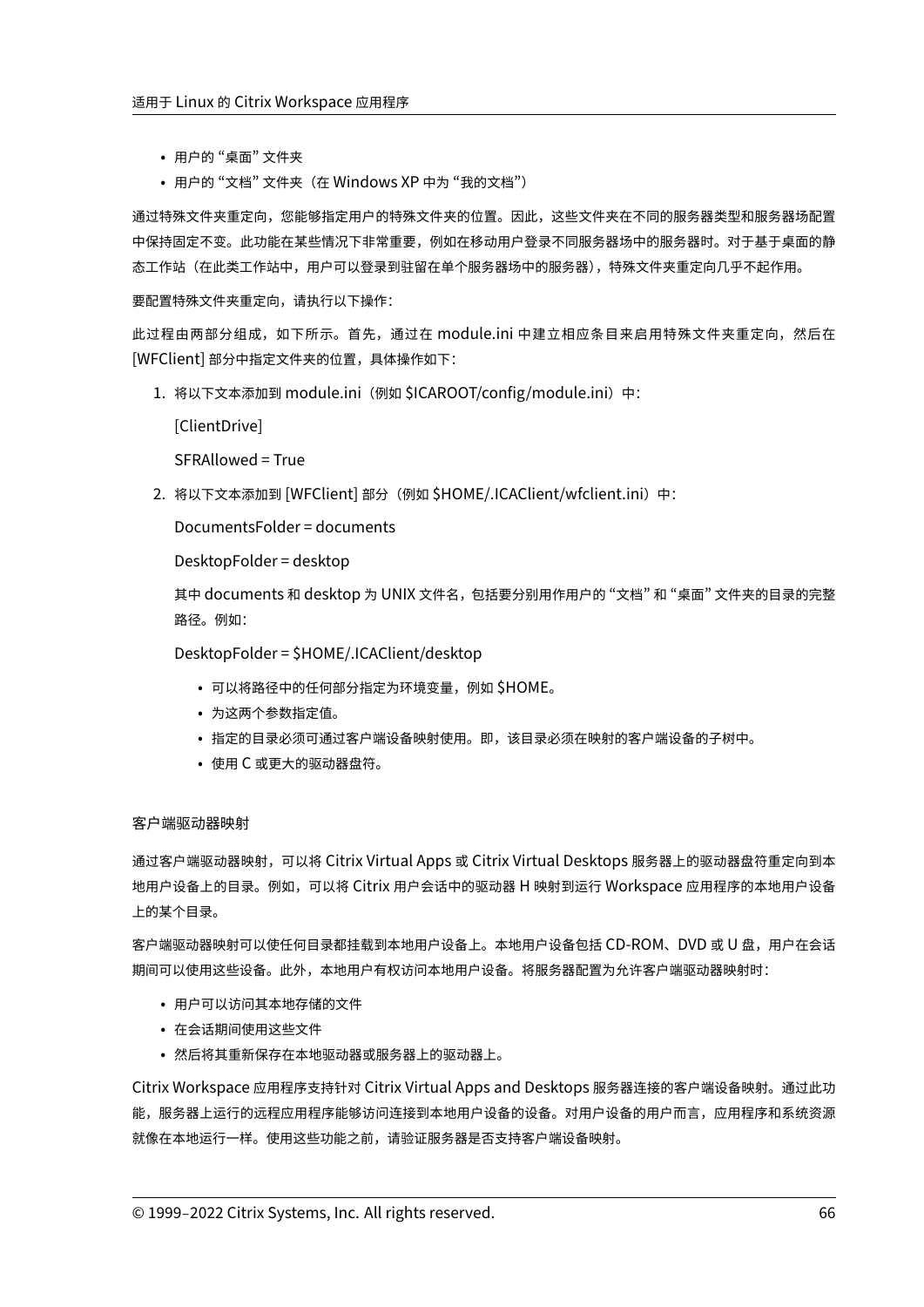注意:

安全增强式 Linux (SELinux) 安全模型可能会影响客户端驱动器映射和 USB 重定向功能的正常运行(在两个 Citrix Virtual Apps and Desktops 上)。如果需要使用其中一种或两种功能,请先禁用 SELinux, 然后在服务 器上进行配置。

## 有两种类型的驱动器映射可供选择:

- 静态客户端驱动器映射 允许管理员在登录时将用户设备文件系统的任何部分映射到服务器上的指定驱动器。例 如,它可用于映射用户的全部或部分主目录或 /tmp。此外,请映射 CD‑ROM、DVD 或 U 盘等大容量存储设备 的装载点。
- 动态客户端驱动器映射 ‑ 监视 CD‑ROM、DVD 和 U 盘等大容量存储设备在用户设备上的常规装载目录。在会话 期间出现的任何新设备装载目录都将自动映射到服务器上下一个可用的驱动器盘符。

Citrix Workspace 应用程序连接到 Citrix Virtual Apps 或 Citrix Virtual Desktops 时,如果未禁用客户端设备映 射,则将重新建立客户端驱动器映射。可以使用策略来更好地控制客户端设备映射的应用。有关详细信息,请参阅 Citrix Virtual Apps and Desktops 文档。

# 用户可以使用首选项对话框映射驱动器。

[注意:](https://docs.citrix.com/zh-cn/citrix-virtual-apps-desktops.html)

```
默认情况下,启用静态客户端驱动器映射同时会启用动态客户端驱动器映射。要禁用后者但启用前者,请在
wfclient.ini 中将 DynamicCDM 设置为 False。
```
# 以前,通过 CDM 访问文件的设置已应用于所有已配置的应用商店。

# 自 2012 版起,Citrix Workspace 应用程序允许您配置每应用商店 CDM 文件访问。

注意:

使用适用于 Web 的 Workspace 时,文件访问设置在会话中保持不变。该设置默认设置为每次都询问选项。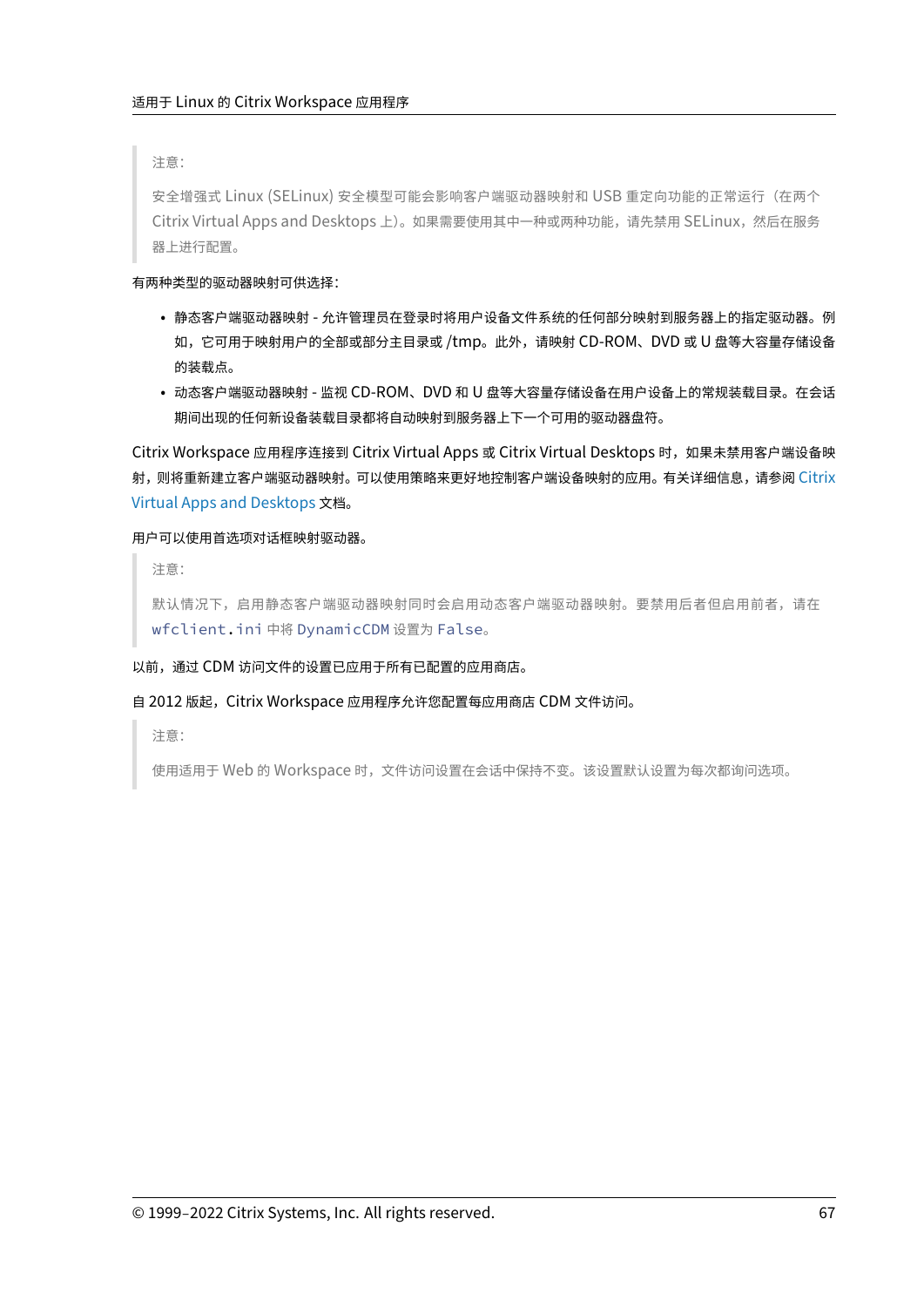

可以使用 wfclient.ini 文件配置映射的路径和文件名属性。使用 GUI 设置文件访问权限级别,如前面的屏幕截图 所示。

在桌面会话中,可以通过从 Desktop Viewer 导航到首选项 > 文件访问对话框来设置文件访问权限级别。



在应用程序会话中,可以通过从 **Citrix** 连接中心启动文件访问对话框来设置文件访问权限级别。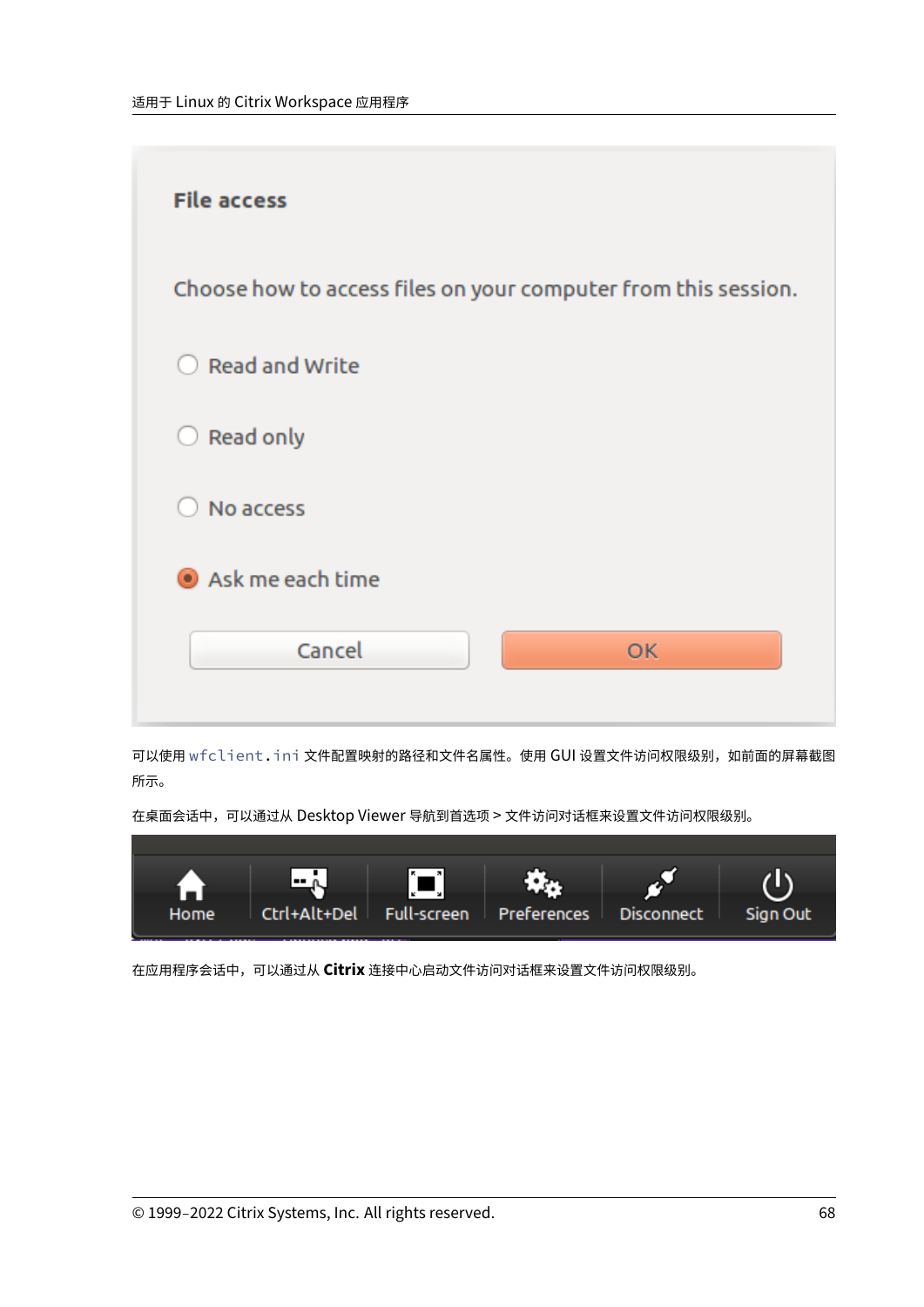| <b>Citrix Connection Center</b>    |             |            |          |
|------------------------------------|-------------|------------|----------|
| Servers and applications:          |             |            |          |
| $\sqrt{10.151.246.35}$             |             |            |          |
| Managed Win10 SIN Desktop \$552-86 |             |            |          |
|                                    |             |            |          |
| Properties                         | Preferences | Disconnect | Sign Out |

文件访问对话框包括映射的文件夹名称及其路径。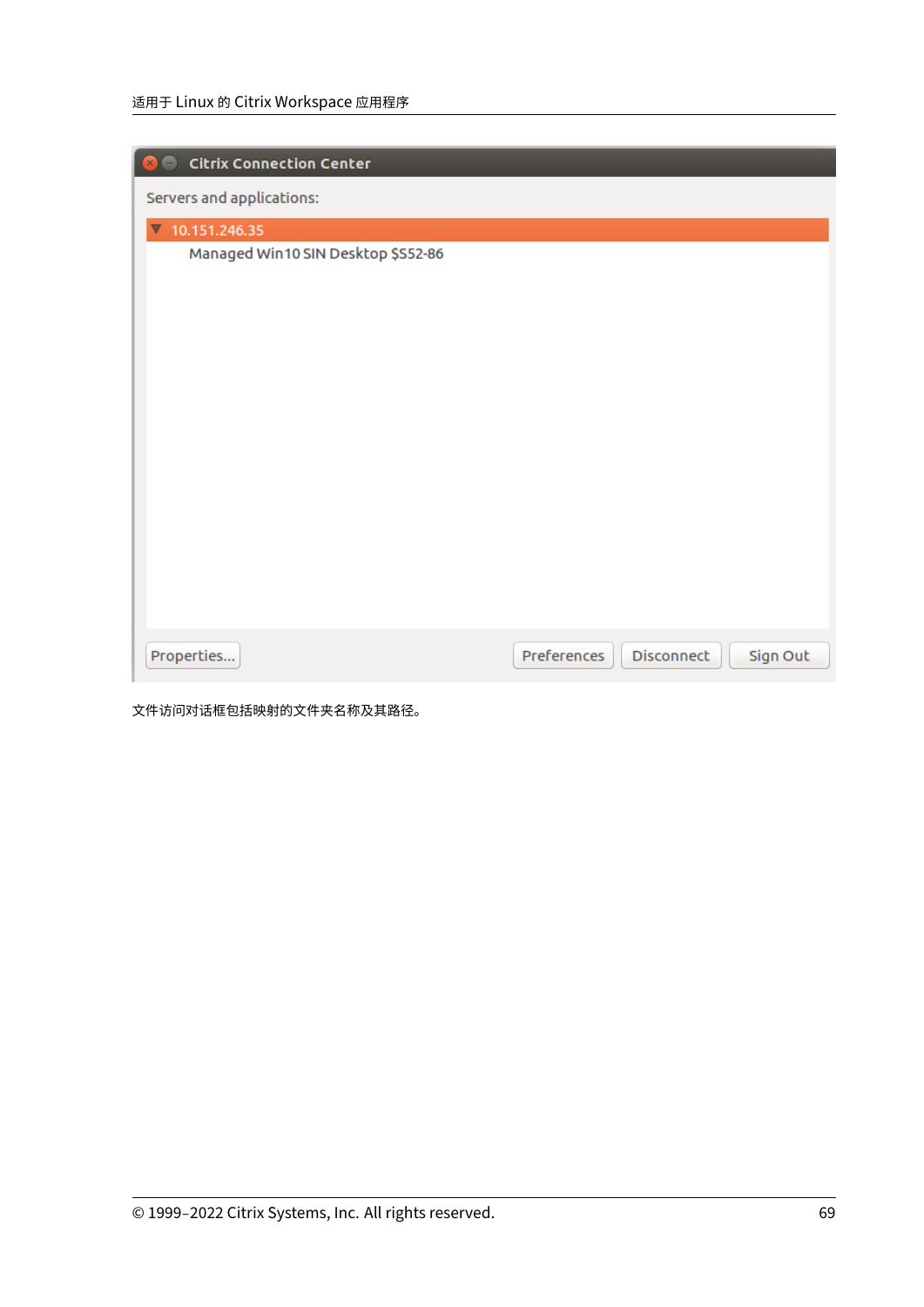# 适用于 Linux 的 Citrix Workspace 应用程序

| Citrix Workspace - Preferences                                 |                |
|----------------------------------------------------------------|----------------|
| File access<br>General<br>Accounts<br>Mic & Webcam             |                |
| <b>Mapped drives</b>                                           |                |
| For quick access, you can map drives from your local computer. |                |
| <b>Drive</b>                                                   |                |
|                                                                |                |
|                                                                |                |
| Ą                                                              |                |
|                                                                |                |
|                                                                |                |
|                                                                |                |
| Add<br>Remove                                                  |                |
|                                                                |                |
|                                                                | Save and Close |

wfclient.ini 文件中不再支持访问权限级别标志。

# 映射客户端打印机

Citrix Workspace 应用程序支持在网络打印机以及本地连接到用户设备的打印机上进行打印。默认情况下,除非通过 创建策略进行修改,否则 Citrix Virtual Apps 允许用户执行以下操作:

- 在用户设备可以访问的所有打印设备上进行打印
- 添加打印机

但是,这些设置可能并非在所有环境中都是完美的。例如,允许用户在用户设备能够访问的所有打印机上进行打印是一 项默认设置,这在开始时是最易于管理的。但是,在某些环境中可能会使登录时间延长。在这种情况下,您可能希望对 用户设备上配置的打印机列表进行限制。

同样,组织的安全策略可能会要求您禁止用户映射本地打印端口。为此,请在服务器上将 **ICA** 策略自动连接客户端 **COM** 端口设置配置为 "已禁用"。

要限制用户设备上配置的打印机列表,请执行以下操作:

- 1. 打开配置文件 wfclient.ini,该文件位于以下位置之一:
	- \$HOME/.ICAClient 目录,用于限制单个用户的打印机
	- \$ICAROOT/config 目录可限制所有 Workspace 应用程序用户的打印机。此示例中的所有用户是指在变 更后首次使用自助服务程序的用户。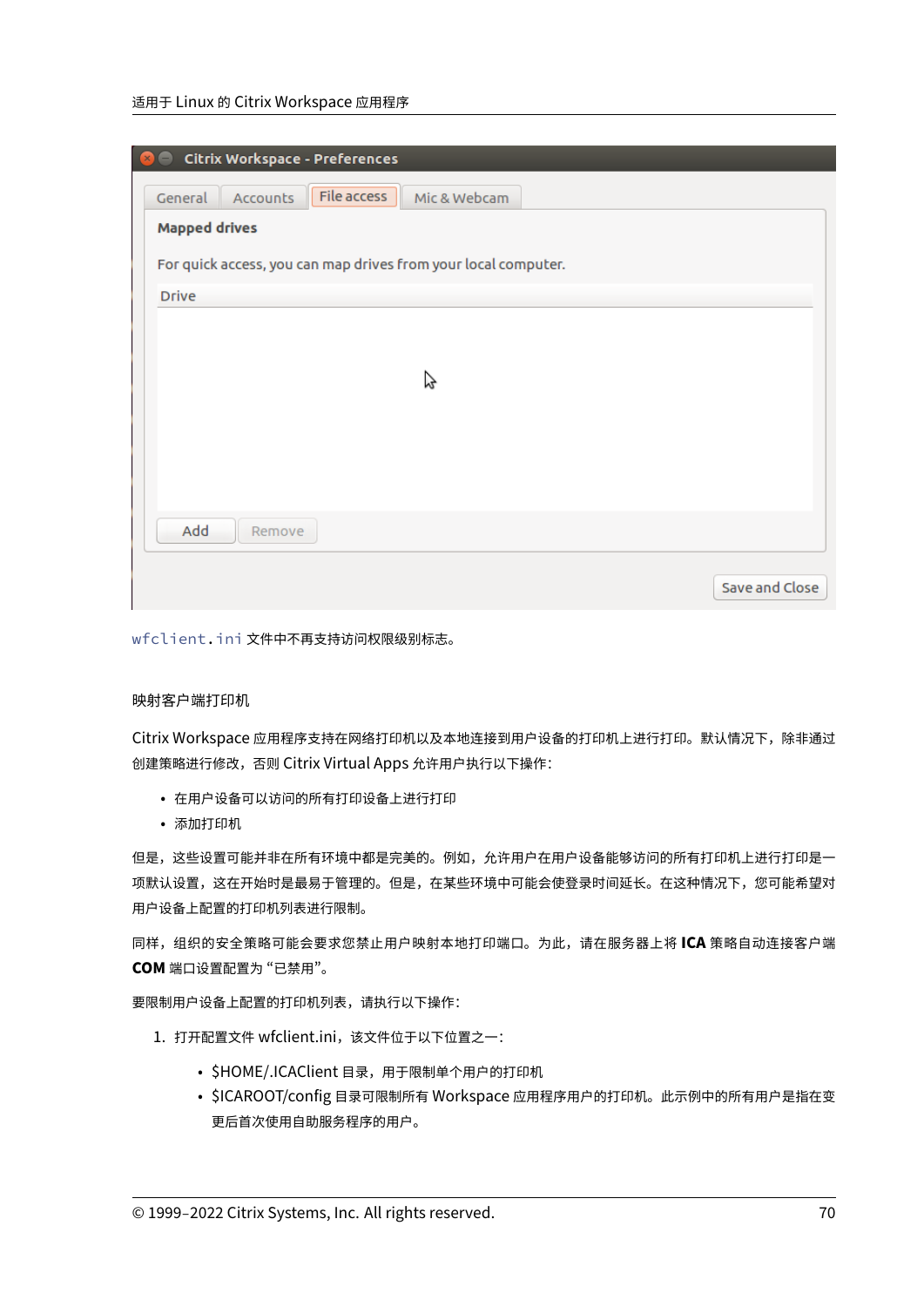2. 在文件的 [WFClient] 部分键入以下内容:

ClientPrinterList=printer1:printer2:printer3

其中 printer1、printer2 等是所选打印机的名称。用冒号 (:) 分隔各打印机名称条目。

3. 保存并关闭文件。

## 在 **UNIX** 上映射客户端打印机

在 UNIX 环境中,将忽略由 Citrix Workspace 应用程序定义的打印机驱动程序。用户设备上的打印系统必须处理由应 用程序生成的打印格式。

要使用户能够从 Citrix Virtual Apps for UNIX 打印到客户端打印机,管理员必须先启用打印功能。有关详细信息,请 参阅 Citrix Virtual Apps and Desktops 文档中的 Citrix Virtual Apps for UNIX 部分。

## 映射[本地打印机](https://docs.citrix.com/zh-cn/citrix-virtual-apps-desktops.html)

适用于 Linux 的 Citrix Workspace 应用程序支持 Citrix PS 通用打印机驱动程序。因此,通常无需在本地进行任何配 置,用户即可在网络打印机或用户设备本地连接的打印机上进行打印。在某些情况下(例如当用户设备的打印软件不支 持通用打印机驱动程序时),您可能需要手动在 Citrix Virtual Apps for Windows 上映射客户端打印机。

要在服务器上映射本地打印机,请执行以下操作:

- 1. 从 Citrix Workspace 应用程序启动服务器连接,然后登录运行 Citrix Virtual Apps 的计算机。
- 2. 在 "开始" 菜单中,依次选择设置 **>** 打印机。
- 3. 在 "文件" 菜单中,选择添加打印机。

此时将显示添加打印机向导。

4. 使用该向导添加来自 "客户端网络, 客户端" 域的网络打印机。此值通常是标准打印机名称,与本机远程桌面服务 创建的值类似,例如 "HP LaserJet 4 from client name in session 3"。

有关添加打印机的详细信息,请参阅 Windows 操作系统文档。

## 音频

自版本 2112 起,module.ini 文件中的 VdcamVersion4Support 属性将重命名为 AudioRedirectionV4 。AudioRedirectionV4 的默认值设置为 False。因此:

- ALSA 库用于访问音频设备,并且仅支持单个设备。
- 名为 Citrix HDX Audio 的默认音频设备在会话中显示。
- 一次只能有一个应用程序可以使用 Citrix HDX Audio 设备。

可以将 AudioRedirectionV4 的值设置为 True。因此:

• PulseAudio 库用于访问音频设备,并且支持额外的设备。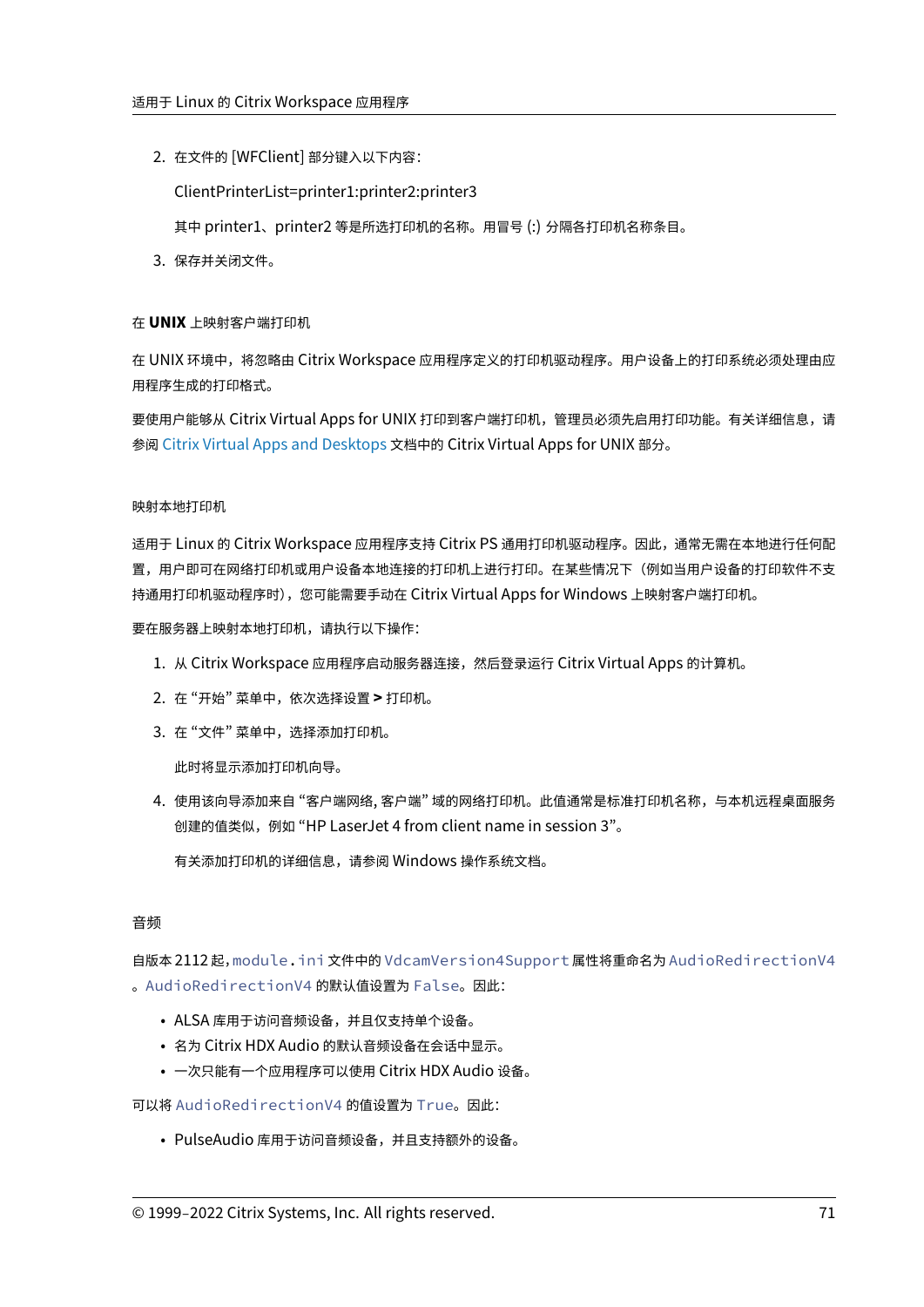- 一次可以有多个应用程序使用音频设备。
- Citrix Workspace 应用程序显示会话中可用的所有本地音频设备。音频设备与各自的设备名称一起显示,而非 显示为 Citrix HDX Audio。您可以切换到会话中动态可用的任何设备。
- 插入或移除音频设备时,会话将自动更新。
- HDMI 和蓝牙音频设备支持音频设备重定向。

#### 要启用此功能,请执行以下操作:

- 1. 导航到 <ICAROOT>/config 文件夹并打开 module.ini 文件。
- 2. 转至 [ClientAudio] 部分并添加以下条目:

AudioRedirectionV4=True

3. 重新启动会话以使更改生效。

备注:

- 增强的音频重定向功能提供技术预览版。
- 默认情况下,首选项对话框中的麦克风和网络摄像机选项处于禁用状态。有关如何启用麦克风和网络摄像机 的信息,请参阅首选项。

已知限制:

默认情况下,AudioRe[direct](https://docs.citrix.com/zh-cn/citrix-workspace-app-for-linux/get-started.html#preferences)ionV4 值设置为 False。如果尚未更改默认值,则存在以下已知限制:

- 在 Windows Server 2016 上运行的 VDA 中,您无法在会话中更改选择的音频设备。所选音频设备仅设置为默 认音频输入和输出。将 AudioRedirectionV4 值设置为 True 时,此限制将得到解决。
- 蓝牙音频设备不支持音频设备重定向。将 AudioRedirectionV4 值设置为 True 时,此限制将得到解决。
- 只能在 Windows 10、Windows 7 和 Windows 8 操作系统中更改默认音频设备。在 Windows Server 操作 系统(例如 Windows Server 2012、2016 和 2019)中,您无法更改默认音频设备。此问题是由于 Microsoft 远程桌面会话中的限制所致。
- HDMI 音频设备不支持音频设备重定向。将 AudioRedirectionV4 值设置为 True 时,此限制将得到解 决。但是,Citrix Workspace 应用程序可能会显示未在会话中连接的 HDMI 音频设备。

AudioRedirectionV4 值设置为 False 时,通常情况下,默认音频设备是为系统配置的默认 ALSA 设备。可以 通过以下操作步骤指定其他设备:

- 1. 根据受更改影响的用户,选择并打开一个配置文件。有关特定配置文件的更新如何影响不同用户的信息,请参 阅默认设置。
- 2. 如有必要,请添加以下选项以创建相应部分:

```
1 [ClientAudio]
2
3 AudioDevice = \<device\>
4 <!--NeedCopy-->
```
在本部分中,设备信息存在于操作系统的 ALSA 配置文件中。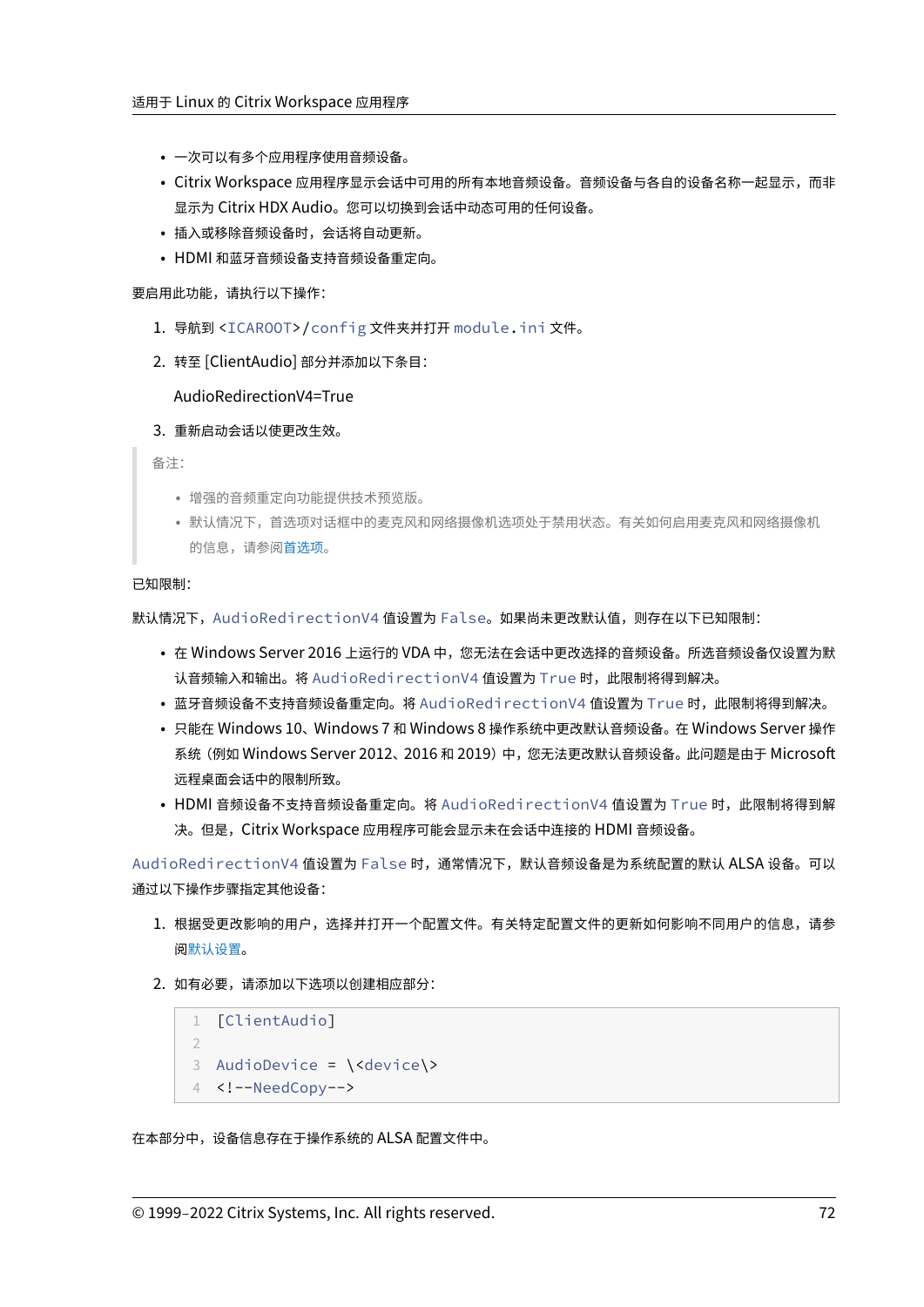注意:

并非所有 Linux 操作系统中的这一信息都位于上述位置。Citrix 建议您查阅操作系统文档,了解有关查找此信息 的详细信息。

#### 映射客户端音频

实现客户端音频映射后,在 Citrix Virtual Apps 服务器或 Citrix Virtual Desktops 上运行的应用程序将可以通过用 户设备上安装的声音设备来播放声音。您可以在服务器上针对每个连接设置音频质量,而用户可以在用户设备上设置音 频质量。如果用户设备与服务器的音频质量设置不同,将采用两者中较低的设置。

客户端音频映射可能会给服务器和网络带来过多的负荷。音频质量越高,传输音频数据所需的带宽就越大,音频质量越 高,音频处理所使用的服务器 CPU 也越多。

可以使用策略对客户端音频映射进行配置。有关详细信息,请参阅 Citrix Virtual Apps and Desktops 文档。

注意:

在连接到 Citrix Virtual Appsfor UNIX 时,不支持客户端音[频映射。](https://docs.citrix.com/zh-cn/citrix-virtual-apps-desktops.html)

#### 启用 **UDP** 音频

UDP 音频可以提高通过 Internet 拨打的电话的质量。它使用用户数据报协议 (UDP) 而非 TCP。

自版本 2109 起,Citrix Workspace 应用程序支持自适应音频。使用自适应音频时,您无需手动在 VDA 上配置音频质 量策略。自适应音频可优化环境设置,并替换过时的音频压缩格式,以提供卓越的用户体验。自适应音频默认处于启用 状态。有关详细信息,请参阅自适应音<u>频</u>。

自版本 2112 起,Citrix Workspace 应用程序支持用于 UDP 音频的数据报传输层安全性 (DTLS) 协议。因此,您可 以通过 Citrix Gateway 访问 [UDP](https://docs.citrix.com/zh-cn/citrix-virtual-apps-desktops/multimedia/audio.html#adaptive-audio) 音频。默认情况下,此功能处于禁用状态。此功能提供技术预览版。

要启用 UDP 音频,请执行以下操作:

- 1. 在 module.ini 的 [ClientAudio] 部分中设置以下选项:
	- 将 EnableUDPAudio 设置为 True。默认设置为 False, 此值将禁用 UDP 音频。
	- 分别使用 UDPAudioPortLow 和 UDPAudioPortHigh 指定 UDP 音频流量使用的最小和最大端口 号。默认情况下,使用端口 16500—16509。
- 2. 默认情况下,自适应音频在 VDA 上处于启用状态并且支持 UDP 音频。如果禁用了自适应音频,请按如下所示设 置客户端和服务器音频设置以支持 UDP 音频。因此,生成的音频质量中等(即,不高也不低)。

|          |   | 客户端上的音频质 | 客户端上的音频质 | 客户端上的音频质 |
|----------|---|----------|----------|----------|
|          |   | 量        | 量        | 量        |
|          |   | 高        | 中        | 低        |
|          |   |          |          |          |
| 服务器上的音频质 | 高 | 高        | 中        | 低        |
| 量        |   |          |          |          |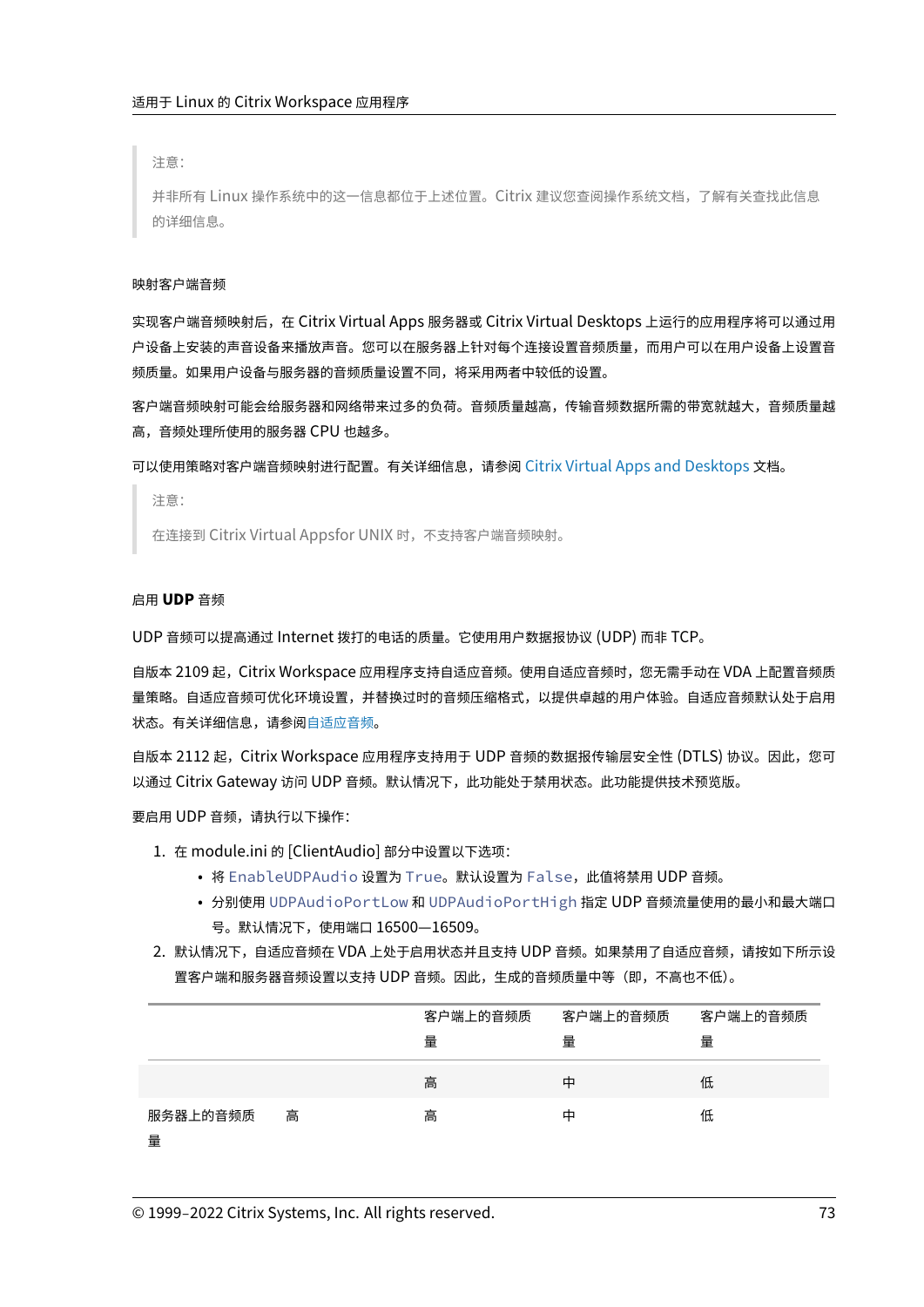|               |   | 客户端上的音频质<br>量 | 客户端上的音频质<br>量 | 客户端上的音频质<br>量 |
|---------------|---|---------------|---------------|---------------|
| 服务器上的音频质<br>量 | 中 | 中             | 中             | 低             |
| 服务器上的音频质<br>量 | 低 | 低             | 低             | 低             |

要通过 Citrix Gateway 启用 UDP 音频,请执行以下操作:

- 1. 导航到 <ICAROOT>/config 文件夹并打开 module.ini 文件。
- 2. 转至 [WFClient] 部分并设置以下条目:

EnableUDPThroughGateway=True

3. 转至 [ClientAudio] 部分并设置以下条目:

EnableUDPAudio=True

注意:

如果使用 StoreFront default.ica 配置,在 [Application] 部分中设置的 EnableUDPThroughGateway 值优先于在 module.ini 文件中设置的值。但是,您只能使用 module.ini 文件在 [ClientAudio] 部分中 设置 EnableUDPAudio 值。此外,它不会优先于在 StoreFront default.ica 配置中设置的值。

# 限制:

- UDP 音频在加密的会话中不可用(即,使用 TLS 或 ICA 加密的会话)。在此类会话中,音频传输使用 TCP。
- ICA 通道优先级可能会影响 UDP 音频。

# 客户端上的 **UDP**

- 1. 导航到 \$ICAROOT/config/module.ini 文件。
- 2. 在 [ClientAudio] 部分下设置以下内容:

EnableUDPAudio=True

UDPAudioPortLow=int

UDPAudioPortHigh=int

3. 在 [WFClient] 部分下设置以下内容:

EnableUDPThroughGateway=True

4. 导航到 \$HOME/.ICAClient/wfclient.ini 文件。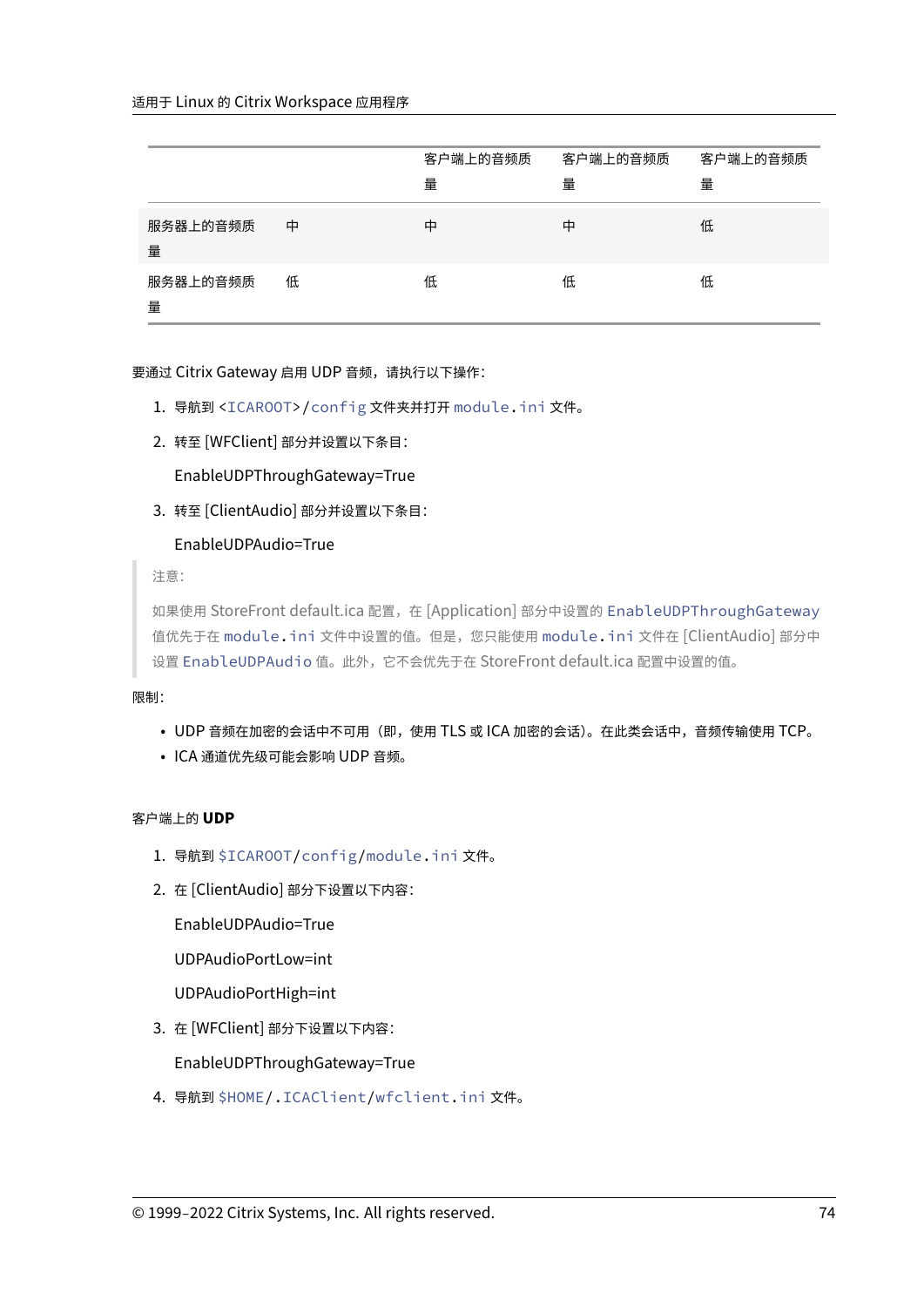5. 在 [WFClient] 部分下设置以下内容:

AllowAudioInput=True

# EnableAudioInput=true

# AudioBandWidthLimit=1

备注:

- [WFClient] 部分中为 AllowAudioInput、EnableAudioInput 和 AudioBandWidthLimit 属性设置的值同时适用于 UDP 音频和 TCP 音频。
- 如果未找到 .ICAClient 文件夹(仅在首次安装并启动时发生),请启动 Citrix Workspace 应用 程序并关闭。此操作将创建 .ICAClient 文件夹。
- 当 AudioBandWidthLimit 设置为 1 时,客户端上的音频质量为中。
- 6. 在 Domain Delivery Controller (DDC) 上设置以下策略:
	- 将 "Windows Media 重定向" 设置为 "禁止"。
	- 将 "通过 UDP 协议的音频" 设置为 "允许"。
	- 将 "通过 UDP 协议的音频实时传输" 设置为 "已启用"。
	- 将 "音频质量" 设置为 "中"。

## 更改 **Citrix Workspace** 应用程序的使用方法

ICA 技术经过了高度的优化,通常没有很高的 CPU 和带宽要求。但是,如果使用连接带宽非常低,请考虑采取以下措施 保持性能:

- 避免使用客户端驱动器映射访问大型文件。使用客户端驱动器映射访问大型文件时,该文件将通过服务器连接进 行传输。如果连接的速度缓慢,此文件传输可能需要很长时间。
- 避免在本地打印机上打印大型文档。在本地打印机上打印文档时,打印文件将通过服务器连接进行传输。如果连 接的速度缓慢,此文件传输可能需要很长时间。
- 避免播放多媒体内容。播放多媒体内容时将会使用大量带宽,并且会导致性能降低。

启用音频输入

要启用音频输入,请执行以下操作:

- 1. 导航到 <ICAROOT>/config 文件夹并打开 wfclient.ini 文件。
- 2. 转至 [WFClient] 部分并设置以下条目:

## AllowAudioInput=True

注意:

为 AllowAudioInput 属性设置的值同时适用于 UDP 音频和 TCP 音频。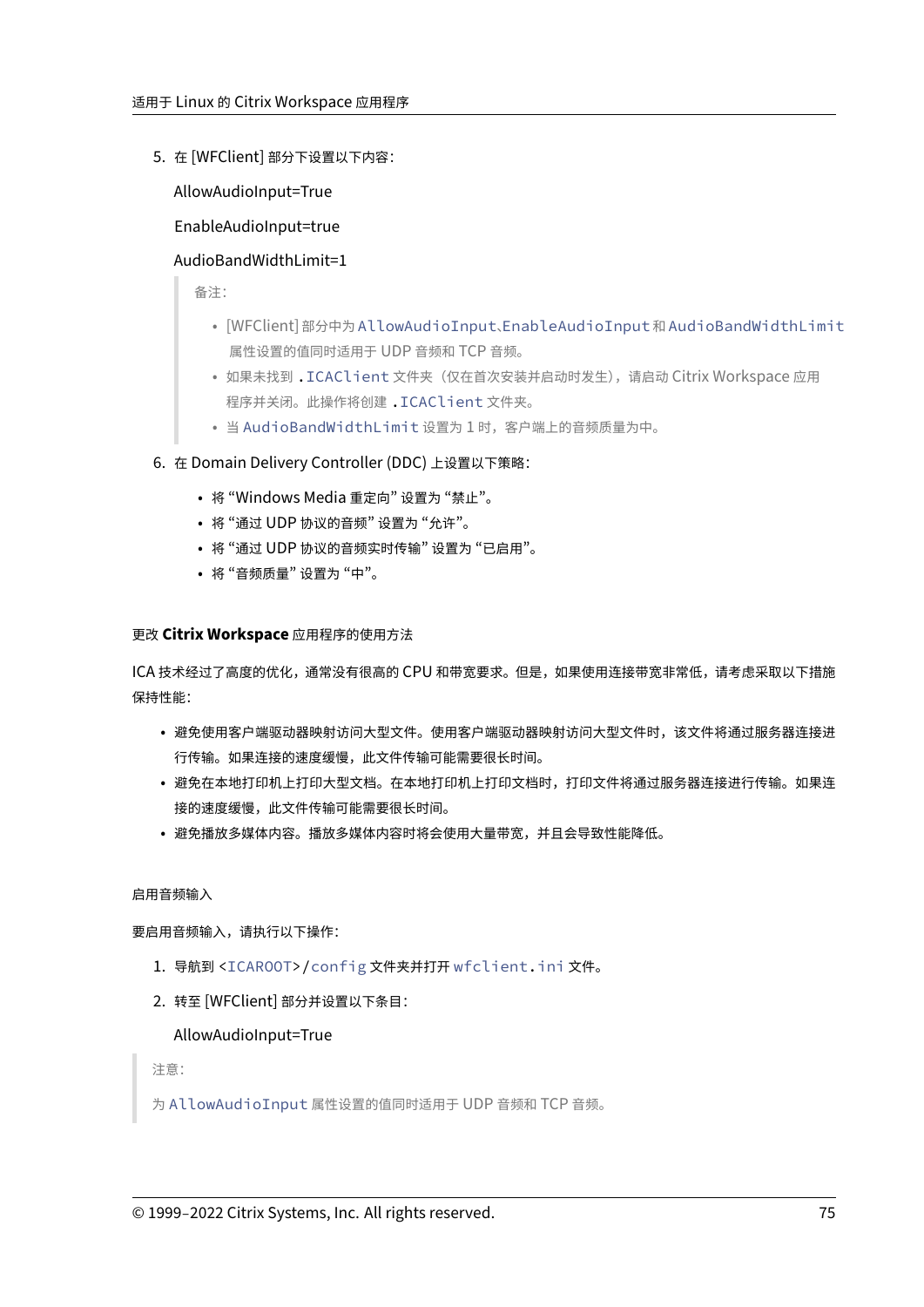### **USB**

USB 支持允许用户在连接到虚拟桌面时与大量的 USB 设备进行交互。用户可以将 USB 设备插入其计算机,然后该设 备将重定向至其虚拟桌面。可用于远程连接的 USB 设备包括闪存驱动器、智能电话、PDA、打印机、扫描仪、MP3 播 放器、安全设备和平板计算机。

USB 重定向要求使用 Citrix Virtual Apps 7.6 (或更高版本)或 Citrix Virtual Desktops。Citrix Virtual Apps 不 支持对大容量存储设备进行 USB 重定向,并且需要特殊配置才能支持音频设备。有关详细信息,请参阅 Citrix Virtual Apps 7.6 文档。

此外在典型的低延迟/高速 LAN 环境中还支持 USB 同步设备(例如网络摄像机、麦克风、扬声器和耳机[\)中的常时等量](https://docs.citrix.com/zh-cn/categories/legacy-archive/xenapp-and-xendesktop.html) 功能。但是,通常情况下,标准音频或网络摄像机重定向更加适用。

[Citrix Virtual](https://docs.citrix.com/zh-cn/categories/legacy-archive/xenapp-and-xendesktop.html) Apps and Desktops 会话直接支持以下类型的设备,因此不使用 USB 支持:

- 键盘
- 鼠标
- 智能卡
- 耳机
- 网络摄像机

注意:

可将专用 USB 设备(例如, Bloomberg 键盘和 3D 鼠标)配置为使用 USB 支持。有关为其他专用 USB 设备配 置策略规则的信息,请参阅

CTX119722。

默认情况下,不支持某些类型的 USB 设备通过 Citrix Virtual Apps and Desktops 进行远程连接。例如,用户可能有 通过内部 USB 连接到系统板的 NIC。对此 NIC 进行远程连接是不适合的。默认情况下,不支持在 Citrix Virtual Apps an[d Desktops](http://support.citrix.com/article/ctx119722) 会话中使用以下类型的 USB 设备:

- 蓝牙适配器
- 集成 NIC
- USB 集线器

要更新可用于远程连接的 USB 设备的默认列表,请编辑 \$ICAROOT/ 文件夹中的 usb.conf 文件。有关详细信息, 请参阅 "更新可进行远程连接的 USB 设备列表"。

要允许 USB 设备远程连接到虚拟桌面,请启用 USB 策略规则。有关详细信息,请参阅 Citrix Virtual Apps and Desktops 文档。

### **[USB](https://docs.citrix.com/zh-cn/citrix-virtual-apps-desktops.html)** 支持的工作原理

用户插入 USB 设备后,系统将根据 USB 策略对该设备进行检查,如果允许,则会将其重定向至虚拟桌面。如果默认策 略拒绝连接此设备,则只能在本地桌面中使用。

对于通过桌面设备模式访问的桌面,当用户插入 USB 设备时,该设备会自动重定向至虚拟桌面。虚拟桌面控制 USB 设 备并将其显示在用户界面中。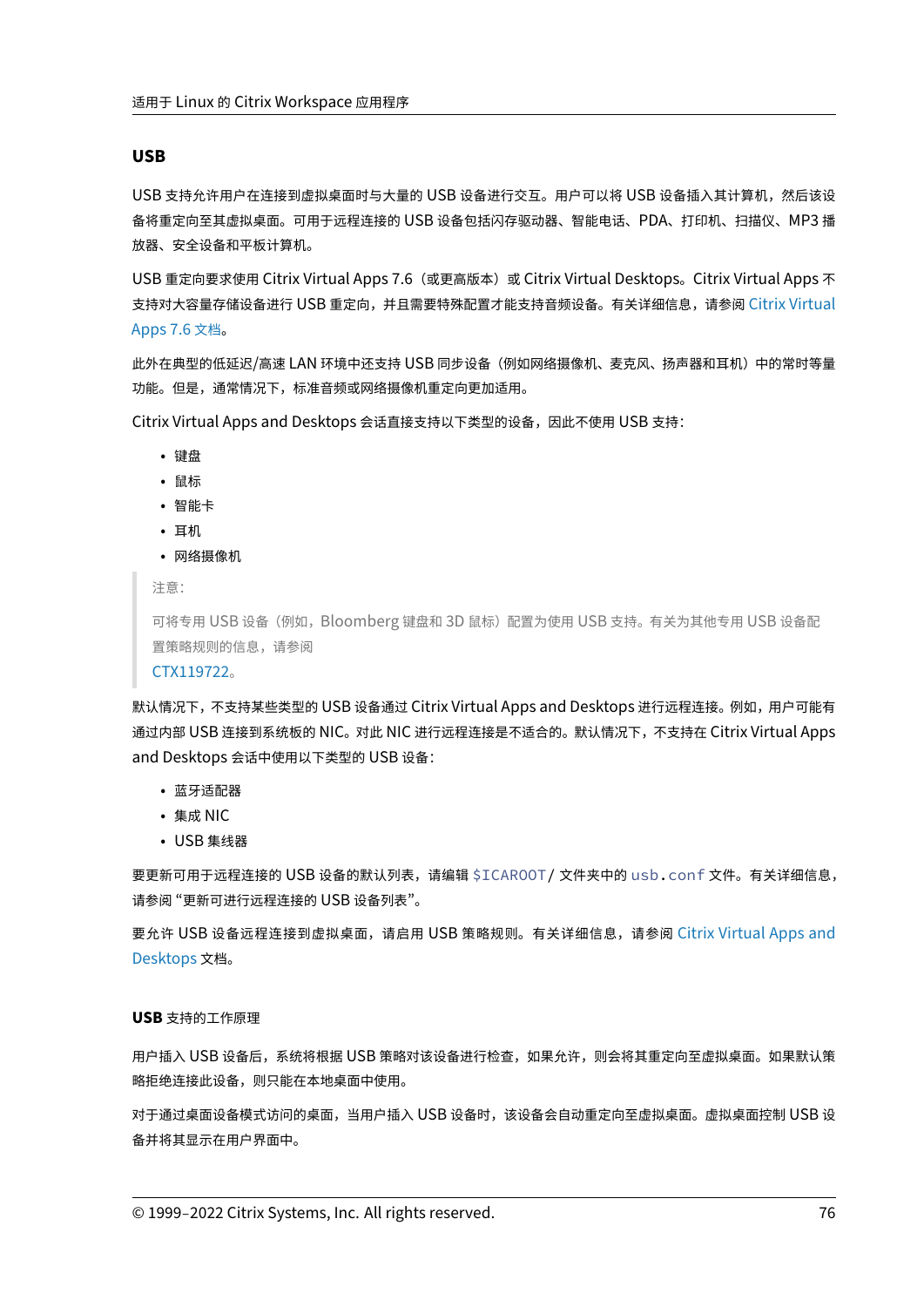除非正在使用桌面设备模式,否则用户插入 USB 设备以执行重定向时会话窗口必须具有焦点。

## 大容量存储设备

当 USB 大容量存储设备仍插入本地桌面时,如果用户断开与虚拟桌面的连接,则当用户重新连接时,该设备不会重定 向至虚拟桌面。要验证大容量存储设备是否重定向到虚拟桌面,用户必须在重新连接后移除并重新插入该设备。

注意:

如果将大容量存储设备插入已配置为拒绝远程支持 USB 大容量存储设备的 Linux 工作站,Citrix Workspace 应用程序将不接受该设备。并且可能会打开一个独立的 Linux 文件浏览器。因此,Citrix 建议您预先配置用户设 备,并默认清除 **Browse removable media when inserted**(插入时浏览可移动介质)。在基于 Debian 的 设备中,请使用 Debian 菜单栏通过选择以下选项来执行此操作:**Desktop**(桌面)**> Preferences**(首选项) **> Removable Drives and Media**(可移动驱动器和介质)。在 **Storage**(存储)选项卡上的 **Removable Storage**(可移动存储)下,取消选中 **Browse removable media when inserted**(插入时浏览可移动介 质)复选框。

### 对于客户端 USB 设备重定向,请注意以下几点。

备注:

- 如果 Client USB device redirection (客户端 USB 设备重定向)服务器策略已打开,大容量存储设备将 作为 USB 设备进行定向,即使客户端驱动器映射已打开也是如此。
- 该应用程序不支持 USB 设备的复合设备重定向。

#### **USB** 类

默认 USB 策略规则允许连接以下 USB 设备类:

• 音频(类 01)

包括麦克风、扬声器、耳机和 MIDI 控制器。

• 物理接口(类 05)

这些设备与 HID 类似,但通常提供实时输入或反馈,包括力量反馈式操纵杆、运动平台和力量反馈式外骨骼。

• 静止图像处理(类 06)

包括数码相机和扫描仪。数码相机支持静止图像处理类,该类使用图片传输协议 (PTP) 或媒体传输协议 (MTP) 将图像传输到计算机或其他外设。相机还可能显示为大容量存储设备。并且可以通过相机自身提供的安装菜单配 置相机以使用其中任一类。

如果相机显示为大容量存储设备,则应使用客户端驱动器映射,而不需要 USB 支持。

• 打印机(类 07)

虽然某些打印机使用供应商特定协议(类 ff),但是大多数打印机通常仍包含在此类中。多功能打印机可能具有内 部集线器或是复合设备。在这两种情况下,打印元素通常使用打印机类,扫描或传真元素使用其他类,例如,静 止图像处理。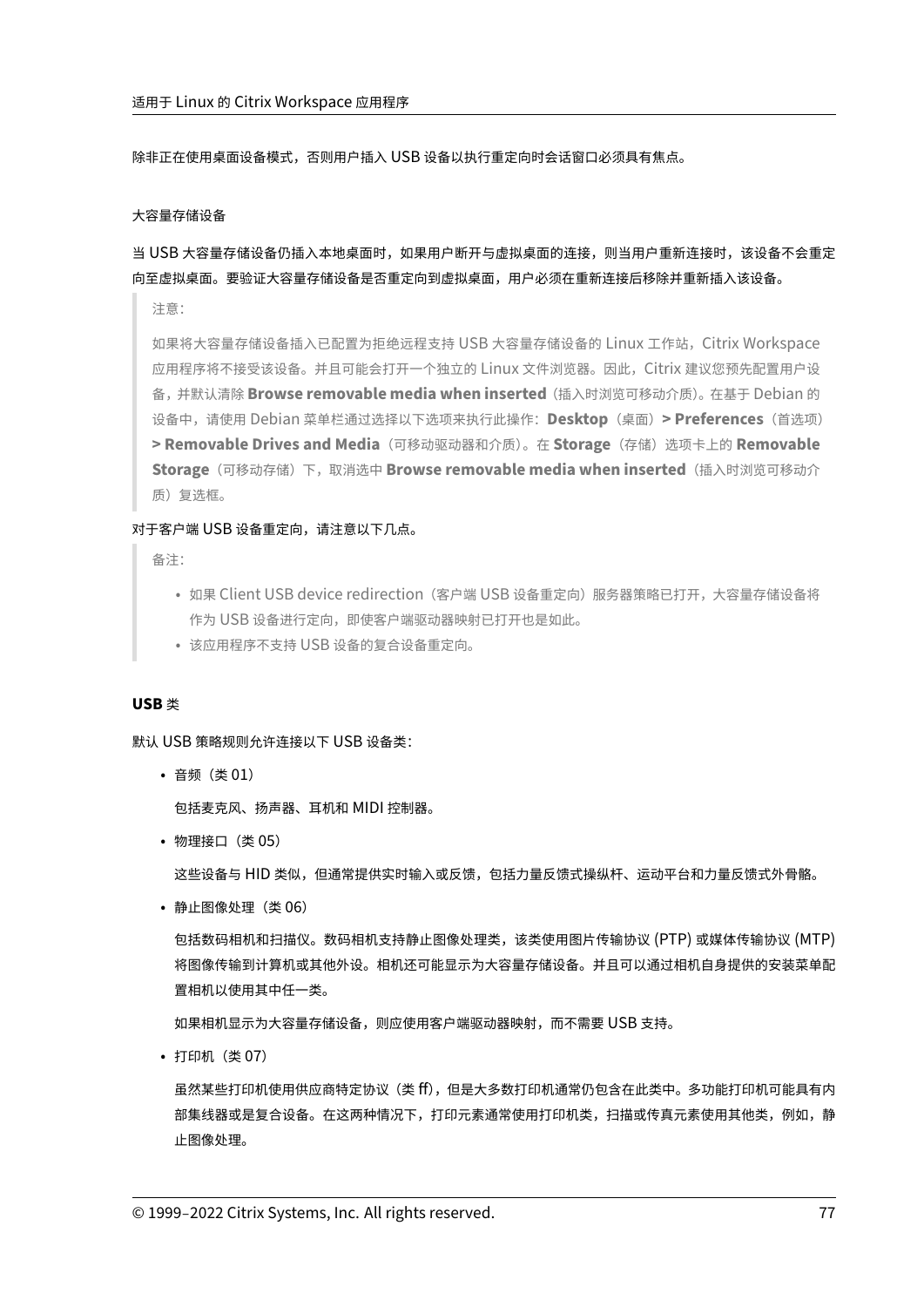打印机通常在没有 USB 支持的情况下也可以正常工作。

• 大容量存储(类 08)

最常见的大容量存储设备是 USB 闪存驱动器;其他大容量存储设备包括 USB 外置硬盘驱动器、CD/DVD 驱动 器和 SD/MMC 卡读卡器。许多带有内部存储功能的设备也提供大容量存储接口,包括媒体播放器、数码相机和 手机。已知的子类包括:

- 01 受限的闪存设备
- 02 典型的 CD/DVD 设备 (ATAPI/MMC-2)
- 03 典型的磁带设备 (QIC‑157)
- 04 典型的软盘驱动器 (UFI)
- 05 典型的软盘驱动器 (SFF‑8070i)
- 06 大部分使用 SCSI 的此变体的大容量存储设备

通常情况下,可以通过客户端驱动器映射来访问大容量存储设备,因此 USB 支持并不是必需的。

重要:众所周知,有些病毒会使用所有类型的大容量存储实时传播。请慎重考虑是否存在允许使用大容量存储设 备(通过客户端驱动器映射或 USB 支持)的业务要求。要降低此风险,可以将服务器配置为阻止文件通过客户 端驱动器映射运行。

• 内容安全性 (类 0d)

内容安全性设备可以加强内容保护,通常用于保护许可或数字版权管理。此类包含硬件保护装置。

• 个人医疗保健(类 0f)

这些设备包括血压传感器、心率监测器、步程计、药片监测器和肺活量计等个人医疗保健设备。

• 应用程序特定和供应商特定(类 fe 和类 ff)

许多设备使用供应商特定协议或未由 USB 联合会标准化的协议,这些设备通常显示为供应商特定(类 ff)。

#### **USB** 设备类

默认 USB 策略规则拒绝连接以下 USB 设备类:

• 通信和 CDC 控制 (类 02 和 0a)

包括调制解调器、ISDN 适配器、网络适配器以及一些电话和传真机器。

默认 USB 策略不允许连接这些设备,因为其中的一个设备可能提供与虚拟桌面自身的连接。

• 人体学接口设备(类 03)

包含各种输入和输出设备。典型的人体学接口设备 (HID) 包括:键盘、鼠标、指针设备、图形板、传感器、游戏 控制器、按钮和控制功能。

子类 01 又称为引导接口类,可供键盘和鼠标使用。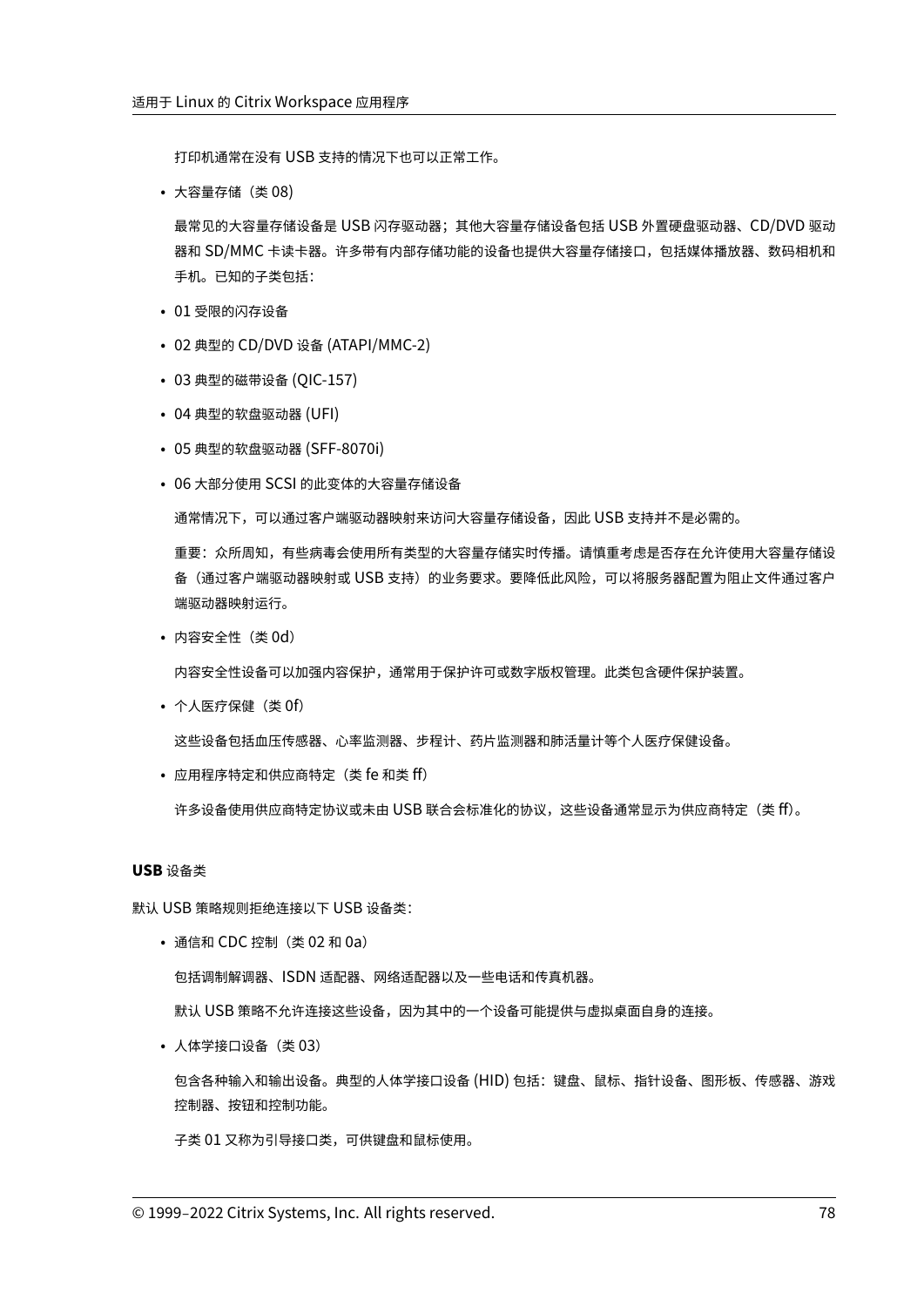默认的 USB 策略不允许使用 USB 键盘 (类 03, 子类 01, 协议 1)或 USB 鼠标 (类 03, 子类 01, 协议 2)。 此设置是因为即使没有 USB 支持,大部分键盘和鼠标也能够进行恰当的处理。并且连接到虚拟桌面时,通常需 要本地使用和远程使用这些设备。

• USB 集线器(类 09)

USB 集线器允许将附加设备连接到本地计算机。无需远程访问这些设备。

• 智能卡 (类 0b)

智能卡读卡器包括非接触式智能卡读卡器和接触式智能卡读卡器,以及具有嵌入式智能卡等效芯片的 USB 令牌。 可以使用智能卡远程连接功能访问智能卡读卡器,而不需要 USB 支持。

• 视频(类 0e)

视频类包括用于处理视频或视频相关材料的设备,例如网络摄像机、数码摄相机、模拟视频变频器、某些电视调 谐器,以及一些支持视频流的数码相机。

默认情况下, HDX RealTime 网络摄像机视频压缩可提供最佳网络摄像机性能。

• 无线控制器(类 e0)

包括种类繁多的无线控制器,例如超宽带控制器和蓝牙。

其中一些设备可能提供关键的网络访问,或者连接关键的外围设备(例如蓝牙键盘或蓝牙鼠标)。

默认 USB 策略不允许连接这些设备。但是,可能存在适用于提供访问 USB 支持使用权限的特殊设备。

## **USB** 设备列表

您可以更新可远程连接到桌面的 USB 设备的范围。要更新范围,请在 \$ICAROOT/ 中编辑用户设备上的 usb.conf 文件中的默认规则列表。

要更新列表,可以添加新的策略规则,以允许或拒绝默认范围中所未包含的 USB 设备。管理员通过此种方式创建的规 则将控制向服务器提供的设备。服务器上的规则控制接受这些设备中的哪些设备。

已禁用设备对应的默认策略配置如下:

DENY: class=09 # Hub devices

DENY: class=03 subclass=01 # HID Boot device (keyboards and mice)

DENY: class=0b # Smartcard

DENY: class=e0 # Wireless Controllers

DENY: class=02 # Communications and CDC Control

DENY: class=03 # UVC (webcam)

DENY: class=0a # CDC Data

ALLOW: # 最终回退: 允许所有其他设备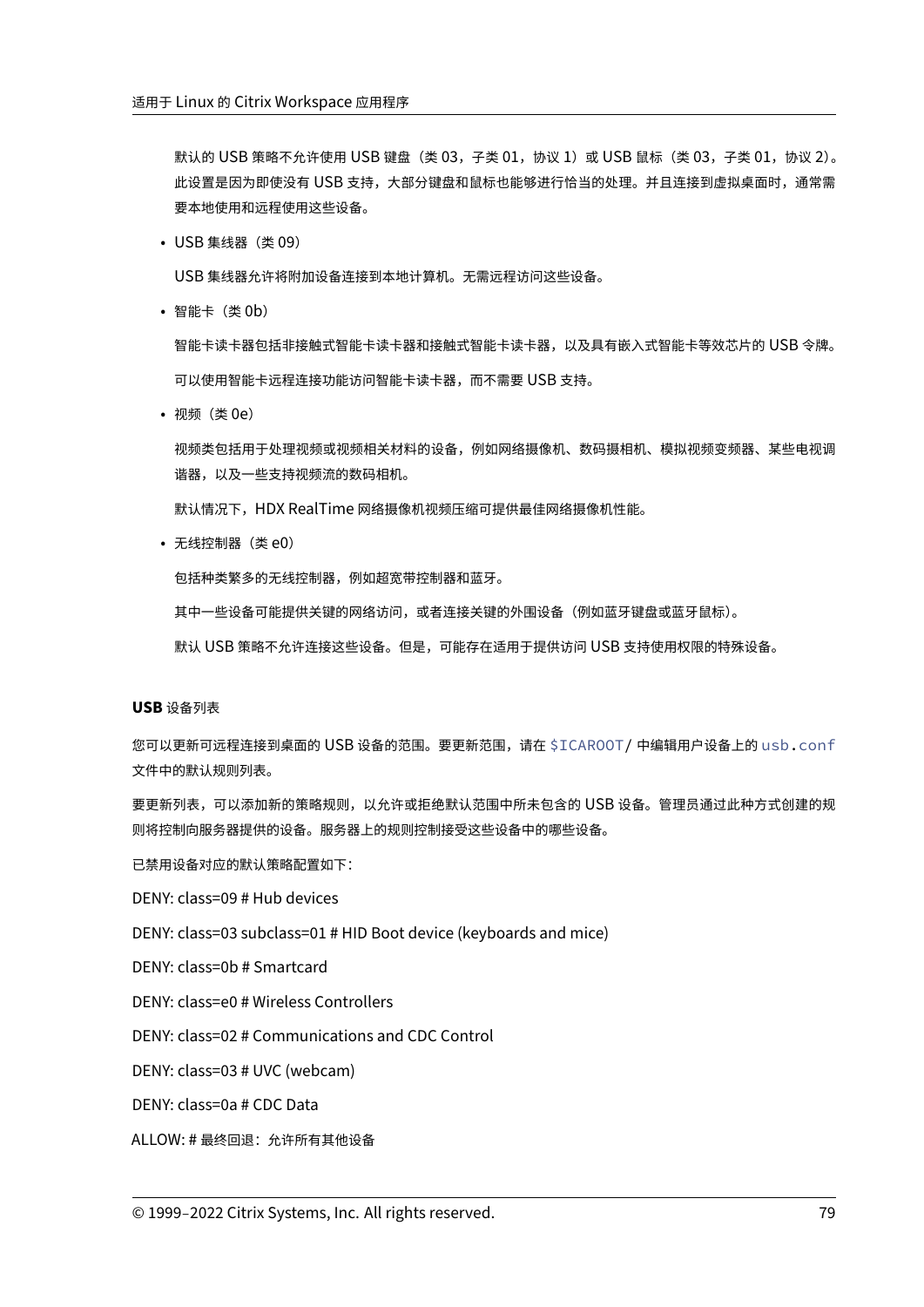### **USB** 策略规则

提示:创建策略规则时,请参阅 USB Web 站点上提供的 "USB Class Codes"(USB 类别代码),该站点的网址为 http://www.usb.org/. 用户设备上 usb.conf 文件中的策略规则采用的格式为:{ALLOW:|DENY:} 后跟一组基于 以下标记值的表达式:

| 标记         | 说明              |
|------------|-----------------|
| <b>VID</b> | 设备描述符中的供应商 ID   |
| REL        | 设备描述符中的版本 ID    |
| <b>PID</b> | 设备描述符中的产品ID     |
| 类          | 设备描述符或接口描述符中的类  |
| 子类         | 设备描述符或接口描述符中的子类 |
| 端口         | 设备描述符或接口描述符中的协议 |

创建策略规则时,应注意以下事项:

- 规则不区分大小写。
- 规则末尾可能带有 # 引入的可选注释。匹配目的无需分隔符,且会忽略备注。
- 空白注释行和纯注释行会被忽略。
- 用作分隔符的空格将被忽略,但不能出现在数字或标识符中间。例如,Deny: Class=08 SubClass=05 是一条 有效规则;Deny: Class=0 8 Sub Class=05 是一条无效规则。
- 标记必须使用匹配运算符 =。例如,VID=1230。

示例

下面的示例显示了用户设备上 usb.conf 文件的一个部分。要实施这些规则,服务器上必须存在相同的一组规则。 ALLOW: VID=1230 PID=0007 \## ANOther Industries, ANOther Flash Drive DENY: Class=08 SubClass=05 \## Mass Storage Devices DENY: Class=0D \## All Security Devices

## 启动模式

在桌面设备模式下,您可以更改虚拟桌面处理以前连接的 USB 设备的方式。在每个用户设备上的 \$ICAROOT/ config/module.ini 文件的 **WfClient** 部分中,按如下所示设置 DesktopApplianceMode = Boolean。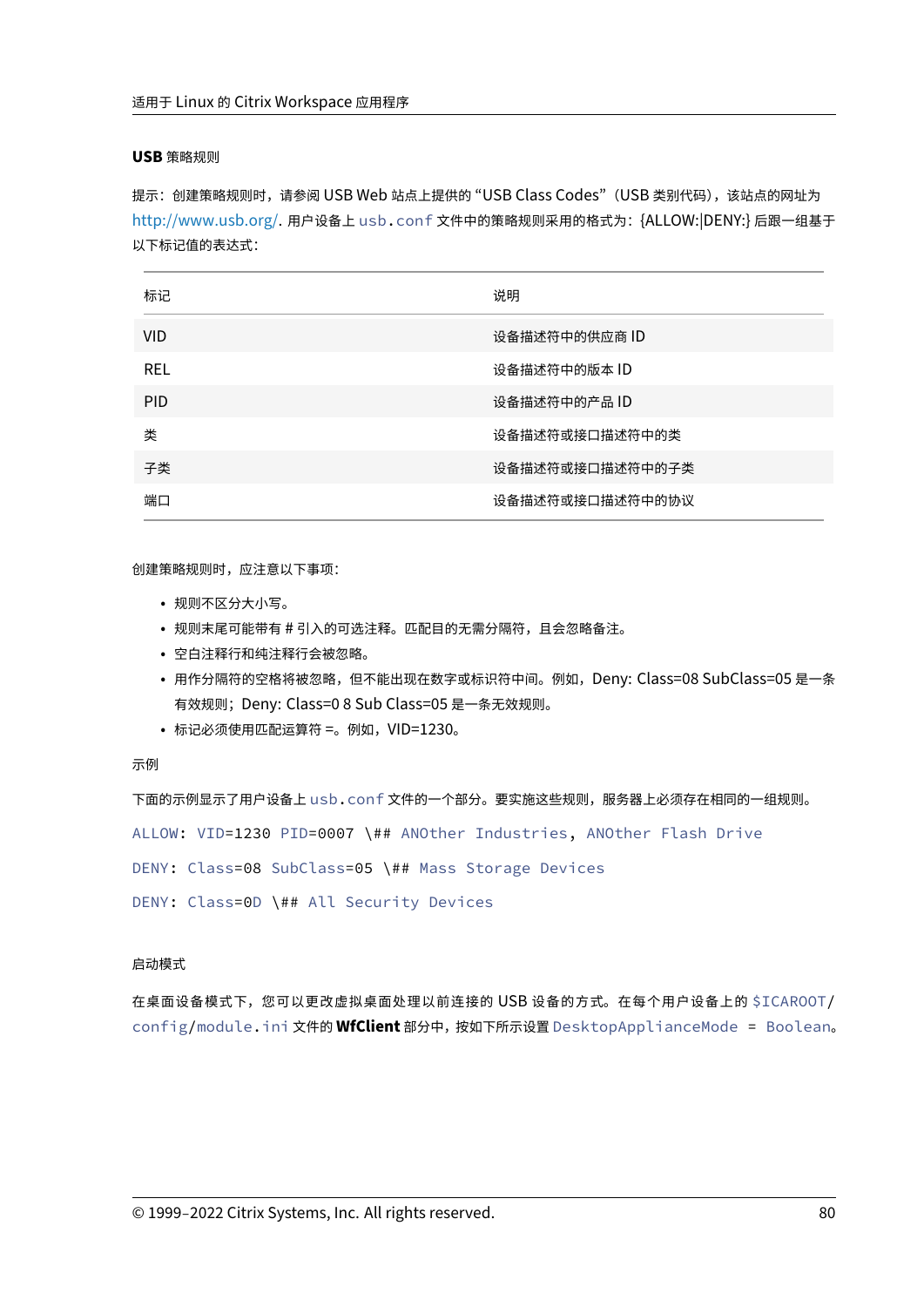| <b>TRUE</b>  | 对于已插入的任何 USB 设备,如果未通过服务器(注册 |
|--------------|-----------------------------|
|              | 表项)或用户设备(策略规则配置文件)上 USB 策略中 |
|              | 的拒绝规则禁用该设备,则该设备将启动。         |
| <b>FALSE</b> | 不启动任何 USB 设备。               |

### 网络摄像机

默认情况下,HDX RealTime 网络摄像机视频压缩可提供最佳网络摄像机性能。但在某些情况下,您可能会要求用户使 用 USB 支持功能连接网络摄像机。要使用 USB 支持连接网络摄像机,请禁用 HDX RealTime 网络摄像机视频压缩。

### 网络摄像机重定向

下面是关于网络摄像机重定向的几点说明:

- 网络摄像机重定向不一定与 RTME 兼容。
- 网络摄像机重定向适用于 32 位和 64 位应用程序。例如,Skype、GoToMeeting。请使用 32 位或 64 位浏览 器联机验证网络摄像机重定向。例如 www.webcamtests.com
- 网络摄像机由应用程序独占使用。例如,当 Skype 正在使用网络摄像机运行并且您启动 GoToMeeting 时,请 退出 Skype 以将网络摄像机与 GoToMeeting 结合使用。

适用于 **64** 位应用程序的网络摄像机重定向(技术预览版)

自版本 2111 起,64 位应用程序支持网络摄像机重定向。

系统要求:

- GStreamer 框架版本 0.1.x 或 1.x,具体取决于系统中安装的当前版本。
- ICAClient 版本高于 2106(如果使用的是 GStreamer 1.x)
- Gstreamer 版本和插件:
	- **–** gstreamer1.0-plugins-base
	- **–** gstreamer1.0-plugins-bad
	- **–** gstreamer1.0-plugins-good
	- **–** gstreamer1.0-plugins-ugly
	- **–** gstreamer1.0-vaapi plugin 和 libva 库
	- **–** x264 库

注意:

```
GStreamer 插件的版本必须与 GStreamer 框架的版本一致。例如,如果安装 Gstreamer 1.2.4,,则所有
```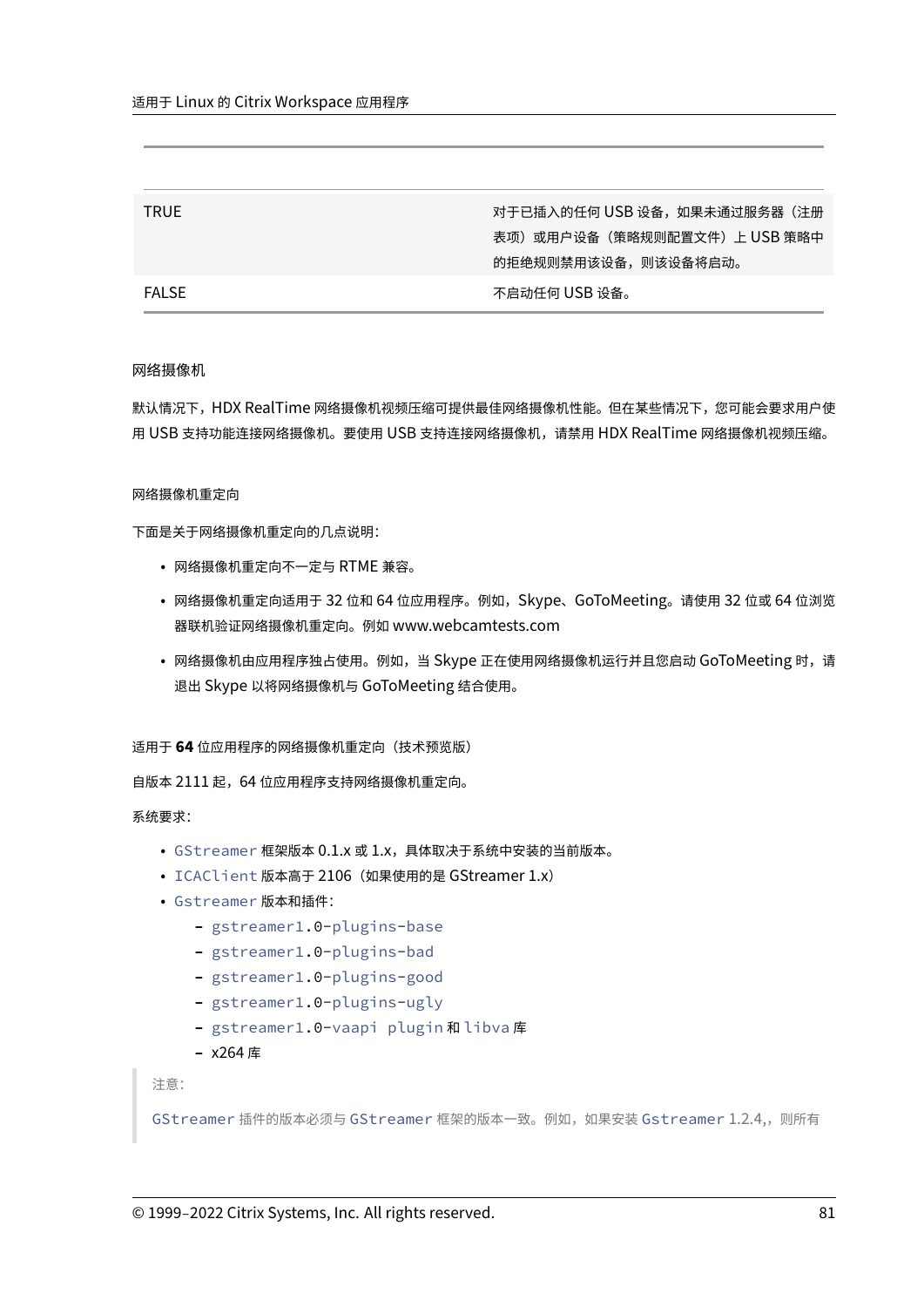Gstreamer 1.x 插件的版本都必须为 1.2.4。

必须配置适用于 64 位系统的网络摄像机重定向,这是必备条件。要对其进行配置,请执行以下操作:

- 1. 导航到 \$HOME/.ICAClient/wfclient.ini 配置文件。
- 2. 在 [WFClient] 部分中,添加以下设置以启用网络摄像机重定向:

AllowAudioInput=True

3. 在 [WFClient] 部分中,添加以下设置以启用 H264 编码器配置:

HDXH264InputEnabled=True

## 更新默认网络摄像机

目前,适用于 Linux 的 Citrix Workspace 应用程序中的网络摄像机重定向一次仅支持一个网络摄像机。所选的默认网 络摄像机将映射到设备路径 /dev/video0,通常是便携式计算机中的内置网络摄像机。

要将其他捕获视频设置为默认值,请执行以下操作:

- 1. 导航到 \$HOME/.ICAClient/wfclient.ini 配置文件。
- 2. 在 [WFClient] 部分中,添加以下设置。

HDXWebCamDevice

例如,添加 HDXWebCamDevice=/dev/video2 以在系统中设置映射到 /dev/video2 的网络摄像机。

# **xcapture**

Citrix Workspace 应用程序软件包包含一个帮助程序应用程序 xcapture。此应用程序可帮助用户在服务器剪贴板与 X 桌面上不符合 ICCCM 规范的 X Window 应用程序之间交换图形数据。用户可以使用 xcapture 执行以下操作:

- 捕获对话框或屏幕区域,并在用户设备桌面(包括不符合 ICCCM 规范的应用程序)与连接窗口中运行的应用程 序之间复制这些内容。
- 在连接窗口与 X 图形操作实用程序 xmag 或 xv 之间复制图形

要从命令行启动 xcapture,请执行以下操作:

在命令提示窗口中键入 /opt/Citrix/ICAClient/util/xcapture,然后按 Enter 键(其中 /opt/Citrix/I‑ CAClient 是 Citrix Workspace 应用程序的安装目录)。

要从用户设备桌面复制,请执行以下操作:

- 1. 在 xcapture 对话框中,单击 **From screen**(从屏幕)。光标将变为十字线。
- 2. 从以下任务中进行选择:
	- Select a window(选择一个窗口)。将光标移动到要复制的窗口上方,然后单击鼠标中键。
	- Select a region(选择一个区域)。按住鼠标左键,同时拖动光标以选择要复制的区域。
	- Cancel the selection(取消选择)。单击鼠标右键。按住鼠标中键或左键拖动期间,单击右键可以取消 所做的选择。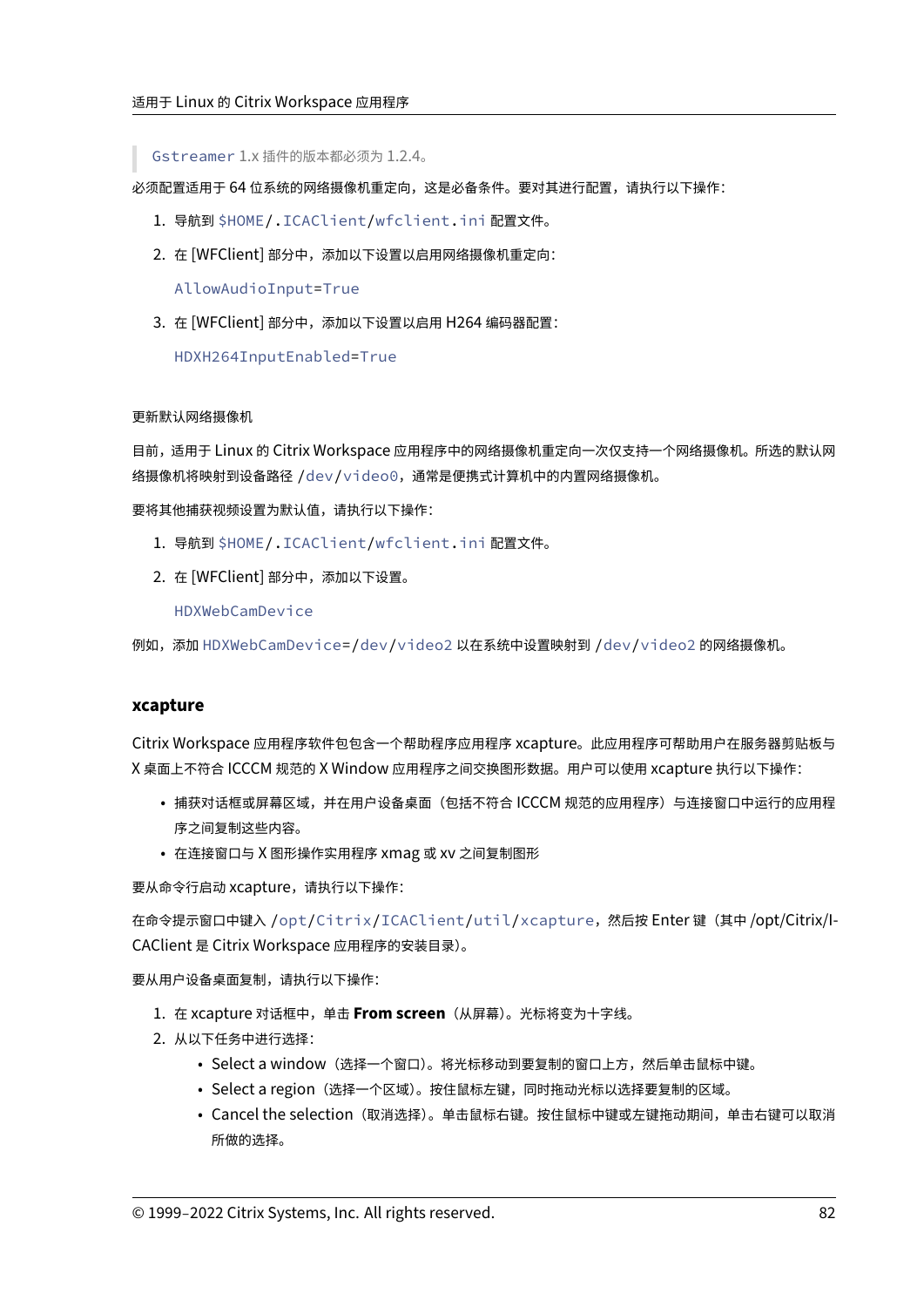- 3. 在 xcapture 对话框中,单击 To ICA (到 ICA)。xcapture 按钮的颜色将发生变化,表示正在处理信息。
- 4. 转换完成后, 在从连接窗口启动的应用程序中使用相应的粘贴命令。

要从 xv 复制到连接窗口中的应用程序,请执行以下操作:

- 1. 从 xv 中复制相应的信息。
- 2. 在 xcapture 对话框中,单击 From XV (从 ICA),然后单击 To XV (到 ICA)。xcapture 按钮的颜色将发生变 化,表示正在处理信息。
- 3. 转换完成后, 在从连接窗口启动的应用程序中使用相应的粘贴命令。

要从连接窗口中的应用程序复制到 xv,请执行以下操作:

- 1. 从连接窗口中的应用程序复制相应的信息。
- 2. 在 xcapture 对话框中,单击 From ICA (从 XV),然后单击 To XV (到 ICA)。xcapture 按钮的颜色将发生变 化,表示正在处理信息。
- 3. 转换完成后,将信息粘贴到 xv 中。

光标

支持光标颜色反转

以前,Citrix Workspace 应用程序会显示一个虚线光标,其颜色与文本的黑白背景相同。因此,很难找到光标的位置。

从版本 2112 起,光标颜色会根据文本的背景颜色反转。因此,您可以轻松地在文本中找到光标的位置。默认情况下, 此功能处于禁用状态。

必备条件:

• 如果 .ICAClient 已存在于当前用户的主文件夹中:

删除 All\_Regions.ini 文件

或者,

要保留 All\_Regions.ini 文件,请在 [虚拟通道\Thinwire 图形] 部分的末尾添加以下行:

InvertCursorEnabled=

InvertCursorRefreshRate=

InvertCursorMode=

如果 .ICAClient 文件夹不存在,则指示 Citrix Workspace 应用程序的全新安装。在这种情况下,将保留功能的默 认设置。

要启用此功能,请执行以下操作:

- 1. 导航到 \$HOME/.ICAClient/wfclient.ini 配置文件。
- 2. 转到 [Thinwire3.0] 部分并设置以下条目:

InvertCursorEnabled=True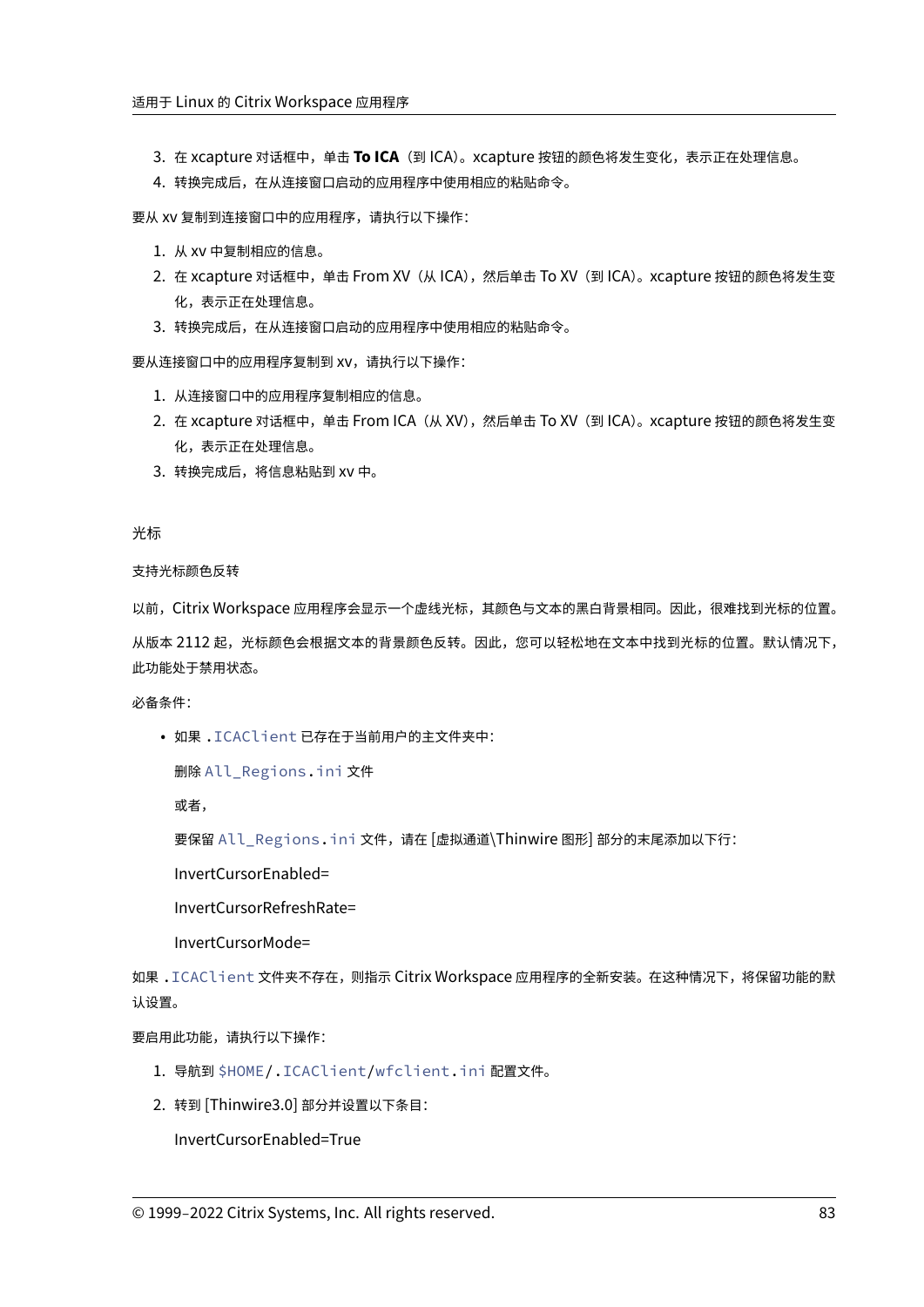注意:

当 Citrix Studio 中的使用视频编解码器进行压缩策略的值设置为 Do not use video codec 时,光标不 会反转。

## 鼠标

## 相对鼠标

相对鼠标支持提供了用于以相对方式而非绝对方式来解释鼠标位置的选项。需要相对鼠标输入而非绝对鼠标输入的应用 程序需要启用此功能。

注意:

此功能仅在 Citrix Virtual Apps 或 Citrix Virtual Desktops 7.8(或更高版本)上运行的会话中可用。默认情 况下,它将处于禁用状态。

要启用此功能,请执行以下操作:

在文件\$HOME/.ICAClient/wfclient.ini 的 [WFClient] 部分中,添加条目 RelativeMouse=1。

此步骤将启用此功能,但会保持其不活动,直至您将其激活。有关启用相对鼠标功能的详细信息,请参阅备选相对鼠标 值部分。

要激活此功能,请执行以下操作:

键入 Ctrl/F12。

启用此功能后,再次键入 Ctrl/F12 可将服务器指针位置与客户端同步。使用相对鼠标时,不同步服务器与客户端指针位 置。

要停用此功能,请执行以下操作:

键入 Ctrl‑Shift/F12。

会话窗口失去焦点时,也会关闭此功能。

## 备选相对鼠标值

此外,请考虑对 RelativeMouse 使用以下值:

- RelativeMouse=2 在会话窗口获得焦点时启用此功能并将其激活。
- RelativeMouse=3 始终启用、激活并保持此功能处于激活状态。
- RelativeMouse=4 客户端鼠标指针隐藏或显示时启用或禁用此功能。此模式适用于为第一个用户的游戏样式的 应用程序界面自动启用或禁用相对鼠标。

要更改键盘命令,请添加如下所示的设置:

- RelativemouseOnChar=F11
- RelativeMouseOnShift=Shift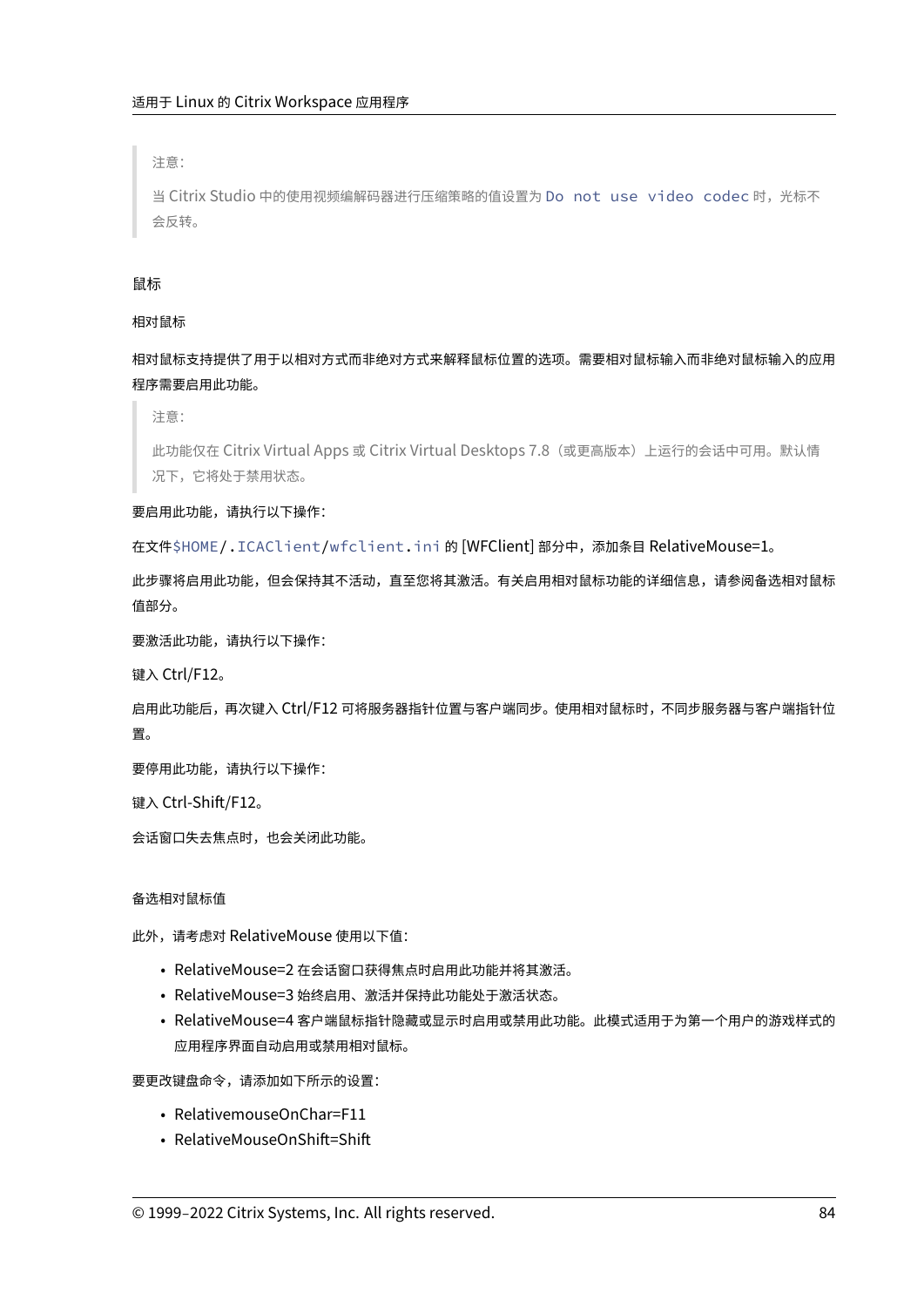- RelativemouseOffChar=F11
- RelativeMouseOffShift=Shift

**RelativemouseOnChar** 和 **RelativemouseOffChar** 的受支持的值在 Citrix Workspace 应用程序安装树中的 config/module.ini 文件的 [Hotkey Keys] 下列出。**RelativeMouseOnShift** 和 **RelativeMouseOffShift** 的 值设置要使用的修改键,在 [Hotkey Shift States] 头下列出。

键盘

键盘行为

生成远程 Ctrl+Alt+Delete 键组合:

- 1. 确定哪组键组合将在远程虚拟桌面上创建 Ctrl+Alt+Delete 组合。
- 2. 在相应配置文件的 WFClient 部分中,配置 UseCtrlAltEnd:
	- True 表示 Ctrl+Alt+End 会将 Ctrl+Alt+Delete 组合传递到远程桌面。
	- False(默认设置)表示 Ctrl+Alt+Enter 会将 Ctrl+Alt+Delete 组合传递到远程桌面。

## 通用重定向

在客户端通过通用 USB 重定向配置 Bloomberg v4 键盘:

- 首先,必须在 Domain Delivery Controller (DDC) 中启用该策略。
	- 1. 查找 Bloomberg 键盘的 vid 和 pid。例如,在 Debian 和 Ubuntu 中运行以下命令:

lsusb

- 2. 转至 \$ICAROOT 并编辑 usb.conf 文件。
- 3. 在 usb.conf 文件中添加以下条目以允许对 Bloomberg 键盘进行 USB 重定向, 然后保存该文件。 ALLOW: vid=1188 pid=9545
- 4. 重新启动客户端上的 ctxusbd 守护程序。例如,在 Debian 和 Ubuntu 中运行以下命令: systemctl restart ctxusbd
- 5. 启动客户端会话。请确保在插入 Bloomberg v4 键盘时会话具有焦点,以便进行重定向。

# 选择性重定向

此功能允许跨多个会话使用 Bloomberg v4 键盘接口。此功能提供了在所有远程会话中灵活使用键盘的能力,但指纹 和音频接口除外。指纹和音频接口像以前一样重定向到单个会话。

可以实现 Bloomberg 键盘重定向,如下所示:

- 通过通用 USB 重定向
- 通过通用 USB 重定向以及选择性擦除支持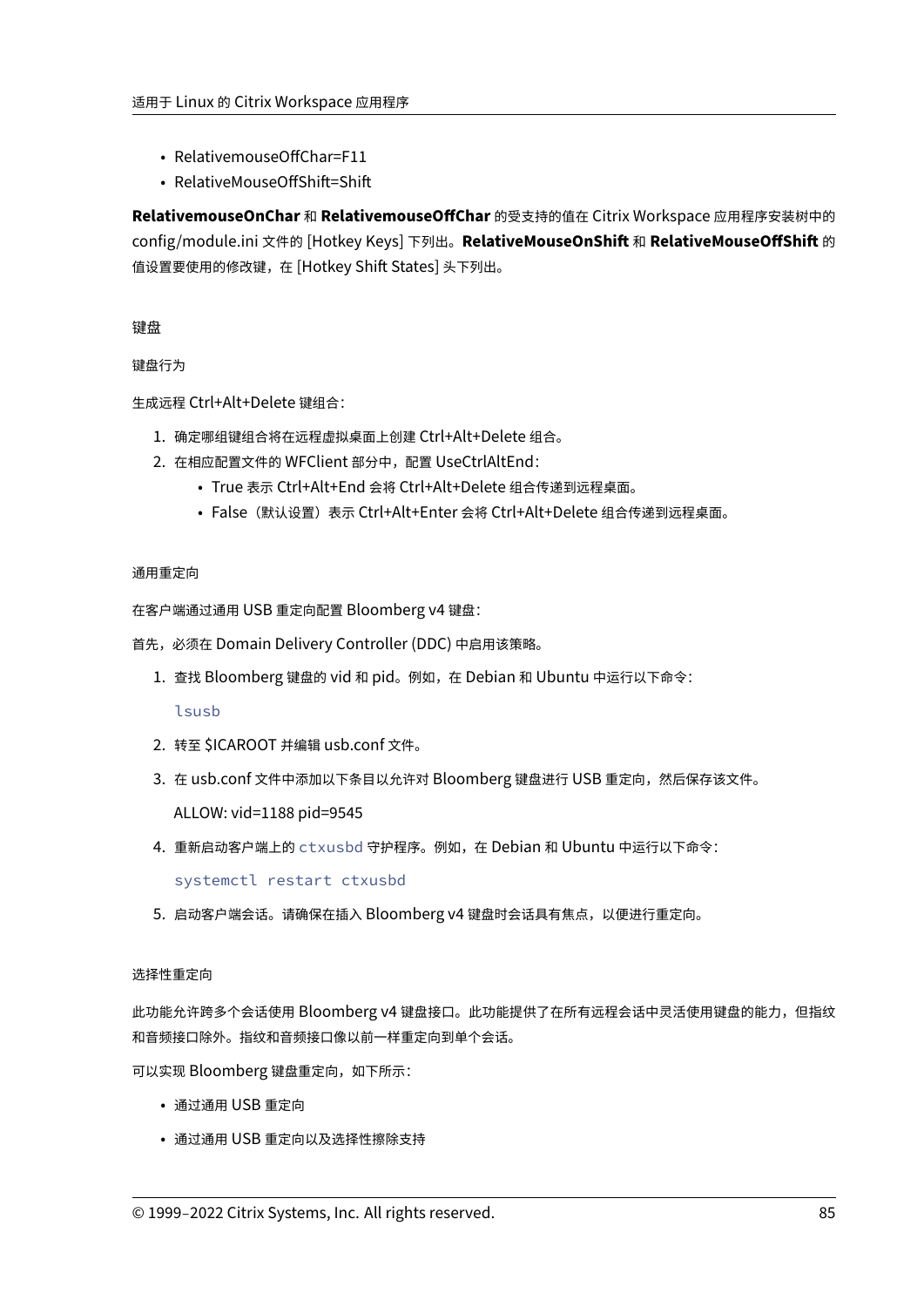注意:

默认情况下, 此功能对 x86 和 x64 平台启用, 对 ARMHF 平台禁用。

#### 要启用此功能,请执行以下操作:

1. 请按如下所示编辑 config/All\_Regions.ini 文件中的 BloombergRedirection 部分。

BloombergRedirection=**true**

2. 执行通用重定向中提及的所有步骤。

#### 禁用此功能:

- 1. 编辑 config/all\_regions.ini 文件中的 BloombergRedirection 部分。
- 2. 将 BloombergRedirection 值设置为 false。

BloombergRedirection=**false**

3. 执行通用重定向中提及的所有步骤。

注意:

将该值设置为 false 会将功能还原到早期版本的客户端中出现的行为,即所有接口都重定向到单个会话。

### 浏览器内容重定向

#### 适用于浏览器内容重定向的 **Chromium** 嵌入式框架 **(CEF)**

在 1912 版之前的版本中,BCR 使用基于 WebkitGTK+ 的叠加来呈现内容。但是,在瘦客户端上,存在性能问题。自 版本 1912 起,BCR 使用基于 CEF 的叠加。此功能丰富了 BCR 的用户体验。它有助于将网络使用情况、页面处理和图 形渲染卸载到端点。

自版本 2106 起,基于 CEF 的浏览器内容重定向齐全起作用。默认情况下启用该功能。

如 果 需 要, 可 以 在 \$ICAROOT/cef/libffmpeg.so 路 径 中 将 Workspace 应 用 程 序 软 件 包 中 提 供 的 libffmpeg.so 文件替换为具有所需编解码器的合适文件 libffmpeg.so。

注意:

ARMHF 平台不支持此功能。

#### 启用基于 **CEF** 的 **BCR**

要启用基于 CEF 的 BCR,请执行以下操作:

- 1. 导航到 \$ICAROOT/config/All\_Regions.ini 文件, 其中, \$ICAROOT 是 Citrix Workspace 应用 程序的默认安装目录。
- 2. 转至 [Client Engine\WebPageRedirection] 部分并设置以下条目:

UseCefBrowser=True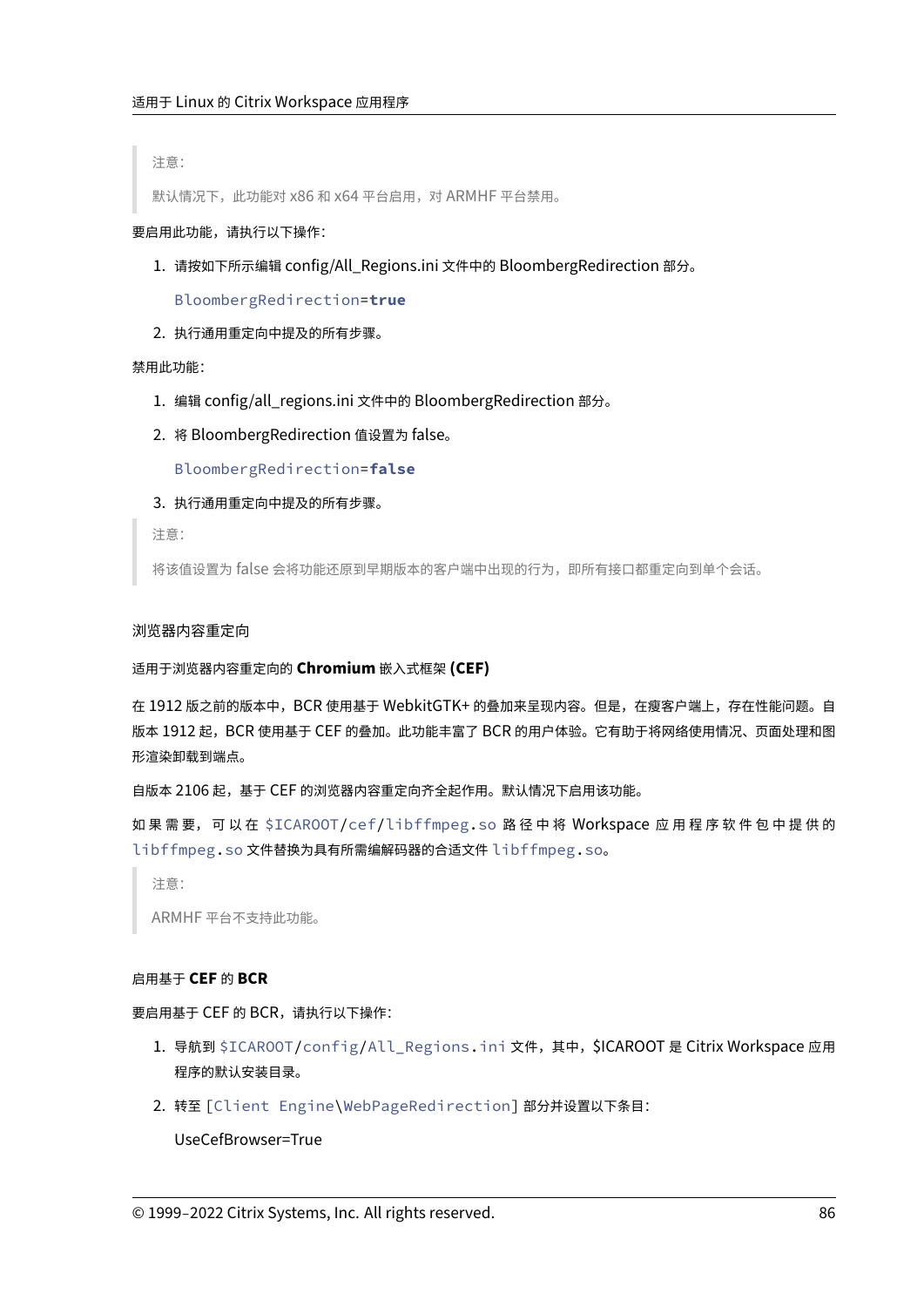已知问题:

• 在 ~/.ICAClient/All\_Regions.ini 中将 UseCefBrowser 选项设置为 **true** 时,日语、中文和韩 语 IME 可能无法在输入字段中工作。将安全 SaaS 与 Citrix 嵌入式浏览器结合使用时,适用于 Linux 的 Citrix Workspace 应用程序不支持日语、中文和韩语 IME。

有关 BCR 的信息,请参阅 Citrix Virtual Apps and Desktops 文档中的浏览器内容重定向。

### 自动重新连接

本主题介绍 HDX Broadcast 自动客户端重新连接功能。Citrix 建议您将此功能与 HDX Broadcast 会话可靠性功能结 合使用。

由于网络不稳定、网络延迟变化无常或者无线设备的覆盖范围受限等原因,用户可能会从其会话断开连接。通过 HDX Broadcast 自动客户端重新连接功能,适用于 Linux 的 Citrix Workspace 应用程序可以检测到会话的意外断开连接, 并自动将用户重新连接到受影响的会话。

在服务器上启用此功能后,用户无需手动进行重新连接即可继续工作。Citrix Workspace 将多次尝试重新连接到会话, 直到重新连接成功或者用户取消重新连接尝试为止。如果需要进行用户身份验证,则在自动重新连接过程中会向用户显 示一个请求凭据的对话框。如果用户未经注销而退出应用程序,则不会进行自动重新连接。用户只能重新连接到断开连 接的会话。

默认情况下,适用于 Linux 的 Citrix Workspace 应用程序将等待 30 秒再尝试重新连接断开的会话,这样的重新连接 尝试将进行三次。

通过 AccessGateway 连接时,ACR 不可用。要防止网络丢失,请务必在服务器和客户端上启用会话可靠性功能,并 在 AccessGateway 上进行配置。

有关配置 HDX Broadcast 自动客户端重新连接的说明,请参阅 Citrix Virtual Apps and Desktops 文档。

### 会话可靠性

本主题介绍 HDX Broadcast 会话可靠性功能,该功能默认处于启用状态。

启用 HDX Broadcast 会话可靠性功能后,如果与已发布的应用程序之间的连接中断,用户仍可继续看到该应用程序的 窗口。例如,无线用户在进入通道时自己的连接可能会断开,而当它们出现在通道另一端时,将会重新获得连接。停机 期间,将存储用户的所有数据、按键及其他交互,并且应用程序将显示为冻结。重新建立连接时,这些交互将重播至应 用程序中。

现在,您可以在会话可靠性开始时看到屏幕发生的变化。利用此增强功能,会话窗口将灰显,并且倒计时器将显示进行 下次重新连接尝试之前的剩余时间。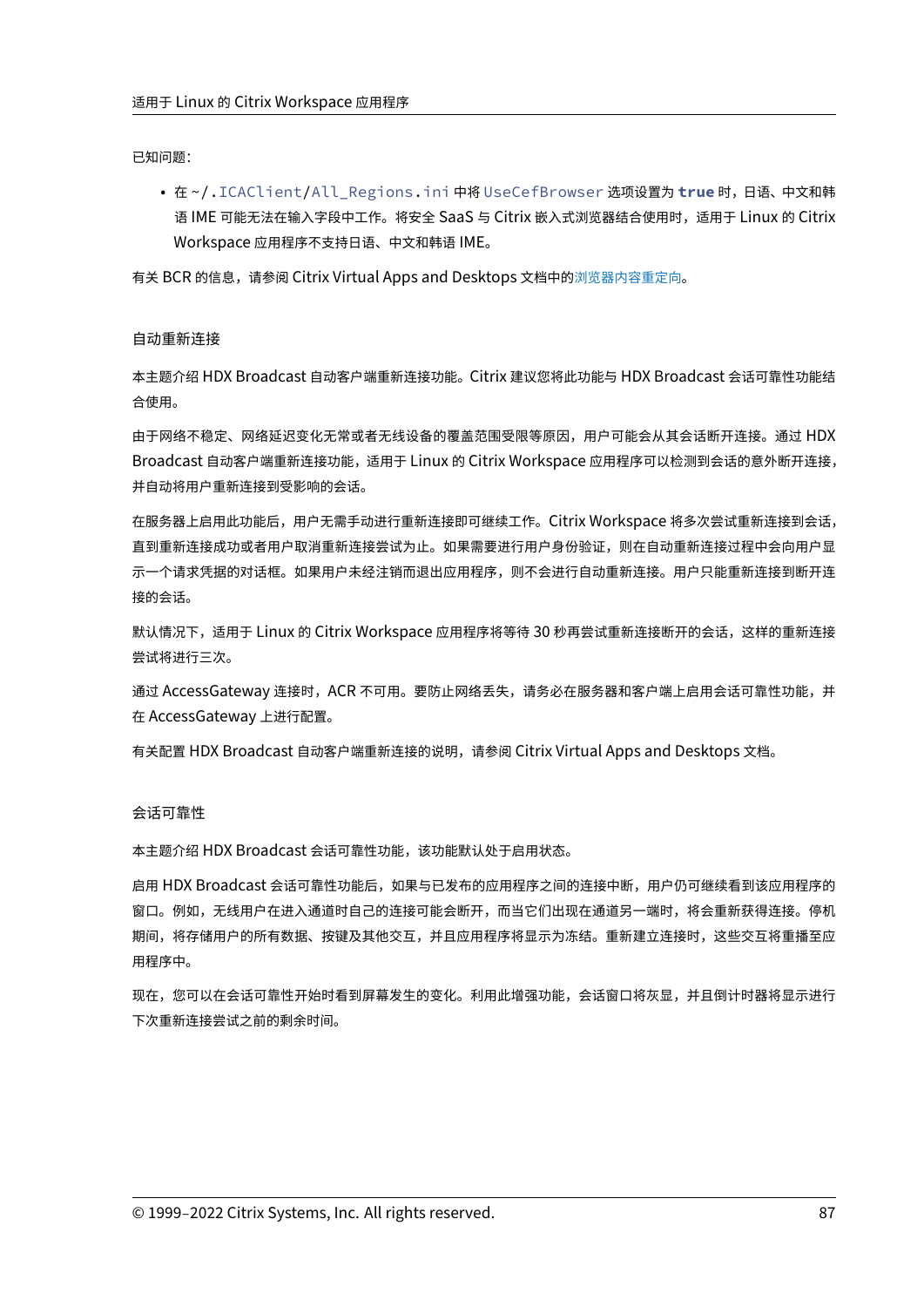

#### 提示

可以使用重新连接 **UI** 透明度级别策略更改用于不活动会话的灰度亮度。默认情况下,此值设置为 80。最大值不 能超过 100(表示透明窗口),可以将最小值设置为 0(完全显示黑屏)。

会话成功重新连接时,倒计时通知消息将消失。您可以照常与桌面进行交互。

自版本 2109 起,会话可靠性通知将默认处于启用状态。

要禁用此增强功能,请执行以下操作:

- 1. 导航到 /opt/Citrix/ICAClient/config/module.ini 配置文件。
- 2. 在 [WFClient] 部分中,修改以下设置:

SRNotification=False

注意:

只有 Citrix Virtual Desktops 支持此功能。

配置自动客户端重新连接和会话可靠性时,如果出现连接问题,会话可靠性功能将优先执行。会话可靠性功能将重新建 立与现有会话的连接。可能最长需要 25 秒时间来检测连接问题。然后需要一段可配置的时间(默认值为 180 秒)来尝 试重新连接。如果会话可靠性功能无法重新连接,自动客户端重新连接功能将尝试重新连接。

如果启用了 HDX Broadcast 会话可靠性,则用于会话通信的默认端口将由 1494 转变为 2598。

Citrix Workspace 用户无法覆盖此服务器设置。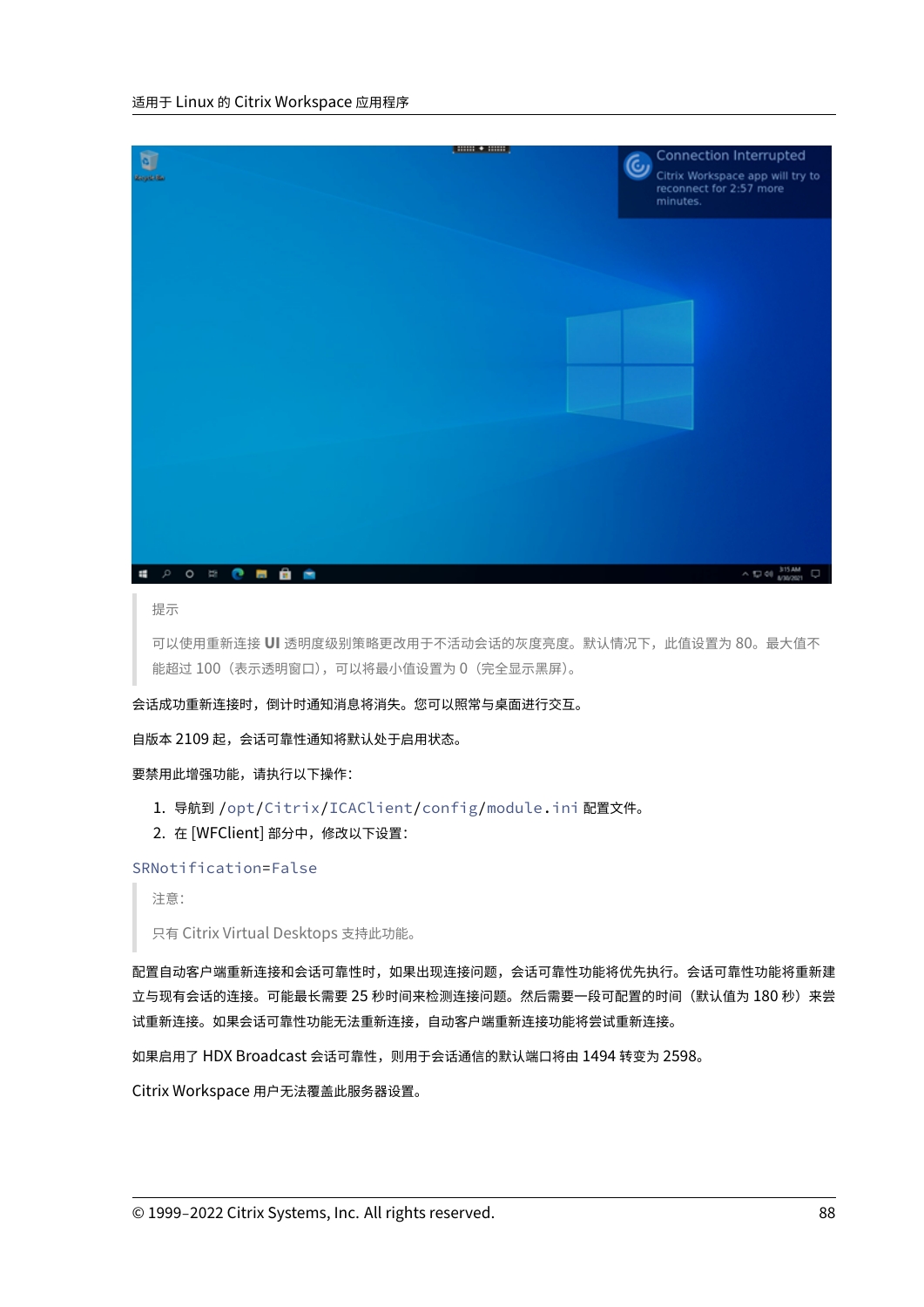重要:

HDX Broadcast 会话可靠性需要(使用策略设置)在服务器上启用另一项功能,即通用网关协议。禁用通用网关 协议还将禁用 HDX Broadcast 会话可靠性功能。

### 使用会话可靠性策略

会话可靠性连接策略设置将启用会话可靠性。

会话可靠性超时策略设置的默认值为 180 秒(3 分钟)。如果需要,可以延长会话可靠性使会话保持打开状态的时间。系 统不会提示您重新进行身份验证。

提示

如果延长会话保持打开状态的时间长度,您可能会感到不耐烦并离开自己的设备。这种情况可能会使未经授权的 用户能够访问该会话。

#### 传入会话可靠性连接使用端口 2598,除非您更改在会话可靠性端口号策略设置中定义的端口号。

#### 有关配置会话可靠性策略的信息,请参阅会话可靠性策略设置。

注意:

会话可靠性默认在服务器端启用。要[禁用此功能,请配置服](https://docs.citrix.com/zh-cn/citrix-virtual-apps-desktops/policies/reference/ica-policy-settings/session-reliability-policy-settings.html)务器管理的策略。

#### 多媒体性能

Citrix Workspace 应用程序融合了多种技术,可在当今的富媒体用户环境中提供高清用户体验。连接到托管应用程序 和桌面时,这些技术可以提升用户体验,如下所示:

- HDX MediaStream Windows Media 重定向
- HDX MediaStream Flash 重定向
- HDX RealTime 网络摄像机视频压缩
- [H.264](https://docs.citrix.com/zh-cn/citrix-workspace-app-for-linux/configure-xenapp.html#hdx-mediastream-windows-media-redirection)

注[意:](https://docs.citrix.com/zh-cn/citrix-workspace-app-for-linux/configure-xenapp.html#hdx-mediastream-flash-redirection)

Cit[rix](https://docs.citrix.com/zh-cn/citrix-workspace-app-for-linux/configure-xenapp.html#h264) 支持 RTOP 与使用 [GStreamer](https://docs.citrix.com/zh-cn/citrix-workspace-app-for-linux/configure-xenapp.html#hdx-realtime-webcam-video-compression) 0.1 的适用于 Linux 的 Citrix Workspace 应用程序 1901 及更高版本 共存。

## **HDX MediaStream Windows Media** 重定向

在从 Linux 用户设备访问的虚拟 Windows 桌面上提供多媒体捕获和播放需要较高带宽,HDX MediaStream Windows Media 重定向可以解决带宽需求问题。Windows Media 重定向提供了一种在用户设备而非服务器上播放 媒体运行时文件的机制。因此,降低了播放多媒体文件的带宽要求。

Windows Media 重定向可提升虚拟 Windows 桌面上运行的 Windows Media Player 以及兼容播放器的性能。此 功能广泛支持多种文件格式,其中包括: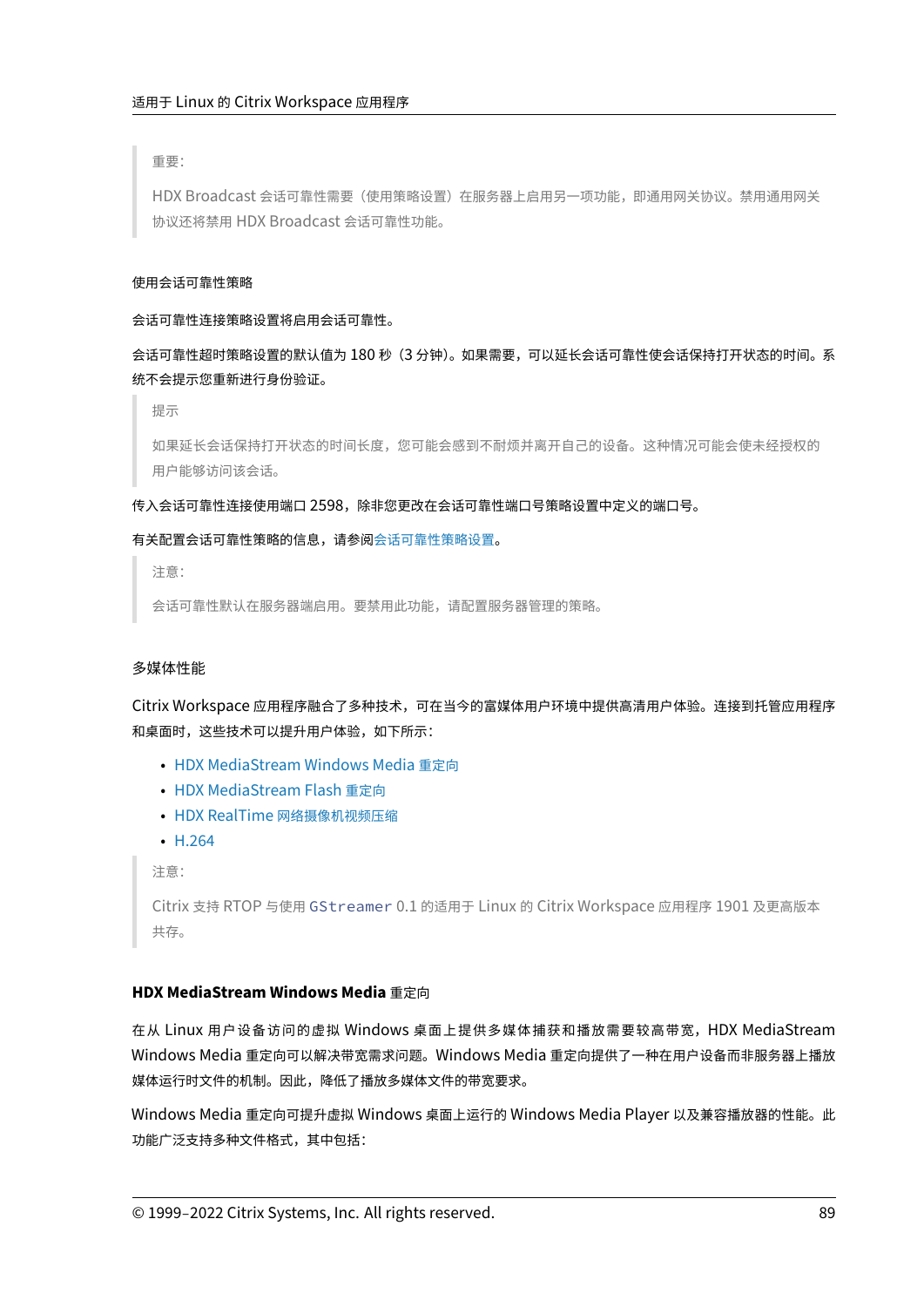- 高级流格式 (ASF)
- 运动图像专家组 (MPEG)
- 音频和视频交错 (AVI)
- MPEG 音频第 3 层 (MP3)
- WAV 声音文件

Citrix Workspace 应用程序中包含基于文本的转换表 MediaStreamingConfig.tbl,用于将 Windows 特定的媒体 格式 GUID 转换成 GStreamer 可以使用的 MIME 类型。可以更新此转换表以执行以下操作:

- 向此转换表中添加之前未知或不支持的媒体过滤器/文件格式。
- 阻止存在问题的 GUID 以强制回退到服务器端呈现。
- 向现有 MIME 字符串中添加更多参数,以允许通过更改流的 GStreamer 参数解决格式问题。
- 管理和部署依赖用户设备上的 GStreamer 支持的媒体文件类型的自定义配置。

通过客户端提取,还可以允许用户设备直接通过流技术推送来自格式为 <http://>、<mms://>或 <rtsp://> 的 URL 的媒体,而非通过 Citrix 服务器利用流技术推送媒体。服务器负责将用户设备定向到媒体以及发送控制命令(包 括播放、暂停、停止、音量和跳转)。但是,服务器不处理任何媒体数据。此功能要求设备上具有高级多媒体 GStreamer 库。

要实现 HDX MediaStream Windows Media 重定向,请执行以下操作:

1. 在需要 GStreamer 0.10 的每个用户设备上安装此软件,这是一个开源多媒体框架。通常情况下,请先安装 GStreamer,然后再安装 Citrix Workspace 应用程序,以允许安装过程将 Citrix Workspace 应用程序配 置为使用 GStreamer。

大 多 数 Linux 发 行 版 都 包 括 GStreamer。 也 可 以 从 http://gstreamer.freedesktop.org 下 载 GStreamer。

- 2. 要启用客户端提取,请为用户将要在设备上播放的文件类型安装所需的 GStreamer 协议源插件。可以使用 gst -launch 实用程序验证插件是否已安装且可运行。如果 gst-launch 可以播放 URL[,则所需的插件即可](http://gstreamer.freedesktop.org)运行。 例如,请运行 gst-launch-0.10 playbin2 uri=<http://example-source/file.wmv> 并 检查视频是否能够正确播放。
- 3. 在设备上安装 Citrix Workspace 应用程序时,如果要使用 tarball 脚本,请选择 GStreamer 选项(对于 .deb 和 .rpm 软件包,此步骤将自动完成)。

请注意与客户端提取功能有关的事项:

- 默认情况下,启用此功能。可以使用 All-Regions.ini 的 Multimedia 部分中的 SpeedScreenMMACSFEnabled 选项禁用此功能。如果将此选项设置为 False,Windows Media 重定向将用于媒体处理。
- 默认情况下,所有 MediaStream 功能都使用 GStreamer playbin2 协议。对于除客户端提取之外的所有 MediaStream 功能,可以恢复到之前的 playbin 协议。客户端提取功能继续通过 All-Regions.ini 文 件的多媒体部分中的 SpeedScreenMMAEnablePlaybin2 选项使用 playbin2。
- Citrix Workspace 应用程序无法识别播放列表文件或流配置信息文件,例如 .as x 或 .nsc 文件。如有可能, 用户必须指定一个不引用这些文件类型的标准 URL。使用 gst-launch 可验证指定的 URL 是否有效。

关于 GStreamer 1.0 的注意事项: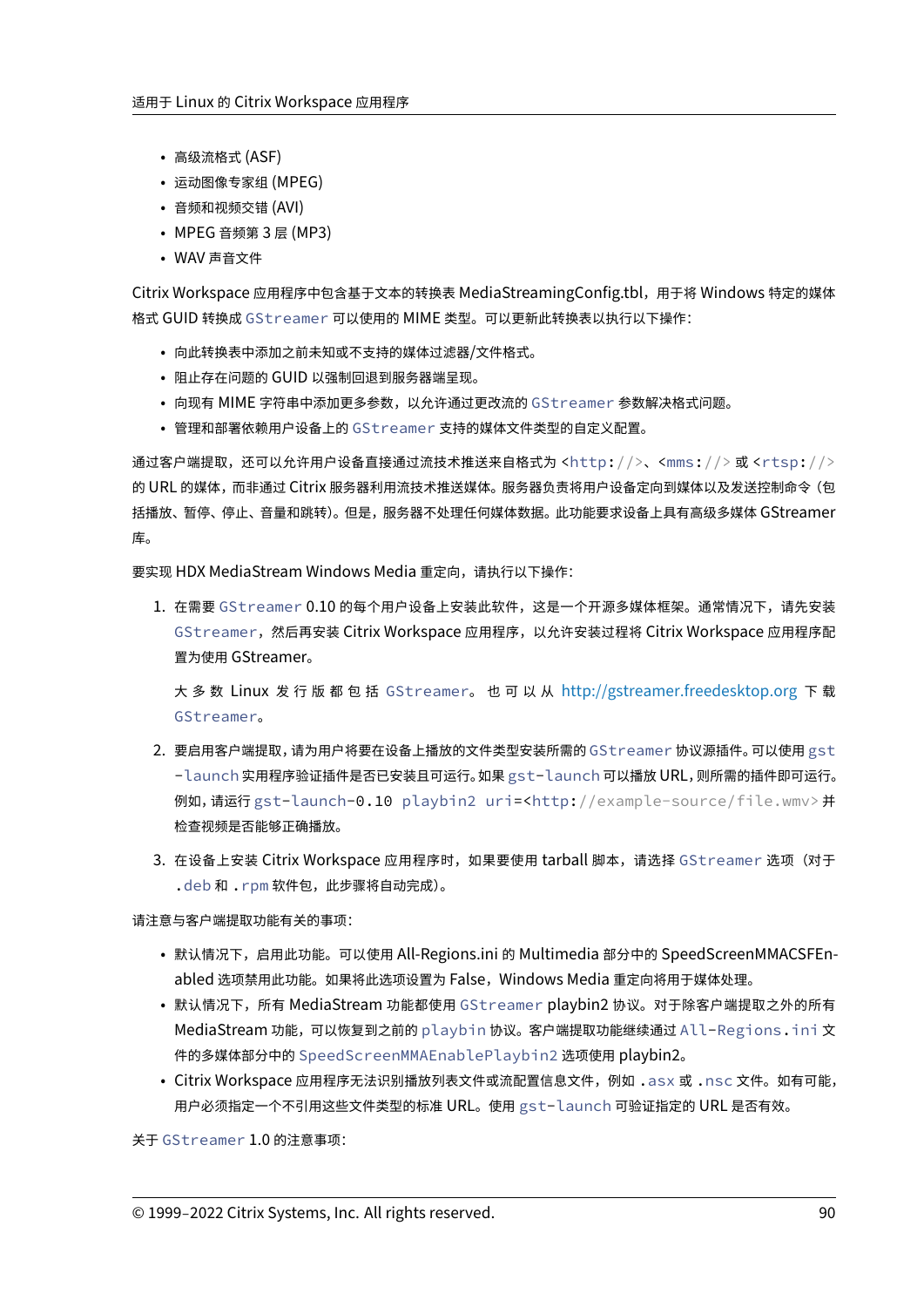- 默认情况下,GStreamer 0.10 用于 HDX MediaStream Windows Media 重定向。GStreamer 1.0 仅在 GStreamer 0.10 不可用时使用。
- 如果要使用 GStreamer 1.0,请使用以下说明:
- 1. 查找 GStreamer 插件的安装目录。插件的安装位置因您的发行版、操作系统体系结构和 GStreamer 的 安 装 方 式 而 异。 典 型 的 安 装 路 径 为 /usr/lib/x86\_64‑linux‑gnu/gstreamer‑1.0 or \$HOME/ .local/share/gstreamer‑1.0。
- 2. 查找适用于 Linux 的 Citrix Workspace 应用程序的安装目录。特权 (root) 用户安装的默认目录为 /opt/C‑ itrix/ICAClient。非特权用户安装的默认目录为 \$HOME/ICAClient/platform (例如, 其中, platform 可以 是 linuxx64)。有关详细信息,请参阅安装和设置。
- 3. 通过在 GStreamer 插件目录中设置一个符号链接来安装 libgstflatstm1.0.so: ln -sf \$ICA-CLIENT\_DIR/util/libgstflatstm1.0.so \$GST\_PLUGINS\_PATH/libgstflatstm1.0.so。 此 步 骤 可 能 需要提升的权限,例如,使用 sudo。
- 4. 将 gst\_play1.0 用作播放器:ln ‑sf \$ICACLIENT\_DIR/util/gst\_play1.0 \$ICACLIENT\_DIR/util/gst\_play。 此步骤可能需要提升的权限,例如,使用 sudo。
- 如果要在 HDX RealTime 网络摄像机视频压缩中使用 GStreamer 1.0, 请使用 gst\_read1.0 作为读取器: ln ‑sf \$ICACLIENT\_DIR/util/gst\_read1.0 \$ICACLIENT\_DIR/util/gst\_read。

## 启用 **GStreamer 1.x**

在 1912 版之前的版本中, GStreamer 0.10 是支持多媒体重定向的默认版本。自 1912 版起, 您可以将 GStreamer 1.x 配置为默认版本。

限制:

- 播放视频时,向后和向前搜索可能无法按预期工作。
- 当您在 ARMHF 设备上启动 Citrix Workspace 应用程序时,GStreamer 1.x 可能无法按预期工作。

## 安装 **GStreamer 1.x**

从https://gstreamer.freedesktop.org/documentation/installing/on-linux.html 安装 GStreamer 1.x 框 架和以下插件:

- Gstreamer-plugins-base
- [Gstreamer-plugins-bad](https://gstreamer.freedesktop.org/documentation/installing/on-linux.html)
- Gstreamer-plugins-good
- Gstreamer-plugins-ugly
- Gstreamer-libav

## 在本地构建二进制文件

在某些 Linux OS 发行版(例如 SUSE 和 openSUSE)上,系统可能找不到默认源列表中的 GStreamer 软件包。在 这种情况下,下载源代码并在本地构建所有二进制文件: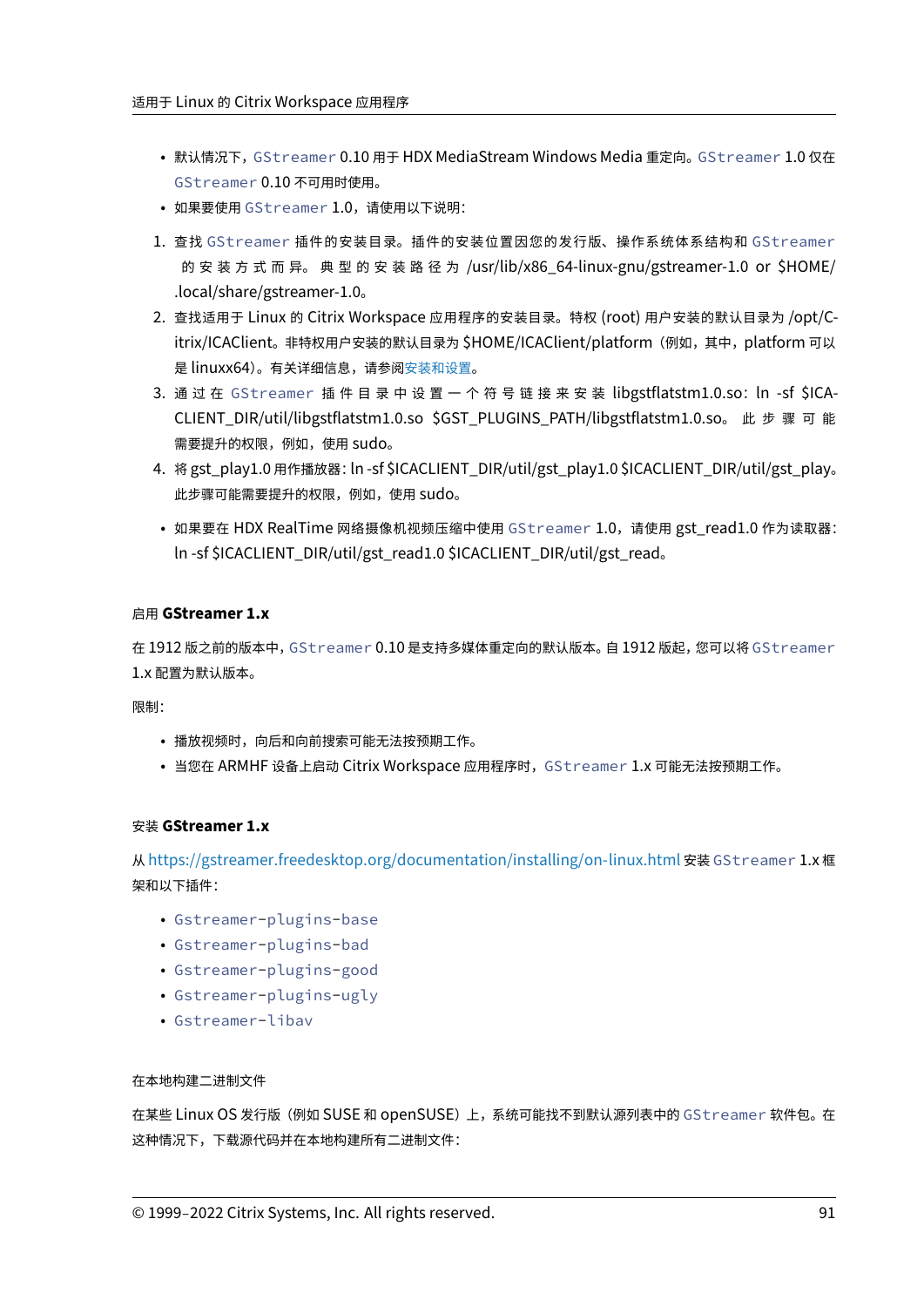- 1. 从 https://gstreamer.freedesktop.org/src/ 下载源代码。
- 2. 提取内容。
- 3. 导[航到解压的软件包所在的目录。](https://gstreamer.freedesktop.org/src/)
- 4. 运行以下命令:
	- 1 \$sudo ./configure 2 \$sudo make 3 \$sudo make install
	- 4 <!--NeedCopy-->

默认情况下,生成的二进制文件位于 */usr/local/lib/gstreamer‑1.0/*。

有关故障排除的信息,请参阅知识中心文章 CTX224988。

## 配置 **GStreamer 1.x**

要配置 GStreamer 1.x 以便与 Citrix W[orkspace](https://support.citrix.com/article/CTX224988) 应用程序结合使用,请使用 shell 提示符应用以下配置:

- \$ln ‑sf \$ICACLIENT\_DIR/util/libgstflatstm1.0.so \$GST\_PLUGINS\_PATH/libgstflatstm1.0.so.
- \$In-sf \$ICACLIENT\_DIR/util/gst\_play1.0 \$ICACLIENT\_DIR/util/gst\_play

其中,

- ICACLIENT\_DIR ‑ 适用于 Linux 的 Citrix Workspace 应用程序的安装路径。
- GST\_PLUGINS\_PATH GStreamer 的插件路径。例如, 在 64 位 Debian 计算机上, 此路径为 /us*r/lib/x86\_64‑linux‑gnu/gstreamer‑1.0/*。

限制:

• 在版本 2106 之前的版本中,使用 GStreamer 1.15.1 或更高版本时,网络摄像机重定向可能会失败,会话可 能会断开连接。

## **HDX MediaStream Flash** 重定向

通过 HDX MediaStream Flash 重定向,可以实现 Adobe Flash 内容在用户设备本地播放, 从而在不提高带宽要求 的情况下为用户提供高清晰度的音频和视频播放效果。

- 1. 验证用户设备是否满足各项功能要求。有关详细信息,请参阅系统要求。
- 2. 在 wfclient.ini 的 [WFClient] 部分(适用于特定用户的所有连接)或 All\\\_Regions.ini 的 [Client Engine\Application Launching] 部分(适用于环境中的所有用户)添加以下参数:

# • **HDXFlashUseFlashRemoting=Ask**: **Never**; **Always**

在用户设备上启用 HDX MediaStream for Flash。默认情况下,此值设置为从不。此外,系统会向用户 显示一个对话框,询问其是否要在连接到包含 Flash 内容的 Web 页面时优化该内容。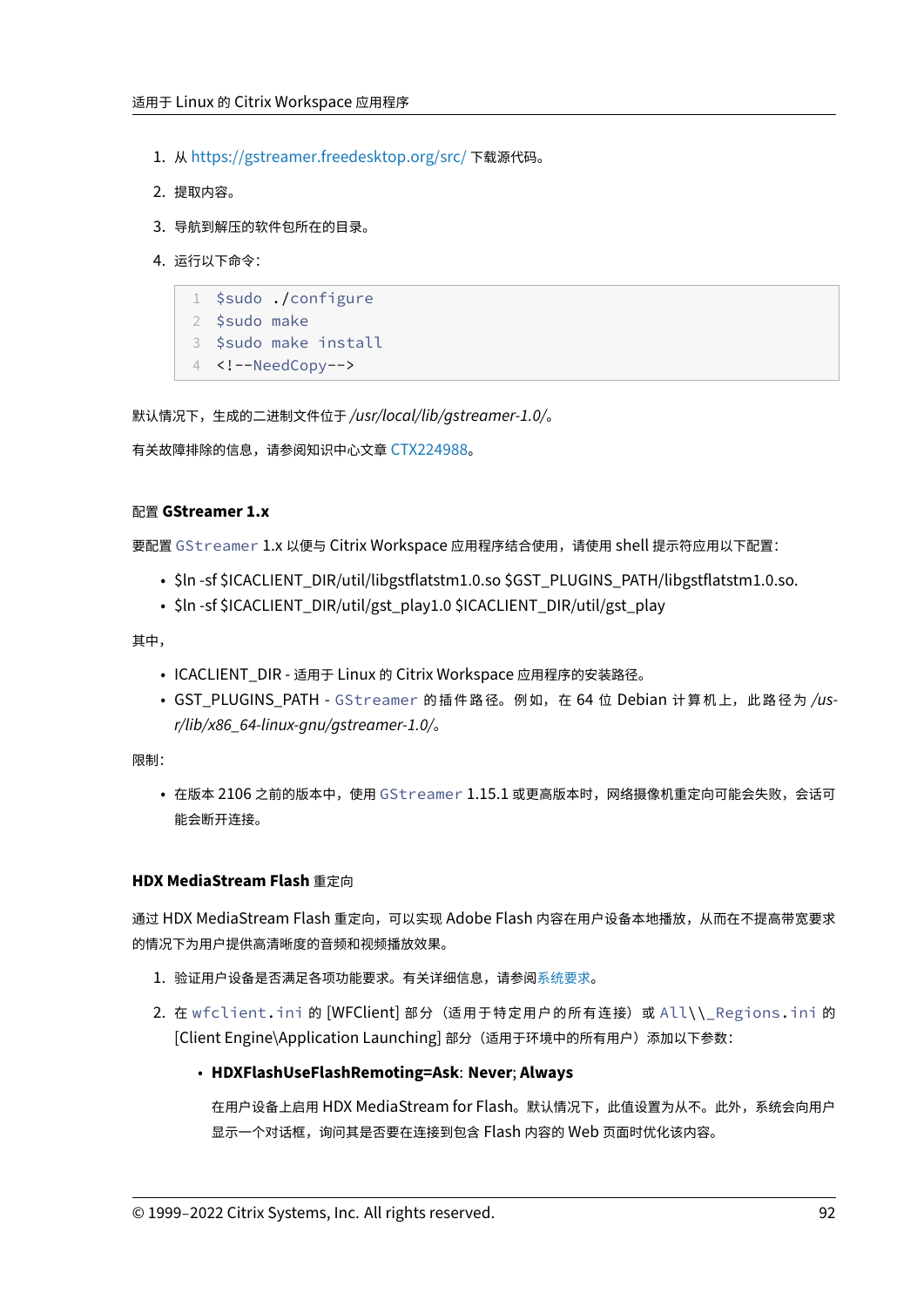# • **HDXFlashEnableServerSideContentFetching=Disabled**; **Enabled**

对 Citrix Workspace 应用程序启用或禁用服务器端内容提取功能。默认情况下此值设置为已禁用。

# • **HDXFlashUseServerHttpCookie=Disabled**; **Enabled**

启用或禁用 HTTP Cookie 重定向。默认情况下,此值设置为 **Disabled**。

# • **HDXFlashEnableClientSideCaching=Disabled**; **Enabled**

对 Citrix Workspace 应用程序提取的 Web 内容启用或禁用客户端缓存功能。默认情况下, 此值设置为 已启用。

## • **HDXFlashClientCacheSize= [25‑250]**

以 MB 为单位定义客户端缓存的大小。此值的大小可以是介于 25 MB 到 250 MB 之间的任何值。达到大 小限制时,将删除缓存中的现有内容,以便存储新内容。默认情况下,此值设置为 **100**。

# • **HDXFlashServerSideContentCacheType=Persistent**: **Temporary**; **NoCaching**

为通过服务器端内容提取功能提取的内容定义 Citrix Workspace 应用程序使用的缓存类型。默认情况下, 此值设置为

# **Persistent**。

注意:仅在以下情况下才需要指定此参数: **HDXFlashEnableServerSideContentFetching** 设置为 **Enabled**。

3. 默认禁用 Flash 重定向。在 /config/module.ini 中,将 FlashV2=Off 更改为 FlashV2=On 以启用该功能。

# **HDX RealTime** 网络摄像机视频压缩

HDX RealTime 提供了网络摄像机视频压缩选项来提高视频会议过程中的带宽效率。此选项可确保用户在使用带 HDFaces 的 GoToMeeting、Skype for Business 等应用程序时体验到最佳性能。

- 1. 验证用户设备是否满足各项功能要求。
- 2. 验证 Multimedia 虚拟通道是否已启用。要将其启用,请打开 \$ICAROOT/config/module.ini 文件, 然后检查 [ICA3.0] 部分中的 MultiMedia 是否设置为 On。
- 3. 通过单击首选项对话框的 "麦克风和网络摄像机" 页面上的使用我的麦克风和网络摄像机启用音频输入。

# 禁用 **HDX RealTime** 网络摄像机视频压缩

默认情况下,HDX RealTime 网络摄像机视频压缩可提供最佳网络摄像机性能。但在某些情况下,您可能会要求用户使 用 USB 支持功能连接网络摄像机。要建立此连接,必须执行以下操作:

- 禁用 HDX RealTime 网络摄像机视频压缩
- 为网络摄像机启用 USB 支持功能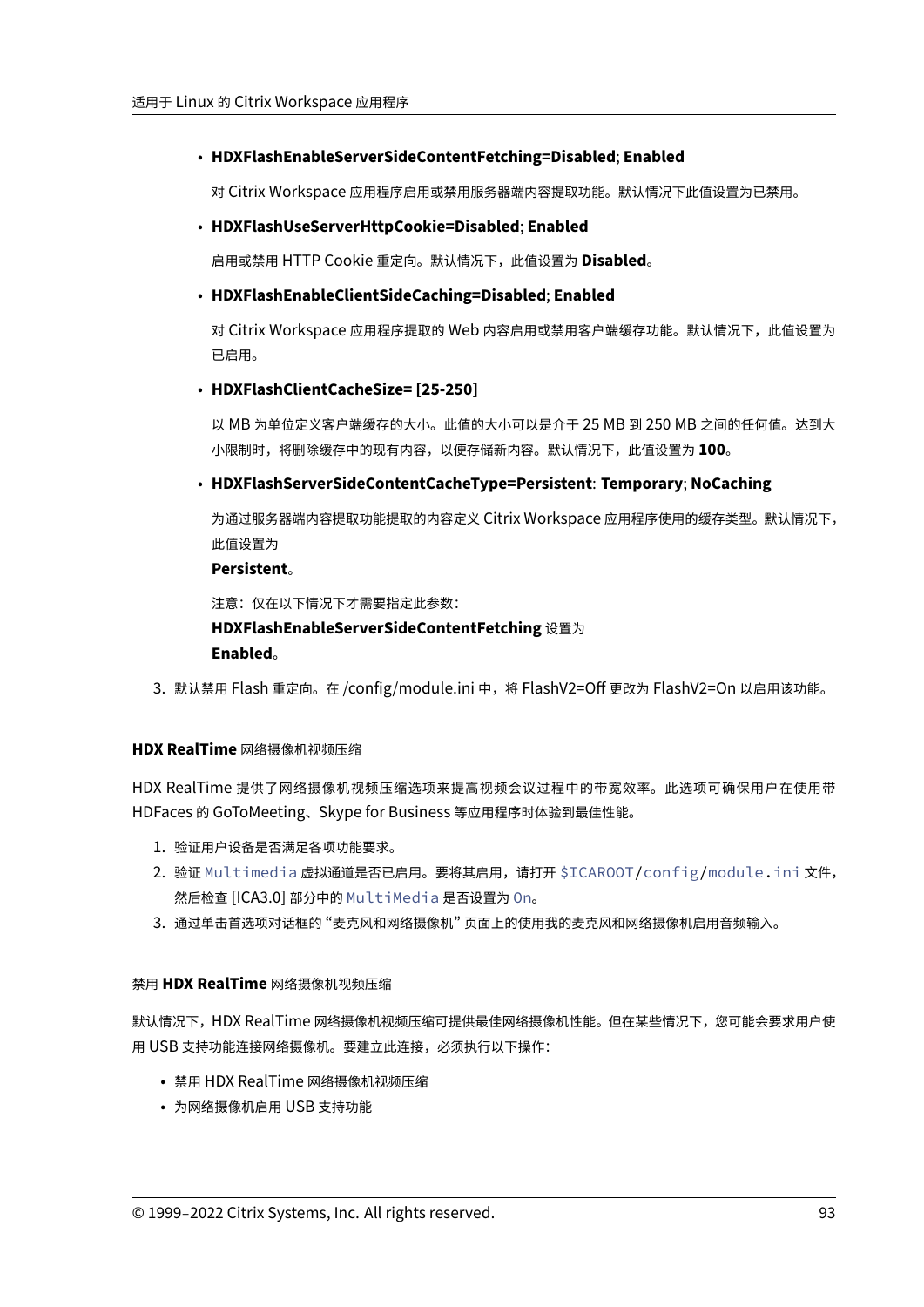1. 在相应.ini 文件的 [WFClient] 部分中添加以下参数:

HDXWebCamEnabled=False

有关详细信息,请参阅默认设置。

- 2. 打开 usb.conf 文件,该文件通常位于 \$ICAROOT/usb.conf。
- 3. 删除或注释掉以下行:

DENY: class=0e # UVC (默认通过 HDX RealTime 网络摄像机视频压缩)

4. 保存并关闭文件。

## 通过 **Citrix** 嵌入式浏览器确保 **SaaS** 的安全 实验版功能

对 SaaS 应用程序的安全访问提供了向用户交付已发布的 SaaS 应用程序的统一用户体验。SaaS 应用程序与 Single Sign-On 一起提供。管理员现在可以保护组织的网络和最终用户设备免受恶意软件和数据泄露的侵害。要获得此保护, 您可以筛选对特定 Web 站点和 Web 站点类别的[访问权限。](https://docs.citrix.com/zh-cn/citrix-workspace-app-for-linux/whats-new.html#experimental-features)

适用于 Linux 的 Citrix Workspace 应用程序支持通过访问控制服务使用 SaaS 应用程序。通过该服务,管理员可以 提供有凝聚力的支持体验、集成 Single Sign-On 以及内容检查。

必备条件:

验证 libgtkglext1 包是否可用。

从云交付 SaaS 应用程序具有以下优势:

- 配置简单 ‑ 易于操作、更新和使用。
- Single Sign‑on 使用 Single Sign‑On 轻松登录。
- 适用于不同应用程序的标准模板 可对常用应用程序进行基于模板的配置。

注意:

使用 Citrix Browser Engine 的 SaaS 仅在 x64 和 x86 平台上受支持,在 ArmHardFloatPort (ARMHF) 硬 件上不受支持。

有关如何使用访问控制服务配置 SaaS 应用程序的信息,请参阅访问控制文档。

有关 SaaS 应用程序与 Citrix Workspace 应用程序的详细信息,请参阅适用于 Windows 的 Citrix Workspace 应 用程序文档中的 Workspace 配置。

# **H.264**

Citrix Workspace 应用程序支持显示 Citrix Virtual Apps and Desktops 7 服务的 H.264 图形,包括 HDX 3D Pro 图形。 此配置支持使用深度压缩编解码器功能,该功能默认处于启用状态。与现有 JPEG 编解码器相比,此功能在 WAN 网络上提供了丰富而专业的图形应用程序的更加优异的性能。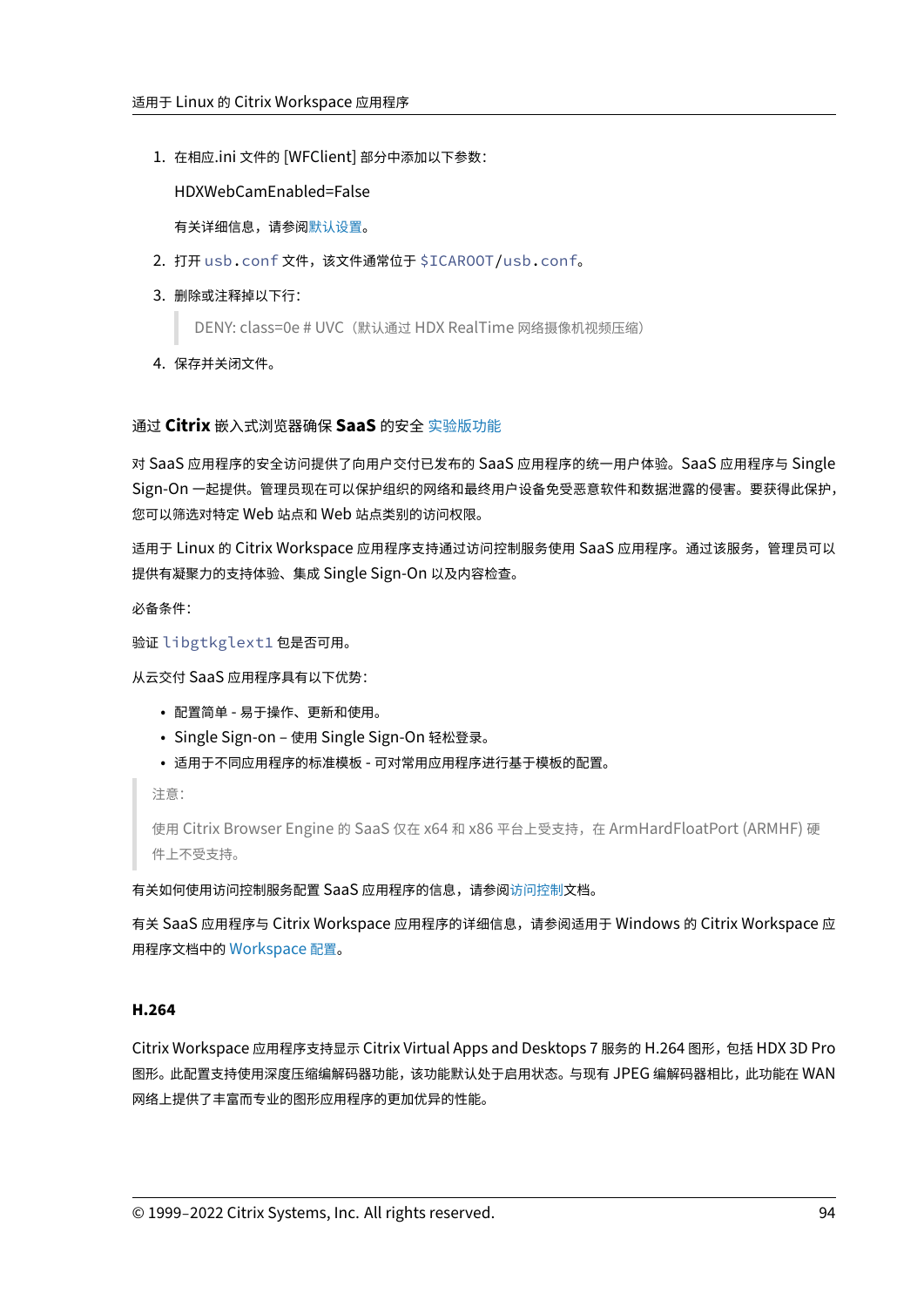按照本主题中的说明进行操作可禁用此功能(以及改为使用 JPEG 编解码器处理图形)。还可以在深度压缩编解码器支 持仍处于启用状态的情况下禁用文本跟踪。此设置有助于降低处理包括复杂图像但文本或非关键文本量相对较少的图形 时 CPU 的成本。

重要:

要配置此功能,请勿使用 Citrix Virtual Apps and Desktops 视觉质量策略中的任何无损设置。如果使用了无 损设置,H.264 编码将在服务器上处于禁用状态,且在 Citrix Workspace 应用程序中无法使用。

#### 禁用深度压缩编解码器支持:

在 wfclient.ini 文件中,将 **H264Enabled** 设置为 False。此设置还会禁用文本跟踪。

要仅禁用文本跟踪,请执行以下操作:

启用深度压缩编解码器支持后,在 wfclient.ini 文件中将 **TextTrackingEnabled** 设置为 False。

## 屏幕磁贴

可以使用直接在屏幕上显示位图解码、批处理图块解码和延迟的 XSync 功能改进 JPEG 编码的屏幕图块的处理方式。

- 1. 验证您的 JPEG 库是否支持这些功能。
- 2. 在 wfclient.ini 的 Thinwire3.0 部分中,将 DirectDecode 和 BatchDecode 设置为 True。
	- 注意:启用 "批处理图块解码" 还将禁用 "延迟的 XSync"。

#### 日志记录

在早期版本中,debug.ini 和 module.ini 文件用于配置日志记录。

自版本 2009 起,您可以使用以下方法之一配置日志记录:

- 命令行接口
- GUI

同样,自版本 2009 起,debug.ini 配置文件将从 Citrix Workspace 应用程序安装程序软件包中删除。

日志记录功能会将 Citrix Workspace 应用程序部署详细信息、配置更改和管理活动捕获到日志记录数据库。第三方开 发人员可以使用日志记录 SDK (作为 Citrix Workspace 应用程序平台优化 SDK 的一部分捆绑在一起) 来应用此日志 记录机制。

可以使用日志信息执行以下操作:

- 诊断和排除任何更改后出现的问题。日志提供浏览路径记录。
- 协助更改管理和跟踪配置。
- 报告管理活动。

如果使用 root 用户权限安装 Citrix Workspace 应用程序,则日志将存储在 /var/log/citrix/ICAClient. log 中。否则,日志将存储在 \${ HOME } /.ICAClient/logs/ICAClient.log 中。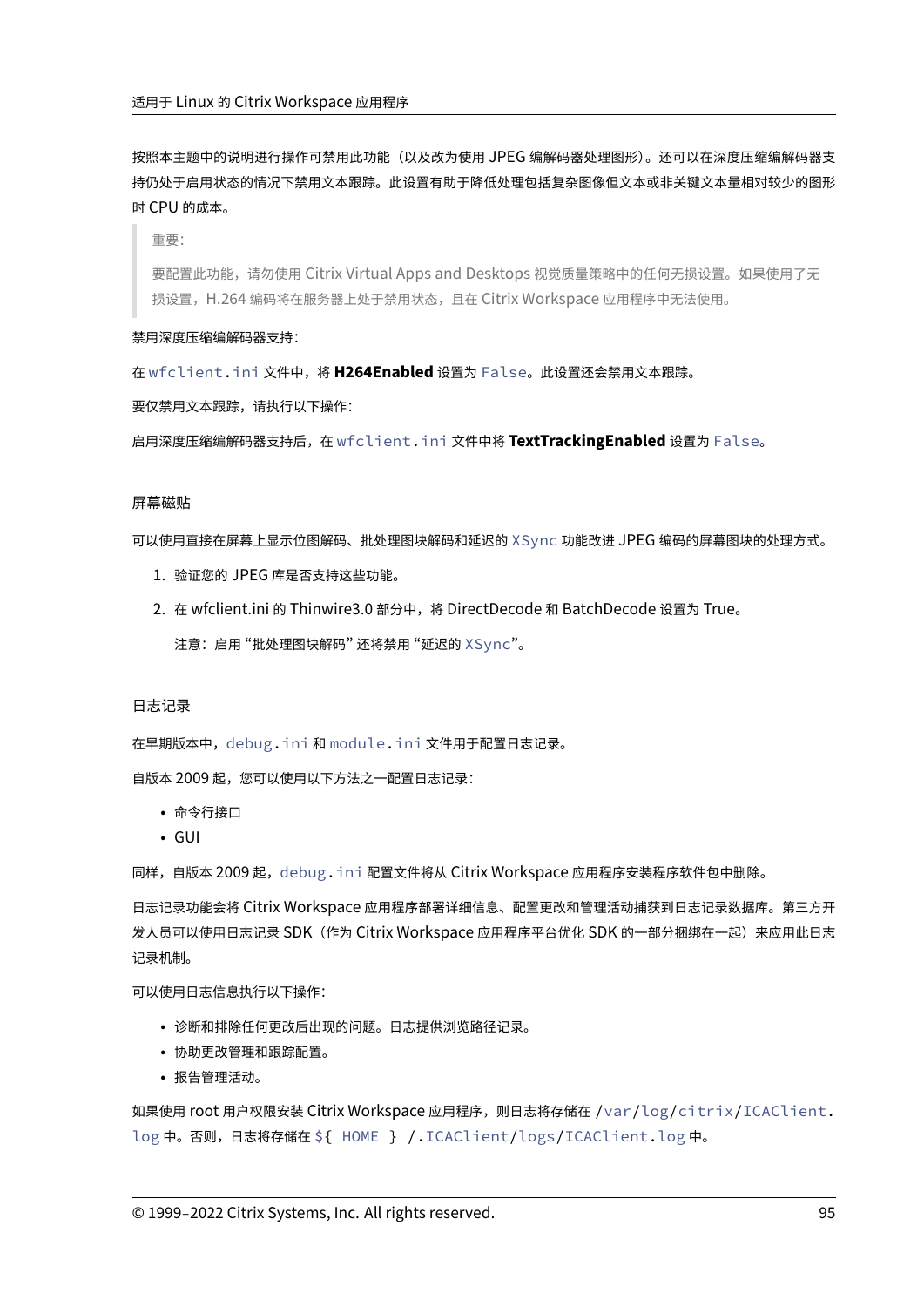安装 Citrix Workspace 应用程序时,将创建一个名为 citrixlog 的用户以处理日志记录功能。

# 命令行接口

- 1. 在命令提示符下,导航至 /opt/Citrix/ICAClient/util 路径。
- 2. 运行以下命令以设置日志首选项。

./setlog help

此时将显示所有可用命令。

下表列出了各种模块和及其相应的跟踪类值:要获取特定的命令行日志值集,请使用下表:

| 模块              | 日志类           |
|-----------------|---------------|
| 断言              | LOG_ASSERT    |
| 音频监视器           | TC_CM         |
| 基于 CEF 的 BCR    | TC_CEFBCR     |
| 客户端音频映射         | TC_CAM        |
| 连接中心            | TC_CONNCENTER |
| 客户端通信端口         | TC_CCM        |
| 客户端驱动器映射        | TC_CDM        |
| 剪辑              | TC_CLIP       |
| 客户端打印机映射        | TC_CPM        |
| 客户端打印机映射        | TC_CPM        |
| 字体              | TC_FONT       |
| 帧               | TC_FRAME      |
| 图形抽象            | $TC_GA$       |
| 输入法编辑器          | TC_IME        |
| <b>IPC</b>      | TC_IPC        |
| 键盘映射            | TC_KEY        |
| 许可驱动程序          | TC_VDLIC      |
| 多媒体             | TC_MMVD       |
| 鼠标映射            | TC_MOU        |
| <b>MS Teams</b> | TC_MTOP       |
| 其他库             | TC_LIB        |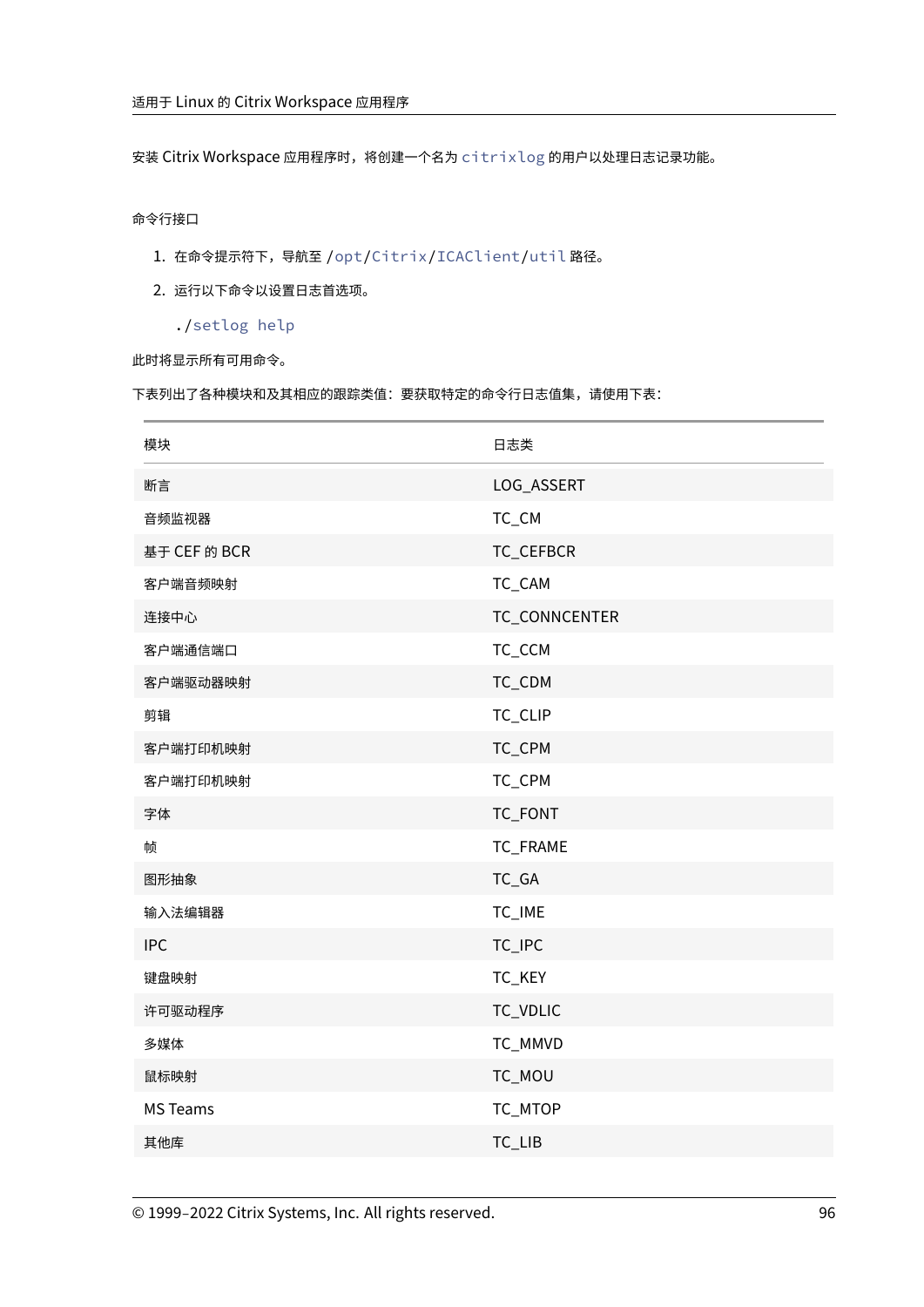| 模块                     | 日志类        |
|------------------------|------------|
| 协议驱动程序                 | TC_PD      |
| PNA 应用商店               | TC_PN      |
| 标准事件日志                 | LOG_CLASS  |
| <b>SRCC</b>            | TC_SRCC    |
| SSPI 登录                | TC_CSM     |
| 智能卡                    | TC_SCARDVD |
| 自助服务                   | TC_SS      |
| 自助服务扩展                 | TC_SSEXT   |
| StorefrontLib          | TC_STF     |
| 传输驱动程序                 | $TC_TD$    |
| Thinwire               | $TC_TW$    |
| 透明窗口界面                 | TC_TUI     |
| 虚拟通道                   | TC_VD      |
| PAL                    | TC_VP      |
| UI                     | $TC_U$     |
| UIDialogLibWebKit3     | TC_UIDW3   |
| UIDialogLibWebKit3_ext | TC_UIDW3E  |
| USB 守护程序               | TC_CTXUSB  |
| 视频帧驱动程序                | TC_VFM     |
| Web 套件                 | TC_WEBKIT  |
| WinStation 驱动程序        | TC_WD      |
| Wfica                  | TC_NCS     |
| Wfica 引擎               | TC_WENG    |
| Wfica Shell            | TC_WFSHELL |
| Web 帮助程序               | TC_WH      |
| 零延迟                    | $TC_ZLC$   |
|                        |            |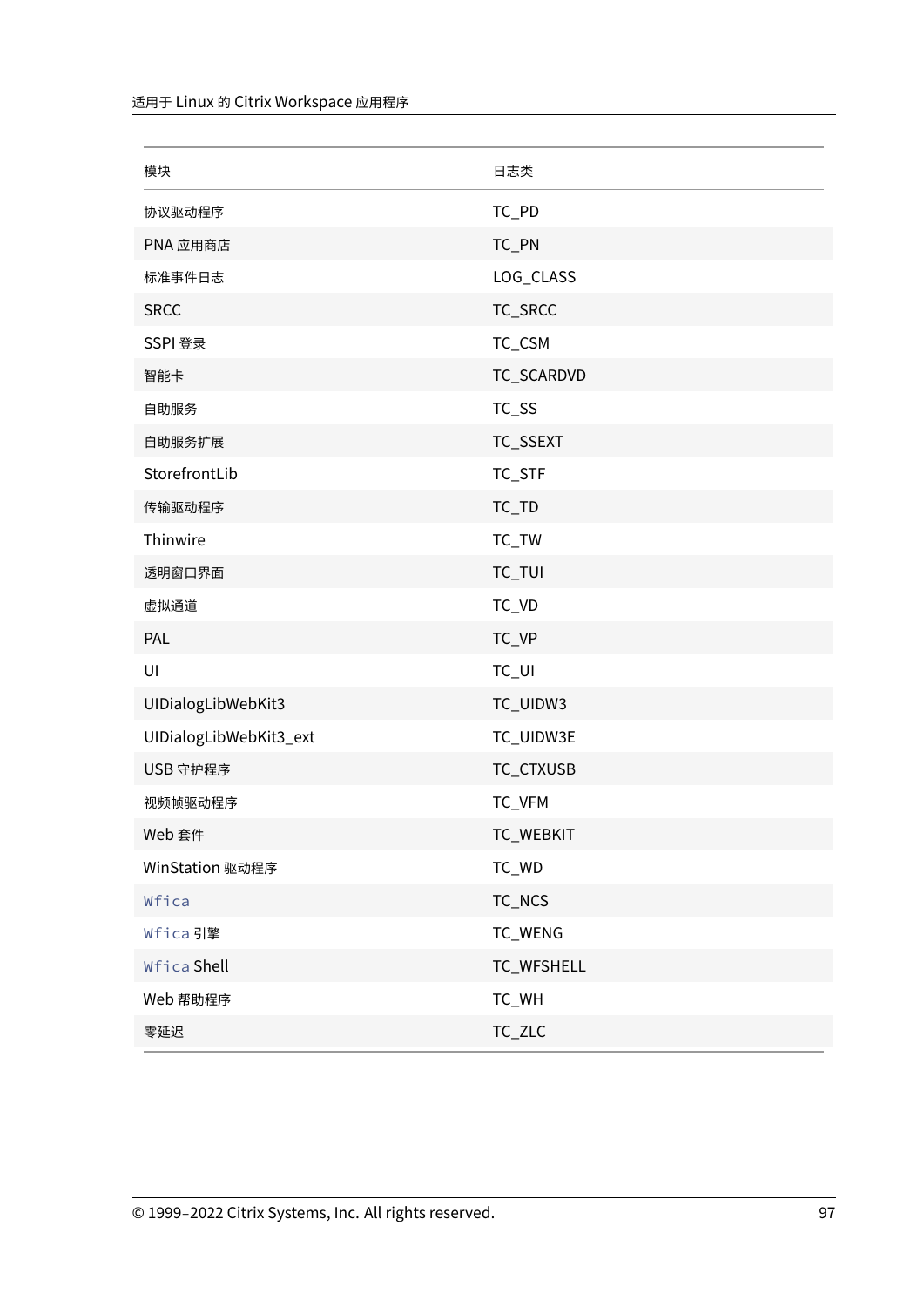### **GUI**

转到菜单 > 偏好设置。此时将显示 **Citrix Workspace ‑** 首选项对话框。

在跟踪详细信息级别不断增加时,可以使用以下值:

- 已禁用
- 仅错误
- 标准
- 详细

默认情况下,日志记录选项设置为普通。

由于可以生成大量数据,因此,跟踪可能会严重影响 Citrix Workspace 应用程序的性能。仅当故障转移需要时才建议 使用详细级别。

选择所需的日志记录级别后,单击保存并关闭。这些更改将在会话中动态应用。

单击日志记录选项下拉菜单旁边的设置图标。此时将显示 **Citrix** 日志首选项对话框。

注意:

如果删除 ICAClient.log 文件,则必须重新启动日志记录服务 ctxlogd。

例如,如果您使用的是系统支持的安装程序,请运行以下命令:

systemctl restart ctxlogd。

#### 在版本 **2006** 及更早版本中启用日志记录:

如果您使用的是版本 2006 及更早版本,请使用以下过程启用日志记录:

- 1. 下载并在您的 Linux 计算机上安装 Citrix Workspace 应用程序。
- 2. 将 ICAROOT 环境变量设置为安装位置。

例如 /opt/Citrix/ICAClient。

默认情况下,TC\_ALL 类处于启用状态以提供所有跟踪。

3. 要收集特定模块的日志,请打开位于 \$ICAROOT 的 debug.ini 文件并将所需的跟踪参数添加到 [wfica] 部分中。

添加具有 "+" 符号的跟踪类。例如 +TC\_LIB。

您可以添加由管道符号分隔的不同类。

例如 +TC\_LIB|+TC\_MMVD。

下表列出了 wfica 模块和及其相应的跟踪类值: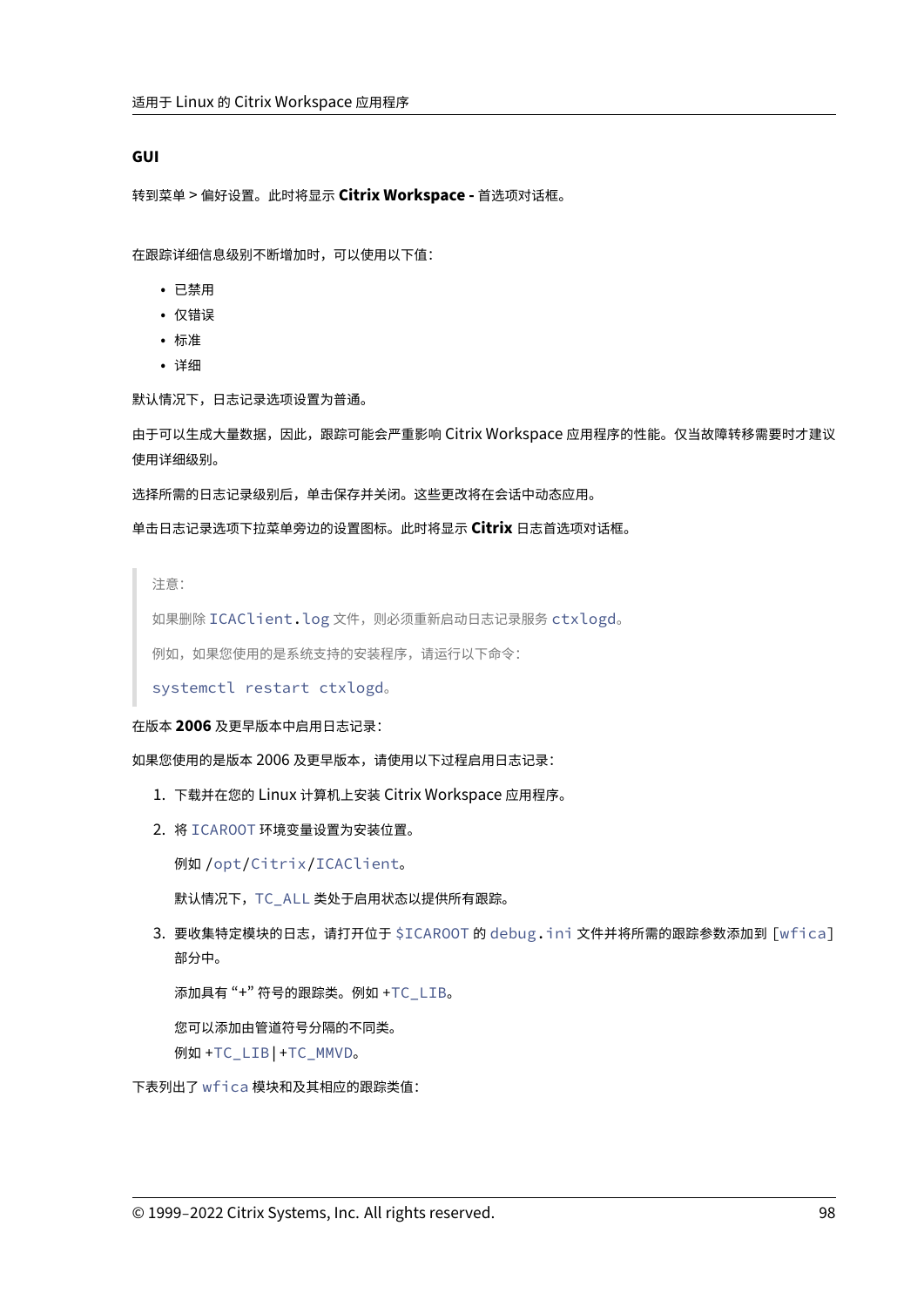| 模块              | <b>TraceClasses</b> 值 |
|-----------------|-----------------------|
| 图形              | TC_TW                 |
| <b>EUEM</b>     | TC_EUEM               |
| WFICA (会话启动)    | TC_NCS                |
| 打印              | TC_CPM                |
| 连接顺序 - WD       | TC_WD                 |
| 连接顺序 - PD       | TC_PD                 |
| 连接顺序 - TD       | $TC_TD$               |
| 与代理相关的文件        | TC_PROXY              |
| 多媒体虚拟驱动程序/网络摄像机 | TC_MMVD               |
| 虚拟驱动程序          | TC_VD                 |
| 客户端驱动器映射        | TC_CDM                |
| 音频              | TC_CAM                |
| COM (通信端口)      | TC_CCM                |
| 无缝              | TC_TWI                |
| 智能卡             | TC_SCARDVD            |
|                 |                       |

下表列出了连接中心模块及其相应的跟踪类值:

| 模块   | TraceClasses 值 |
|------|----------------|
| 连接中心 | TC_CSM         |

下表列出了 setWebHelper 的跟踪类值:

| TraceClasses 值                  |
|---------------------------------|
| 将 logSwitch 设置为 1 (启用) 或 0 (禁用) |
| 示例:logSwitch = 1                |

# 故障排除:

如果 ctxlogd 变得无响应,则会在 syslog 中跟踪日志。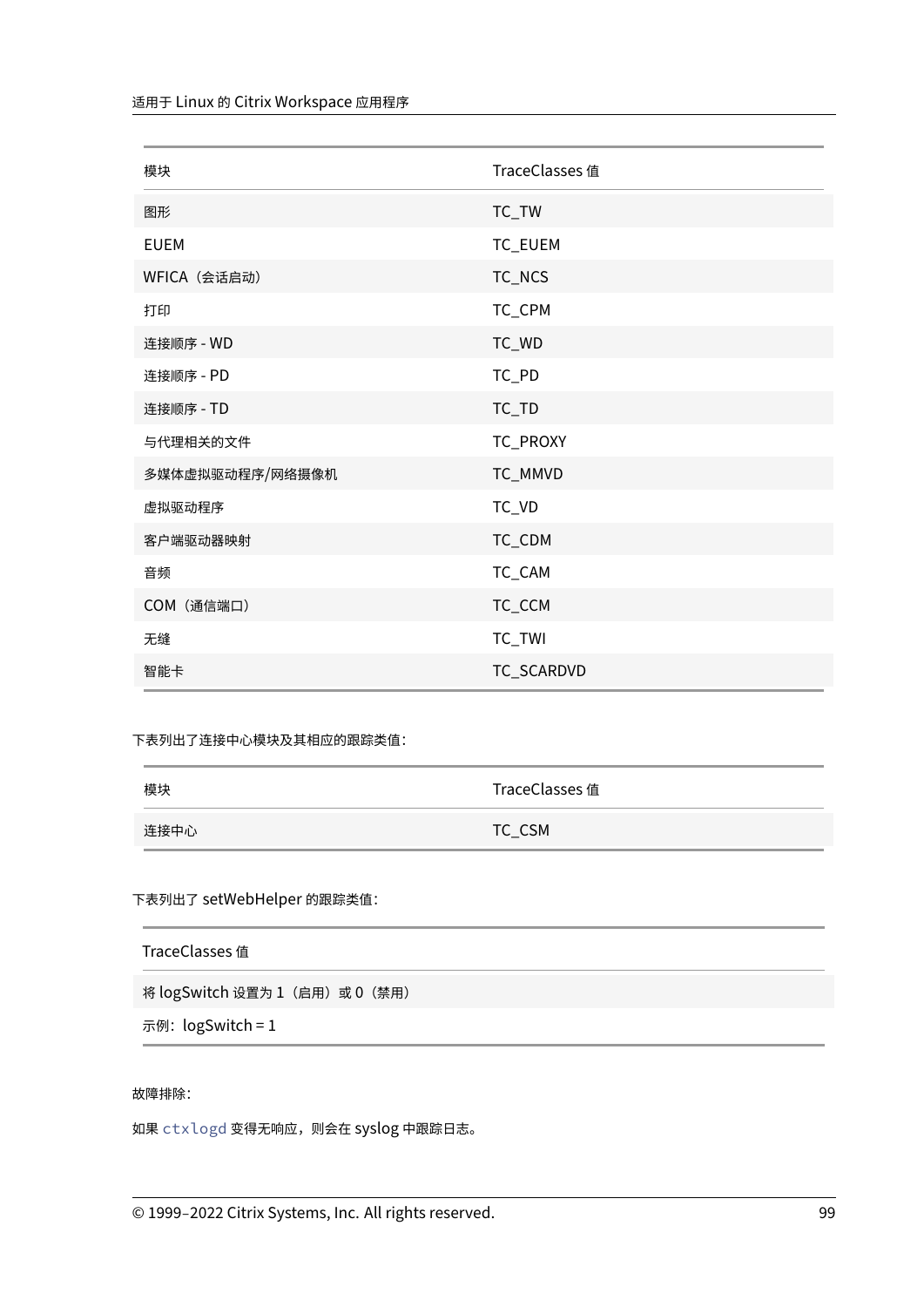有关获取在后续启动时生成的新日志和更新的日志的信息,请参阅 Syslog 配置。

### **Syslog** 配置

默认情况下,所有 syslog 日志都保存在 /var/log/syslog 中。要配置日志文件的路径和名称,请在 /etc/rsyslog .conf 文件中的 [RULES] 部分下编辑以下行。例如,

```
1 user.* -/var/log/logfile_name.log
```
保存所做的更改,然后使用以下命令重新启动 syslog 服务:

sudo service rsyslog restart

需要记住的几个要点:

- 要验证新 syslog 是否可用,请删除 syslog 并运行命令:sudo service rsyslog restart。
- 为避免出现重复消息,请在 rsyslog.conf 文件开头添加 **\$RepeatedMsgReduction on**。
- 要接收日志,请确保取消注释 rsyslog.conf 文件开头的 **\$ModLoad imuxsock.so** 行。

#### 远程日志记录

对以下几方面启用远程日志记录:

• 服务器端配置:取消注释 syslog 服务器的 rsyslog.conf 文件中的以下行:

\$ModLoad imtcp

\$InputTCPServerRun 10514

• 客户端配置: 通过将 localhost 替换为远程服务器的 IP 地址, 在 rsyslog.conf 文件中添加以下行:

\*.\* @@localhost:10514

收集日志文件

以前,没有可用于在 Citrix Workspace 应用程序中收集日志文件的工具。日志文件分散在不同的文件夹中。您必须手 动从不同的文件夹中收集日志文件。

自此版本起,Citrix Workspace 应用程序引入了 collectlog.py 工具,用于从不同的文件夹中收集日志文件。可以使 用命令行运行该工具。生成的日志文件为压缩格式。可以从本地服务器进行下载。

必备条件

- Python3
- 需要额外的空间来保存日志

自版本 2109 起,增加了两个新文件,以使用 collectlog.py 工具收集日志文件: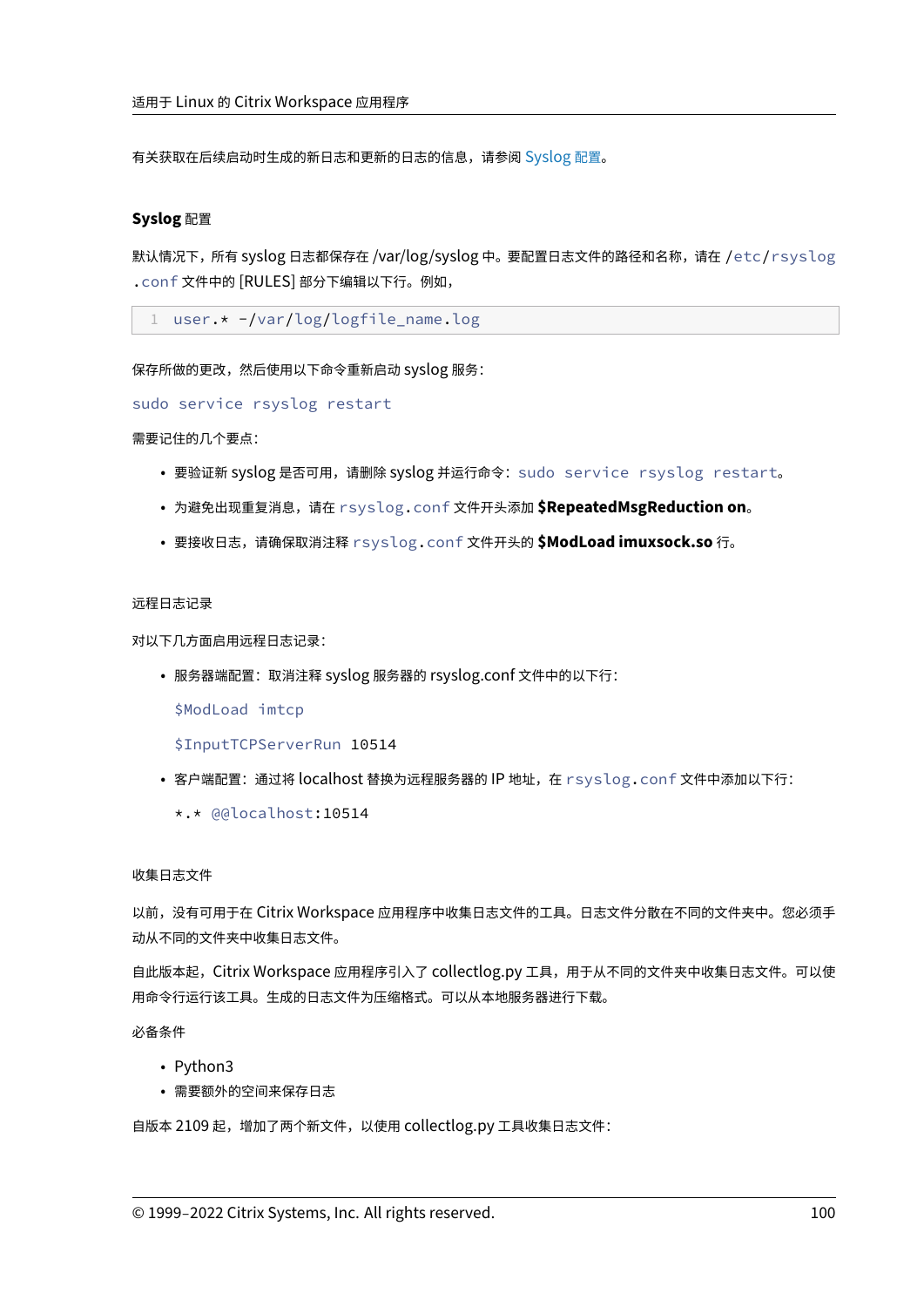- logcollector.ini 文件 保存日志文件的名称和路径。
- collectlog.py 文件 收集日志文件并将其保存为 cwalog\_{ timestamp } .tar.gz 压缩文件。

默认情况下,[hdxteams] 组件将添加到 logcollector.ini 文件中以收集 Microsoft Teams 的日志文件。但 是,您也可以按照以下过程在 logcollector.ini 文件中添加其他组件:

- 1. 导航到 \${ HOME } /.ICAClient/logs/ICAClient.log/logcollector.ini 文件。
- 2. 根据以下示例添加收集日志文件所需的组件:

[component\_name]

```
log\_name1 = "log\_path1"
```
 $log$  name2 = " $log$  path2"

如果您使用的是版本 2109,请通过以下过程收集日志文件:

- 1. 下载并在您的 Linux 计算机上安装 Citrix Workspace 应用程序。
- 2. 在命令行中,导航到 /opt/Citrix/ICAClient/util 路径。
- 3. 运行以下命令:

```
./collctlog.py -h
```
将显示以下命令用法信息:

```
usage: collect_log [-h] [-c CONFIG] [-a ARCHIVE]optional arguments: -h,
 --help show this help message and exit -c CONFIG, --config CONFIG The
logcollector.ini path & file -a ARCHIVE, --archive ARCHIVE The archive
path & file
```
- 4. 根据需要运行以下命令:
	- ./collectlog.py 使用默认路径中的配置文件来收集日志文件,并在默认路径中将其保存为压缩的 日志文件。
	- ./collectlog.py -c /user\_specified\_path/logcollector.ini 使用用户指定 路径中的配置文件收集日志文件,并在默认路径中将其保存为压缩的日志文件。
	- ./collectlog.py -c /user\_specified\_path/logcollector.ini -a/another\_user\_spec / – 使用用户指定路径中的配置文件收集日志文件,并在用户定义的路径中将其保存为压缩的日志文 件。

```
注意:
```

```
logcollector.ini 配 置 文 件 的 默 认 路 径 为 /opt/Citrix/ICAClient/config/
logcollector.ini。压缩的日志文件的默认路径为 /tmp。
```
5. 导航到 /tmp 文件夹并收集 cwalog\_{ timestamp } .tar.gz 压缩文件。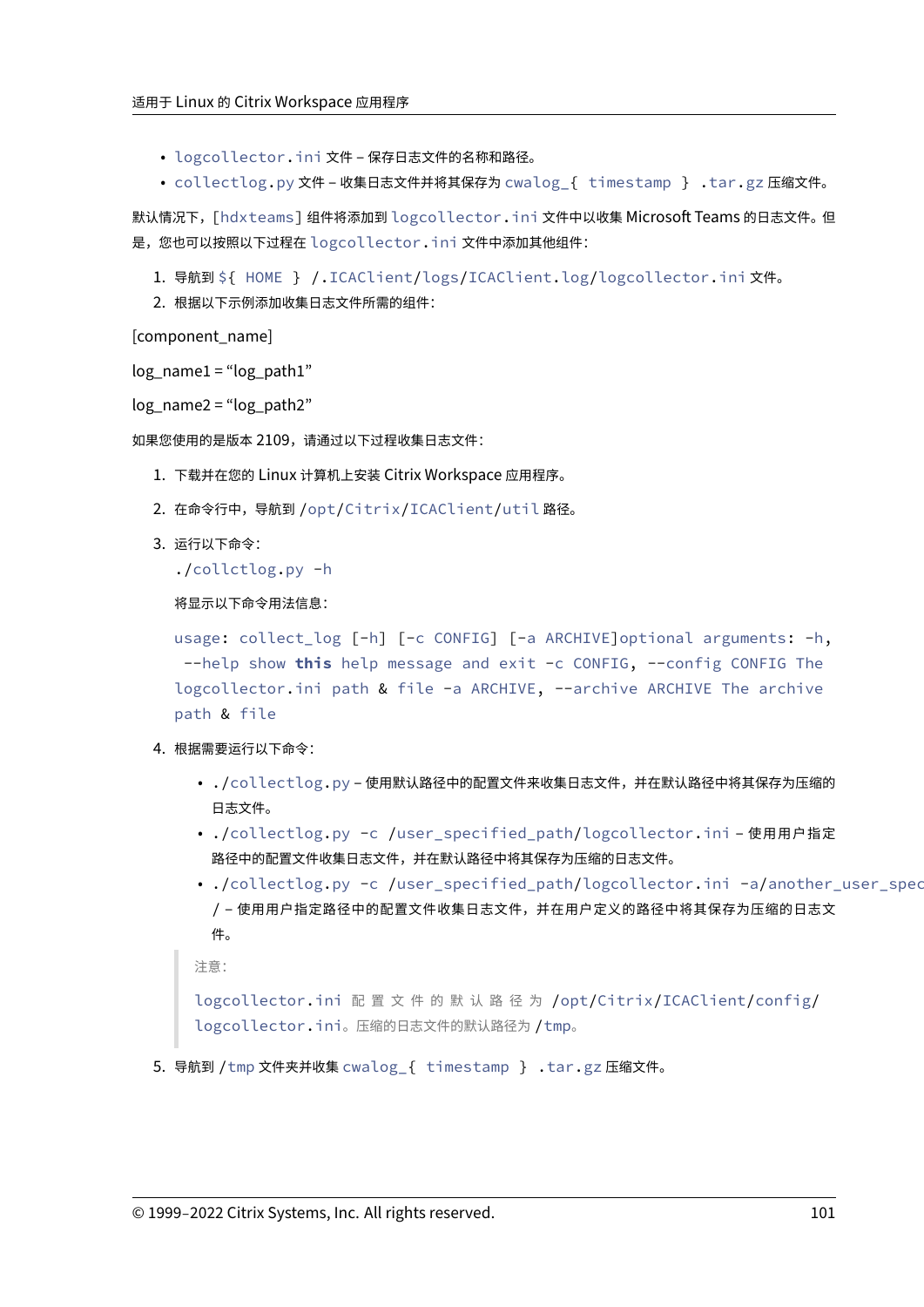注意:

日志文件将保存在文件名为 cwalog\_{ timestamp } .tar.gz 的 /tmp 文件夹中。

# **Microsoft Teams** 的优化

使用 Citrix Virtual Apps and Desktops 和 Citrix Workspace 应用程序为基于桌面的 Microsoft Teams 进行优 化。Microsoft Teams 优化类似于 Microsoft Skype for Business 的 HDX RealTime 优化。不同的是,我们将 Microsoft Teams 优化所需的所有组件捆绑到 VDA 和适用于 Linux 的 Workspace 应用程序中。

通过 Microsoft Teams 优化,适用于 Linux 的 Citrix Workspace 应用程序支持音频、视频和屏幕共享功能。

注意:

- Microsoft Teams 优化仅在 x64 Linux 发行版上受支持。
- 对于使用 Dell Wyse 的瘦客户端,请使用 **Citrix Configuration Editor** 编辑 /var/.config/ citrix/hdx\_rtc\_engine/config.json 文件中的任意参数。有关详细信息,请参阅 Dell 文 档。

有关如何启用日志记录的信息,请按照 Microsoft Teams 的日志记录下提及的步骤进行操作。

有关系统要求的信息,请参阅 Microsoft Teams 优化要求。

有关详细信息,请参阅 Microsoft Teams 优化和 [Microsoft Teams](https://docs.citrix.com/zh-cn/citrix-workspace-app-for-linux/configure-xenapp.html#logging-for-microsoft-teams) 重定向。

## 为 **llvm‑12** 添加 **libu[nwind‑12](https://docs.citrix.com/zh-cn/citrix-virtual-apps-desktops/multimedia/opt-ms-teams.html)** [库依赖项](https://docs.citrix.com/zh-cn/citrix-workspace-app-for-linux/system-requirements.html#requirements)

自版本 2111 起,为 llvm-12 添加了名为 libunwind-12 库的新依赖项。但是,默认情况下,该依赖项在原始存储库 中不存在。请按照以下步骤在存储库中手动安装 libunwind-12 库:

- 1. 打开终端。
- 2. 输入以下行以安装 llvm 存储库密钥文件:

```
1 wget -O - https://apt.llvm.org/llvm-snapshot.gpg.key|sudo apt-key
       add
2 <!--NeedCopy-->
```
3. 输入以下行以配置 llvm 存储库源列表:

```
1 sudo vim /etc/apt/sources.list
2 <!--NeedCopy-->
```
4. 添加以下行:

```
1 deb http://apt.llvm.org/bionic/ llvm-toolchain-bionic-12 main
```

```
2 deb-src http://apt.llvm.org/bionic/ llvm-toolchain-bionic-12 main
```

```
3 <!--NeedCopy-->
```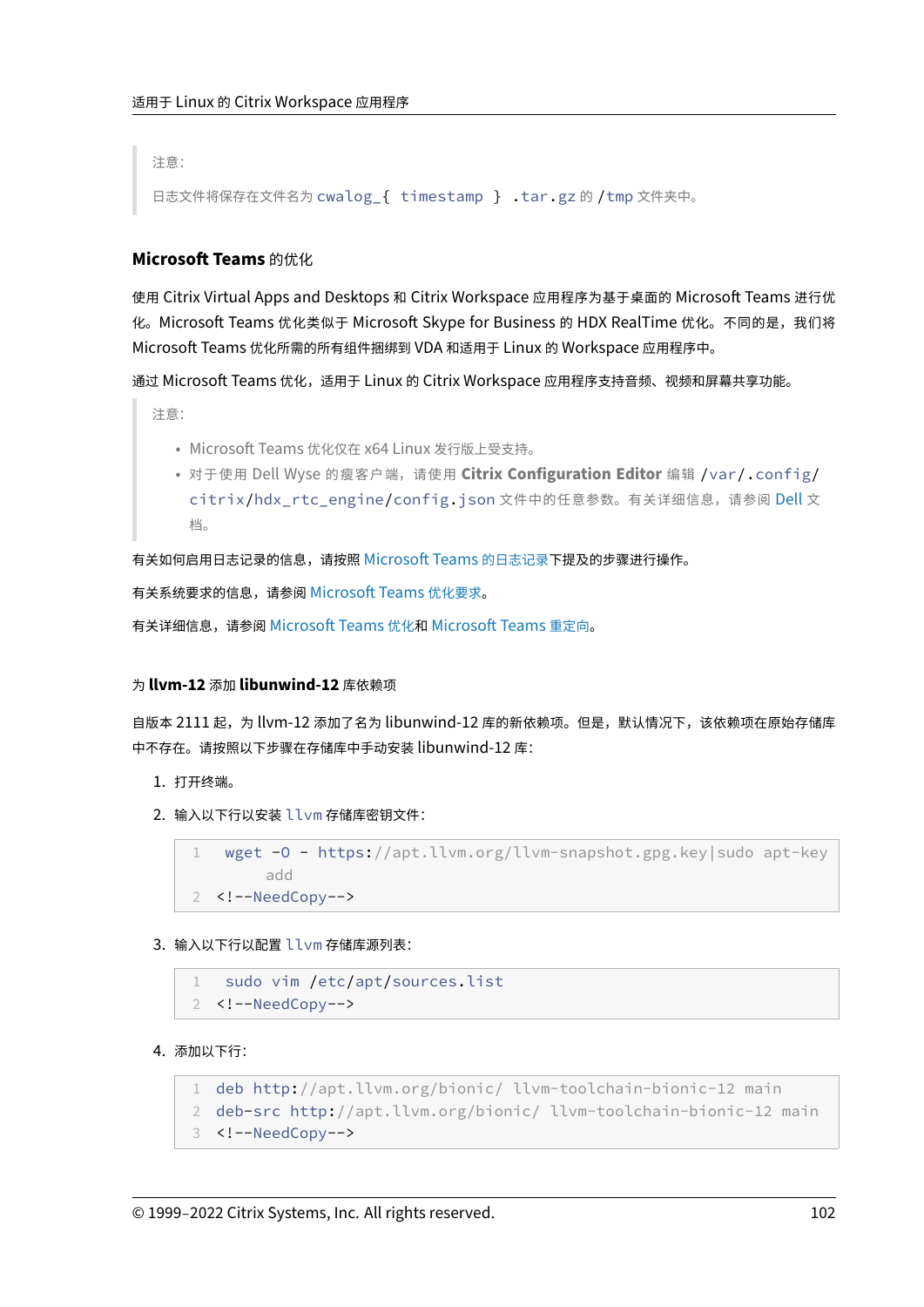5. 运行以下命令以安装 libunwind-12 库:

```
1 sudo apt-get update
2 sudo apt-get install libunwind-12
3 <!--NeedCopy-->
```
## 音频配置增强功能

如果 Microsoft Teams 配置了自动增益控制和噪音抑制选项,Citrix 重定向的 Microsoft Teams 将遵循配置的值。 否则,默认情况下将启用这些选项。但是,默认情况下,回声消除选项处于禁用状态。要更改默认设置,请执行以下操作:

- 1. 导航到 /var/.config/citrix/hdx\_rtc\_engine/config.json 文件。
- 2. 设置以下选项:
	- EnableAEC 值 1 表示启用,0 表示禁用回声消除
	- EnableAGC 值 1 表示启用,0 表示禁用自动增益控制
	- EnableNS 值 1 表示启用,0 表示禁用噪声抑制

## 面向 **Microsoft Teams** 的编码器性能估算器

HdxRtcEngine 是嵌入在 Citrix Workspace 应用程序中的 WebRTC 媒体引擎,用于处理 Microsoft Teams 重 定向。HdxRtcEngine.exe 可以预估端点的 CPU 在不超载的情况下可以承受的最佳传出视频(编码)分辨率。可 能的值为 240p、360p、720p 和 1080p。

性能估算过程将使用宏块代码来确定可通过特定端点实现的最佳分辨率。调用设置期间的编解码器协商包括尽可能高的 分辨率。编解码器协商可以是对等方之间的协商,也可以是对等方与会议服务器之间的协商。

对于具有自己的最大可用分辨率的端点,下表列出了四种性能类别:

| 端点性能 | 最大分辨率                                                   | 注册表项值 |
|------|---------------------------------------------------------|-------|
| 快    | 1080p (1920x1080 16:9 @ 30<br>fps)                      | 3     |
| 中    | 720p (1280x720 16:9 @ 30 fps) 2                         |       |
| 慢    | 360p (640x360 16:9 @ 30 fps)<br>或 640x480 4:3 @ 30 fps) | 1     |
| 非常慢  | 240p (320x180 16:9 @ 30 fp 或 0<br>320x240 4:3 @ 30 fps) |       |

要设置传输视频(编码)分辨率值(例如 360p),请从终端运行以下命令:

```
1 mkdir -p /var/.config/citrix/hdx_rtc_engine
```

```
2
```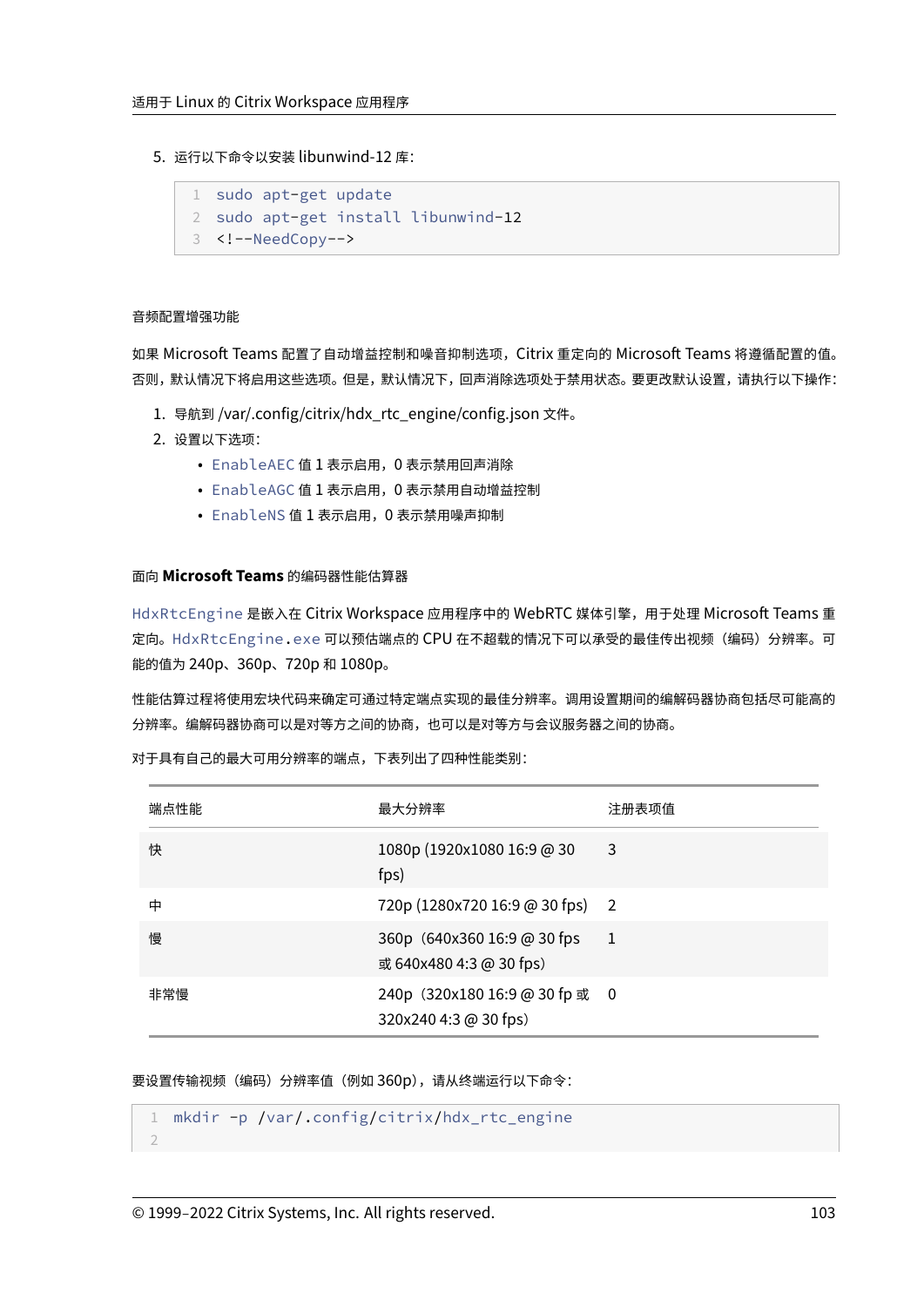```
3 vim /var/.config/citrix/hdx_rtc_engine/config.json
4
5 {
6
7
8 "OverridePerformance":1
9
10 }
11
12 <!--NeedCopy-->
```
# **Microsoft Teams** 的日志记录

要启用 Microsoft Teams 的日志记录,请执行以下操作:

- 1. 导航到 /opt/Citrix/ICAClient/debug.ini 文件。
- 2. 请按如下所示修改 [HDXTeams] 部分:

```
1 [HDXTeams]
2 ; Retail logging for HDXTeams 0/1 = disabled/enabled
3 HDXTeamsLogSwitch = 1
4 ; Debug logging; , It is in decreasing order
5 ; LS_NONE = 4, LS_ERROR = 3, LS_WARNING = 2, LS_INFO = 1,
      LS_VERBOSE = 06 WebrtcLogLevel = 0
7 ; None = 5, Info = 4, Warning = 3, Error = 2, Debug = 1, Trace = 08 WebrpcLogLevel = 0
9
10 <!--NeedCopy-->
```
## **Microsoft Teams** 优化的增强功能

- 自 Citrix Workspace 应用程序的 2101 版起:
	- **–** Citrix Workspace 应用程序安装程序已与 Microsoft Teams 铃声一起打包。
	- **–** 音频输出会自动切换到新插入的音频设备,并处于合适的音频音量。
	- **–** HTTP 代理支持匿名身份验证。
- 自 Citrix Workspace 应用程序的 2103 版起,默认情况下会禁用 VP9 视频编解码器。
- 自 Citrix Workspace 应用程序的 2104 版起,默认情况下会禁用回声消除功能。我们建议您不要使用内置扬声 器和麦克风进行通话。请改为使用耳机。此修复旨在解决瘦客户端上发现的不连贯的音频问题
- 自 Citrix Workspace 应用程序的 2106 版起: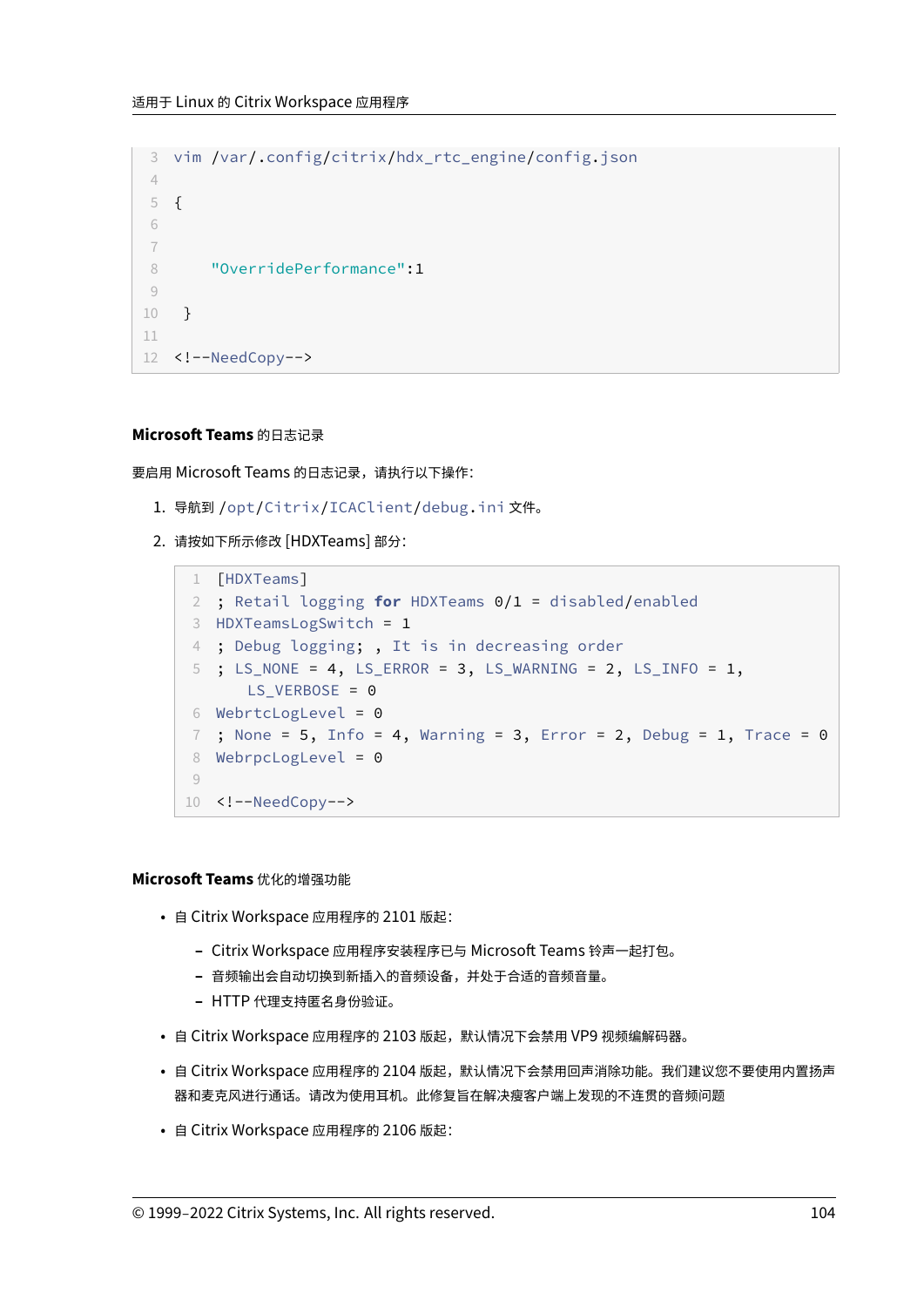**–** 以前,单击屏幕共享时,默认显示器或主显示器的预览功能仅适用于屏幕共享。

在本版本中,所有屏幕的预览将在屏幕选取器菜单中显示。可以选择 VDA 环境中用于屏幕共享的任何屏 幕。选定的显示器上将显示一个红色正方形,选定屏幕内容的小图片将显示在屏幕选取器中。

**–** 现在,您可以为媒体流量配置首选网络接口。

导 航 到 \HKEY\_CURRENT\_USER\SOFTWARE\Citrix\HDXMediaStream 并 创 建 名 为 NetworkPreference (REG\_DWORD) 的注册表项。

根据需要选择以下值之一:

| 4        | 1- Ethernet |  |
|----------|-------------|--|
| 2        | $2 - Wi-Fi$ |  |
| 3        | 3- Cellular |  |
| $\Delta$ | 4- VPN      |  |
| 5        | 5- Loopback |  |
| 6        | 6- Any      |  |

默认情况下,WebRTC 媒体引擎将选择可用的最佳路由。

#### • 自 Citrix Workspace 应用程序的 2112 版起:

注意:

以下功能仅在 Microsoft Teams 推出功能更新后可用。Microsoft 推出此更新后, 您可以查看 CTX253754 以获取文档更新和公告。

#### **–** 在 **Microsoft Teams** 中请求控制权

[在本版本中](https://support.citrix.com/article/CTX253754?_ga=2.97575065.720441965.1633910494-935350695.1633365909),参与者正在共享屏幕时,您可以在 Microsoft Teams 通话期间请求控制权。获得控制权后, 您可以对共享屏幕进行选择、编辑或其他修改。

要控制共享屏幕的时间,请单击 Microsoft Teams 屏幕顶部的请求控制权。共享屏幕的会议参与者可以 允许或拒绝您的请求。

获得控制权后,您可以对共享屏幕进行选择、编辑和其他修改。完成后,单击释放控制权。

限制:

在优化的用户与端点上运行的本机 Microsoft Teams 桌面客户端上的用户之间的点对点通话期间,请求 控制权选项不可用。解决方法:用户可以加入会议以获取请求控制权选项。

**–** 支持 **Dynamic e911**

在本版本中,Citrix Workspace 应用程序支持动态紧急呼叫。在 Microsoft 通话套餐、接线员连接和直 接路由中使用时,它提供了以下功能:

- \* 配置和路由紧急呼叫
- \* 通知安全人员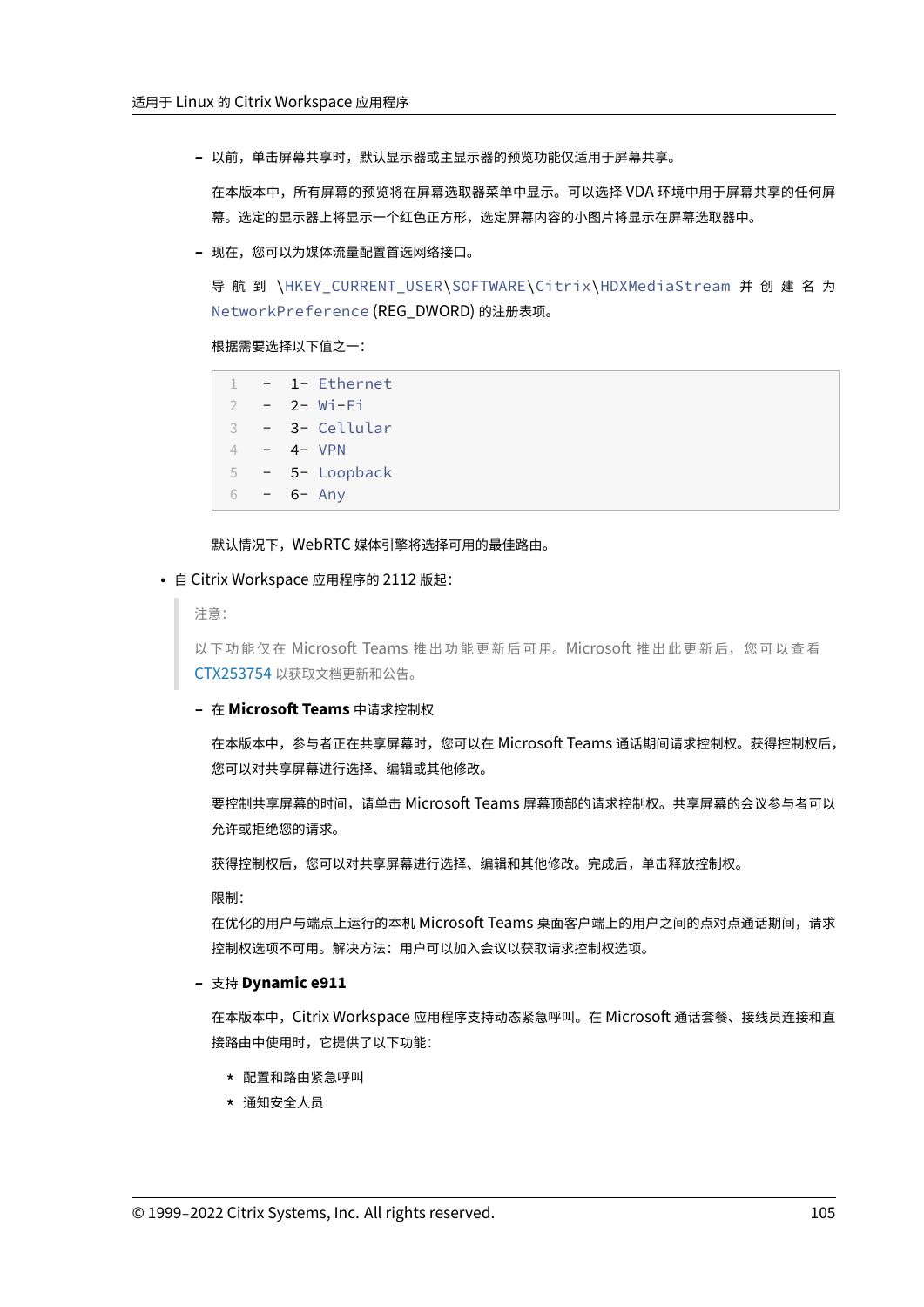提供通知的依据是端点上运行的 Citrix Workspace 应用程序的当前位置,而非 VDA 上运行的 Microsoft Teams 客户端。

Ray Baum 的法律要求将 911 呼叫者的可调度位置传送到相应的公共安全应答点 (PSAP)。自适用于 Linux 的 Citrix Workspace 应用程序 2112 起,使用 HDX 的 Microsoft Teams 优化遵从 Ray Baum 的法律。要支持此功能,瘦客户端的操作系统发行版中必须包含 LLDP 库。

# 支持 **NetScaler** 应用程序体验 **(NSAP)** 虚拟通道

以前作为实验性功能提供的 NSAP 虚拟通道功能自 2006 版起完全受支持。所有 HDX Insight 数据完全来自 NSAP 虚 拟通道并以未压缩方式发送。此方法提高了会话的可扩展性和性能。NSAP 虚拟通道默认处于启用状态。要将其禁用, 请在 module.ini 文件中切换 VDNSAP 标志 NSAP=Off。

有关详细信息,请参阅 Linux Virtual Delivery Agent 文档中的 HDX Insight 和 Citrix Application Delivery Management 服务文档中的 HDX Insight。

多显示器布局持久性

此功能保留了端点之间的会话显示器布局信息。会话将在所配置的显示器上显示。

必备条件:

此功能的要求如下:

- StoreFront v3.15 或更高版本。
- 如果 .ICAClient 已存在于当前用户的主文件夹中:

删除 All\_Regions.ini 文件

或

要保留 AllRegions.ini 文件,请在 [Client Engine\Application Launching] 部分的结尾处添加以下 行:

SubscriptionUrl=

PreferredWindowsBounds=

PreferredMonitors=

PreferredWindowState=

SaveMultiMonitorPref=

如果 .ICAClient 文件夹不存在,则指示 Citrix Workspace 应用程序的全新安装。在这种情况下,将保留功能的默 认设置。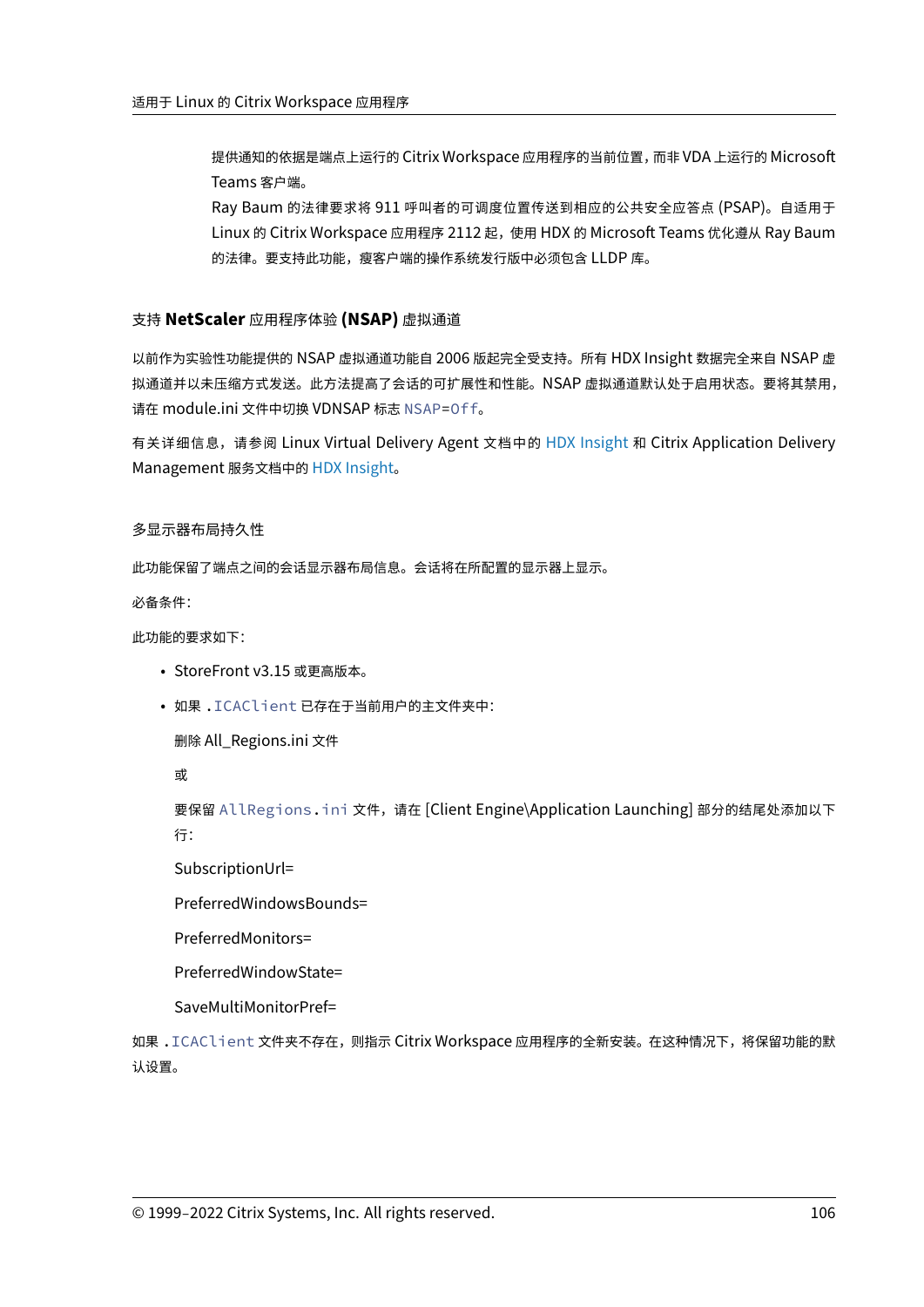#### 用例

- 在任意显示器上在窗口模式下启动一个会话并保存设置。 重新启动该会话时,该会话将在相同的模式下在相同显示器上的相同位置显示。
- 在任意显示器上在全屏模式下启动一个会话并保存设置。 重新启动该会话时,该会话将在相同的显示器上在全屏模式下显示。
- 在窗口模式下拉伸某个会话并跨多个显示器显示该会话,然后切换到全屏模式。该会话将继续在全屏模式下跨所 有显示器显示。重新启动该会话时,该会话将在全屏模式下跨所有显示器显示。

备注:

- 每次保存时都将覆盖布局,并且布局仅保存在活动的 StoreFront 上。
- 如果您在不同的显示器上从相同的 StoreFront 启动额外的桌面会话,则将布局保存在一个会话中将保存 所有会话的布局信息。

#### 保存布局

要启用保存布局功能,请执行以下操作:

- 1. 在兼容的 Delivery Controller (DDC) 上安装 StoreFront 3.15 或更高版本(等于或高于 v3.15.0.12)。
- 2. 从下载页面下载适用于 Linux 的 Citrix Workspace 应用程序 1808 或更高版本的内部版本,然后将其安装在 您的 Linux 计算机上。
- 3. 将 [ICA](https://www.citrix.com/downloads/)ROOT 环境变量设置为安装位置。
- 4. 检查 **All\_Regions.ini** 文件是否存在于 **.ICAClient** 文件夹中。如果存在,请将其删除。
- 5. 在 **\$ICAROOT/config/All\_Regions.ini** 文件中查找字段 **SaveMultiMonitorPref**。默认情况下,此字段 的值为 "true"(表示此功能处于打开状态)。要关闭此功能,请将此字段设置为 false。 如果您更新了 **SaveMultiMonitorPref** 的值,则必须删除 **.ICAClient** 文件夹中存在的 **All\_Regions.ini** 文件,以防止值不匹配以及可能存在的配置文件锁定问题。在启动会话之前设置或取消设置 **SaveMultiMoni‑ torPref** 标志。
- 6. 启动新桌面会话。
- 7. 在 Desktop Viewer 工具栏中单击保存布局以保存当前的会话布局。屏幕右下角将显示一条通知,指示成功。 单击 "保存布局" 时,图标将变为灰色。这种颜色变化表示正在保存。保存布局后,图标将显示正常。
- 8. 断开连接或从会话中注销。 重新启动会话。会话将在相同的模式下在相同显示器上的相同位置显示。

局限性与不受支持的场景:

- 由于 Linux 显示管理器存在局限性,因此,不支持跨多个显示器保存窗口模式会话的布局。
- 跨多个具有不同分辨率的显示器保存会话信息在本版本中不受支持,并且可能会导致出现不可预测的行为。
- 客户使用额外的 StoreFront 进行部署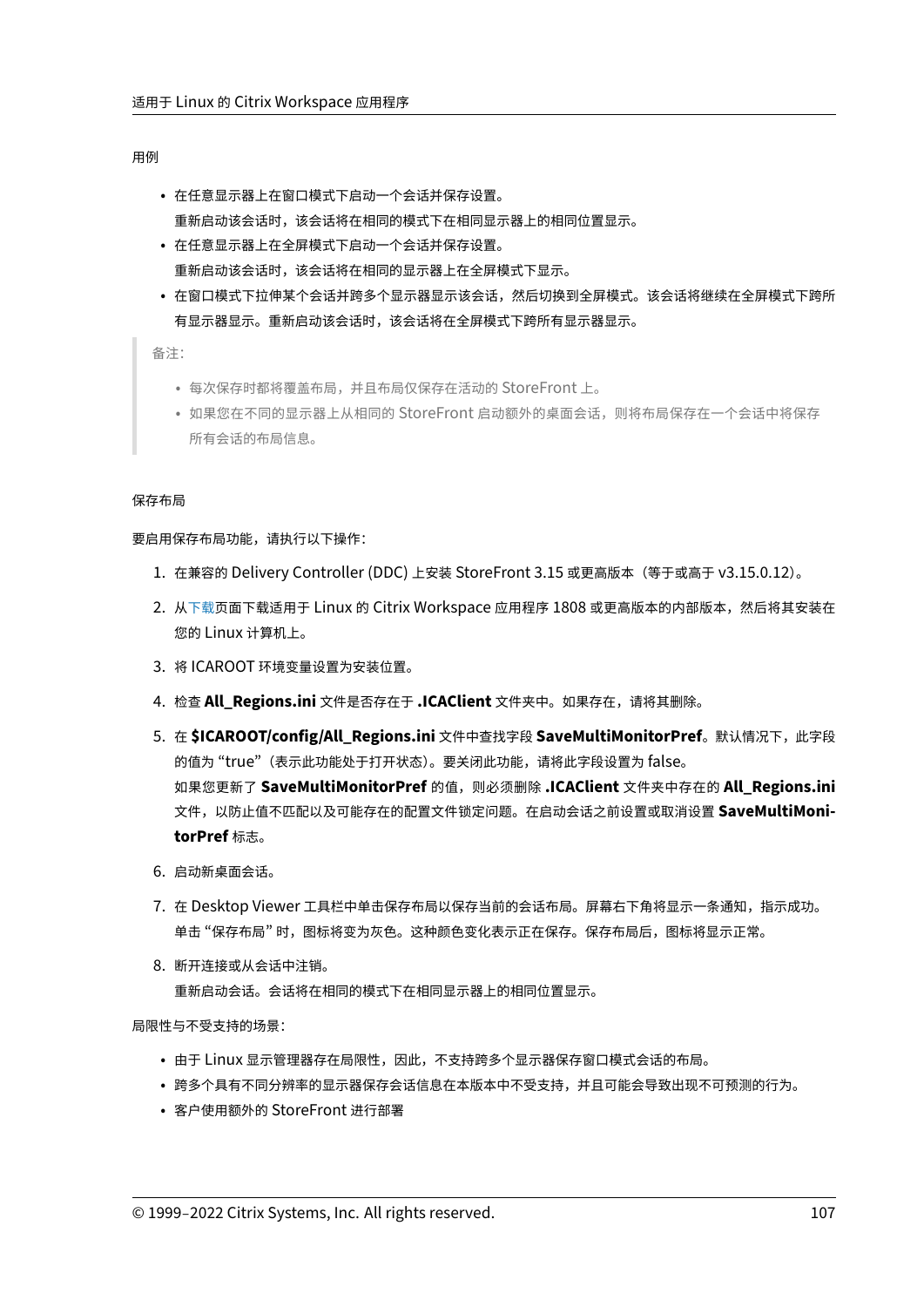## 在双监视器上使用 **Citrix Virtual Desktops**

- 1. 选择 Desktop Viewer 并单击下箭头。
- 2. 选择窗口。
- 3. 在两个显示器之间拖动 Citrix Virtual Desktops 屏幕。验证每个显示器中是否大约显示一半屏幕。
- 4. 在 Citrix Virtual Desktop 工具栏中,选择全屏。

屏幕将扩展到两个监视器。

## **Workspace** 启动器

Citrix 引入了 Workspace 启动器 (WebHelper) 以启动已发布的桌面和应用程序。

以前,随适用于 Linux 的 Citrix Workspace 应用程序提供的浏览器插件允许用户根据 NPAPI 启动已发布的桌面和应 用程序。

作为解决方案,Citrix 引入了 Workspace 启动器 (WebHelper)。要启用此功能,请将 StoreFront 配置为向 Workspace 启动器发送请求,以检测 Citrix Workspace 应用程序安装。

自版本 1901 起,Citrix Workspace 启动器与 StoreFront 和 Citrix Gateway 的直接连接兼容。此功能可帮助自动 启动 ICA 文件并检测 Citrix Workspace 应用程序安装。

有关配置 StoreFront 的信息,请参阅知识中心文章 CTX237727 中的 **Solution ‑ 2**(解决方案 ‑ 2)> **a) Adminis‑ trator configuration**(a) 管理员配置)。

注意:

Citrix Workspace 启动器当前仅适用于与 Stor[eFront](https://support.citrix.com/article/CTX237727) 的直接连接。在其他情况下(例如,通过 Citrix Gateway 的连接)不支持该启动器。

## 禁用新的 **Workspace Web UI** 模式

使用第三方瘦客户端供应商提供的自助可执行文件启动适用于 Linux 的 Citrix Workspace 应用程序时,该应用程序 可能会由于 CPU 使用率达到 100% 而变得无响应。

解决方法:切换回旧的 UI 模式:

1. 使用以下命令删除缓存的文件:

rm -r ~/.ICAClient

- 2. 转到 \$ICAROOT/config/AuthManconfig.xml 文件。
- 3. 将 CWACapableEnabled 注册表项值更改为 false。
- 4. 启动适用于 Linux 的 Citrix Workspace 应用程序。将看到自助可执行文件加载旧的 UI。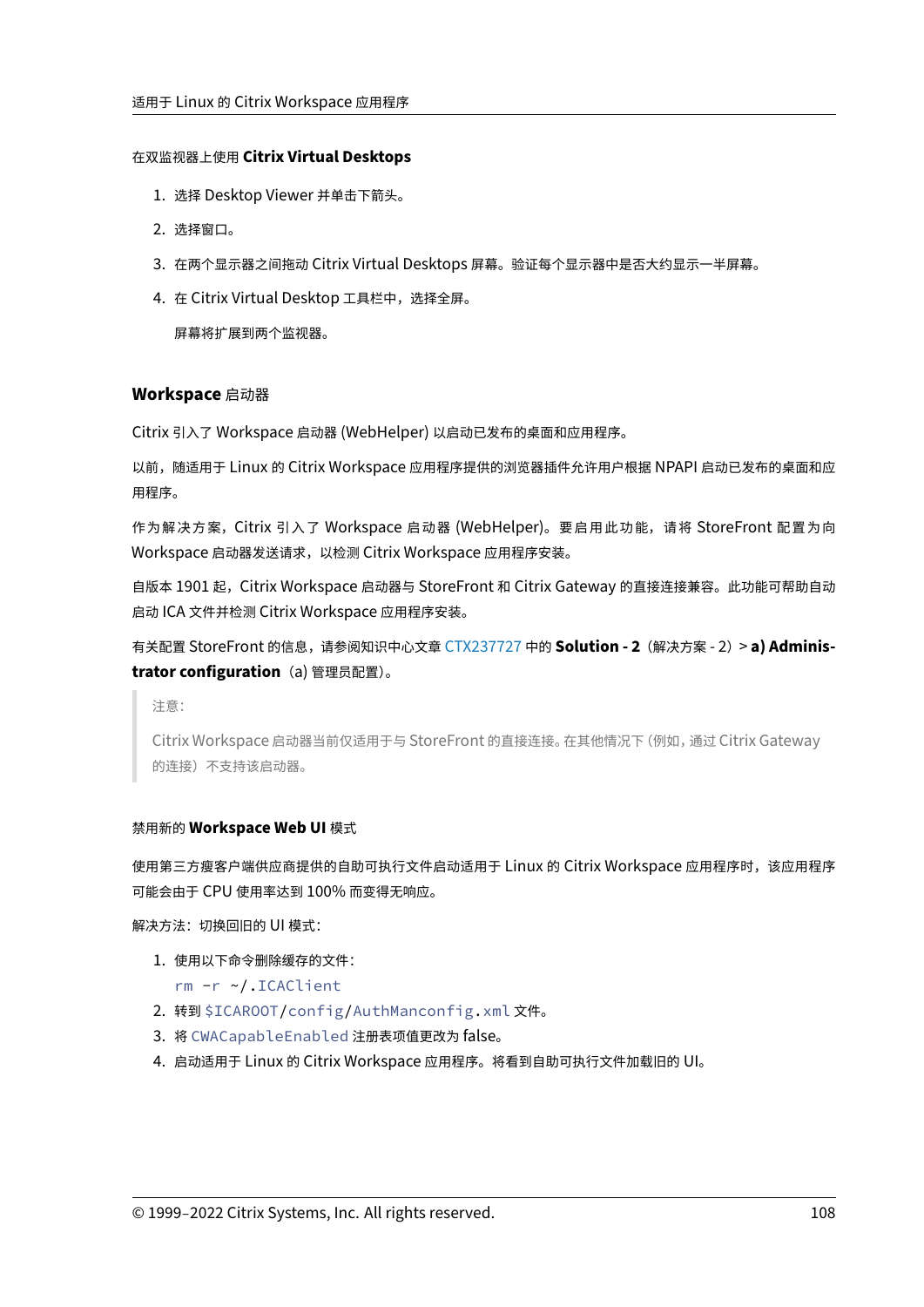#### 键盘布局同步

使用 Windows 或 Linux VDA 时,客户端与 VDA 之间的键盘布局同步允许您在客户端设备上的首选键盘布局之间切 换。默认情况下,此功能处于禁用状态。

必备条件:

- 在 Windows VDA 上启用 Unicode 键盘布局映射功能。有关详细信息,请参阅知识中心文章 CTX226335。
- 在 Linux VDA 上启用动态键盘布局同步功能。有关详细信息,请参阅动态键盘布局同步
- 键盘布局同步依赖 XKB lib,允许在 VDA 和客户端设备之间自动同步键盘布局。
- 使用 Windows Server 2016 或 Windows Server 2019 时,请导航到 HKEY\_LOCAL\_MACHINE\ Software\Citrix\ICA\IcaIme 注册表路径,添加带注册表项名称 DisableKeyboardSync 的 DWORD 值,然后将该值设置为 0。

要启用此功能,请将以下行添加到 module.ini 文件中:

 $[ICA 3.0]$ 

KeyboardSync=On

[KeyboardSync]

DriverName = VDIME.DLL

当您在 module.ini 文件中设置 **KeyboardSync=On** 并在 **wfclient.ini** 文件中设置 **KeyboardLayout=(User Profile)** 时,vdime 虚拟驱动程序将检测客户端上的活动键盘布局,并将该信息发送至 VDA。当键盘布局在客户端会 话中发生变化时,vdime 可以识别并立即向 VDA 发送新布局。

要禁用此功能,请在 module.ini 文件中设置 **KeyboardSync=Off**,以还原到早期版本的行为。在早期版本的行为 中,将从 **\$HOME/.ICAClient/wfclient.ini** 文件读取键盘布局,并在会话启动时将其与其他客户端信息一起发送至 VDA。

使用情况

启用此功能后,如果会话过程中客户端设备上的键盘布局发生变化,会话的键盘布局也将相应地发生变化。

#### 针对 **Windows VDA** 和 **Linux VDA** 的键盘布局支持

注意:

下表中所有引用的 Linux 键盘区域设置是一个连字符。

|            | Linux 键盘/Linux Windows 区域设 |         |                            |     |
|------------|----------------------------|---------|----------------------------|-----|
| Linux 键盘布局 | VDA 布局                     | 置       | Windows 键盘 ID Linux VDA 布局 |     |
| arm        | $\overline{\phantom{0}}$   | $ar-SA$ | 00000401                   | art |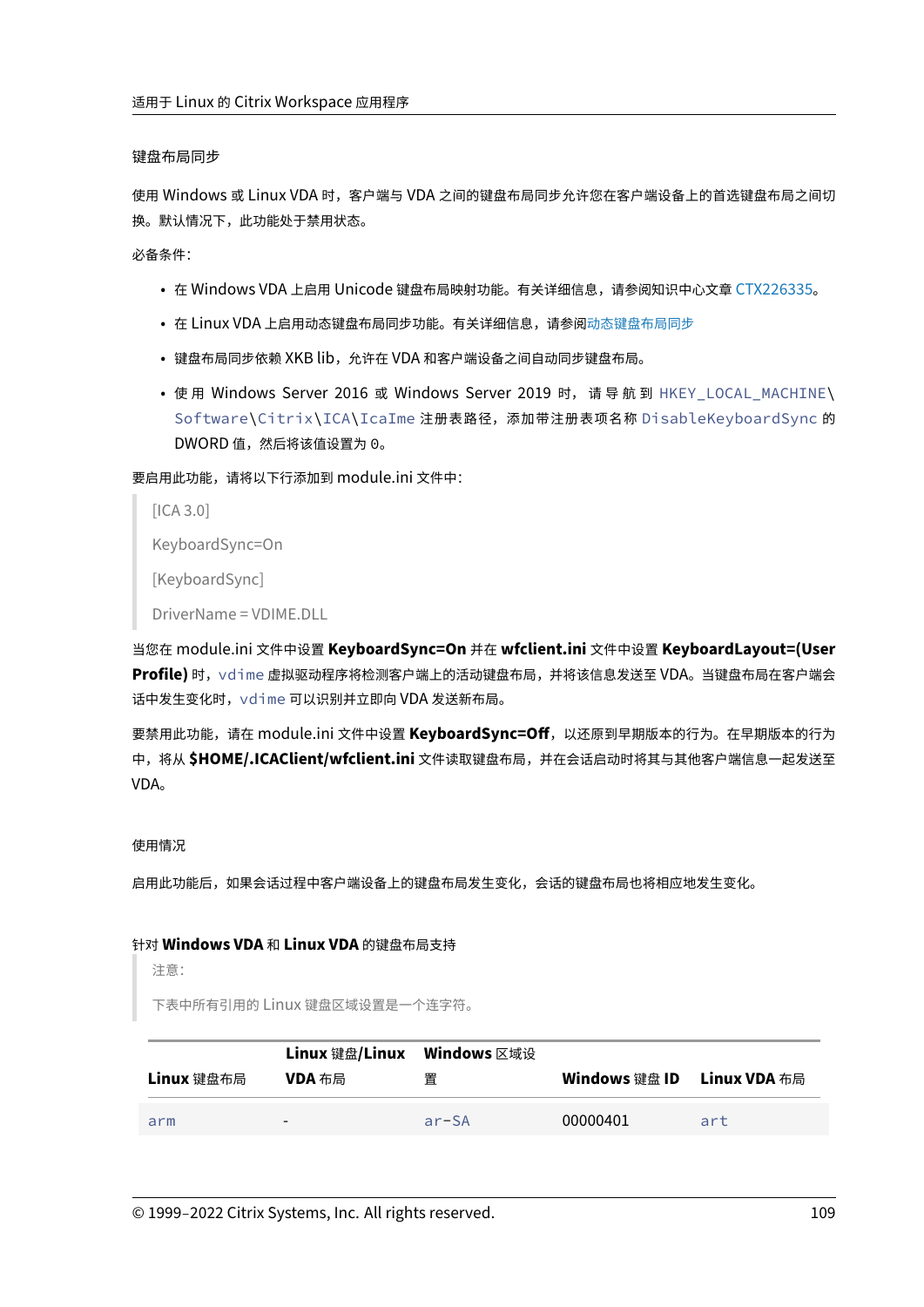|            | Linux 键盘/Linux Windows 区域设 |           |               |              |
|------------|----------------------------|-----------|---------------|--------------|
| Linux 键盘布局 | VDA 布局                     | 置         | Windows 键盘 ID | Linux VDA 布局 |
| ara        | azerty                     | $ar-DZ$   | 00020401      | ara          |
| at         |                            | $de-AT$   | 00000407      | at           |
| be         | $iso-$<br>alternate        | $fr-BE$   | 0000080c      | be           |
| be         |                            | $nl$ -BE  | 00000813      | be           |
| bg         |                            | $bg-BG$   | 00030402      | bg           |
| bg         | phonetic                   | $bg-BG$   | 00040402      | bg           |
| bg         | bas_phonetic               | $bg-BG$   | 00020402      | bg           |
| br         |                            | pt-BR     | 00000416      | br           |
| by         |                            | be-BY     | 00000423      | by           |
| ca         | eng                        | $en-CA$   | 00000409      | ca           |
| ca         | multix                     | $fr-CA$   | 00011009      | ca           |
| ca         | fr-legacy                  | $fr-CA$   | 00000c0c      | ca           |
| ca         |                            | $fr-CA$   | 00001009      | ca           |
| ch         | fr                         | $fr-CH$   | 0000100c      | ch           |
| ch         |                            | $de-CH$   | 00000807      | ch           |
| cn         |                            | $en$ –US  | 00000409      | <b>us</b>    |
| CZ         |                            | $cs - CZ$ | 00000405      | CZ           |
| CZ         | qwerty                     | $cs-CZ$   | 00010405      | CZ           |
| de         |                            | $de-DE$   | 00000407      | de           |
| de         | mac                        | $de-DE$   | 00000407      | de           |
| dk         |                            | $da-DK$   | 00000406      | dk           |
| ee         |                            | $et$ -EE  | 00000425      | ee           |
| es         |                            | $es$ -ES  | 0000040a      | es           |
| es         | mac                        | $es$ -ES  | 0000040a      | es           |
| fi         |                            | $fi-FI$   | 0000040b      | fi           |
| fr         |                            | $fr$ -FR  | 0000040c      | fr           |
| fr         | mac                        | $fr-FR$   | 0000040c      | fr           |
| gb         |                            | $en-GB$   | 00000809      | gb           |
|            |                            |           |               |              |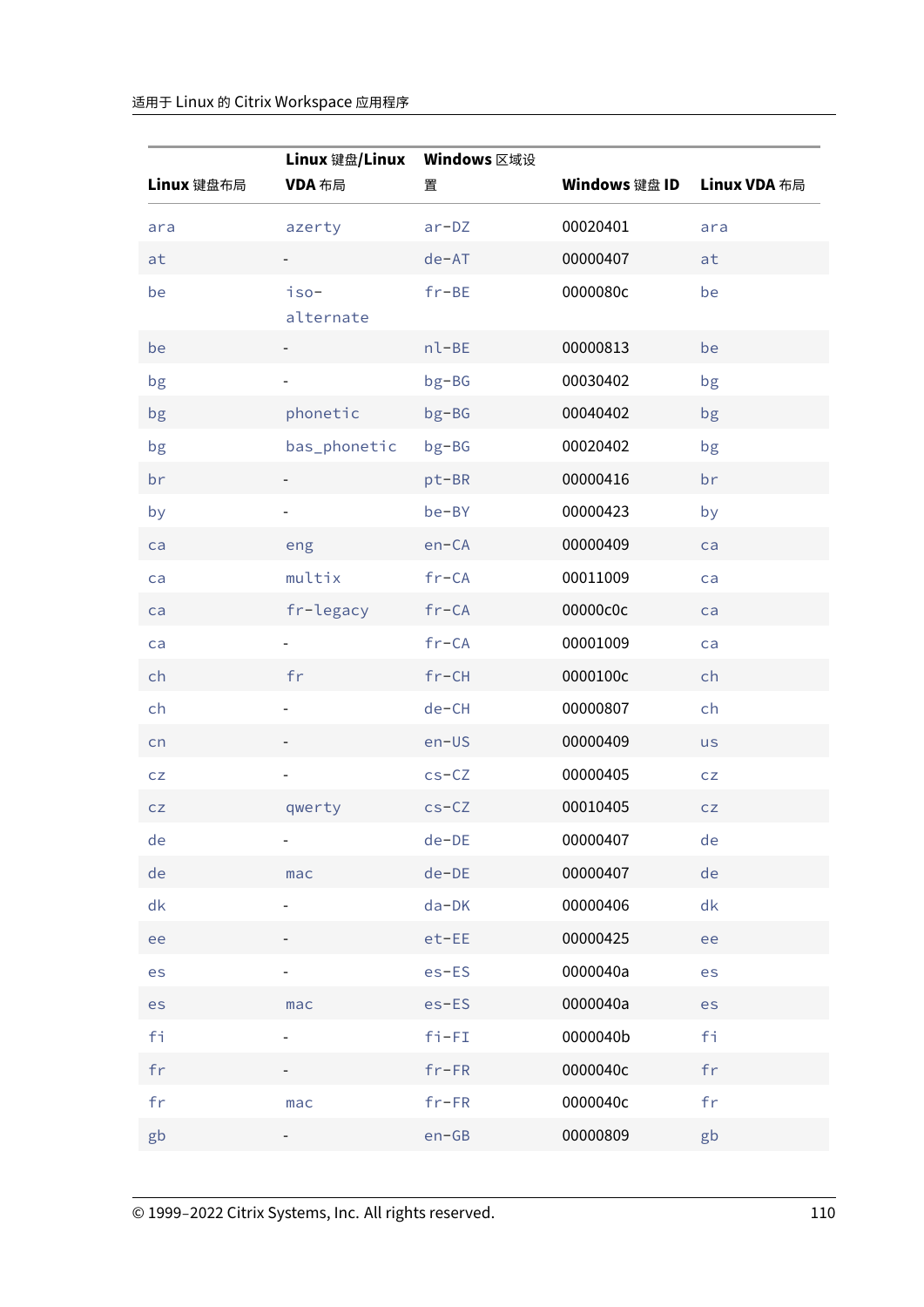| Linux 键盘布局     | Linux 键盘/Linux Windows 区域设<br>VDA 布局 | 置            | Windows 键盘 ID | Linux VDA 布局   |
|----------------|--------------------------------------|--------------|---------------|----------------|
| gb             | mac                                  | $en-GB$      | 00000809      | gb             |
| gb             | extd                                 | $en-GB$      | 00000452      | gb             |
| gr             |                                      | $e$ l-GR     | 00000408      | gr             |
| hr             |                                      | $hr-HR$      | 0000041a      | hr             |
| hu             |                                      | hu-HU        | 0000040e      | hu             |
| ie             |                                      | $en-IE$      | 00001809      | ie             |
| il             |                                      | $he-IL$      | 0002040d      | il             |
| in             | eng                                  | $en-IN$      | 00004009      | in             |
| iq             |                                      | $ar-IQ$      | 00000401      | iq             |
| i <sub>S</sub> |                                      | $is-IS$      | 0000040f      | i <sub>S</sub> |
| it             |                                      | $it-TT$      | 00000410      | it             |
| jp             |                                      | $en$ –US     | 00000409      | <b>us</b>      |
| jp             | mac                                  | $en$ –US     | 00000409      | <b>us</b>      |
| kr             |                                      | $en$ –US     | 00000409      | <b>us</b>      |
| latam          |                                      | $es-MX$      | 0000080a      | latam          |
| lt             |                                      | $lt-LT$      | 00010427      | lt             |
| lt             | ibm                                  | $lt-LT$      | 00000427      | lt             |
| lt             | std                                  | $lt-LT$      | 00020427      | lt             |
| lv             |                                      | $1v-LV$      | 00020426      | lv             |
| no             |                                      | $nb - NO$    | 00000414      | no             |
| pl             |                                      | pl-PL        | 00000415      | pl             |
| pl             | qwertz                               | $p1-PL$      | 00010415      | pl             |
| pt             |                                      | pt-PT        | 00000816      | pt             |
| pt             | mac                                  | pt-PT        | 00000816      | pt             |
| ro             | std                                  | $ro-RO$      | 00010418      | ro             |
| rs             |                                      | $sr-Cyrl-RS$ | 00000c1a      | $rs$           |
| $r s$          | latin                                | sr-Latn-RS   | 0000081a      | rs             |
| ru             |                                      | $ru-RU$      | 00000419      | ru             |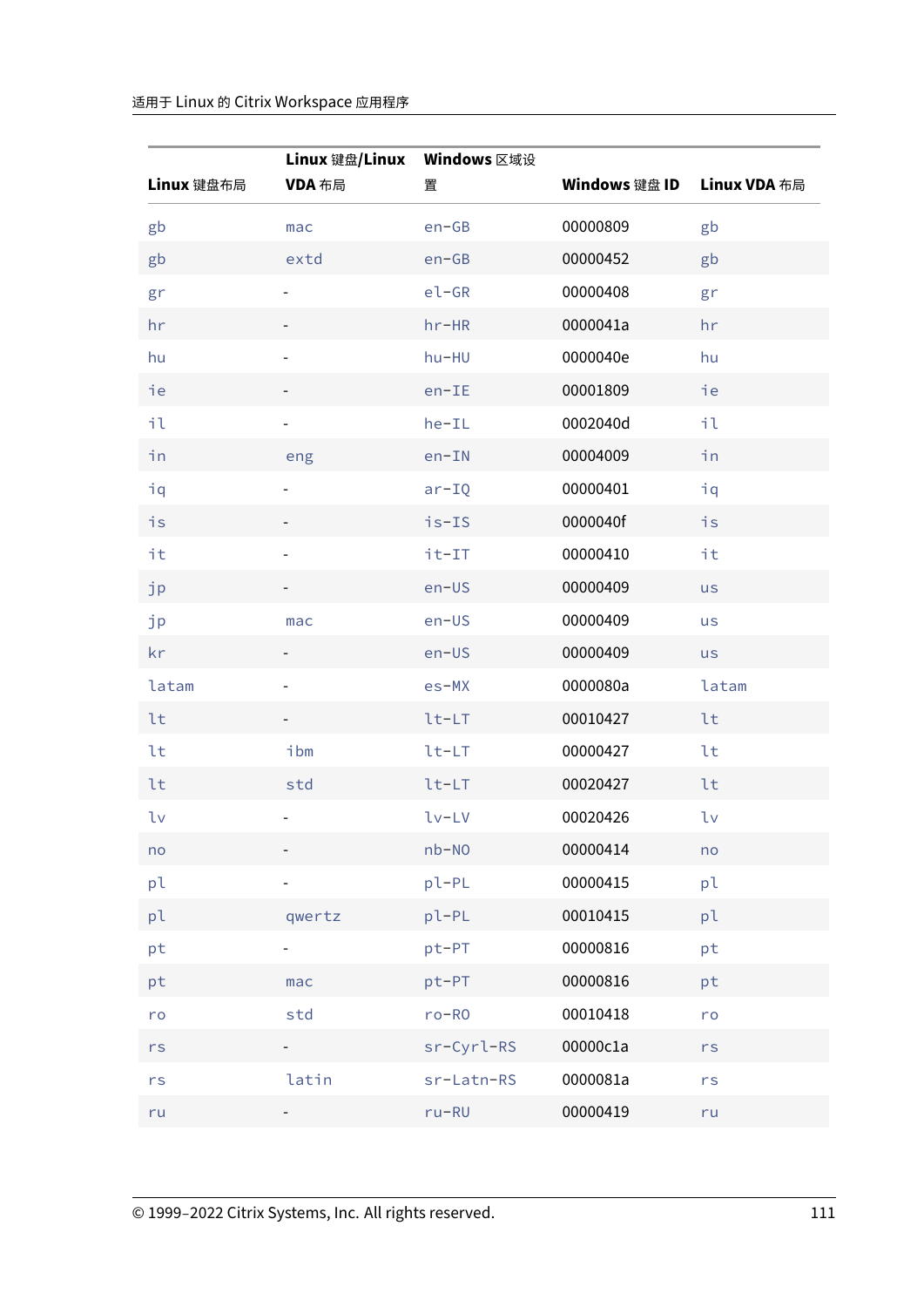|            | Linux 键盘/Linux Windows 区域设 |            |               |              |
|------------|----------------------------|------------|---------------|--------------|
| Linux 键盘布局 | VDA 布局                     | 置          | Windows 键盘 ID | Linux VDA 布局 |
| ru         | typewriter                 | $ru-RU$    | 00010419      | ru           |
| ru         | mac                        | $ru-RU$    | 00000419      | ru           |
| se         |                            | $sv-SE$    | 0000041d      | se           |
| se         | mac                        | $sv-SE$    | 0000041d      | se           |
| si         |                            | $s1-SI$    | 00000424      | si           |
| sk         |                            | sk-SK      | 0000041b      | sk           |
| sk         | qwerty                     | sk-SK      | 0001041b      | sk           |
| th         |                            | $th$ -TH   | 0000041e      | th           |
| th         | pat                        | th-TH      | 0001041e      | th           |
| tj         |                            | tg-Cyrl-TJ | 00000428      | tj           |
| tr         |                            | $tr$ -TR   | 0000041f      | tr           |
| tr         | $\mathsf f$                | $tr$ -TR   | 0001041f      | tr           |
| tw         |                            | $en$ -US   | 00000409      | us           |
| ua         |                            | uk-UA      | 00000422      | ua           |
| <b>us</b>  |                            | $en$ -US   | 00000409      | <b>us</b>    |
| <b>us</b>  | mac                        | $en$ –US   | 00000409      | <b>us</b>    |
| <b>us</b>  | dvorak                     | $en$ -US   | 00010409      | <b>us</b>    |
| <b>US</b>  | dvorak-l                   | $en$ -US   | 00030409      | <b>us</b>    |
| us         | dvorak-r                   | $en$ -US   | 00040409      | us           |
| <b>us</b>  | intl                       | $nl-NL$    | 00020409      | <b>us</b>    |
| vn         |                            | $vi - VN$  | 0000042a      | vn           |

# **VDA** 键盘布局

VDA 键盘布局功能可帮助您使用 "VDA" 键盘布局,而无论客户端的键盘布局设置如何。它支持以下类型的键盘:PC/XT 101、102、104、105、106。

要使用服务器端键盘布局,请执行以下操作:

- 1. 启动 wfclient.ini 文件。
- 2. 按如下所示更改 KeyboardLayout 属性的值: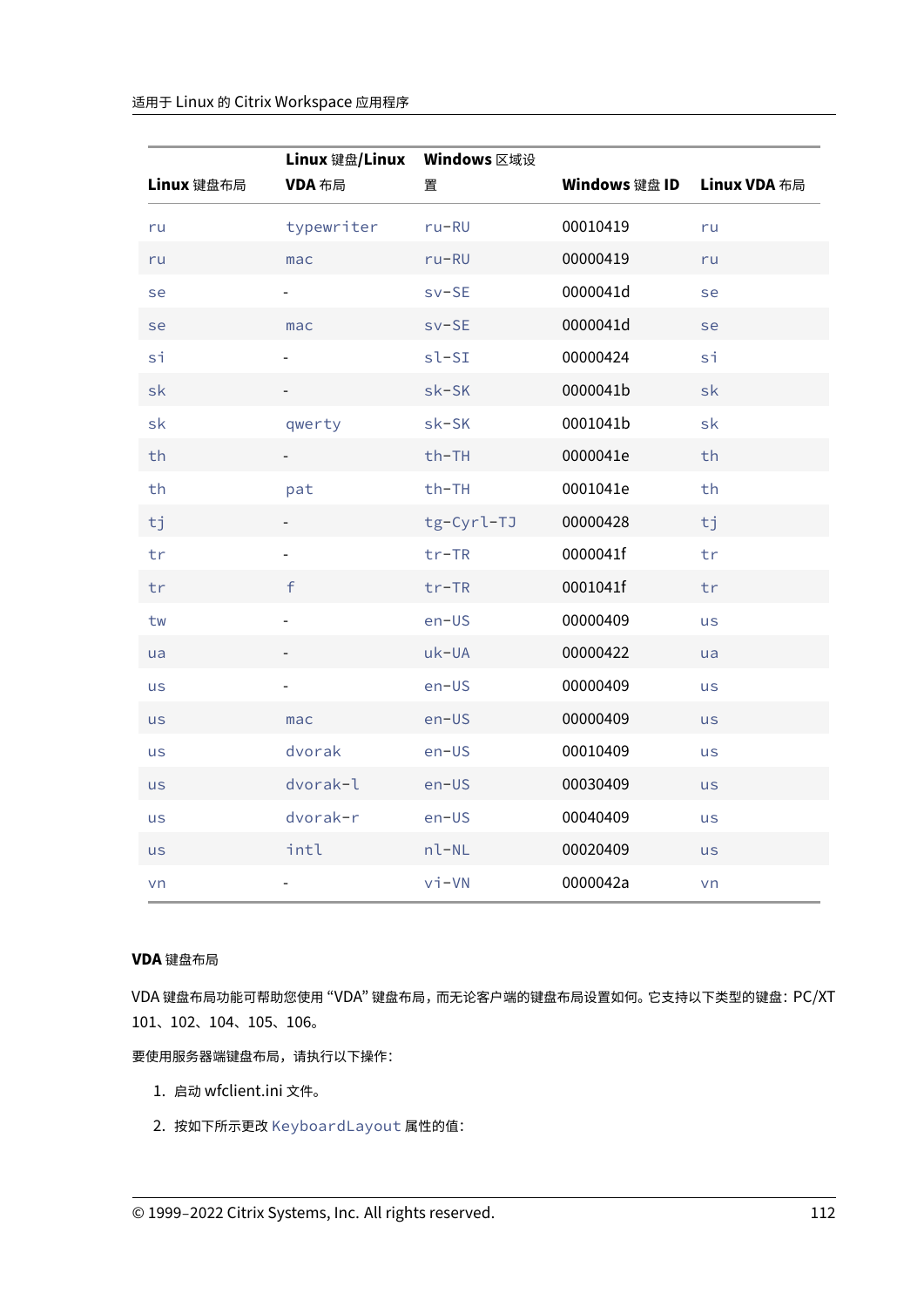KeyboardLayout=(Server Default)

KeyboardLayout 属性的默认值为 (用户配置文件)。

3. 重新启动会话以使更改生效。

# 文件类型关联

Citrix Virtual Apps Services 可能还发布文件,而非发布应用程序或桌面。此过程称为发布内容,并且允许使用 pnabrowse 打开已发布的文件。

Citrix Workspace 应用程序可识别的文件类型存在限制。仅当已发布的应用程序与已发布的文件的文件类型关联时:

- 系统识别已发布的内容的文件类型
- 用户可以通过 Citrix Workspace 应用程序查看该文件

例如,要使用 Citrix Workspace 应用程序查看已发布的 Adobe PDF 文件,必须发布诸如 Adobe PDF Viewer 之类 的应用程序。除非发布了恰当的应用程序,否则用户将无法查看相应的已发布内容。

要在客户端上启用 FTA,请执行以下操作:

- 1. 确认您要关联的应用程序是收藏夹还是已订阅的应用程序。
- 2. 要获取已发布应用程序的列表和服务器 URL,请运行命令:

```
1 ./util/storebrowse -l
\mathcal{L}3 ./util/storebrowse -S <StoreFront URL>
4 <!--NeedCopy-->
```
3. 使用以下语法运行./util/ctx\_app\_bind 命令:

```
./util/ctx_app_bind [-p] example_file|MIME-type published-application [
server|server-URI]
```
例如,

```
./util/ctx_app_bind a.txt BVT_DB.Notepad_AWTSVDA-0001 https://awddc1.
bvt.local/citrix/store/discovery
```
- 4. 验证您尝试打开的文件是否已启用客户端驱动器映射 (CDM)。
- 5. 双击该文件以使用关联的应用程序将其打开。

将已发布的应用程序与文件类型关联

Citrix Workspace 应用程序读取并应用管理员在 Citrix Studio 中配置的设置。

必备条件:

验证您是否连接到配置了 FTA 的应用商店服务器。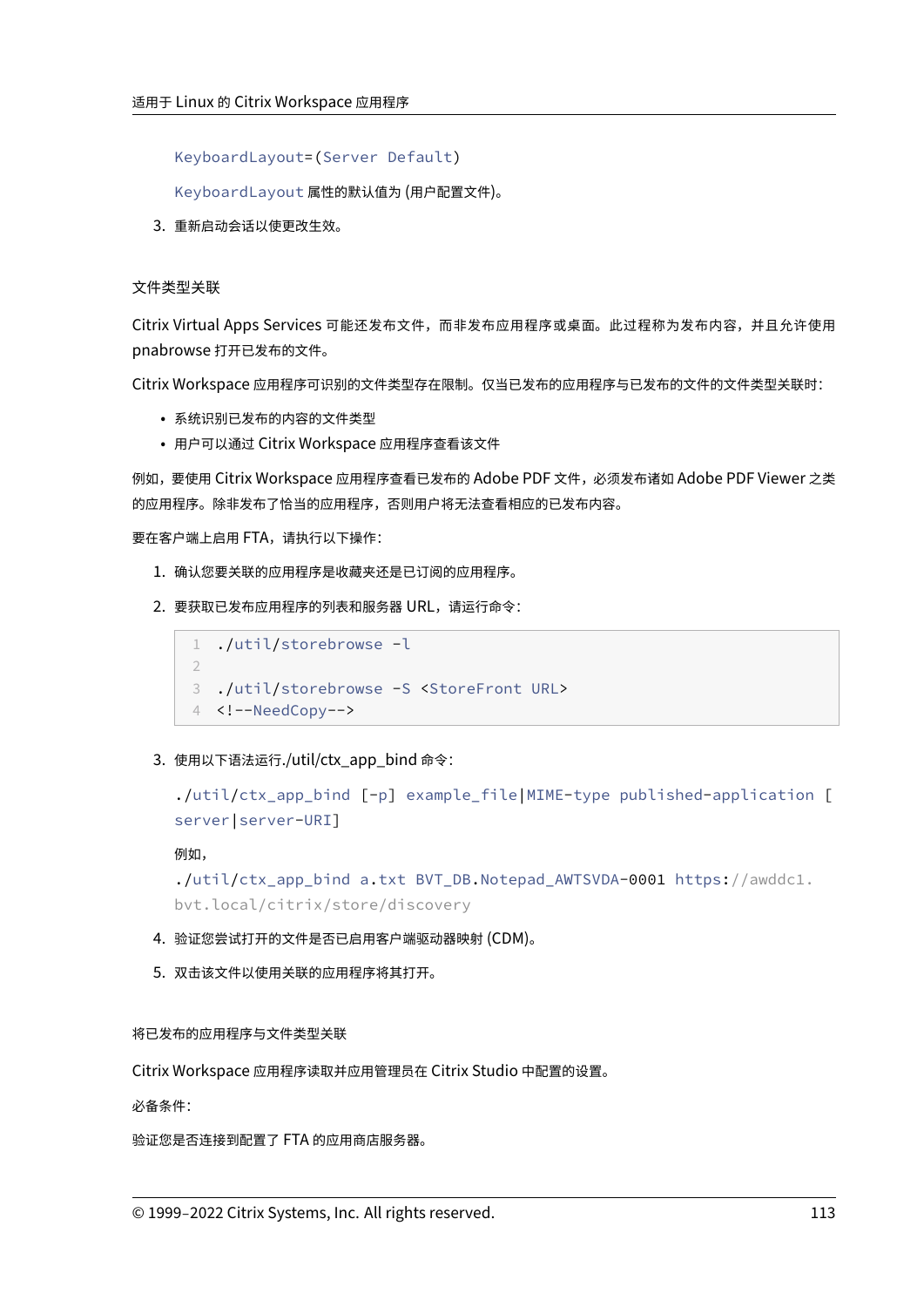要将文件扩展名与适用于 Linux 的 Citrix Workspace 应用程序关联,请执行以下操作:

- 1. 发布应用程序。
- 2. 登录到 Citrix Studio。
- 3. 在应用程序上单击鼠标右键并选择属性。
- 4. 选择位置。
- 5. 在"命令行参数 (可选)"字段中添加"%\*\*"以跳过命令行验证,然后单击"确定"。
- 6. 在应用程序上单击鼠标右键并选择属性。
- 7. 选择文件类型关联。
- 8. 选择您希望 Citrix Workspace 应用程序与该应用程序相关联的所有扩展名。

# 9. 单击应用和更新文件类型。

10. 请按照文件类型关联中提及的步骤在客户端上启用 FTA。

注意:

StoreFront [文件类型关](https://docs.citrix.com/zh-cn/citrix-workspace-app-for-linux/configure-xenapp.html#file-type-association)联必须设置为 "开"。默认情况下,启用文件类型关联。

# 支持 **Citrix Analytics**

适用于 Linux 的 Citrix Workspace 应用程序已经过检测,可在该应用程序触发某些事件时安全地将日志传输到 Citrix Analytics。启用后,将在 Citrix Analytics 服务器上分析和存储日志。有关 Citrix Analytics 的详细信息,请参阅 Citrix Analytics。

# [透明用户界面](https://docs.citrix.com/zh-cn/citrix-analytics/)

Citrix ICA 协议使用透明用户界面虚拟通道 [TUI VC] 协议在 Citrix Virtual Apps and Desktops 与主机服务器之间 传输数据。TUI 协议传输远程连接的用户界面 [UI] 组件消息。

适用于 Linux 的 Citrix Workspace 应用程序支持 TUI VC 功能。此功能可帮助客户端接收服务器发送的 TUI 数据包, 客户端可以访问 UI 相关组件。此功能可帮助您控制默认叠加屏幕的显示。可以在 module.ini 文件中切换 VDTUI 标志: VDTUI - On/Off

自版本 1912 起,**VDTUI** 标志默认设置为开。因此,当您启动应用程序时不再显示 "正在启动 <Application>" 对话 框。相反,将随进度条一起显示 "正在连接 <Application>" 对话框。该对话框还显示应用程序启动的进度。但是,如 果将此标志设置为关,"正在启动 <Application>" 对话框将呈现在其他应用程序窗口顶部,覆盖登录提示。

有关虚拟通道的详细信息,请参阅 Citrix Virtual Apps and Desktops 文档中的 Citrix ICA 虚拟通道。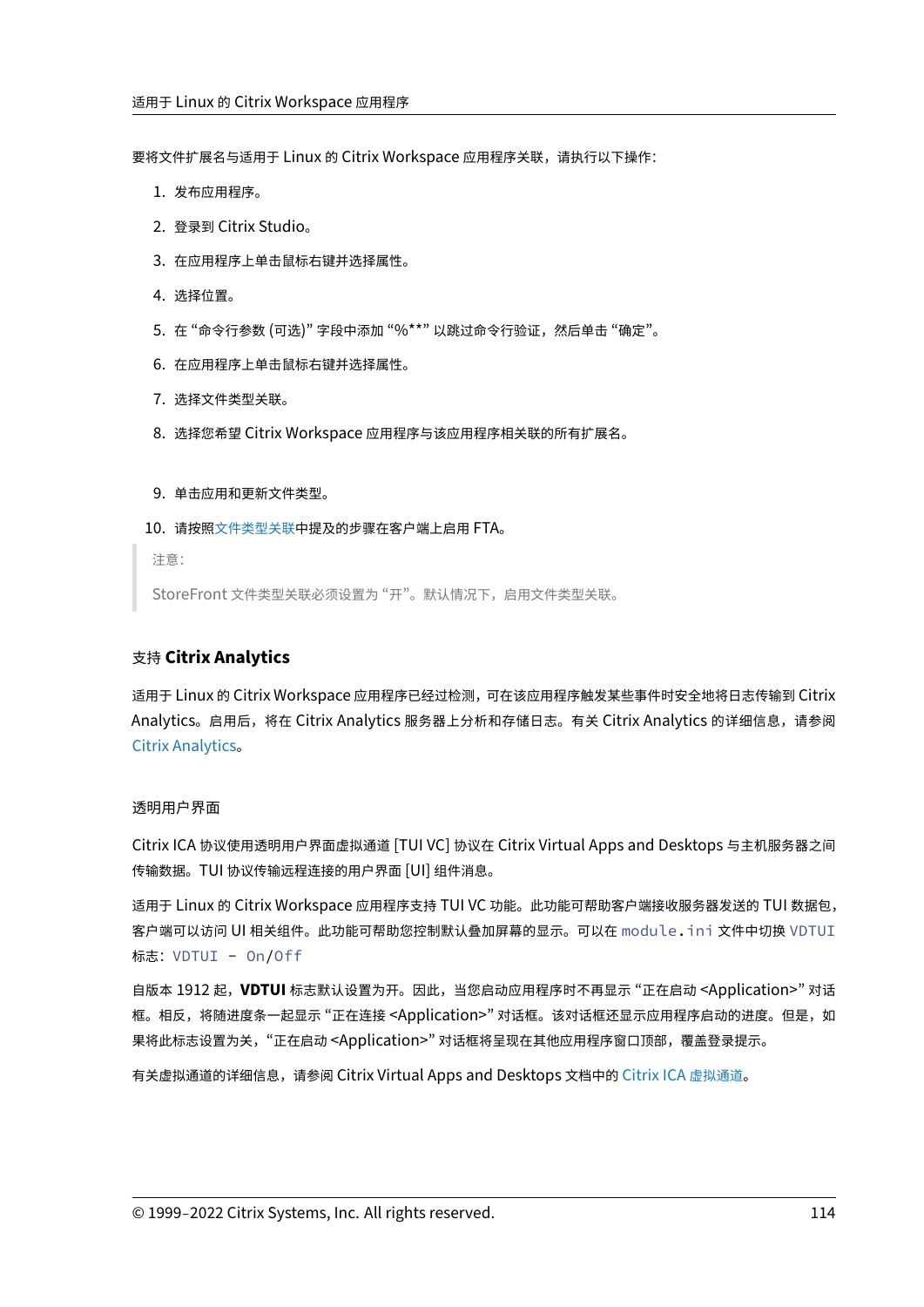身份验证

January 26, 2022

为了提供更好的体验,自 Citrix Workspace 应用程序 2012 起,我们将在 Citrix Workspace 应用程序中显示身份验 证对话框,并在登录屏幕上显示应用商店详细信息。我们会加密和存储身份验证令牌,以便您在系统或会话重新启动时 不需要重新输入凭据。

注意:

此身份验证增强功能仅在云部署中适用。

必备条件:

安装 libsecret 库。

默认情况下,此功能处于禁用状态。

要启用此增强功能,请执行以下操作:

- 1. 找到配置文件: \$ICAROOT/config/AuthManConfig.xml。
- 2. 将 AuthManLiteEnabled 的值设置为 **true**。

智能卡

要在适用于 Linux 的 Citrix Workspace 应用程序中配置智能卡支持,必须通过 StoreFront 控制台配置 StoreFront 服务器。

Citrix Workspace 应用程序支持与 PCSC‑Lite 和 PKCS#11 驱动程序相应兼容的智能卡读卡器。默认情况下,Citrix Workspace 应用程序现在在其中一个标准位置查找 opensc-pkcs11.so。

Citrix Workspace 应用程序可以在非标准位置或其他 PKCS\##11 驱动程序中找到 opensc-pkcs11.so。可以 使用以下过程存储各自的位置:

- 1. 找到配置文件: \$ICAROOT/config/AuthManConfig.xml。
- 2. 找到行 <key>PKCS11module</key>,将驱动程序位置添加到紧跟该行的 <value> 元素中。
	- 注意:

如果您输入了驱动程序位置的文件名,Citrix Workspace 应用程序将导航到 \$ICAROOT/PKCS\ ##11 目录中的相应文件。或者,可以使用以 "/" 开头的绝对路径。

删除智能卡后,请按照以下步骤更新配置文件中的 SmartCardRemovalAction,以配置 Citrix Workspace 应 用程序的行为:

- 1. 找到配置文件: \$ICAROOT/config/AuthManConfig.xml。
- 2. 找到行 <key>SmartCardRemovalAction</key>,并将 noaction 或 forcelogoff 添加到紧跟该行 的 <value> 元素中。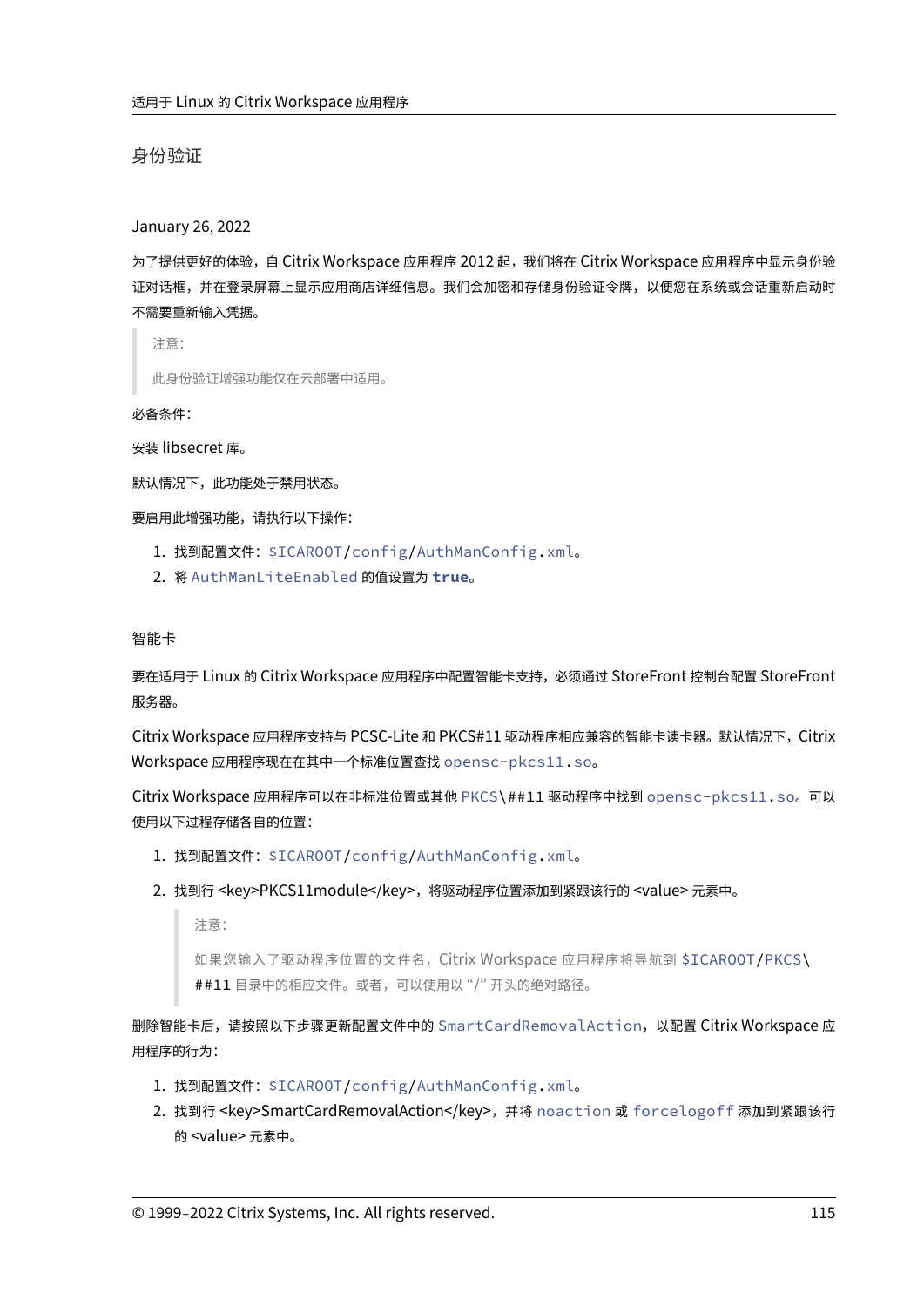默认行为为 noaction。不执行任何用于清除存储的凭据以及在删除智能卡时生成的令牌的操作。

forcelogoff 操作将在删除智能卡时清除 StoreFront 中的所有凭据和令牌。

#### 启用智能卡支持

如果在服务器和 Citrix Workspace 应用程序中同时启用了智能卡,Citrix Workspace 应用程序将支持各种智能卡读 卡器。

可以将智能卡用于以下用途:

- 智能卡登录身份验证 ‑ 对 Citrix Virtual Apps 服务器进行身份验证。
- 智能卡应用程序支持 允许支持智能卡的已发布应用程序访问本地智能卡设备。

智能卡数据对安全性非常敏感,必须通过采用安全身份验证的通道(例如 TLS)进行传输。

要实现智能卡支持,必须具备以下条件:

- 智能卡读卡器和已发布的应用程序必须符合 PC/SC 工业标准。
- 安装适用于您的智能卡的驱动程序。
- 安装 PC/SC Lite 软件包。
- 安装并运行 pcscd 守护程序,该程序提供使用 PC/SC 访问智能卡的中间件。
- 在 64 位系统中, 64 位和 32 位版本的 libpscslite1 软件包必须存在。

有关在服务器上配置智能卡支持的详细信息,请参阅 Citrix Virtual Apps and Desktops 文档中的智能卡。

#### 智能卡支持的增强功能

注意:

此功能普遍适用于 Citrix Workspace 应用程序。

自版本 2112 起,Citrix Workspace 应用程序支持适用于智能卡读卡器的即插即用功能。

插入智能卡时,智能卡读卡器会在服务器和客户端中检测智能卡。可以同时即插即用不同的智能卡,并且检测到所有这 些智能卡。

必备条件:

### 在 Linux 客户端上安装 libpcscd 库。

注意:

默认情况下,此库可能会安装在大多数 Linux 发行版的最新版本中。但是,您可能需要在某些 Linux 发行版的早 期版本中安装 libpcscd 库,例如 Ubuntu 1604。

#### 要禁用此增强功能,请执行以下操作:

- 1. 导航到 <ICAROOT>/config/module.ini 文件夹。
- 2. 转到 SmartCard 部分。
- 3. 设置 DriverName= VDSCARD.DLL。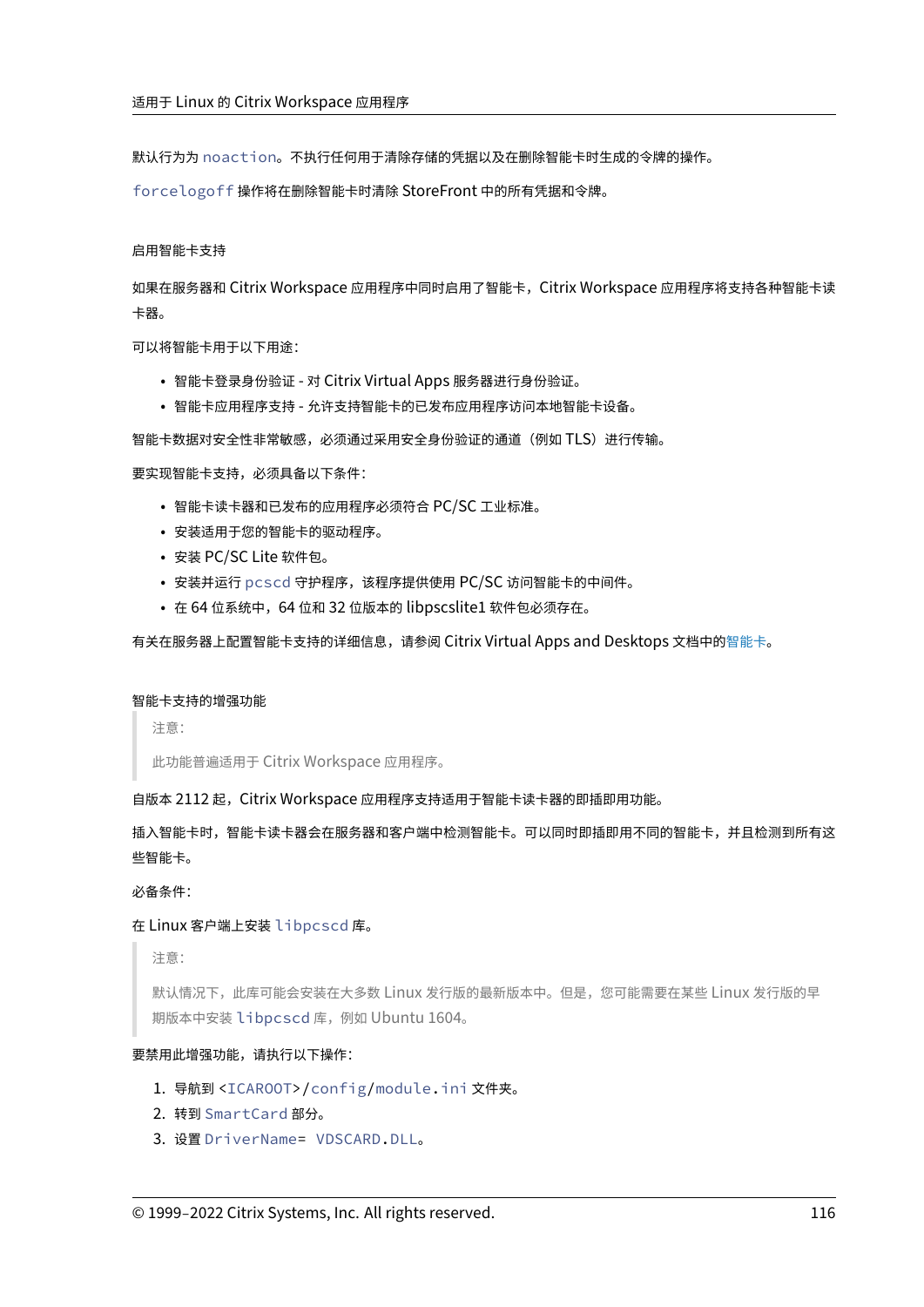# 支持多重 **(nFactor)** 身份验证

多重身份验证要求用户提供多个身份证明以获得访问权限,从而增强了应用程序的安全性。多重身份验证使得身份验证 步骤和关联的凭据收集表单可由管理员配置。

本机 Citrix Workspace 应用程序通过在已针对 StoreFront 实现的表单登录支持的基础上构建来支持此协议。Citrix Gateway 的 Web 登录页面和流量管理器虚拟服务器也使用此协议。

有关详细信息,请参阅 Citrix ADC 文档中的 SAML 身份验证和多重 (nFactor) 身份验证。

安全通信

January 18, 2022

要确保您的站点与 Citrix Workspace 应用程序之间的通信安全,可以使用 Citrix Gateway 等安全技术集成 Citrix Workspace 应用程序连接。

注意:

Citrix 建议在 StoreFront 服务器与用户设备之间使用 Citrix Gateway。

- 防火墙:网络防火墙可以根据目标地址和端口允许或阻止数据包通过。在使用 Citrix Workspace 应用程序时, 如果要经过将服务器内部网络 IP 地址映射到外部 Internet 地址(即网络地址转换,或 NAT)的网络防火墙,则 应配置外部地址。
- 可信的服务器。
- 仅适用于 Citrix Virtual Apps 部署 (不适用于 XenDesktop 7): SOCKS 代理服务器或安全代理服务器 (也称 为安全性代理服务器、HTTPS 代理服务器或传输层安全性 (TLS) 通道代理服务器)。可以使用代理服务器来限制 网络的入站和出站访问,并处理 Citrix Workspace 应用程序与服务器之间的连接。Citrix Workspace 应用程 序支持 SOCKS 和安全代理协议。
- 仅限 Citrix Virtual Apps 部署:使用 TLS 协议的 Citrix Secure Web Gateway 或 SSL Relay 解决方案。支 持 TLS 1.0 到 1.2。

# **Citrix Gateway**

Citrix Gateway (以前称为 Access Gateway) 保护与 StoreFront 应用商店的连接。此外, 管理员还可以详细控制 用户对桌面和应用程序的访问权限。

要通过 Citrix Gateway 连接桌面和应用程序,请执行以下操作:

- 1. 使用以下方法之一指定管理员提供的 Citrix Gateway URL:
	- 首次使用自助服务式用户界面时,系统会提示您在添加帐户对话框中输入 URL。
	- 以后使用自助服务式用户界面时,可以通过单击首选项 > 帐户 > 添加来输入 URL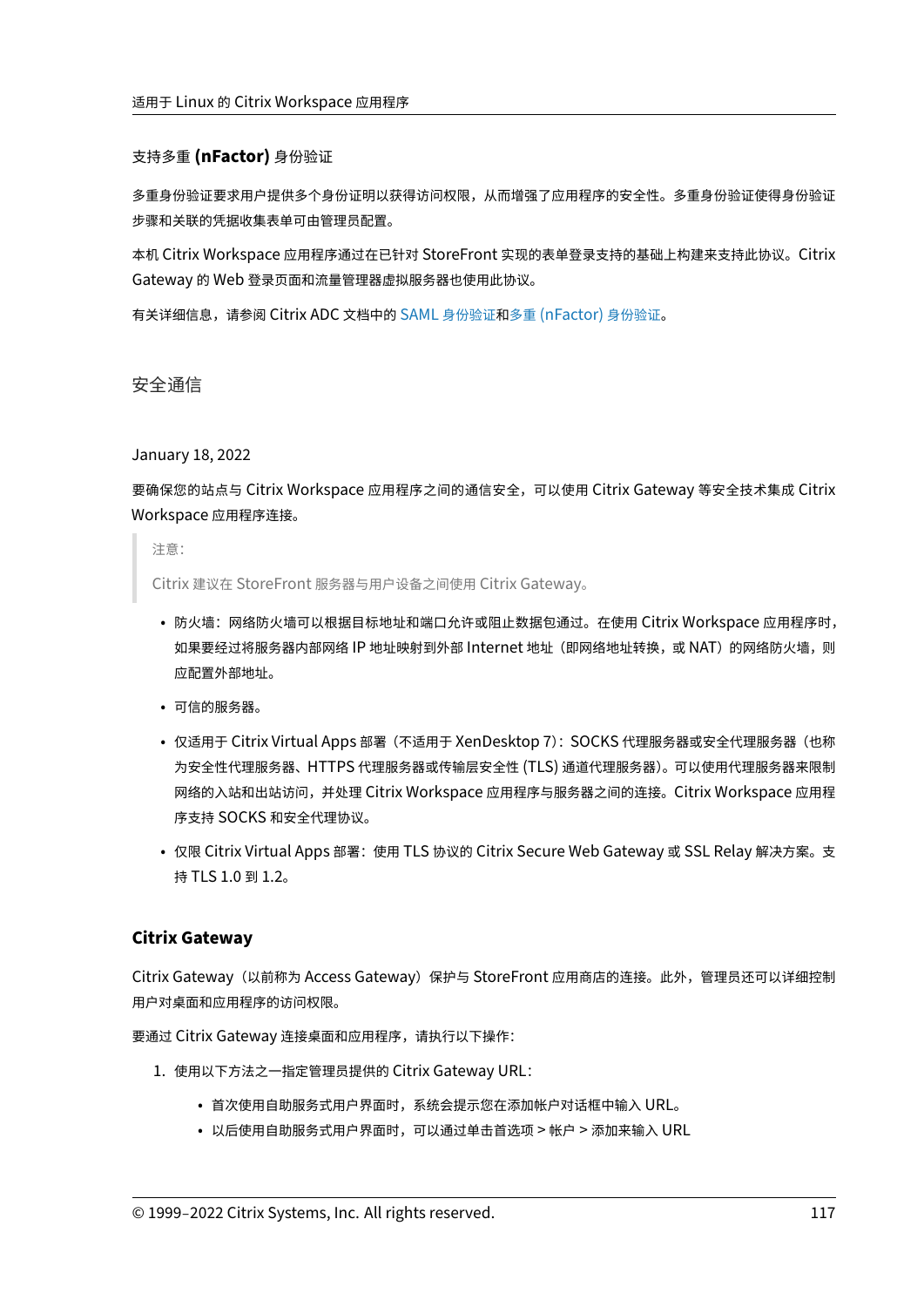• 如果要通过 storebrowse 命令建立连接,请在命令行中输入 URL

该 URL 指定网关和特定应用商店(选择性指定):

- 要连接到 Citrix Workspace 应用程序找到的第一个应用商店,请使用以下格式的 URL,例如: https: //gateway.company.com。
- 要 连 接 到 特 定 应 用 商 店, 请 使 用 以 下 格 式 的 URL, 例 如:https://gateway.company. com?<storename>。 此 动 态 URL 的 格 式 为 非 标 准 格 式; 请 勿 在 该 URL 中 包 含 =([等 号 字](https://gateway.company.com) [符\)。如果要通过](https://gateway.company.com) storebrowse 连接到特定应用商店,可能需要在 storebrowse 命令中用双引号引起 URL。
- 2. 系统[提示时,](https://gateway.company.com)使用您的用户名、密码和安全令牌连接到该应用商店(通过网关)。有关此步骤的详细信息,请参阅 Citrix Gateway 文档。

身份验证完成后,将显示您的桌面和应用程序。

## 代理服务器

代理服务器用于限制网络的入站和出站访问,并处理 Citrix Workspace 应用程序与 Citrix Virtual Apps and Desktops 部署之间的连接。

Citrix Workspace 应用程序支持 SOCKS 协议以及以下内容:

- Citrix Secure Web Gateway 和安全代理协议 Citrix SSL Relay
- Windows NT 质询/响应 (NTLM) 身份验证。

支持的代理类型列表在 Trusted Regions.ini 和 Untrusted Regions.ini 中限制为 "Auto"(自动)、 "None"(无) 和"Pad"(填充)类型。如果使用"SOCKS"、"Secure"(安全)或"Script"(脚本)类型,请编辑这些文件以向允许 列表中添加其他类型。

注意:

要确保实现安全连接,请启用 TLS。

# 安全代理服务器

将连接配置为使用安全代理协议时,意味着同时启用了对 Windows NT 质询/响应 (NTLM) 身份验证的支持。如果此 协议可用,则无需任何其他配置即可在运行时检测和使用此协议。

重要:

NTLM 支持需要 OpenSSL 1.1.1d 和 libcrypto.so 库。在用户设备上安装这些库。这些库通常包含在 Linux 发 行版中。也可以从 http://www.openssl.org/ 进行下载。

# **Secure Web Gat[eway](http://www.openssl.org/)** 和 **SSL**

可以将 Citrix Workspace 应用程序与 Citrix Secure Web Gateway 或安全套接字层 (SSL) 中继服务集成在一起。 Citrix Workspace 应用程序支持 TLS 协议。TLS(传输层安全性)是 SSL 协议的最新标准化版本。互联网工程工作小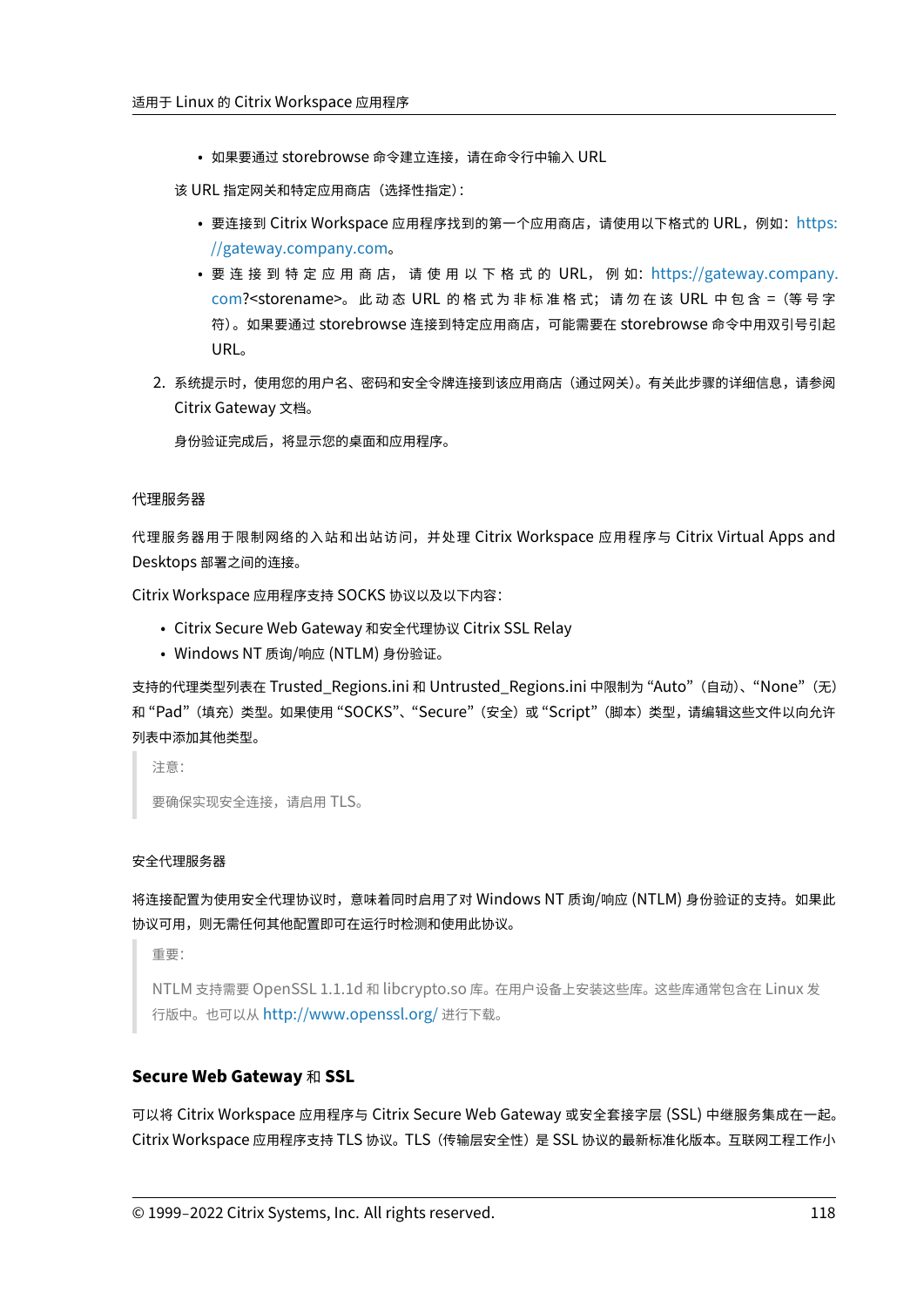组 (IETF) 在接管 SSL 开放式标准的开发任务后,将 SSL 更名为 TLS。TLS 通过提供服务器身份验证、数据流加密和 消息完整性检查,来保障数据通信的安全。有些组织(包括美国政府组织)要求使用 TLS 来保障数据通信的安全。这些 组织可能还要求使用验证的加密,例如 FIPS 140(联邦信息处理标准)。FIPS 140 是一个加密标准。

# **Secure Web Gateway**

可以在普通模式或中继模式下使用 Citrix Secure Web Gateway,来为 Citrix Workspace 应用程序与服务器之间的 通信提供安全通道。如果在普通模式下使用 Citrix Secure Web Gateway, 则不需要配置 Citrix Workspace 应用程 序。

如果安全网络中的服务器上安装了 Citrix Secure Web Gateway 代理, 则可以在中继模式下使用 Citrix Secure Web Gateway 代理。有关详细信息,请参阅 Citrix Virtual Apps (Citrix Secure Web Gateway) 文档。

如果使用中继模式,Citrix Secure Web Gateway 服务器将相当于一个代理,并且必须配置 Citrix Workspace 应用 程序才能使用:

- Citrix Secure Web Gateway 服务器[的完全限定的域名](https://docs.citrix.com/zh-cn/xenapp-and-xendesktop/xenapp-6-5/xenapp65-w2k8-wrapper/sg-presentation-server-v2.html) (FQDN)。
- Citrix Secure Web Gateway 服务器的端口号。Citrix Secure Web Gateway 2.0 不支持中继模式。

FQDN 必须按顺序列出以下三个组成部分:

- 主机名
- 中间域
- 顶级域

例如:my\_computer.my\_company.com 是一个 FQDN,因为它依次列出主机名 (my\_computer)、中间域 (my\_company) 和顶级域 (com)。中间域和顶级域的组合 (my\_company.com) 称为域名。

# **SSL Relay**

默认情况下,Citrix SSL Relay 使用 Citrix Virtual Apps 服务器上的 TCP 端口 443 进行 TLS 安全通信。SSL Relay 收到 TLS 连接时,先解密数据再将其重定向到服务器。

如果将 SSL Relay 配置为侦听 443 以外的其他端口,则必须将该非标准侦听端口号指定给 Citrix Workspace 应用程 序。

可以使用 Citrix SSL Relay 来保障以下情况下的通信安全:

• 在启用了 TLS 的用户设备与服务器之间

有关配置和使用 SSL Relay 来确保安装安全的信息,请参阅 Citrix Virtual Apps 文档。

# **TLS**

以前,支持的最低 TLS 版本为 1.0,支持的最高 TLS 版本为 1.2。自版本 2006 起,支持的最低 TLS 版本和最高 TLS 版本均为 1.2。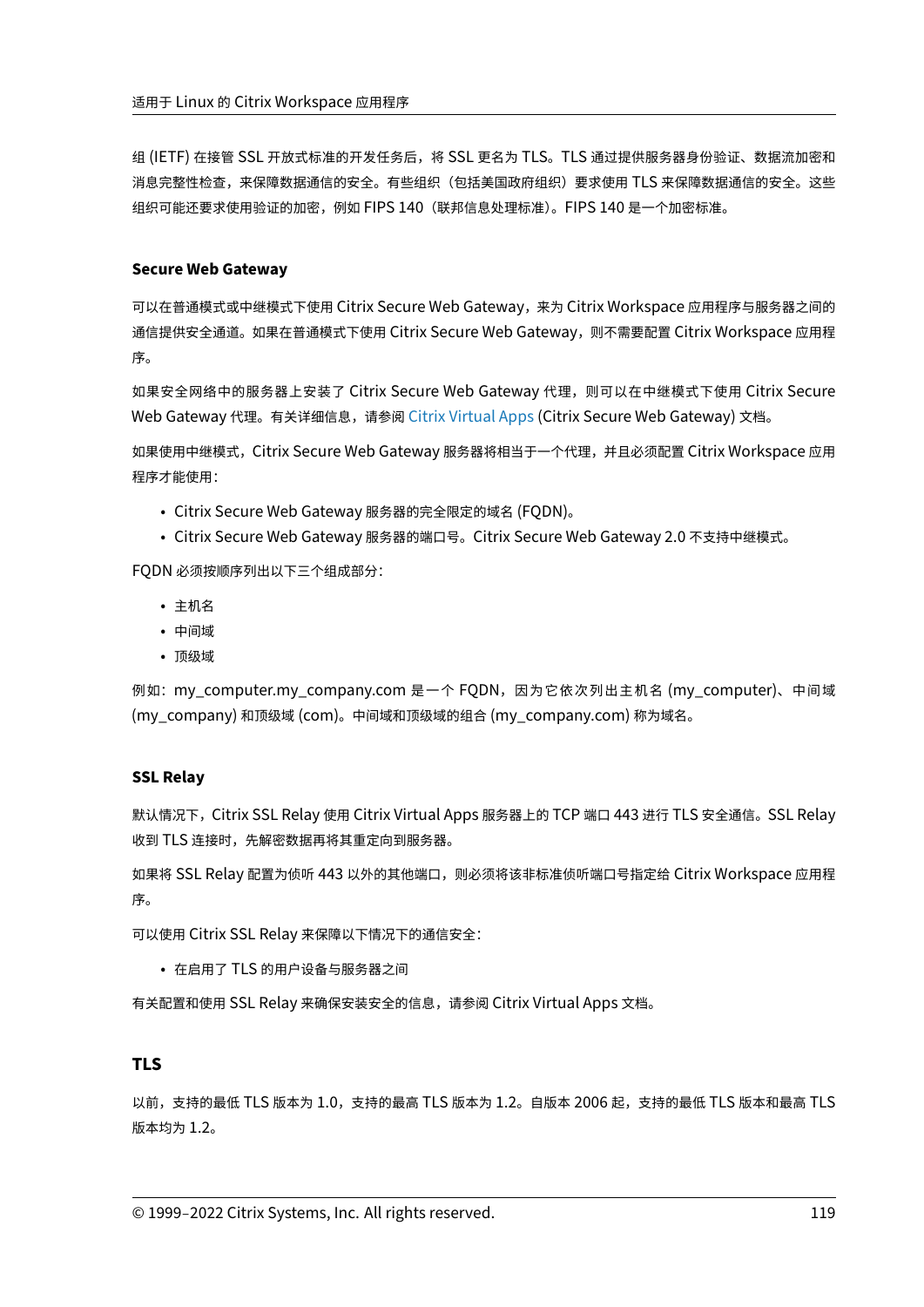可以通过在 [WFClient] 部分中添加以下配置选项来控制能够协商的 TLS 协议的版本:

- MinimumTLS=1.2
- MaximumTLS=1.2

# 这些值是默认值,在代码中实现。请根据需要调整这些值。

备注:

- 无论何时启动程序,都会读取这些值。如果您在启动 selfservice 或 storebrowse 后更改了这些值,请键 入 **killall AuthManagerDaemon ServiceRecord selfservice storebrowse**。
- 适用于 Linux 的 Citrix Workspace 应用程序不允许使用 SSLv3 协议。

# 要选择密码套件集,请在 [WFClient] 部分中添加以下配置选项:

• SSLCiphers=GOV

此值为默认值。其他可识别的值为 COM 和 ALL。

注意:

与 TLS 版本配置一样,如果您在启动 selfservice 或 storebrowse 后更改了此配置,则必须键入: **killall AuthManagerDaemon ServiceRecord selfservice storebrowse**

# **CryptoKit** 更新

CryptoKit 版本 14.2 与 OpenSSL 1.1.1d 版集成。

# 加密更新

此功能是安全通信协议的重要变更。前缀为 TLS RSA 的密码套件不提供向前保密,并且被视为弱密码套件。

TLS\_RSA\_ 密码套件已被完全删除。相反,本版本支持高级 TLS\_ECDHE\_RSA\_ 密码套件。如果您的环境未配置 TLS\_ECDHE\_RSA\_ 密码套件,则由于密码较弱,客户端启动将不受支持。对于客户端身份验证,支持 1536 位 RSA 密钥。

支持以下高级密码套件:

- TLS ECDHE\_RSA\_WITH\_AES\_256\_GCM\_SHA384 (0xc030)
- TLS\_ECDHE\_RSA\_WITH\_AES\_256\_CBC\_SHA384 (0xc028)
- TLS ECDHE\_RSA\_WITH\_AES\_128\_CBC\_SHA (0xc013)

DTLS v1.0 支持以下密码套件:

- TLS\_ECDHE\_RSA\_WITH\_AES\_128\_CBC\_SHA
- TLS\_EMPTY\_RENEGOTIATION\_INFO\_SCSV

DTLS v1.2 支持以下密码套件:

• TLS\_ECDHE\_RSA\_WITH\_AES\_256\_GCM\_SHA384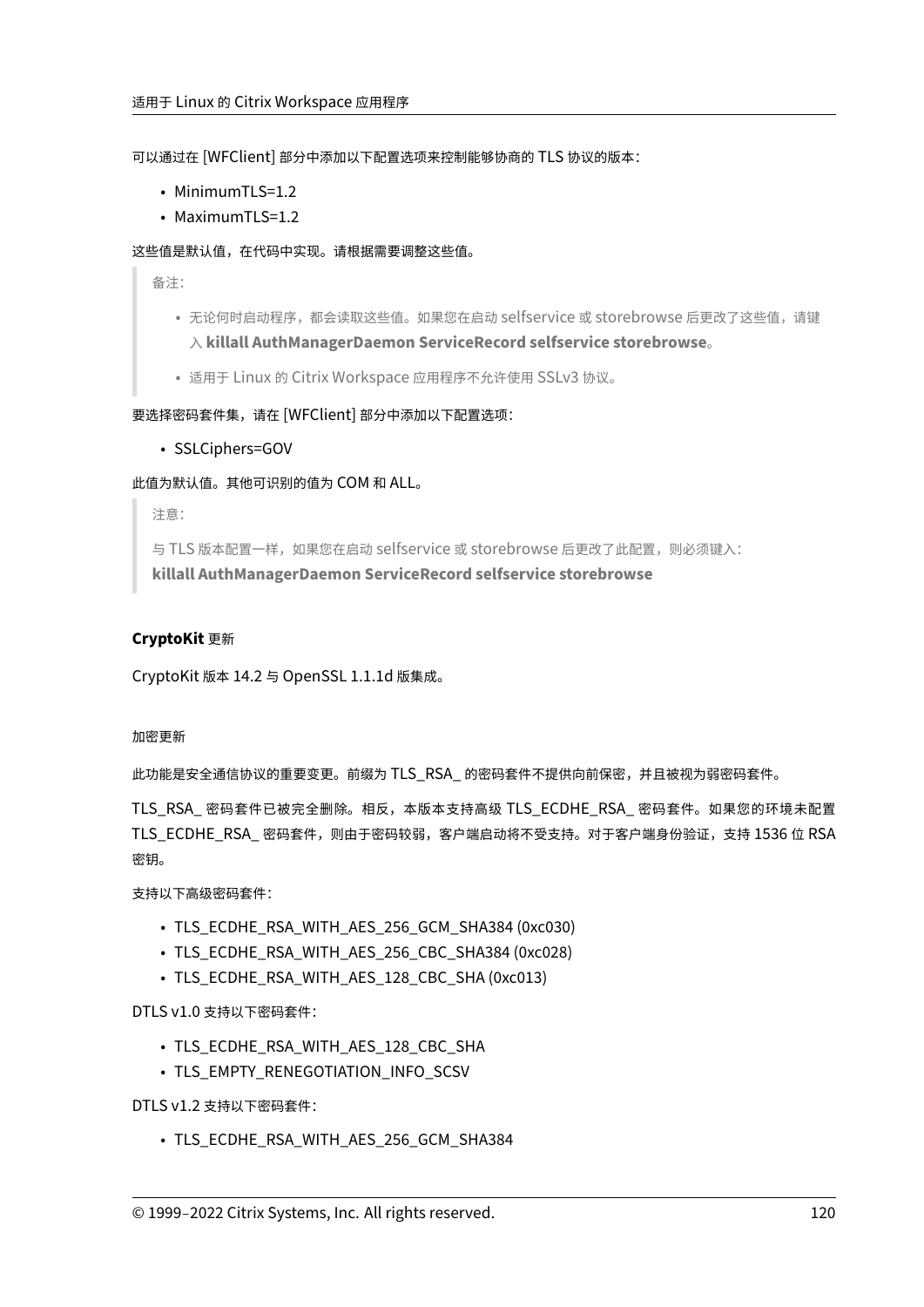- TLS\_ECDHE\_RSA\_WITH\_AES\_256\_CBC\_SHA384
- TLS ECDHE\_RSA\_WITH\_AES\_128\_CBC\_SHA
- TLS\_EMPTY\_RENEGOTIATION\_INFO\_SCSV

注意:

自版本 1903 及更高版本起,Citrix Gateway 12.1 及更高版本支持 DTLS。有关 Citrix Gateway 的 DTLS 支 持的密码套件的信息,请参阅支持 DTLS 协议

#### 密码套件

要启用不同的密码套件,请将参数 SSLCiphers 的值更改为 ALL、COM 或 GOV。默认情况下,该选项在 \$ICAROOT /config 目录下的 All\_Regions.ini 文件中设置为 ALL。

下面几组密码套件分别由 ALL、GOV 和 COM 提供:

- ALL
	- **–** 支持全部 3 个密码。
- GOV
	- **–** TLS\_ECDHE\_RSA\_WITH\_AES\_256\_GCM\_SHA384 (0xc030)
	- **–** TLS\_ECDHE\_RSA\_WITH\_AES\_256\_CBC\_SHA384 (0xc028)
- COM
	- **–** TLS\_ECDHE\_RSA\_WITH\_AES\_128\_CBC\_SHA (0xc013)

有关故障排除信息,请参阅密码套件。

前缀为 TLS RSA 的密码套件不提供向前保密。这些密码套件现在已被行业弃用。但是,为支持与早期版本的 Citrix Virtual Apps and Deskt[ops](https://docs.citrix.com/zh-cn/citrix-workspace-app-for-linux/troubleshooting.html#cipher-suites) 向后兼容, Citrix Workspace 应用程序将包括用于启用这些密码套件的选项。

为获得更高的安全性,请将标志 Enable\\\_TLS\\\_RSA\\\_ 设置为 False。

下面是已弃用的密码套件列表:

- TLS\_RSA\_AES256\_GCM\_SHA384
- TLS RSA AES128 GCM SHA256
- TLS RSA AES256 CBC SHA256
- TLS RSA AES256 CBC SHA
- TLS RSA AES128 CBC SHA
- TLS RSA 3DES CBC EDE SHA
- TLS RSA WITH RC4 128 MD5
- TLS\_RSA\_WITH\_RC4\_128\_SHA

注意:

最 后 两 个 密 码 套 件 使 用 RC4 算 法, 并 且 已 弃 用, 因 为 这 两 个 套 件 不 安 全。 还 可 以 考 虑 弃 用 TLS\_RSA\_3DES\_CBC\_EDE\_SHA 密码套件。可以使用标志来强制执行所有这些弃用。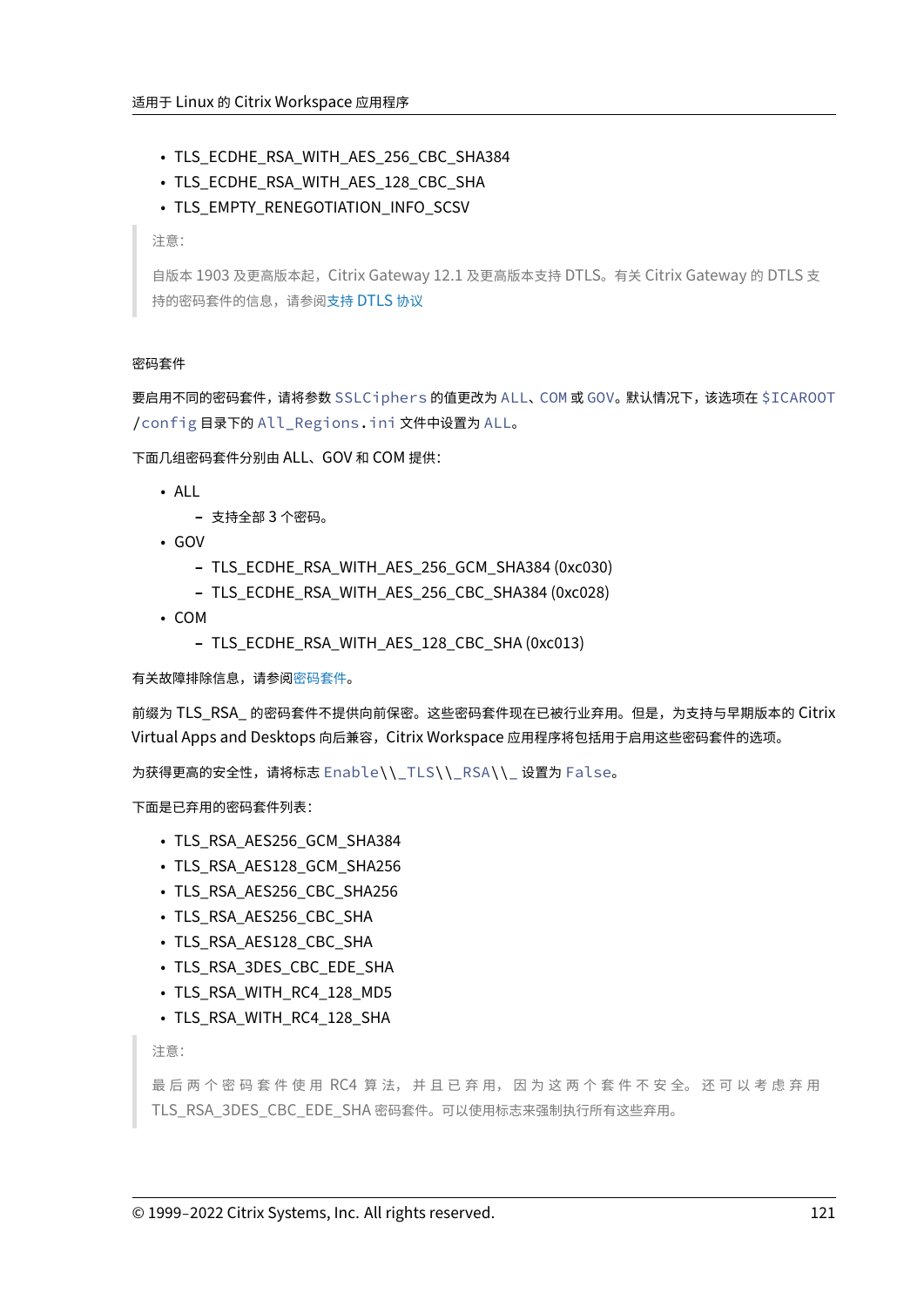有关配置 DTLS v1.2 的详细信息,请参阅 Citrix Virtual Apps and Desktops 文档中的自适应传输部分。

必备条件:

如果您使用的是版本 1901 及更早版本,请执行以下步骤:

如果 .ICAClient 已存在于当前用户的主目录中:

• 删除 All\\\_Regions.ini 文件

或

- 要保留 AllRegions.ini 文件,请在 [Network\SSL] 部分的结尾处添加以下行:
	- **–** Enable\_RC4‑MD5=
	- **–** Enable\_RC4\_128\_SHA=
	- **–** Enable\_TLS\_RSA\_=

如果当前用户的主文件夹中不存在 .ICAClient 文件夹,则指示 Citrix Workspace 应用程序的全新安装。在这种 情况下,将保留这些功能的默认设置。

下表列出了每组中的密码套件:

表 1 ‑ 密码套件支持列表

注意:

上述所有密码套件均遵从 FIPS 和 SP800‑52‑ 规则。前两个密码套件仅允许用于 (D)TLS1.2 连接。请参阅表 **1 –** 密码套件支持列表,了解密码套件可支持性的综合表征。

# **Storebrowse**

January 27, 2022

Storebrowse 是一款在客户端与服务器之间进行交互的轻型命令行实用程序。通过使用 storebrowse 实用程序,管 理员可以自动执行以下日常操作:

- 添加应用商店。
- 列出已配置的应用商店中的已发布应用程序和桌面。
- 从已配置的应用商店订阅和取消订阅应用程序和桌面。
- 启用和禁用已发布的应用程序和桌面的快捷方式。
- 启动已发布的应用程序。
- 重新连接到断开连接的会话。

storebrowse 实用程序通常在 /util 文件夹中提供。您可以在安装位置下找到该文件。例如,/opt/Citrix/ ICAClient/util。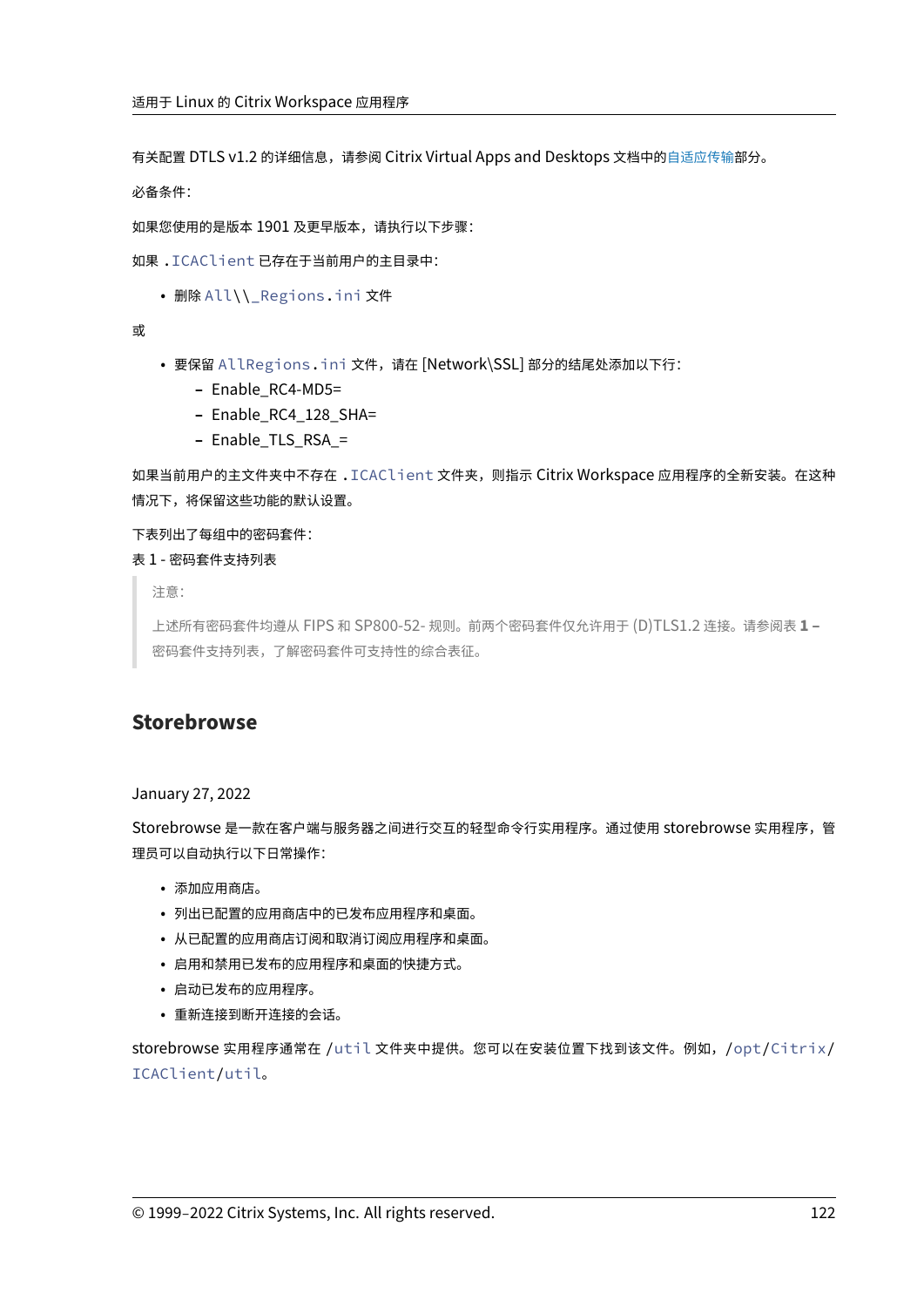# 必备条件

storebrowse 实用程序需要 **libxml2** 库软件包。

启动已发布的桌面和应用程序

有两种方法可以启动资源:

- 可以使用命令行和 storebrowse 命令
- 可以使用 UI 启动资源。

本文探讨 storebrowse 命令。

# 针对服务连续性的 **Storebrowse** 增强功能

以前,仅在使用自助服务插件进行连接时,Workspace 连接租用文件才与远程服务器上的可用文件同步。因此, 使用 Storebrowse 启动应用程序和桌面会话时,不支持服务连续性功能。大多数第三方瘦客户端供应商都使用 Storebrowse 连接到 Workspace 平台,并且没有为它们启用服务连续性功能。

自 Citrix Workspace 应用程序的 2109 版起,当您也使用 Storebrowse 进行连接时,Workspace 连接租用文件将 与远程服务器上的可用文件同步。此功能有助于第三方瘦客户端供应商即使在 Workspace 脱机时也能访问它。

注意:

- 此增强功能仅在云部署中启用了服务连续性时可用。有关详细信息,请参阅 Citrix Workspace 文档中的配 置服务连续性部分。
- 如果已在 \$ICAROOT/config/AuthManConfig.xml 文件中将 AuthManLiteEnabled 的值 设置为 True,则此增强功能不可用。默认情况下,此值设置为 False。

# 命令用法

以下部分详细介绍了您可以从 storebrowse 实用程序中使用的 storebrowse 命令。

添加应用商店

-a, --addstore

说明:

添加包含网关和信标详细信息的应用商店以及 ServiceRecord 守护程序进程。此命令返回应用商店的完整 URL。如果 添加应用商店失败,则将出现错误。

StoreFront 上的命令示例:

命令:

./storebrowse -a \*URL of StoreFront or a PNAStore\*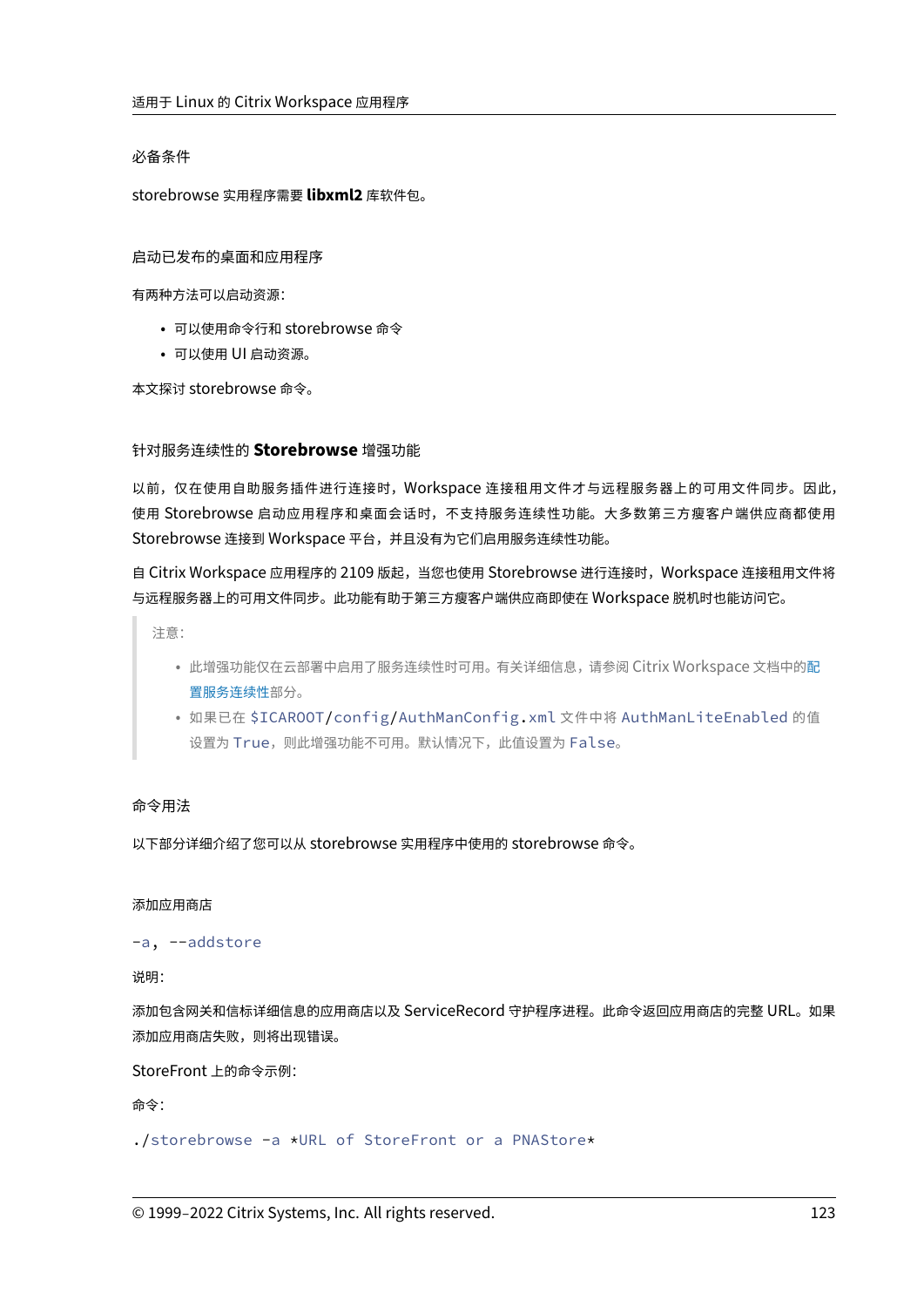# 示例:

./storebrowse -a https://my.firstexamplestore.net

注意:

可以使用 storebrowse 实用程序添加多个应用商店。

# 帮助

-?, -h, --help

说明:

提供有关 storebrowse 实用程序用法的详细信息

# 列出应用商店

-l --liststore

说明:

列出您已添加的应用商店。

StoreFront 上的命令示例:

./storebrowse -l

# 枚举

```
-E --enumerate
```
说明:

列出可用资源。默认情况下将显示以下值:

- 资源名称
- 显示名称
- 资源文件夹

要查看详细信息,请将 -M --details 命令附加到 -E 命令。

注意:

运行 **‑E** 命令时,如果您之前未提供凭据,则会显示身份验证窗口。

# 输入 **‑liststore** 报告的整个应用商店 URL。

# StoreFront 上的命令示例:

• ./storebrowse.exe -E https://my.firstexamplestore.net/Citrix/Store/ discovery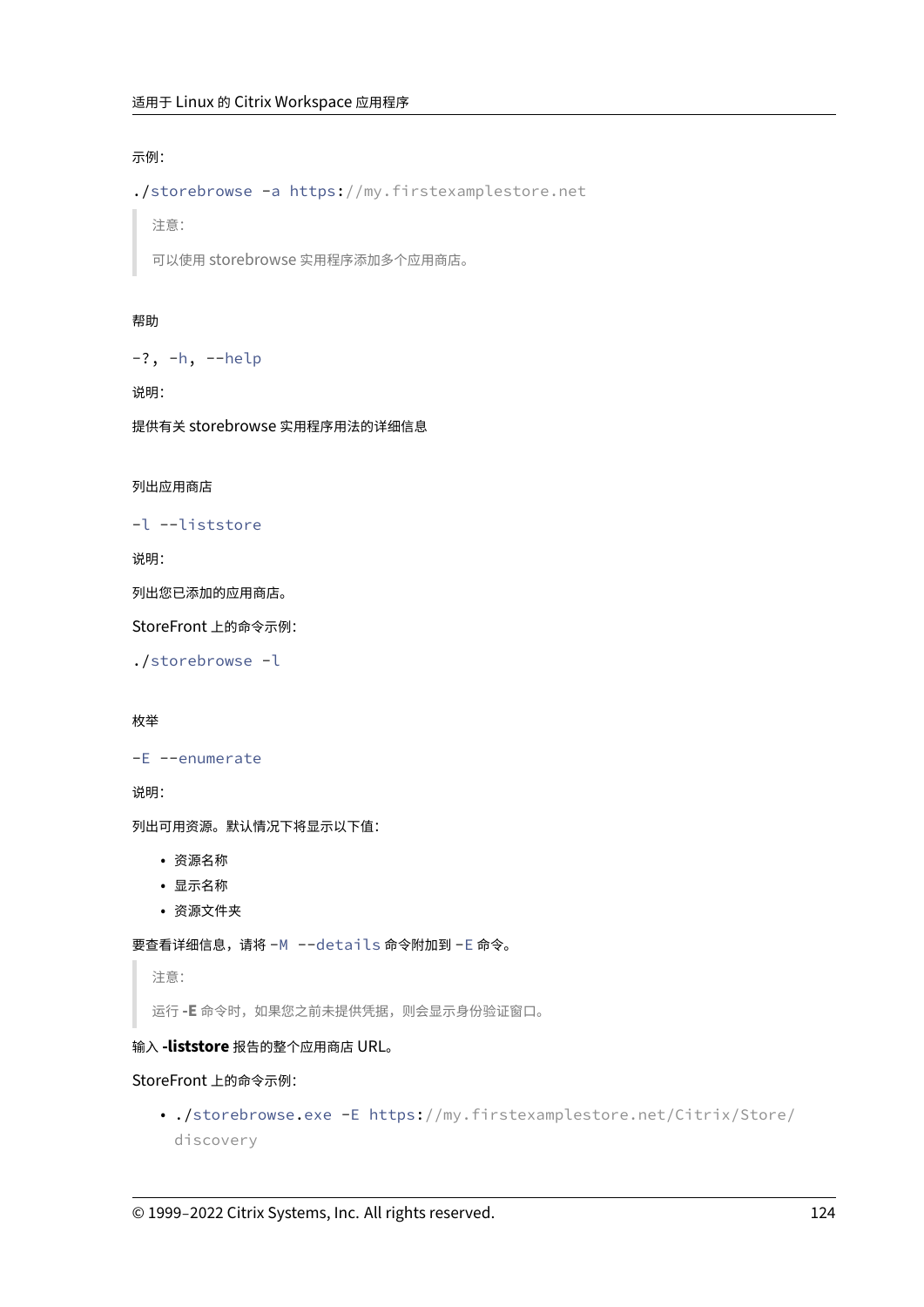• ./storebrowse.exe -E -M https://my.firstexamplestore.net/Citrix/Store/ discovery

# 已订阅

```
-S --subscribed
```
说明:

列出订阅的资源。默认情况下将显示以下值:

- 资源名称
- 显示名称
- 资源文件夹

要查看详细信息,请将 -M --details 命令附加到 -E 命令。

# StoreFront 上的命令示例:

- ./storebrowse.exe -S https://my.firstexamplestore.net/Citrix/Store/ discovery
- ./storebrowse.exe -S -M https://my.firstexamplestore.net/Citrix/Store/ discovery

# 详细信息

# -M --details

说明:

此命令返回已发布的应用程序的几个属性。此命令通常与 **‑E** 和 **‑S** 命令一起使用。此命令采用的一个参数是与所需详细 信息对应的数字之和:

- Publisher(0x1)
- VideoType(0x2)
- SoundType(0x4)
- AppInStartMenu(0x8)
- AppOnDesktop(0x10)
- AppIsDesktop(0x20)
- AppIsDisabled(0x40)
- WindowType(0x80)
- WindowScale(0x100)
- DisplayName(0x200)
- AppIsMandatory(0x10000)
- CreateShortcuts(0x100000)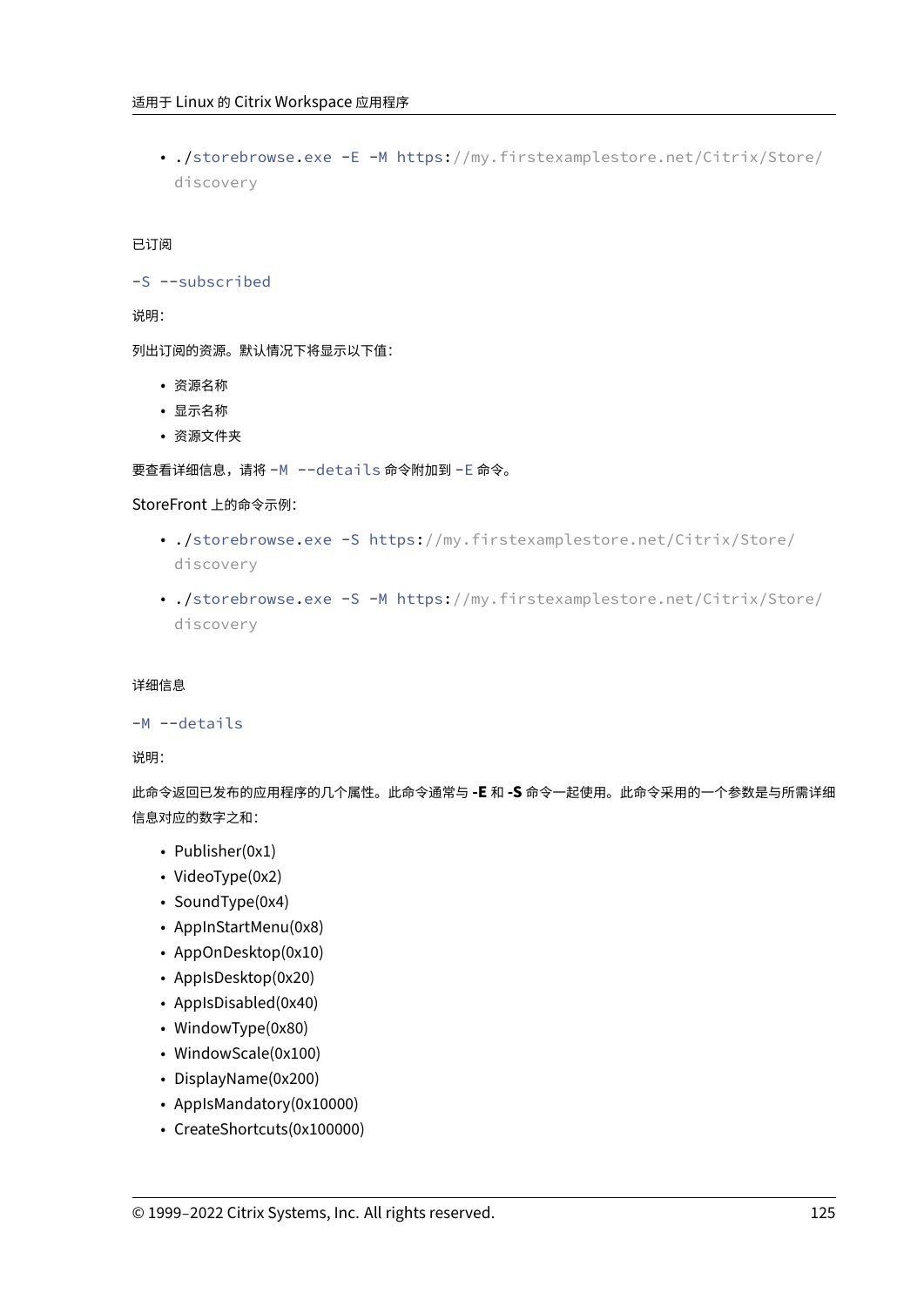# • RemoveShortcuts(0x200000)

备注:

- 要为已订阅的应用程序创建菜单条目,请将 CreateShortcuts(0x100000) 参数与 **‑S**、**‑s** 和 **‑u** 命令一起 使用。
- 要删除所有菜单条目,请将 RemoveShortcuts(0x200000) 与 **‑S** 命令一起使用。

# StoreFront 上的命令示例:

./storebrowse.exe -S -M 0x264 https://my.firstexamplestore.net/Citrix/Store /discovery

在上面的命令示例中,0x264 是 DisplayName(0x200)、AppIsDisabled(0x40)、AppIsDesktop(0x20) 和 Sound‑ Type(0x4) 的组合。输出将列出已订阅的资源以及详细信息。

可以使用 **‑M** 命令列出具有所需详细信息的资源:

```
./storebrowse.exe -E -M 0x264 https://my.firstexamplestore.net/Citrix/Store
/discovery
```
备注:

- 可以使用十进制或十六进制格式表示这些值。例如,512 表示 0x200。
- 如果某些详细信息无法通过 storebrowse 提供,则输出值为零。

# 订阅

-s --subscribe

说明:

订阅指定应用商店中的指定资源。

StoreFront 上的命令示例:

```
./storebrowse -s <Resource_Name> https://my.firstexamplestore.net/Citrix/
Store/discovery
```
# 取消订阅

-u --unsubscribe

说明:

从指定应用商店中取消订阅指定的资源。

StoreFront 上的命令示例:

./storebrowse -u <Resource\_Name> https://my.firstexamplestore.net/Citrix/ Store/discovery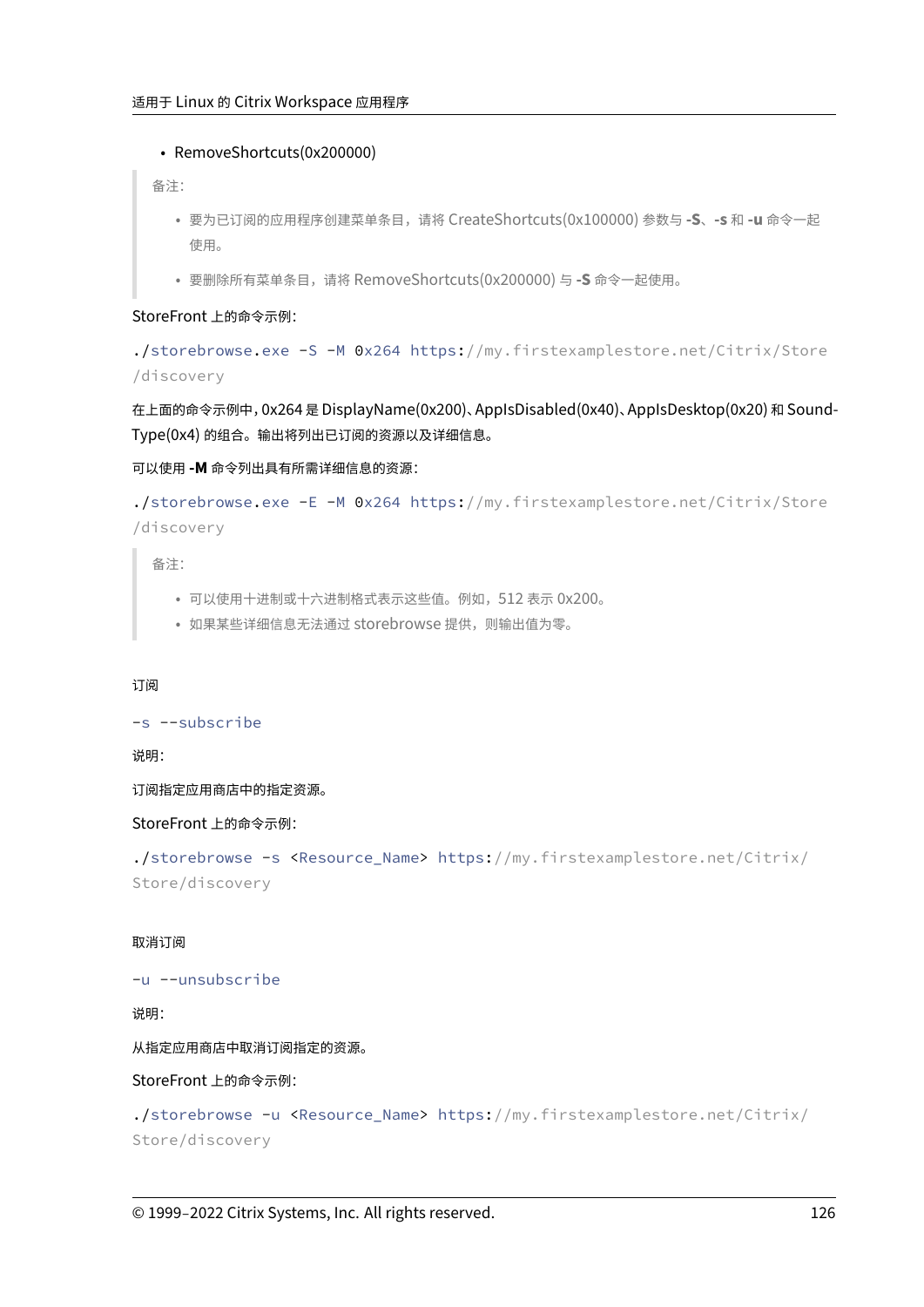## 启动

```
-L --launch
```
#### 说明:

启动与已发布资源的连接。实用程序随后将自动关闭,退出已成功连接的会话。

StoreFront 上的命令示例:

```
./storebrowse -L <Resource_Name> https://my.firstexamplestore.net/Citrix/
Store/discovery
```
#### 图标

-i --icons

#### 说明:

此命令以 PNG 格式提取桌面和应用程序图标。此命令与 **‑E** 或 **‑S** 命令一起使用。

要获取所需大小和深度的图标,请使用 best 参数或 size 参数方法。

#### **best** 参数

使用 best 参数方法,您可以获取服务器上提供的最佳大小的图标。可以稍后将图标转换为所需大小。best 参数方法是 存储、应用带宽和简化脚本编写的最有效的方法。文件以 <resource name>.png 格式保存。

# **size** 参数

要获取指定大小和深度的图标,请使用 size 参数方法。如果服务器无法获取给定大小或深度的图标,则会出现错误。 size 参数采用 WxB 格式,其中:

- **W** 为图标的宽度。所有图标都是正方形的,因此只需要一个值即可指定大小。
- **B** 为颜色深度。也就是说,每像素的位数。

注意:

值 **W** 是必需的。值 **B** 是可选的。

如果未指定这些值,则会显示所有可用图像深度的图标。这些文件以 <resource name>\_WxWxB.png 格式保存。

对于 **‑E** 或 **‑S** 命令返回的每个资源,这两种方法都以 **.png** 格式保存图标。

图标存储在 **.ICAClient/cache/icons** 文件夹中。

StoreFront 上的命令示例:

• ./storebrowse -E -i best https://my.firstexamplestore.net/Citrix/Store/ discovery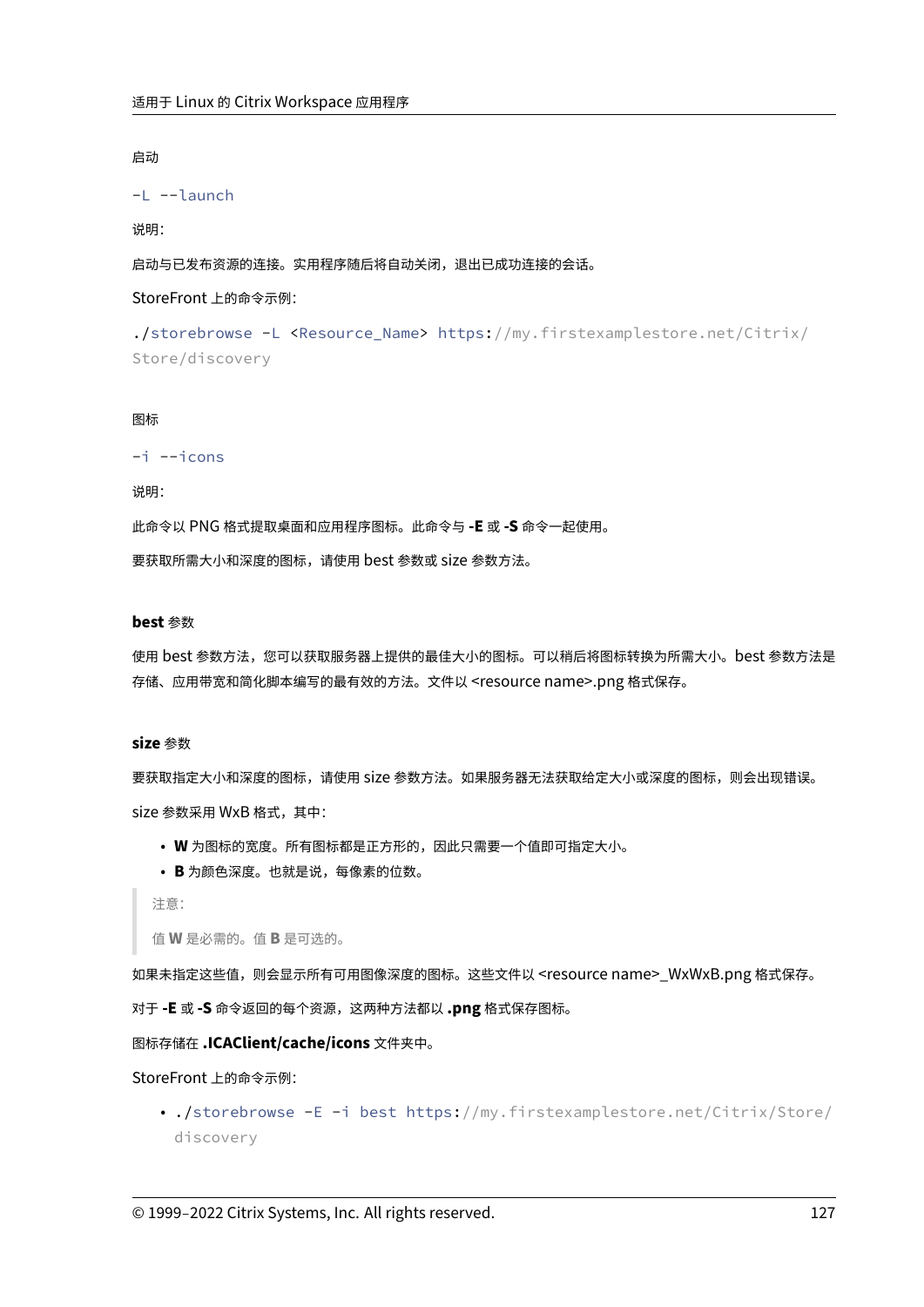• ./storebrowse -S -i 16x16 https://my.firstexamplestore.net/Citrix/Store /discovery

## 重新连接会话

```
-W [r|R] --reconnect [r|R]
```
说明:

重新连接指定应用商店的处于活动状态但已断开连接的会话。[r] 选项将重新连接所有断开连接的会话。[R] 选项将重新 连接所有活动会话和断开连接的会话。

StoreFront 上的命令示例:

- ./storebrowse -Wr https://my.firstexamplestore.net/Citrix/Store/discovery
- ./storebrowse -WR https://my.firstexamplestore.net/Citrix/Store/discovery

### 断开会话连接

-WD --disconnect

说明:

断开指定应用商店的所有会话的连接。

StoreFront 上的命令示例:

./storebrowse -WD https://my.firstexamplestore.net/Citrix/Store/discovery

终止会话

-WT --terminate

说明:

终止指定应用商店的所有会话。

StoreFront 上的命令示例:

./storebrowse -WT https://my.firstexamplestore.net/Citrix/Store/discovery

### 版本

```
-v --version
```
说明: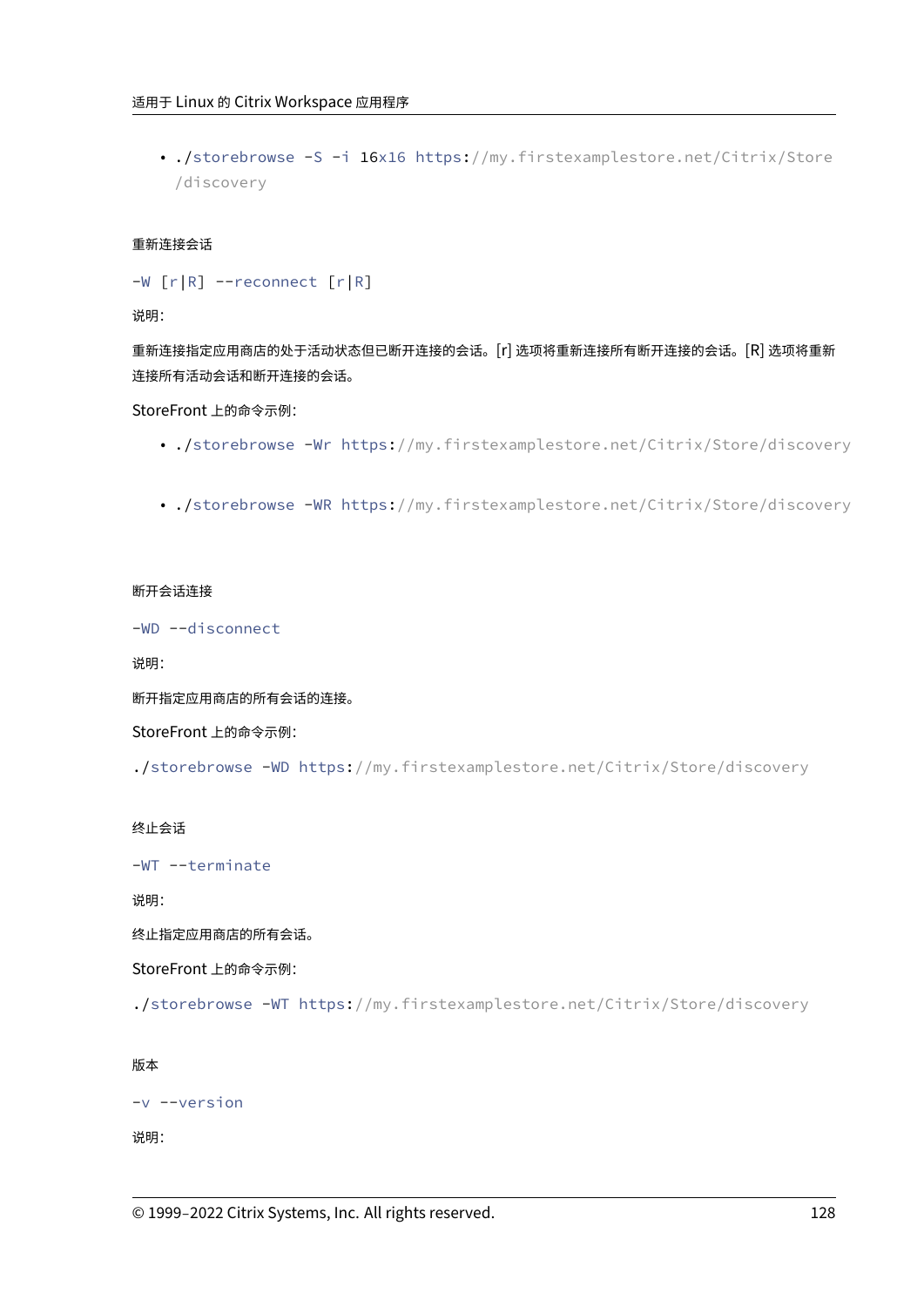显示 storebrowse 实用程序的版本。

StoreFront 上的命令示例:

./storebrowse -v

### 根目录

```
-r --icaroot
```
说明:

指定安装了适用于 Linux 的 Citrix Workspace 应用程序的根目录。如果未指定,则在运行时确定根目录。

StoreFront 上的命令示例:

./storebrowse -r /opt/Citrix/ICAClient

用户名、密码、域

-U --username, -P --password, -D --domain

说明:

将用户名、密码和域详细信息传递给服务器。此方法仅适用于 PNA 应用商店。StoreFront 应用商店忽略此命令。详细 信息不会被缓存。请通过每个命令输入详细信息。

# StoreFront 上的命令示例:

```
./storebrowse -E https://my.firstexamplestore.net/Citrix/Store/discovery -U
user1 -P password -D domain-name
```
#### 删除应用商店

-d --deletestore

说明:

取消在 ServiceRecord 后台程序中注册应用商店。

StoreFront 上的命令示例:

./storebrowse -d https://my.firstexamplestore.net/Citrix/Store/discovery

# 配置自助服务

```
-c --configselfservice
```
# 说明: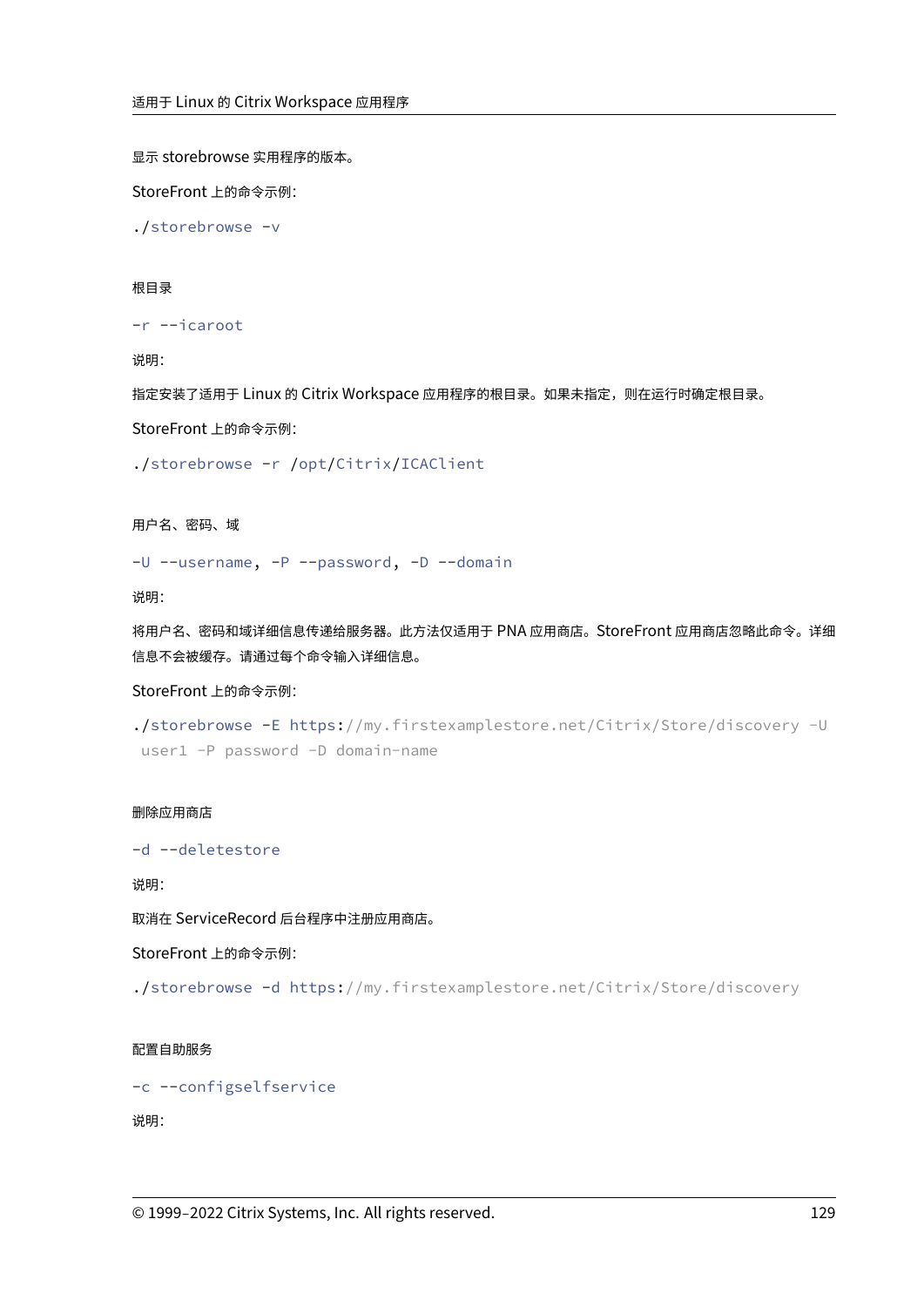获取并配置在 StoreCache.ctx 中存储的自助服务式 UI 设置。采用的参数格式为 <entry[=value]>。如果仅存在条 目,则会输出设置的当前值。但是,如果存在某个值,则会使用该值配置设置。

StoreFront 上的命令示例:

./storebrowse -c SharedUserMode=True

添加 **CR** 文件

-C --addcr

说明:

读取提供的 Citrix Receiver (CR) 文件,并提示您添加每个应用商店。输出与 -a 命令相同,但有多个应用商店,由换 行符分隔。

StoreFront 上的命令示例:

./storebrowse -C <path to CR file>

同步连接租用文件

```
-o --synclease
```
说明:

开始将 Workspace 连接租用文件与指定应用商店的远程服务器上的可用文件进行同步。此命令有助于更新默认应用商 店并触发租用文件同步。如果禁用服务连续性,则会显示错误。

命令:

./storebrowse -o \*URL of Store \*

StoreFront 上的命令示例:

./storebrowse –o https://my.firstexamplestore.net

关闭 **storebrowse** 守护程序

```
-K --killdaemon
```
说明:

终止 storebrowse 后台程序。因此,将清除所有凭据和令牌。

StoreFront 上的命令示例:

./storebrowse -K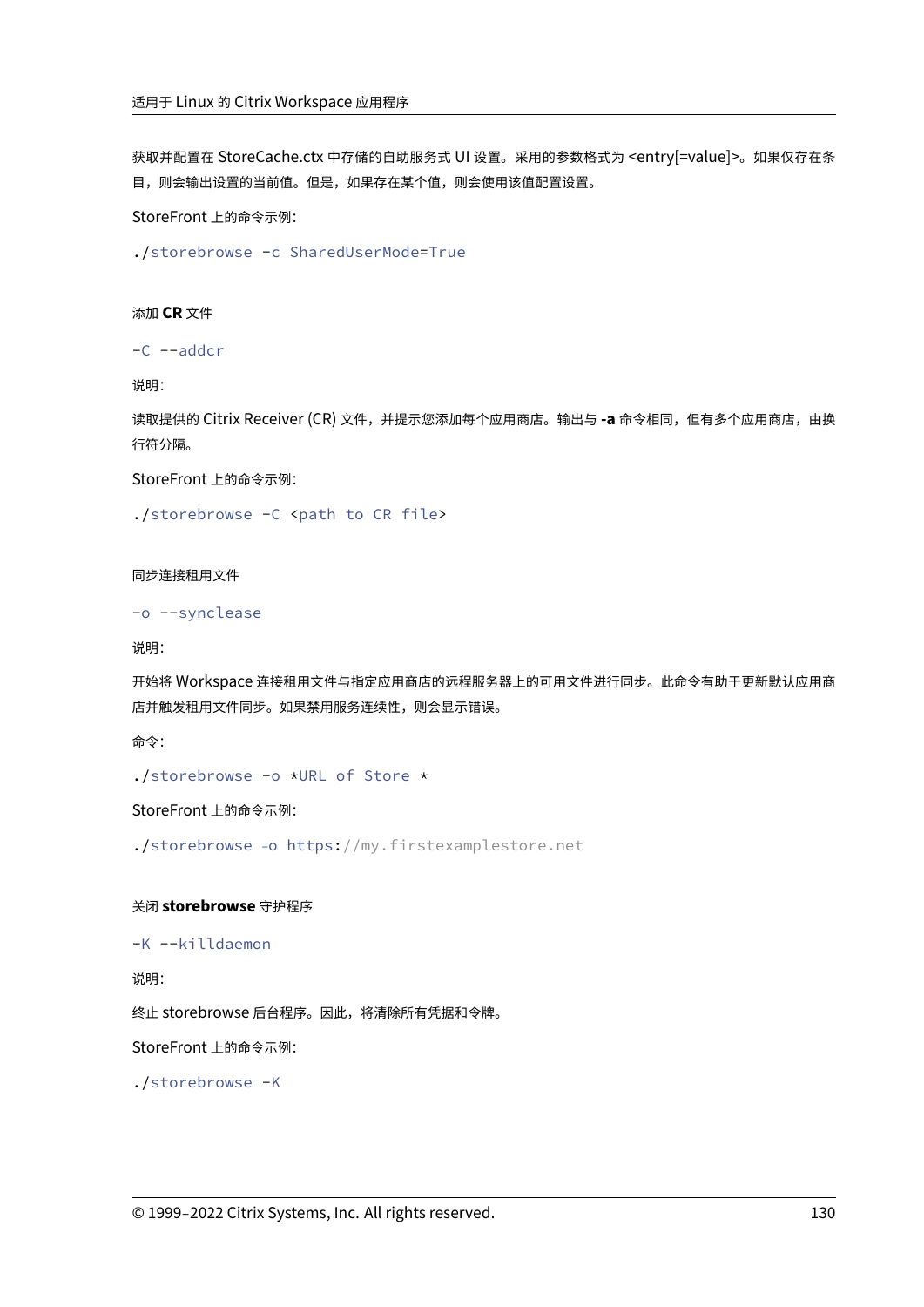列出错误代码

-e --listerrorcodes

说明:

列出注册的错误代码。

StoreFront 上的命令示例:

./storebrowse -e

# 应用商店网关

-g --storegateway

说明:

为已在 ServiceRecord 后台程序中注册的应用商店设置默认网关。

StoreFront 上的命令示例:

```
./storebrowse -g "<unique gateway name>" https://my.firstexamplestore.net/
Citrix/Store/discovery
```
注意:

唯一网关名称必须在指定应用商店的网关列表中。

# 快速启动

-q, --quicklaunch

说明:

使用直接 URL 启动应用程序。此命令仅适用于 StoreFront 应用商店。

# StoreFront 上的命令示例:

.\storebrowse.exe -q <https://my.firstexamplestore.net/Citrix/Store/resources /v2/Q2hJkOlmNoPQrSTV9y/launch/ica> <https://my.firstexamplestore.net/Citrix /Store/discovery>

# 守护程序

-n --nosingleshot

说明:

始终守护 storebrowse 进程。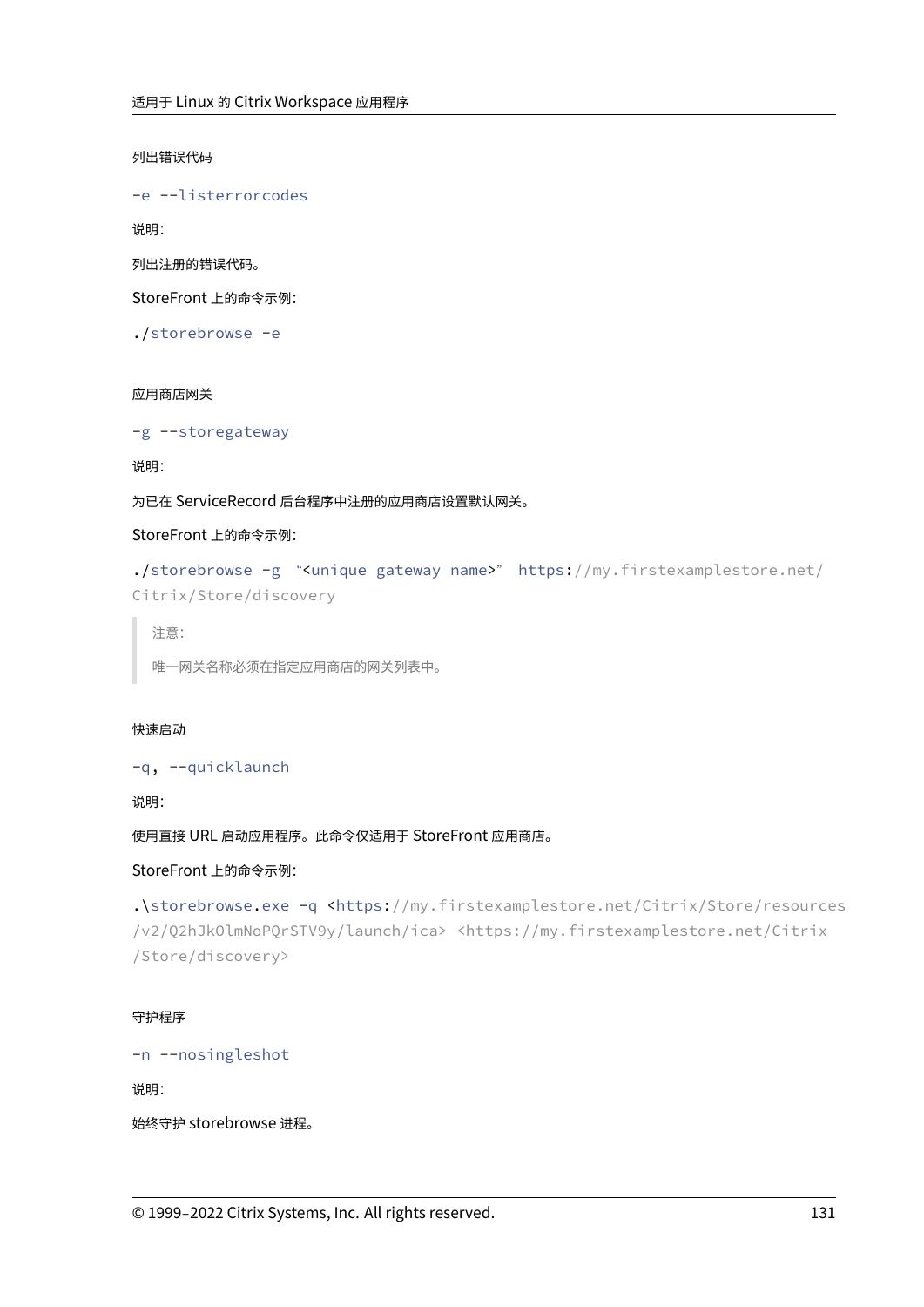StoreFront 上的命令示例:

./storebrowse -n

#### 文件参数

```
-F --fileparam
```
说明:

使用指定的文件路径和资源启动文件。

StoreFront 上的命令示例:

```
./storebrowse -F "<path to file>" -L <Resource Name> <https://my.firstexamplestore
.net/Citrix/Store/discovery>
```
# 工作流

本文演示了如何使用 storebrowse 命令启动应用程序的简单工作流:

1. ./storebrowse -a https://my.firstexamplestore.net

添加应用商店并提供应用商店的完整 URL。记下完整的 URL,因为在后面的命令中会使用该 URL。

2. ./storebrowse.exe -E https://my.firstexamplestore.net/Citrix/Store/ discovery

列出所有已发布的应用程序和桌面。使用针对已注册的应用商店显示的弹出窗口输入您的凭据。

3. ./storebrowse -L <Resource\_Name> https://my.firstexamplestore.net/ Citrix/Store/discovery

启动资源。从上一个命令的输出中获取资源名称。

4. ./storebrowse -K

此命令将清除之前输入的凭据并关闭 storebrowse 守护程序。如果未明确提及此命令, storebrowse 进程将 在一小时后退出。

故障排除

January 26, 2022

本文中提供的信息可帮助管理员解决 Citrix Workspace 应用程序出现的问题。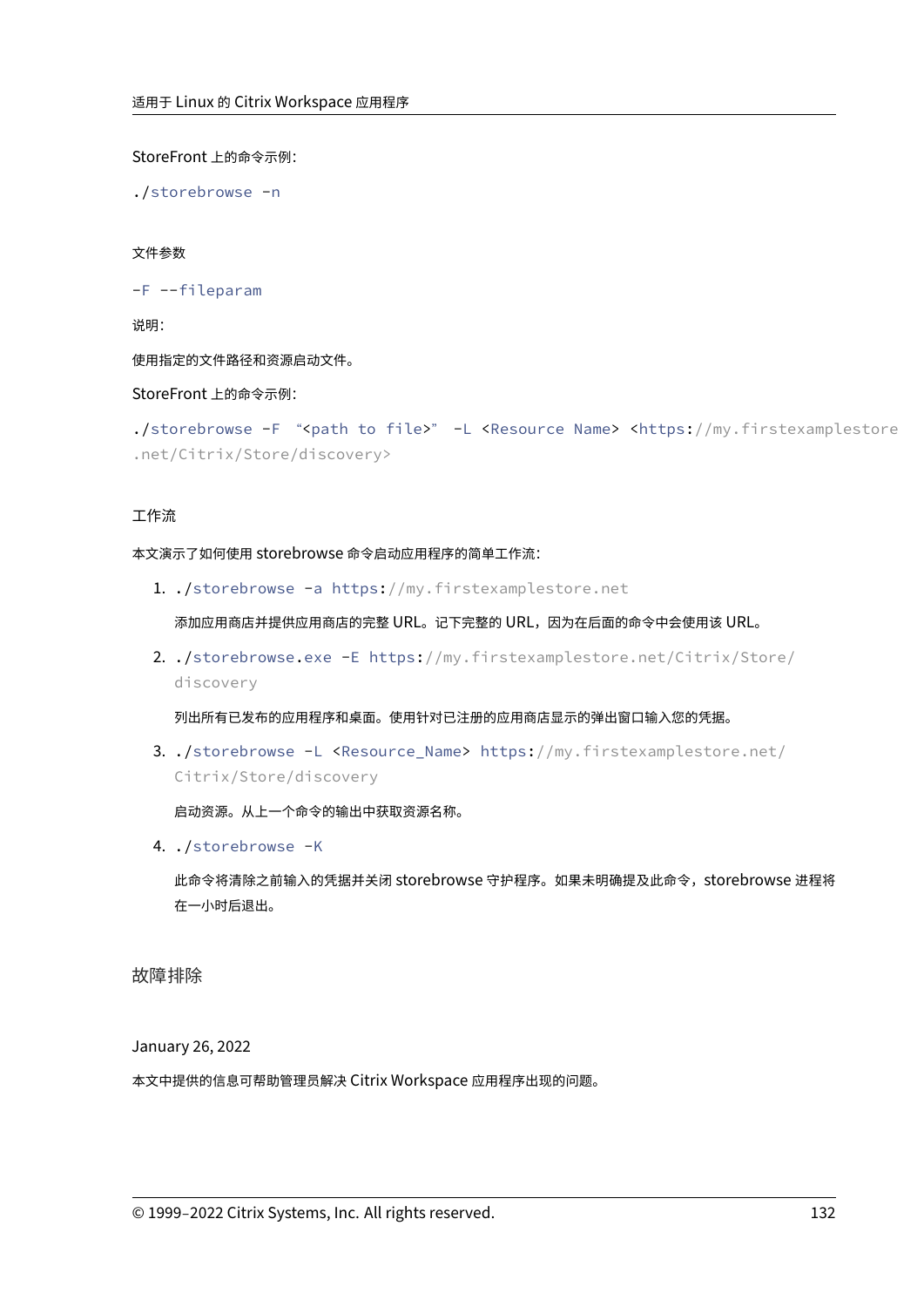#### 连接

您可能会遇到以下连接问题。

## **ICA** 启动 **Fedora 29/30**

ICA 启动可能会在 Fedora 29/30 上失败。解决方法:按照以下步骤进行操作:

1. 使用命令安装 compat-openssl10。

sudo yum install compat-openssl10.x86\_64

2. 在 ~/.bashrc 中设置环境变量以便为每个会话进行加载。此操作指向较旧的 libcrypto 库。

export LD\_PRELOAD=/lib64/libcrypto.so.1.0.2o

注意:

与 Wayland 合成器相比,Citrix Workspace 应用程序在 X.Org 服务器中工作运行。对于将 Wayland 作为默 认图形协议的发行版,请取消注释以下任一项:

/etc/gdm/custom.conf 或 /etc/gdm3/custom.conf 中的 WaylandEnable=**false** 注销并登录以指向 X.ORG 服务器。

#### 已发布的资源或桌面会话

与 Windows 服务器建立连接时,如果显示带有 "正在连接到服务器..." 消息的对话框,但以后不显示连接窗口,则可 能需要为服务器配置客户端访问许可证 (Client Access License, CAL)。有关许可的详细信息,请参阅许可。

## 会话重新连接

重新连接到颜色深度高于 Citrix Workspace 应用程序所需的颜色深度的会话时,连接可能会失败。服务器上的可用内 存不足时会出现此故障。

如果重新连接失败,Citrix Workspace 应用程序将尝试使用初始颜色深度。否则,服务器将尝试以所请求的颜色深度 启动一个新会话,而将初始会话保持在断开连接状态。如果服务器上的可用内存仍然不足,则第二个连接也可能会失败。

#### 完整 **Internet** 名称

Citrix 建议您在网络上配置 DNS(域名服务器)。此配置使您能够解析要连接的服务器的名称。如果不配置 DNS,则可 能无法将服务器名称解析为 IP 地址。您也可以改为按 IP 地址(而非名称)指定服务器。TLS 连接要求完全限定的域名, 而非 IP 地址。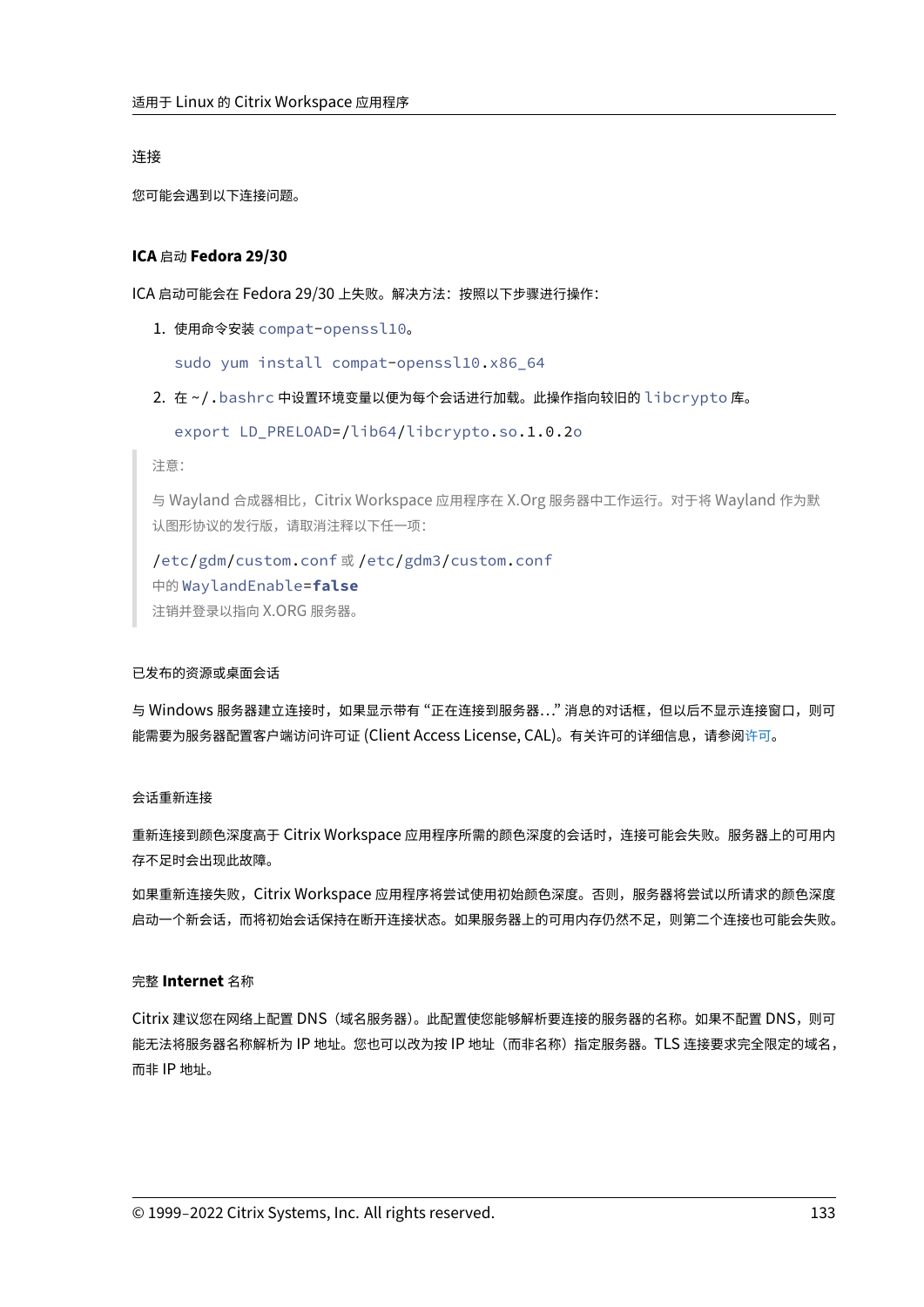#### 代理检测失败

如果将连接配置为使用自动代理检测,但在尝试建立连接时显示 "代理检测失败: Javascript 错误" 错误消息,请将 wpad.dat 文件复制到 \$ICAROOT/util 中。运行以下命令,其中主机名为尝试连接到的服务器主机名:

```
cat wpad.dat | ./pacexec pac.js FindProxyForURL <http://hostname>
hostname 2\>&1 | grep "undeclared variable"
```
如果未显示命令输出,说明服务器上的 wpad.dat 文件存在严重问题,需要进行调查。但如果显示 "赋值给未声明的 变量..." 等命令输出,则可以解决该问题。打开 pac.js,为输出中列出的每个变量按以下格式在文件顶部添加一行, 其中 "…" 为变量名。

var ...;

#### 会话速度缓慢

如果某个会话在您移动鼠标后才启动,Linux 内核中的随机数字生成功能可能存在问题。解决方法:运行一个熵生成的 后台程序,例如 rngd (基于硬件)或 haveged (来自 Magic Software)。

#### 密码套件

如果连接失败,并提供新的加密支持:

- 1. 可以使用各种工具来检查服务器支持的密码套件,包括:
	- Ssllabs.com(要求服务器具有 Internet 访问权限)
	- sslyze (https://github.com/nabla-c0d3/sslyze)
- 2. 在 Linux 客户端 WireShark 中,使用过滤器 (ip.addr == VDAIPAddress) 查找数据包 (Client Hello, Server Hello) 以查找 SSL 部分。结果包含由客户端发送并由服务器接受的密码套件。

#### **Citrix** 优化 **SDK** 不正确

Citrix Optimization SDK 软件包包含不正确的 UIDialogLibWebKit.so 版本。解决方法:执行以下操作之一:

- 1. 从下载页面下载 Citrix Optimization SDK 软件包版本 18.10。
	- a) 转到路径 CitrixPluginSDK/UIDialogLib/GTK:
		- [c](https://www.citrix.co.in/downloads/workspace-app/legacy-workspace-app-for-linux/workspace-app-for-linux-1810.html)d CitrixPluginSDK/UIDialogLib/GTK
	- b) 删除所有对象文件:
		- rm -rf \*.o
	- c) 转到 WebKit 文件夹:
		- cd ../WebKit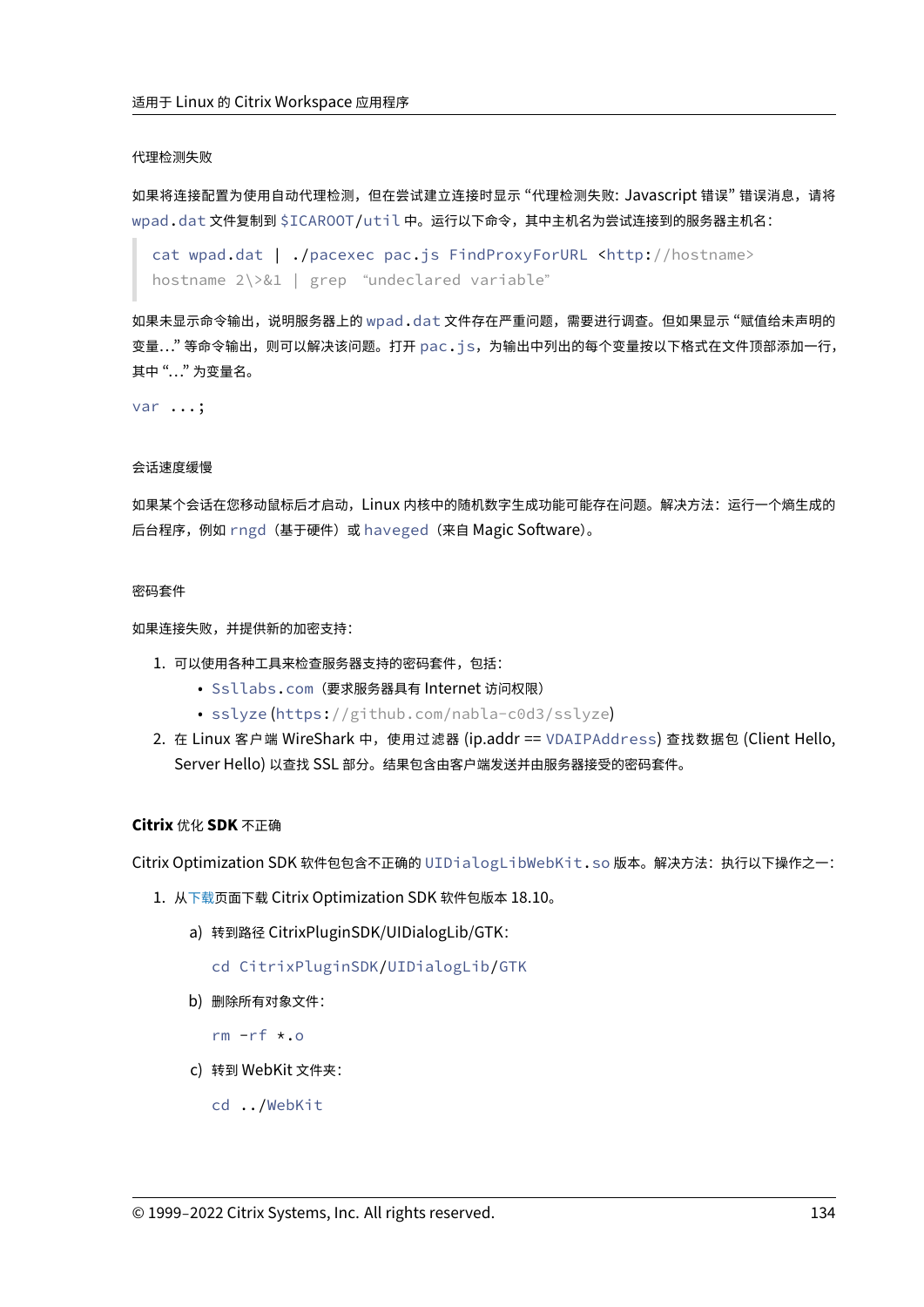d) 删除现有 UIDialogLibWebKit.so 包:

rm -rf UIDialogLibWebKit.so

e) 在 WebKit 目录中使用以下命令:

make all

生成新的 UIDialogLibWebKit.so。

f) 将新库复制到 **\$ICAROOT/lib** 目录中。

# 适用于 **SSL** 连接的弱密码套件

建立 TLS 连接时, Citrix Workspace 应用程序默认情况下将提供一组严格的高级密码套件。

如果要连接到需要较旧的密码套件的服务器,请在配置文件的 [WFClient] 部分中设置配置选项 SSLCiphers=ALL。

支持以下高级密码套件:

- TLS\_ECDHE\_RSA\_WITH\_AES\_256\_GCM\_SHA384 (0xc030)、ALL、GOV
- TLS\_ECDHE\_RSA\_WITH\_AES\_256\_CBC\_SHA384 (0xc028)、ALL、GOV
- TLS\_ECDHE\_RSA\_WITH\_AES\_128\_CBC\_SHA (0xc013)、ALL、COM

#### 连接中断

使用 EDT 协议时,您可能会看到以下错误消息: 与 "..." 的连接已断开。如果连接是通过适用于 EDT 的最大传输单位小 于默认值 1500 字节的路由器建立的,可能会出现此问题。请执行以下操作:

• 在配置文件中设置 edtMSS=1000。

#### 连接错误

连接错误可能会产生各种不同的错误对话框。示例如下:

- 连接出错: 与身份验证服务通信时出现协议错误
- 无法联系身份验证服务
- 无法使用此服务器地址添加您的帐户

某些问题可能会导致出现此类错误,包括:

- 本地计算机和远程计算机无法协商通用 TLS 协议时。有关详细信息,请参阅 TLS。
- 远程计算机需要对 TLS 连接使用较旧的密码套件时。在这种情况下,您可以在配置文件的 \ [WFClient\] 部 分中设置配置选项 SSLCiphers=ALL,然后在重新启动连接之前运行 killall AuthManagerDaemon ServiceRecord selfservice storebrowse。
- 远程计算机不恰当地请求客户端证书时。IIS 必须仅接受或要求提供 Citrix、Authentication 和 Certificate 的 证书。
- 其他问题。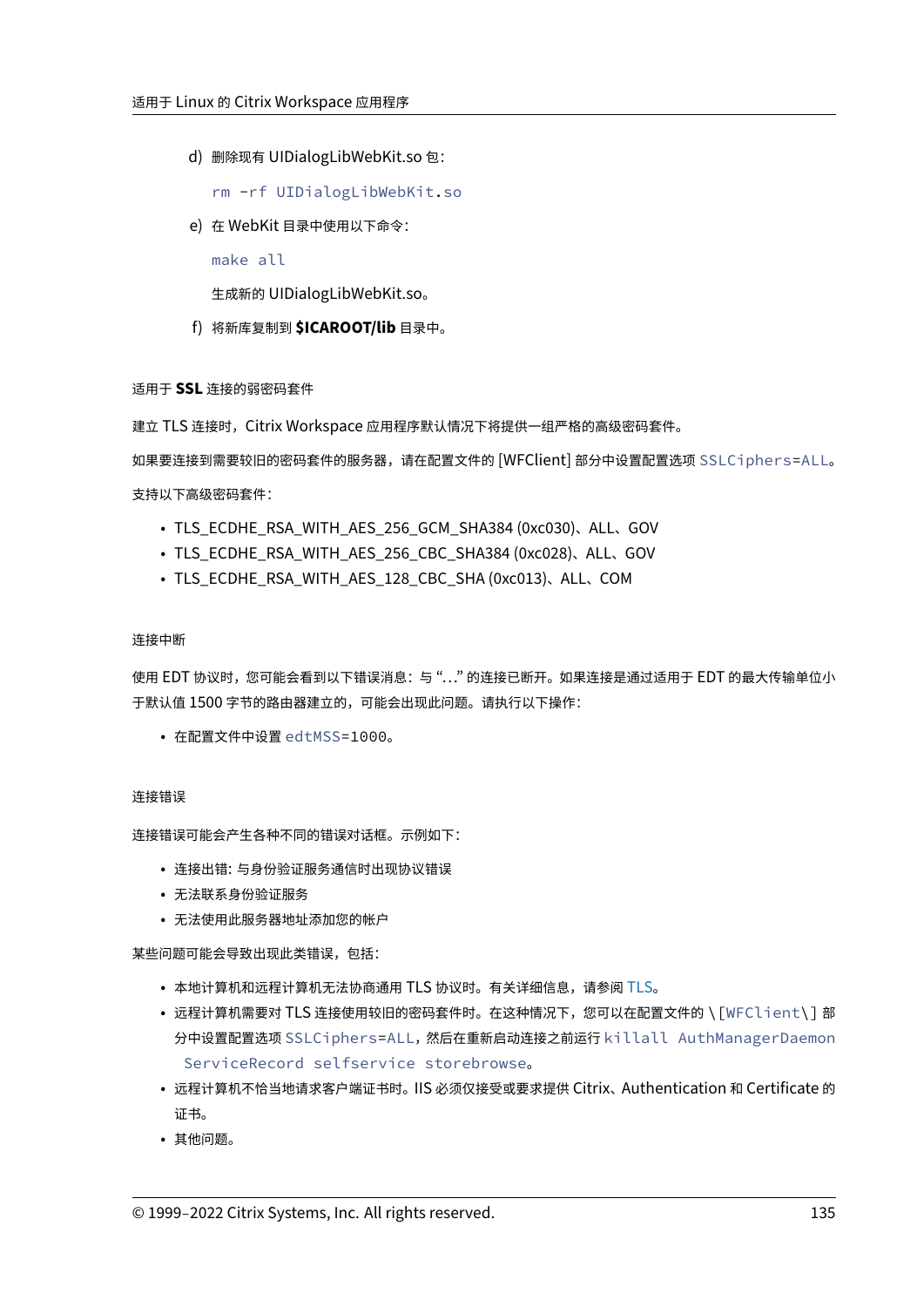### 低带宽连接

Citrix 建议您在服务器上使用最新版本的 Citrix Virtual Apps and Desktops。此外,请在用户设备上使用最新的 Citrix Workspace 应用程序。

如果使用低带宽连接,则可以更改 Citrix Workspace 应用程序的配置以及 Citrix Workspace 应用程序的使用方法 以提高性能。

- 配置 **Citrix Workspace** 应用程序连接 ‑ 配置 Citrix Workspace 应用程序连接可以降低 ICA 所需的带宽并提 高性能
- 更改 **Citrix Workspace** 应用程序的使用方式 ‑ 更改 Citrix Workspace 应用程序的使用方式还可以降低实现 高性能连接所需的带宽
- 启用 **UDP** 音频 ‑ 此功能可以在阻塞的网络上保持 IP 语音 (VoIP) 连接中延迟的一致性
- 使用最新版本的 **Citrix Virtual Apps** 和适用于 **Linux** 的 **Citrix Workspace** 应用程序 ‑ Citrix 不断地增强 和提升每个版本的性能,许多性能功能需要最新的 Citrix Workspace 应用程序和服务器软件

#### 显示

#### 屏幕撕裂

在水平块中,两个(或多个)不同的帧的几个部分同时出现在屏幕上时会出现屏幕撕裂的情况。在桌面上内容更改频率 非常快的大型区域中此问题最常见。

在 VDA 上捕获数据时可避免屏幕撕裂。当数据传递到客户端时,不会引入屏幕撕裂现象。但是, X11 (Linux/Unix 图 形子系统)没有提供一致的方式来防止屏幕撕裂。

为防止屏幕撕裂,Citrix 建议您使用将应用程序绘制与屏幕绘制同步的标准方法。即,等待 vsvnc 启动下一帧的绘制。 根据客户端上的图形硬件和您使用的窗口管理器,以下两组解决方案可用于防止屏幕撕裂:

- X11 GPU 设置
- 使用组合管理器

# **X11 GPU** 配置

对于 Intel 高清图形,请在名为 **20‑intel.conf** 的 xorg.conf.d 中创建一个包含以下内容的文件:

```
1 Section "Device"
2
3 Identifier "Intel Graphics"
4 Driver "intel"
5 Option "AccelMethod" "sna"
6 Option "TearFree" "true"
7
8 EndSection
```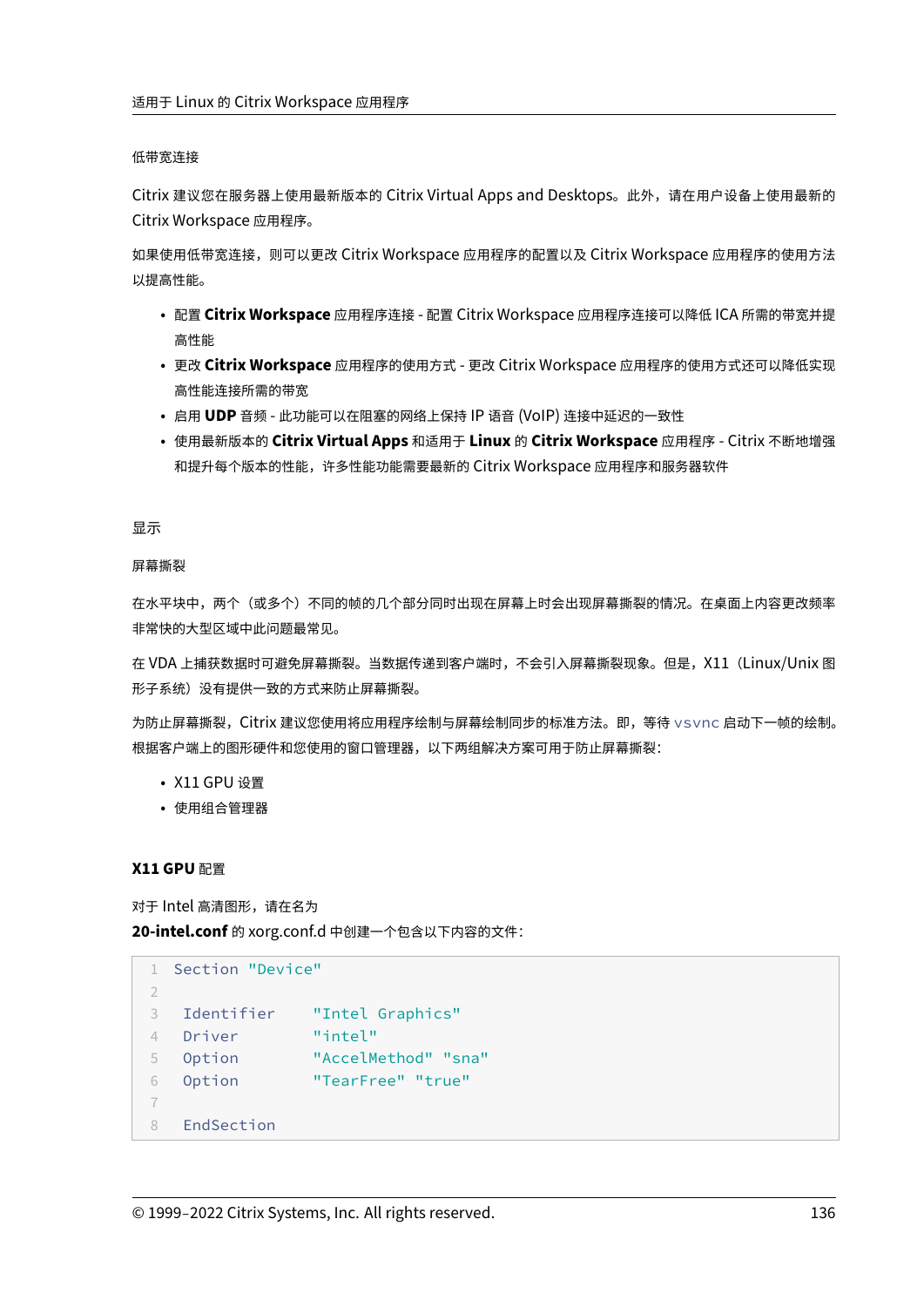对于 NVIDIA 图形,请在 xorg.conf.d 文件夹中找到包含您的配置的 "MetaModes" 选项的文件。对于所使用的每个 以逗号分隔的 MetaMode,请添加以下内容:

{ForceFullCompositionPipeline = On}

例如:

Option "MetaModes" "DFP‑0: 1920x1200 +0+0 {ForceFullCompositionPipeline = On}"

注意:

不同的 Linux 分发包使用不同的 xorg.conf.d 路径,例如 /etc/X11/xorg.conf.d 或 /user/share/X11/xorg.conf.d。

# 组合管理器

使用以下命令:

• Compiz(嵌入到 Ubuntu Unity 中)。安装 "CompizConfig Settings Manager"。

运行 "CompizConfig Settings Manager"。

在常规 > 撰写下,取消选中取消重定向全屏窗口。

注意:

使用"CompizConfig Settings Manager"时应谨慎,因为错误地更改值会阻止系统启动。

• Compton (加载项实用程序)。有关完整的详细信息,请参阅 Compton 的主页/文档。例如,请运行以下命令: compton --vsync opengl --vsync -aggressive

## 击键不正确

如果使用的是非英文键盘,屏幕显示与键盘输入可能不匹配。在这种情况下,必须指定所使用的键盘类型和布局。有关 指定键盘的详细信息,请参阅 Control keyboard behavior(控制键盘行为)。

#### 过度重绘

移动无缝窗口时,某些窗口管理器会不断报告新的窗口位置,导致过度重绘。要解决此问题,请将窗口管理器切换到在 移动窗口时仅绘制窗口轮廓的模式。

# 图标兼容性

Citrix Workspace 应用程序创建的窗口图标与大多数窗口管理器兼容。但是,这些图标与 X 客户端间通信约定并不完 全兼容。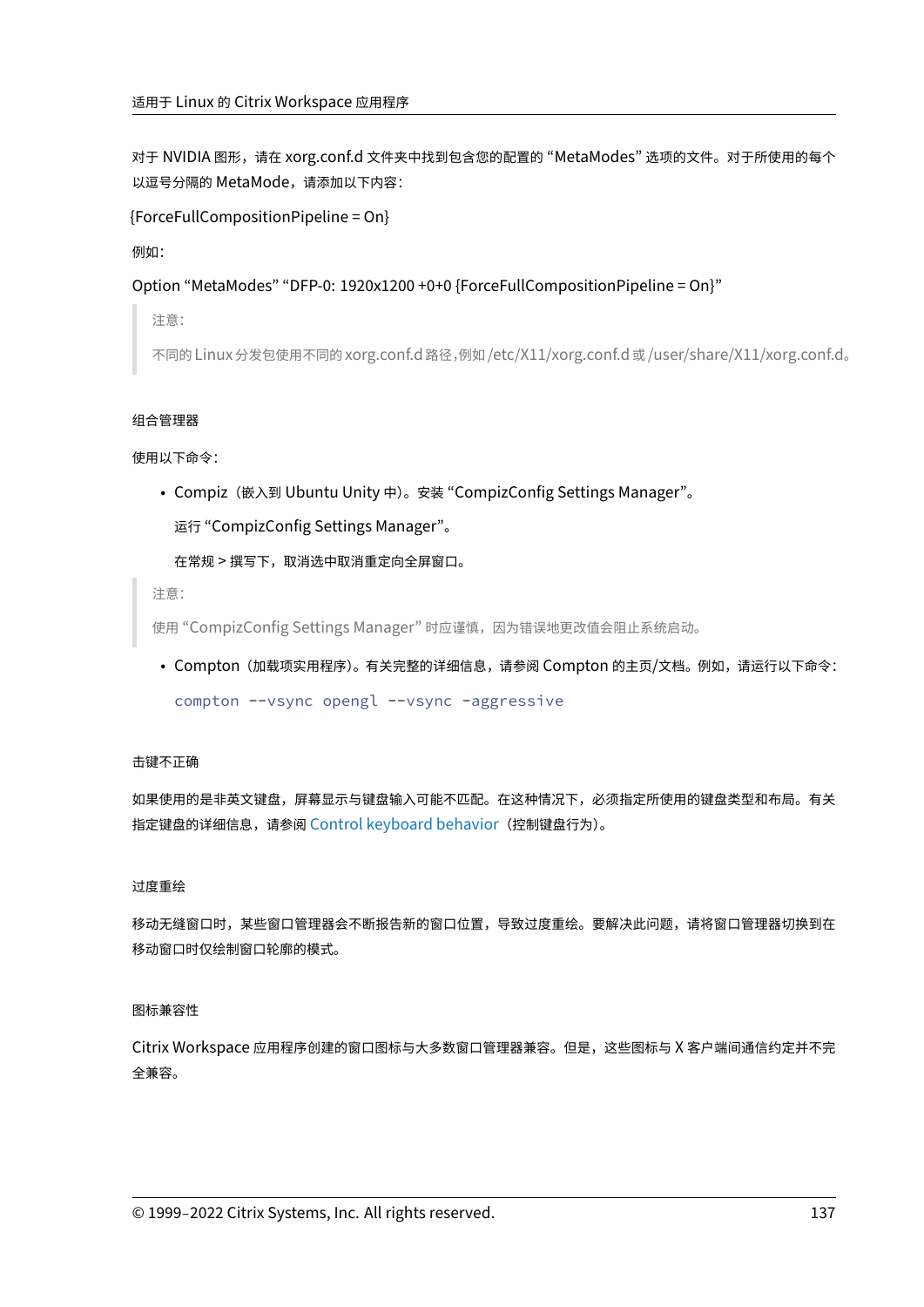### 完全图标兼容性

要提供完全图标兼容性,请执行以下操作:

- 1. 打开 wfclient.ini 配置文件。
- 2. 在 [WFClient] 部分中编辑以下行:UseIconWindow=True
- 3. 保存并关闭文件。

## 光标颜色

如果光标的颜色与背景色相同或相似,则可能难以看到光标。可以将光标区域的颜色强制设置为黑色或白色来修复此问 题。

# 更改光标颜色

- 1. 打开 wfclient.ini 配置文件。
- 2. 在 [WFClient] 部分添加以下行之一:

CursorStipple=ffff,ffff(将光标设置为黑色)

CursorStipple=0,0 (将光标设置为白色)

3. 保存并关闭文件。

#### 彩色闪光

将鼠标移入或移出连接窗口时,非焦点窗口中的颜色开始闪烁。此问题是将 X Windows 系统与伪彩色显示结合使用时 的已知限制。如有可能,请为受影响的连接使用更高的颜色深度。

## 使用真彩色显示器的颜色变化

连接到服务器时,用户可以选择使用 256 色模式。此选项假定视频硬件支持调色板,使应用程序能够更改调色板颜色, 以产生动画显示效果。

真彩色显示没有相应的机制来模拟通过快速更改调色板来产生动画效果的功能。从时间和网络流量角度来说,通过软件 模拟此机制的代价非常高。为降低此项成本,Citrix Workspace 应用程序将缓冲快速的调色板更改操作,并每隔几秒 钟更新一次实时调色板。

## 显示错误

Citrix Workspace 应用程序对日语字符使用 EUC‑JP 或 UTF‑8 字符编码,而服务器则使用 SJIS 字符编码。Citrix Workspace 应用程序无法在这些字符集之间进行转换。此问题可能会导致显示以下对象时出现问题:

- 保存在服务器上并在本地查看的文件
- 保存在本地并在服务器上查看的文件

此问题还会影响在扩展参数传递中所用的参数中的日语字符。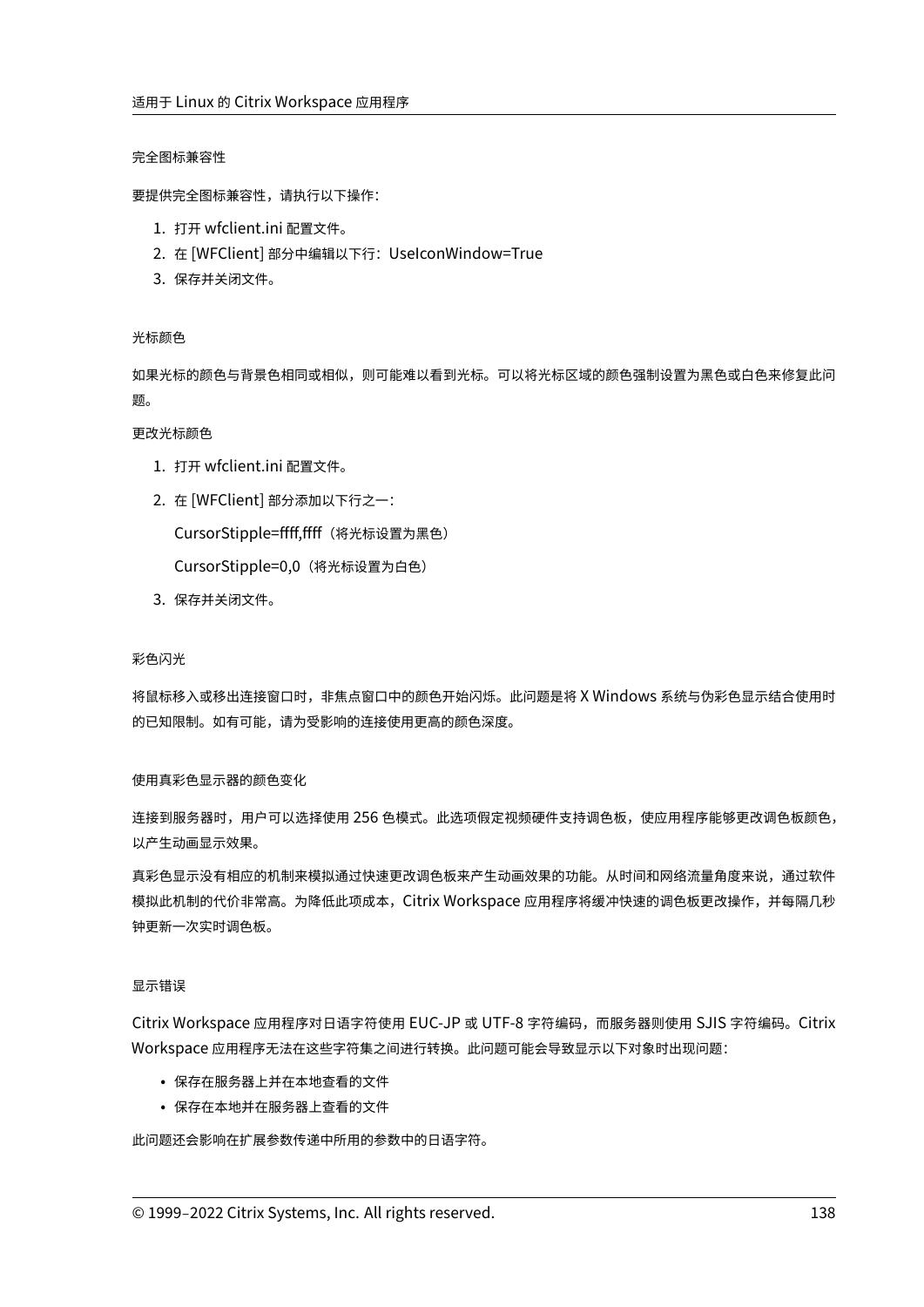会话宽幅显示

全屏会话默认跨多个显示器,但还可以使用命令行多显示器显示控制选项 ‑span。通过该选项,可以将全屏会话跨额外 的显示器显示。

通过 Desktop Viewer 工具栏功能,您可以在窗口化会话窗口与全屏会话窗口之间切换,包括对相交显示器的多显示 器支持。

重要 :

对于采用无缝或标准窗口的会话(包括已最大化的窗口中的会话),宽幅显示不起作用。

‑ span 选项采用以下格式:

‑span [h][o][a|mon1[,mon2[,mon3, mon4]]]

如果指定了 h, 则将在 stdout 中输出显示器列表。如果 h 是完整的选项值, wfica 将退出。

如果指定了 o, 则会话窗口将带有 override-redirect 属性。

小心:

- 建议不要使用此选项。它旨在作为与不兼容的窗口管理器一起使用的最后一个选项。
- 会话窗口对该窗口管理器不可见,没有图标,也无法重新创建堆栈。
- 只能通过结束会话来删除此值。

如果指定了 a,Citrix Workspace 应用程序将尝试创建一个在所有显示器中显示的会话。

Citrix Workspace 应用程序假定其余的 ‑span 选项值为显示器编号的列表:

- 单个值将选择特定的监视器。
- 两个值将选择所需区域左上角和右下角的监视器。
- 四个值将指定区域顶部、底部、左侧和右侧边缘的监视器。

如果未指定 o,wfica 将使用\_NET\_WM\_FULLSCREEN\_MONITORS 消息从窗口管理器中请求相应的窗口布局(如 果支持该功能)。否则,将使用尺寸和位置提示来请求所需的布局。

可以使用以下命令来测试窗口管理器是否支持该功能:

xprop -root | grep \\\_NET\\\_WM\\\_FULLSCREEN\\\_MONITORS

如果没有输出,说明不支持该功能。如果不支持,可能需要一个覆盖重定向窗口。可以使用 -span o 设置覆盖重定向 窗口。

从命令行设置跨额外的显示器的会话:

1. 在命令提示窗口中,键入:

/opt/Citrix/ICAClient/wfica -span h

用户设备当前所连接地显示器编号列表将输出到 stdout 中,然后退出 wfica。

2. 请记下这些显示器编号。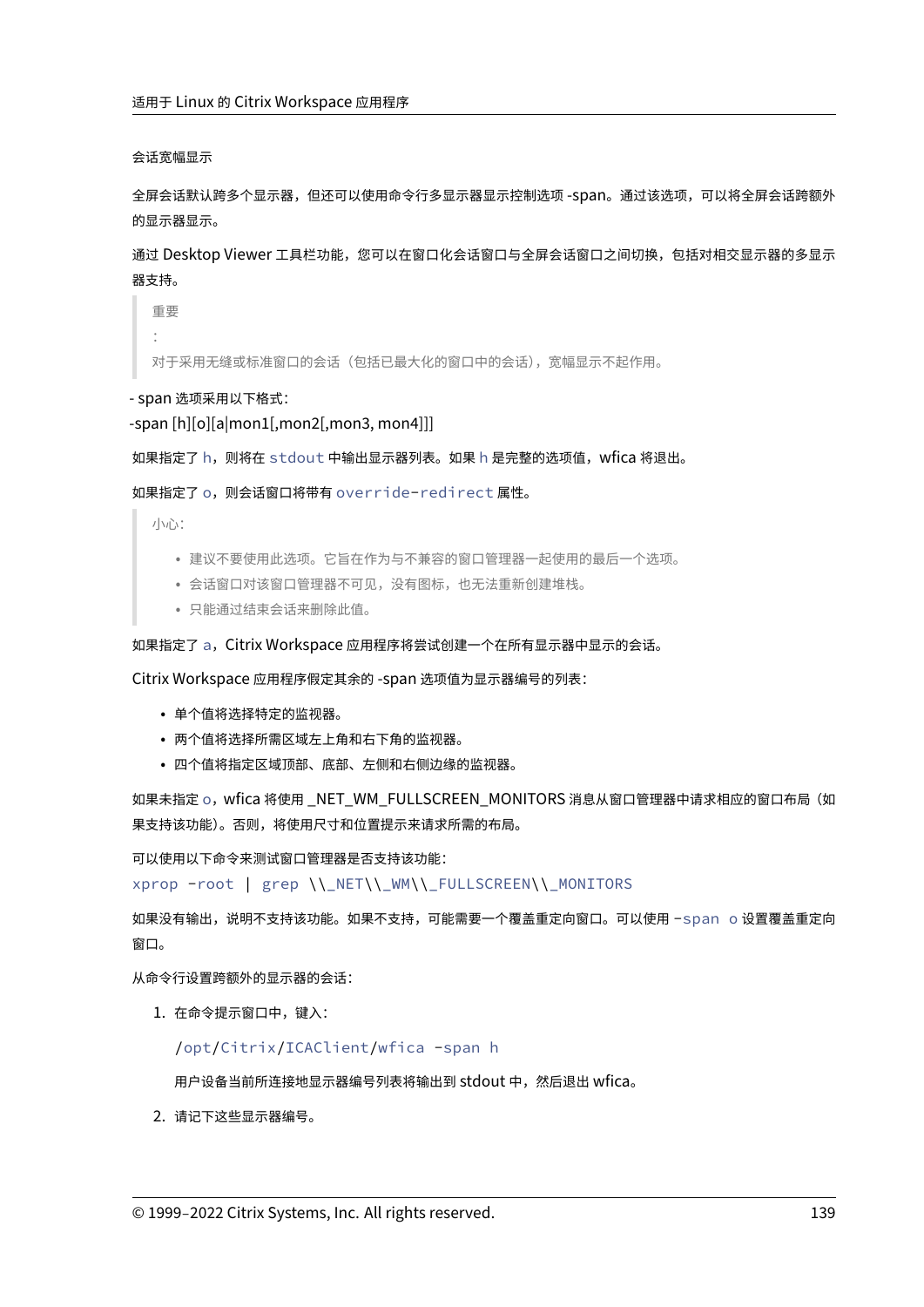3. 在命令提示窗口中, 键入:

/opt/Citrix/ICAClient/wfica -span \[w\[,x\[,y,z\]\]\]

w、x、y 和 z 值是上面的步骤中的步骤 1 中的监视器编号。单个值 w 将指定特定的监视器。两个值 w 和 x 指定 所需区域的左上角和右下角的监视器。四个值 w、x、y 和 z 指定区域顶部、底部、左侧和右侧边缘的监视器。

重要 :

> • 在通过浏览器启动自助服务之前,定义 WFICA OPTS 变量。要定义此变量,请编辑配置文件(通常 位于 \$HOME/.bash\_profile 或 \$HOME/.profile), 在其中添加一行来定义 WFICA\_OPTS 变量。 例如:

```
export WFICA_OPTS="-span a"
```
- 此更改影响 Citrix Virtual Apps and Desktops 会话。
- 如果已启动 selfservice 或 storebrowse,请删除启动的进程,以便新环境变量能够生效。请通过 以下命令删除进程:

killall AuthManagerDaemon ServiceRecord storebrowse

#### 本地应用程序

您可能不会退出全屏会话以使用本地应用程序或其他会话。出现此问题的原因是客户端系统用户界面被隐藏,键盘透明 度功能禁用了常见键盘命令(例如 Alt+Tab),改为将命令发送到服务器。

解决方法:使用 Ctrl+F2 暂时清除键盘透明度功能,直至焦点下次返回会话窗口。备选解决方法为在 \$ICAROOT/config/module.ini 中将 TransparentKeyPassthrough 设置为 No。此解决方法将禁用键盘透明度功能。但是,您可 能需要通过在 All\_regions.ini 文件中添加此设置来覆盖 ICA 文件。

#### 浏览器

#### 本地浏览器

在 Windows 会话中单击某个链接时,链接内容将显示在本地浏览器中。wfclient.ini 中启用了服务器到客户端内容重 定向功能。此重定向将导致本地应用程序运行。要禁用服务器‑客户端内容重定向,请参阅服务器‑客户端内容重定向。

#### 访问已发布的资源

访问已发布的资源时,您的浏览器会提示保存文件。除 Firefox 和 Chrome 外,可能需要对其他浏览器进行配置才能 连接到已发布的资源。但在尝试通过单击该页面上的图标访问资源时,浏览器将提示您保存 ICA 文件。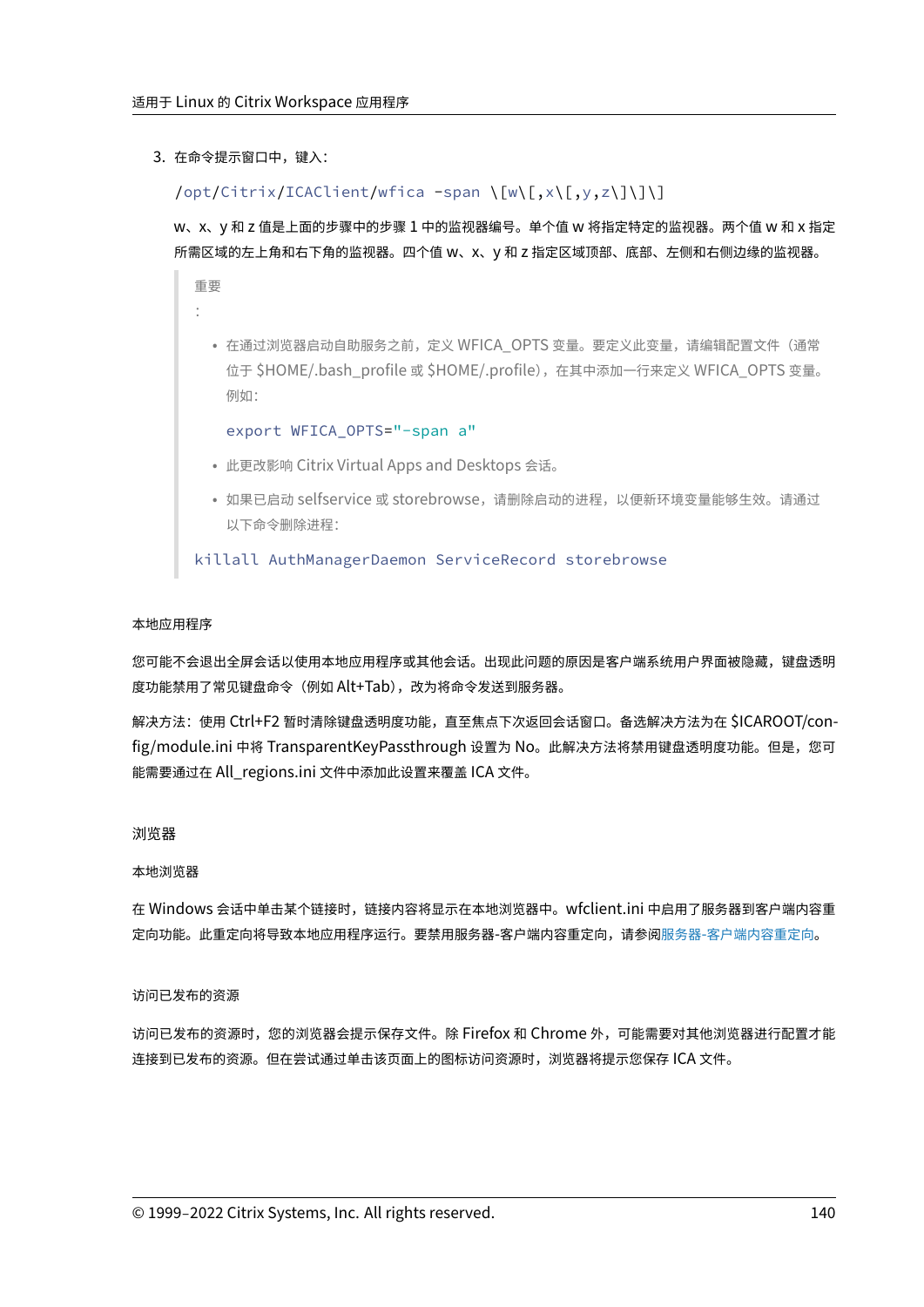## 特定浏览器

如果使用特定 Web 浏览器时遇到问题,请在运行 setupwfc 前,设置环境变量 BROWSER,以指定所需浏览器的本 地路径和名称。

# **Firefox** 浏览器

在 Firefox 中启动桌面或应用程序时,如果页面没有响应,请尝试启用 ICA 插件。

# **Firefox** 中的 **ICA** 插件

在 Firefox 中启用了 ICA 插件时,桌面和应用程序会话可能未启动。在这种情况下,请尝试禁用 ICA 插件。

### 配置错误

如果某个连接条目配置不正确,可能会出现以下错误。

**E\_MISSING\_INI\_SECTION ‑** 验证配置文件**:"…"**。配置文件中的 **"…"** 部分丢失。

配置文件存在编辑错误或已损坏。

**E\_MISSING\_INI\_ENTRY ‑** 验证配置文件**:"…"**。**"…"** 部分中必须包含条目 **"…"**。

配置文件存在编辑错误或已损坏。

**E\_INI\_VENDOR\_RANGE ‑** 验证配置文件**:"…"**。配置文件中的 **X** 服务器供应商范围 **"…"** 无效。

配置文件中的 X 服务器供应商信息已损坏。请与 Citrix 联系。

# **wfclient.ini** 配置错误

如果未正确编辑 wfclient.ini, 则可能会出现以下错误。

E\_CANNOT\_WRITE\_FILE - 无法写入文件: "… "

保存连接数据库时出错;例如无磁盘空间。

E\_CANNOT\_WRITE\_FILE - 无法创建文件: …

创建连接数据库时出错。

**E\_PNAGENT\_FILE\_UNREADABLE ‑** 无法读取 **Citrix Virtual Apps** 文件 **"…":** 无此类文件或目录。

 $-\n$ 或 $-$ 

无法读取 **Citrix Virtual Apps** 文件 **"…":** 权限被拒绝。

您尝试通过桌面项或菜单访问资源,但该资源对应的 Citrix Virtual Apps 文件不可用。请在查看菜单中选择应用程序 刷新以刷新已发布的资源列表,然后重新尝试访问该资源。如果错误仍然存在: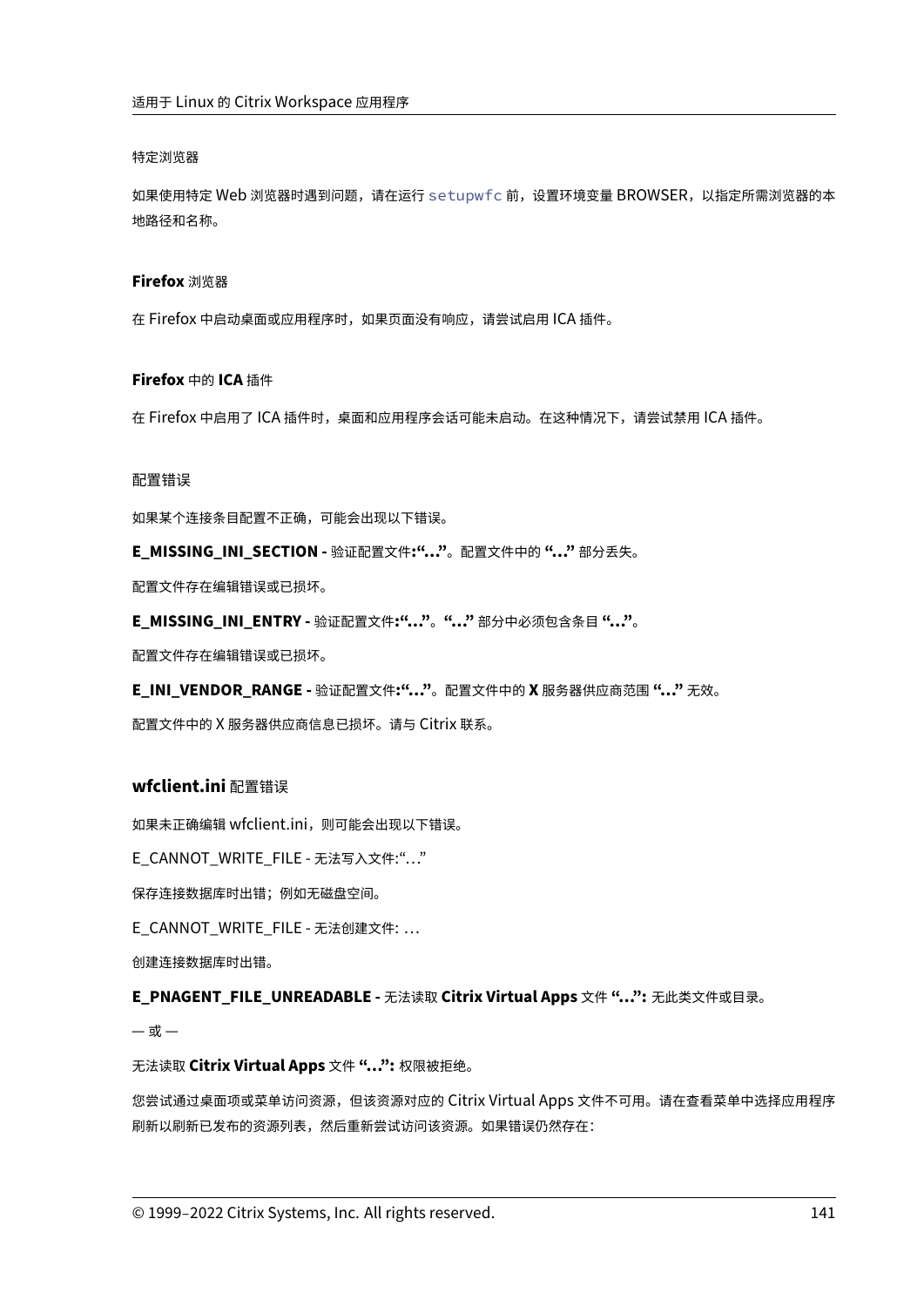- 检查桌面图标或菜单项的属性
- 检查图标或项目所引用的 Citrix Virtual Apps 文件。

#### **PAC** 文件错误

如果您的部署使用代理自动配置 (PAC) 文件指定代理配置,则会发生以下错误。

代理检测失败**:** 自动配置 **URL** 不正确。

在浏览器中指定的地址属于无效 URL 类型。有效类型为 http:// 和 https://,不支持其他类型。请将地址更改为有效 的 URL 类型并重试。

代理检测失败**: .PAC** 脚本 **HTTP** 下载失败**:** 连接失败。

检查是否输入了错误的名称或地址。如果是,请更正地址[并重试。](http://)否[则,服务器](https://)可能会关闭。稍后重试。

代理检测失败**: .PAC** 脚本 **HTTP** 下载失败**:** 找不到路径。

服务器上不存在所请求的 PAC 文件。请在服务器上更改此文件,或者重新配置浏览器。

代理检测失败**: .PAC** 脚本 **HTTP** 下载失败。

下载 PAC 文件时连接失败。请重新连接并重试。

代理检测失败**:** 自动配置脚本为空。

PAC 文件为空。请在服务器上更改此文件,或者重新配置浏览器。

代理检测失败**:** 不支持 **JavaScript**。

缺少 PAC 可执行文件或 pac.js 文本文件。重新安装 Citrix Workspace 应用程序。

代理检测失败**: JavaScript** 错误。

PAC 文件包含无效的 Javascript。请在服务器上修复 PAC 文件。另请参阅连接。

代理检测失败**:** 代理自动配置脚本结果不正确。

从服务器接收到的响应格式不正确。请在服务器上修复此文件,或者重新配[置浏览](https://docs.citrix.com/zh-cn/citrix-workspace-app-for-linux/troubleshooting.html)器。

## 证书

当您使用具有 SAML 身份验证的应用商店(使用 AUTHv3 协议)时,将显示以下错误消息: "Unacceptable TLS Certificate"(不可接受的 TLS 证书)。

使用 Citrix Workspace 应用程序 1906 及更高版本时会出现此问题。有关故障排除说明,请参阅知识中心文章 CTX260336。

如果 StoreFront 服务器无法提供与所使用的证书匹配的中间证书,或者要安装中间证书以支持智能卡用户,请先执行 [以下步骤,然](https://support.citrix.com/article/CTX260336)后再添加 StoreFront 应用商店:

1. 单独获取一个或多个 PEM 格式的中间证书。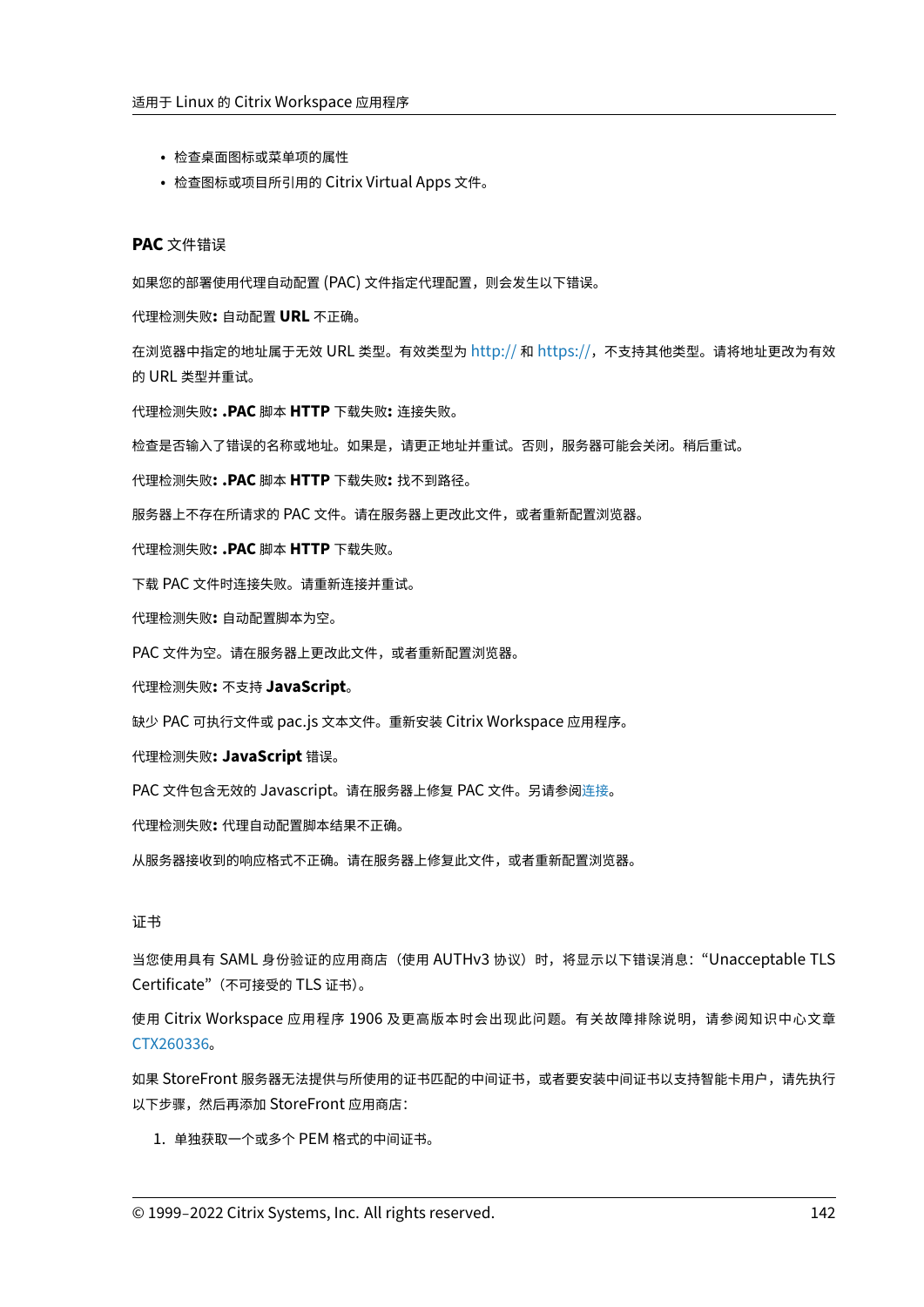提示:

如果找不到 PEM 格式的证书,请使用 openssl 实用程序将 CRT 格式的证书转换为.pem 文件。

- 2. 以用户身份(通常为 root)安装软件包:
	- a) 将一个或多个文件复制到 \$ICAROOT/keystore/intcerts。
	- b) 以安装软件包的用户身份运行以下命令:

\$ICAROOT/util/ctx\_rehash

如果要对证书颁发机构颁发的尚不受用户设备信任的服务器证书进行身份验证,请先按以下说明进行操作,然后再添加 StoreFront 应用商店:

1. 获取 PEM 格式的根证书。

提示:如果找不到此格式的证书,请使用 openssl 实用程序将 CRT 格式的证书转换为.pem 文件。

- 2. 以安装软件包的用户身份(通常为 root)执行以下操作:
	- a) 将该文件复制到 \$ICAROOT/keystore/cacerts。
	- b) 运行以下命令:

\$ICAROOT/util/ctx\_rehash

其他

连接问题

您可能还会发现以下问题。

关闭会话

要了解服务器是否已指示 Citrix Workspace 应用程序关闭会话,请使用 *wfica* 程序。此程序在收到来自服务器的终止 会话命令时进行记录。

要通过 syslog 系统记录此信息,请将值为 6 的 *SyslogThreshold* 添加到配置文件的 [WFClient] 部分中。此设置将 启用优先级为 LOG\_INFO 或更高的消息日志记录功能。*SyslogThreshold* 的默认值为 4 (=LOG\_WARNING)。

同样,要拥有 *wfica*,请将消息发送到标准错误,并将值为 6 的 *PrintLogThreshold* 添加到 [WFClient] 部分。 *PrintLogThreshold* 的默认值为 0 (=LOG\_EMERG)。

有关日志记录的详细信息,请参阅日志记录,有关 syslog 配置的详细信息,请参阅 syslog 配置。

## 配置文件设置

wfclient.ini 中的每个条目都必须在 All\_Regions.ini 中有对应的条目,这样该设置才能生效。此外,wfclient.ini 文 件的 [Thinwire3.0]、[ClientDrive] 和 [TCP/IP] 部分中的每个条目都必须在 canonicalization.ini 中有对应的条 目,该设置才能生效。有关详细信息,请参阅 \$ICAROOT/config 目录中的 All\_Regions.ini 和 canonicalization.ini 文件。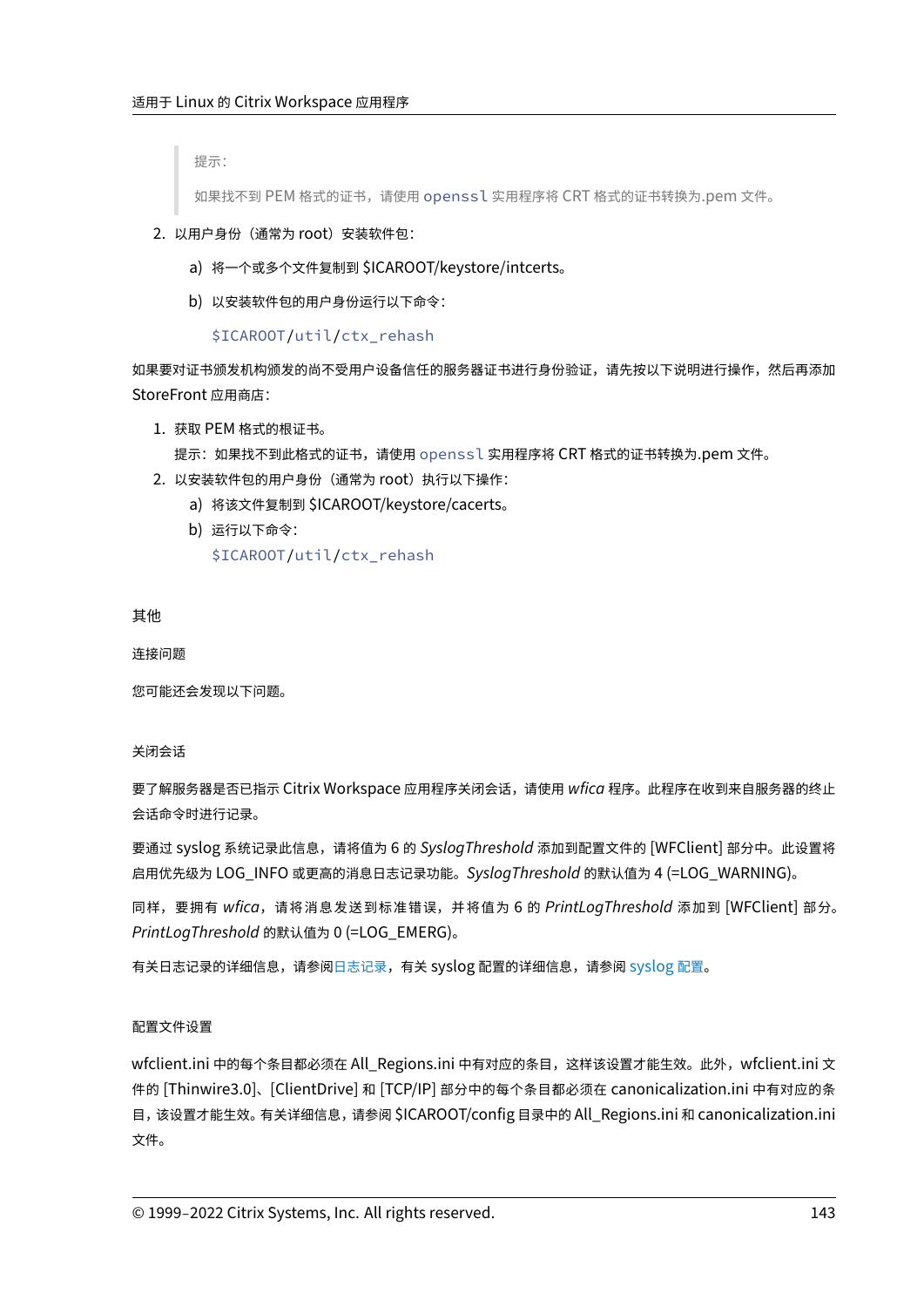## 已发布的应用程序

如果运行访问串行端口的已发布的应用程序时遇到问题,则当该端口被其他应用程序锁定时,该应用程序可能会失败 (是否显示错误消息取决于应用程序本身)。在此类情况下,请检查是否有其他应用程序临时锁定了该串行端口,或者是 否有锁定该串行端口的应用程序在退出时未释放该端口。

要解决此问题,请停止阻止串行端口的应用程序。对于 UUCP 样式的锁定,应用程序退出后可能会在后面遗留一个锁定 文件。这些锁定文件所在的位置取决于使用的操作系统。

## 启动 **Citrix Workspace** 应用程序

如果 Citrix Workspace 应用程序未启动,并显示 "找不到应用程序默认文件或该文件已过期" 消息。原因可能是未正 确定义环境变量 ICAROOT 如果将 Citrix Workspace 应用程序安装到非默认位置,则必须设置此变量。要解决此问 题,Citrix 建议执行以下操作之一:

• 将 ICAROOT 定义为安装目录。

要检查是否正确定义了 ICAROOT 环境变量,请尝试从终端会话启动 Citrix Workspace 应用程序。如果仍显 示该错误消息,则可能未正确定义 ICAROOT 环境变量。

• 将 Citrix Workspace 应用程序重新安装到默认位置。有关安装 Citrix Workspace 应用程序的详细信息,请 参阅安装和设置。

如果先前将 Citrix Workspace 应用程序安装到默认位置,请在重新安装前删除 /opt/Citrix/ICAClient 或 \$[HOME/ICA](https://docs.citrix.com/zh-cn/citrix-workspace-app-for-linux/install.html)Client/platform 目录。

# **Citrix CryptoKit**(以前称为 **SSLSDK**)

要查找您正在运行的 Citrix CryptoKit(以前称为 SSLSDK)或 OpenSSL 的版本号,可以使用以下命令: strings libctxssl.so | grep "Citrix SSLSDK"

还可以在 AuthManagerDaemon 或 PrimaryAuthManager 上运行此命令

# 键盘快捷方式

如果窗口管理器使用相同的键组合提供本机功能,您的键组合可能不起作用。例如,KDE 窗口管理器使用 Ctrl+Shift+F1 到 Ctrl+Shift+F4 的键组合在桌面 13 到 16 之间切换。如果遇到此问题,请尝试以下解决方案:

- 键盘上的转换模式将一组本地键组合映射到服务器端键组合。例如,在转换模式下,默认将 Ctrl+Shift+F1 映射 到服务器端键组合 Alt+F1。要将此映射重新配置为备用本地键组合,请更新 \$HOME/.ICAClient/wfclient.ini 的 [WFClient] 部分中的以下条目:此设置会将本地键组合 Alt+Ctrl+F1 映射到 Alt+F1:
	- **–** 将 Hotkey1Shift=Ctrl+Shift 更改为 Hotkey1Shift=Alt+Ctrl。
- 键盘上的直接模式将所有键组合直接发送到服务器。这些键组合不在本地处理。要配置直接模式,请在 \$HOME/.ICAClient/wfclient.ini 的 [WFClient] 部分中, 将 TransparentKeyPassthrough 设置为 Remote。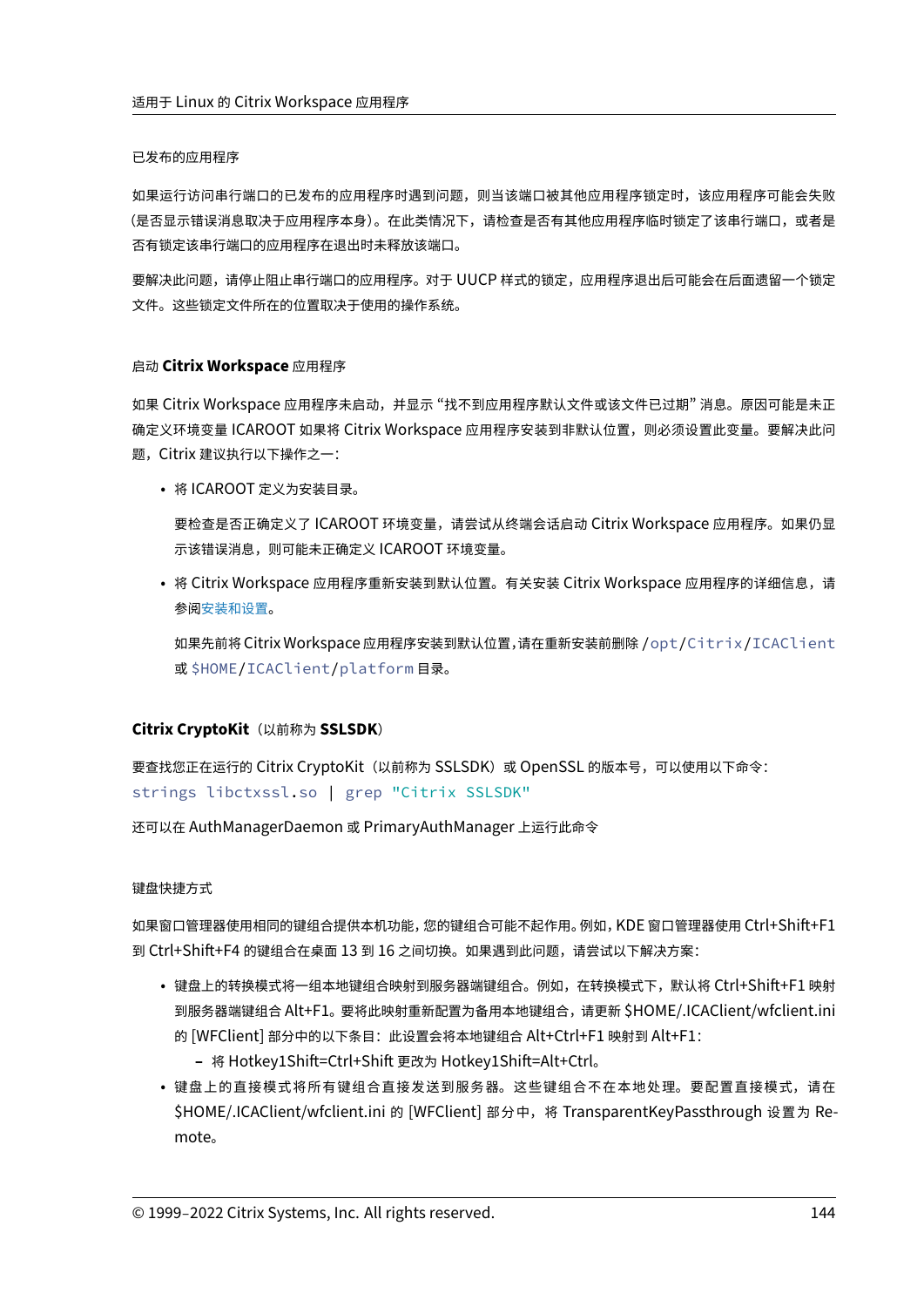• 重新配置窗口管理器,使其阻止使用默认键盘组合。

# 远程 **Croatian** 键盘

以下过程可确保将 ASCII 字符正确发送到具有 Croatian 键盘布局的远程虚拟机。

- 1. 在相应配置文件的 WFClient 部分中,将 UseEUKSforASCII 设置为 True。
- 2. 将 UseEUKS 设置为 2。

## 日语键盘

要配置对日语键盘的使用,请更新 wfclient.ini 配置文件中的以下条目:

KeyboardLayout=Japanese (JIS)

## **ABNT2** 键盘

要配置对 ABNT2 键盘的使用,请更新 wfclient.ini 配置文件中的以下条目:

KeyboardLayout=Brazilian (ABNT2)

#### 本地键盘

如果本地键盘上的某些键未按预期运行,请从 \$ICAROOT/config/module.ini 的列表中选择最相配的服务器布局。

# **Windows Media Player**

Citrix Workspace 应用程序可能没有 GStreamer 插件,无法处理请求的格式。此问题通常会导致服务器请求其他 格式。有时首次检查适用的插件会错误地指出已存在一个插件。此问题通常会被检测到,并且会导致服务器上出现 一个错误对话框,指示 Windows Media Player 在播放文件时遇到问题。在会话中重试文件通常有效,因为 Citrix Workspace 应用程序拒绝该格式。因此,服务器会请求其他格式或提供媒体本身。

在少数情况下,尽管进度指示器在 Windows Media Player 中按预期移动,但检测不到恰当的插件,并且无法正确播 放文件。

要避免显示此错误对话框,或者避免在将来的会话中播放失败,请执行以下操作:

- 1. 临时将配置选项"SpeedScreenMMAVerbose=On"添加到 \$Home/.ICAClient/wfclient.ini(举例)的 [WFClient] 部分。
- 2. 通过已从终端启动的自助服务重新启动 wfica。
- 3. 播放导致出现此错误的视频。
- 4. 记录(在跟踪输出中)与缺失插件跟踪关联的 MIME 类型,或者记录必须受支持但不播放的 MIME 类型(例如 "video/x‑h264..")。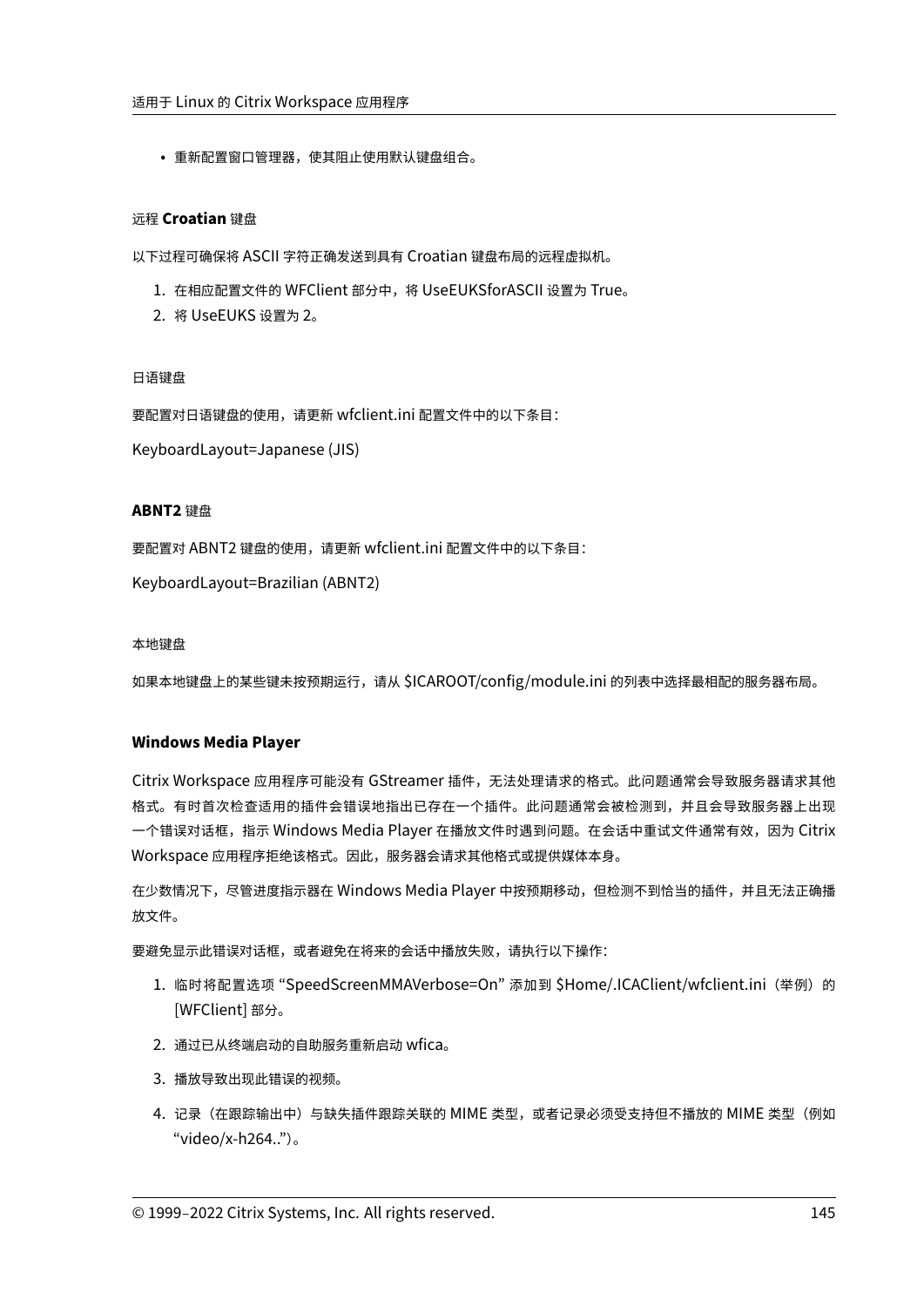- 5. 编辑 \$ICAROOT/config/MediaStreamingConfig.tbl。在包含记录的 MIME 类型的行中, 在":" 与 MIME 类型之间插入 "?"。此设置禁用该格式。
- 6. 对引发此错误情况的其他媒体格式重复(上述)步骤 2 5。
- 7. 将修改后的 MediaStreamingConfig.tbl 分发到安装了相同的一组 GStreamer 插件的其他计算机。

注意:

也可以在识别 MIME 类型后安装 GStreamer 插件进行解码。

#### 串行端口设置

要配置一个串行端口,请在 \$ICAROOT/config/module.ini 配置文件中添加以下条目:

LastComPortNum=1

ComPort1=device

要配置两个或多个串行端口,请在 \$ICAROOT/config/module.ini 配置文件中添加以下条目:

LastComPortNum=2

ComPort1=device1

ComPort2=device2

错误

本主题列出了在使用 Citrix Workspace 应用程序时可能出现的其他常见错误消息。

出现错误。错误代码为 **11 (E\_MISSING\_INI\_SECTION)**。请参阅相关文档。正在退出。

从命令行运行 Citrix Workspace 应用程序时,此错误通常意味着在 appsrv.ini 文件中未找到命令行中指定的说明。

**E\_BAD\_OPTION - 选项 "…"** 无效。

选项 "…" 缺少参数。

**E\_BAD\_ARG ‑** 选项 **"…"** 具有无效参数**: …**。

为选项 "…" 指定了无效参数。

**E\_INI\_KEY\_SYNTAX ‑** 密钥 **"…"(**在配置文件 **"…"** 中**)** 无效。

配置文件中的 X 服务器供应商信息已损坏。请创建一个配置文件。

**E\_INI\_KEY\_SYNTAX ‑** 值 **"…"(**在配置文件 **"…"** 中**)** 无效。

配置文件中的 X 服务器供应商信息已损坏。请创建一个配置文件。

#### **E\_SERVER\_NAMELOOKUP\_FAILURE ‑** 无法连接到服务器 **"…"**。

无法解析服务器名称。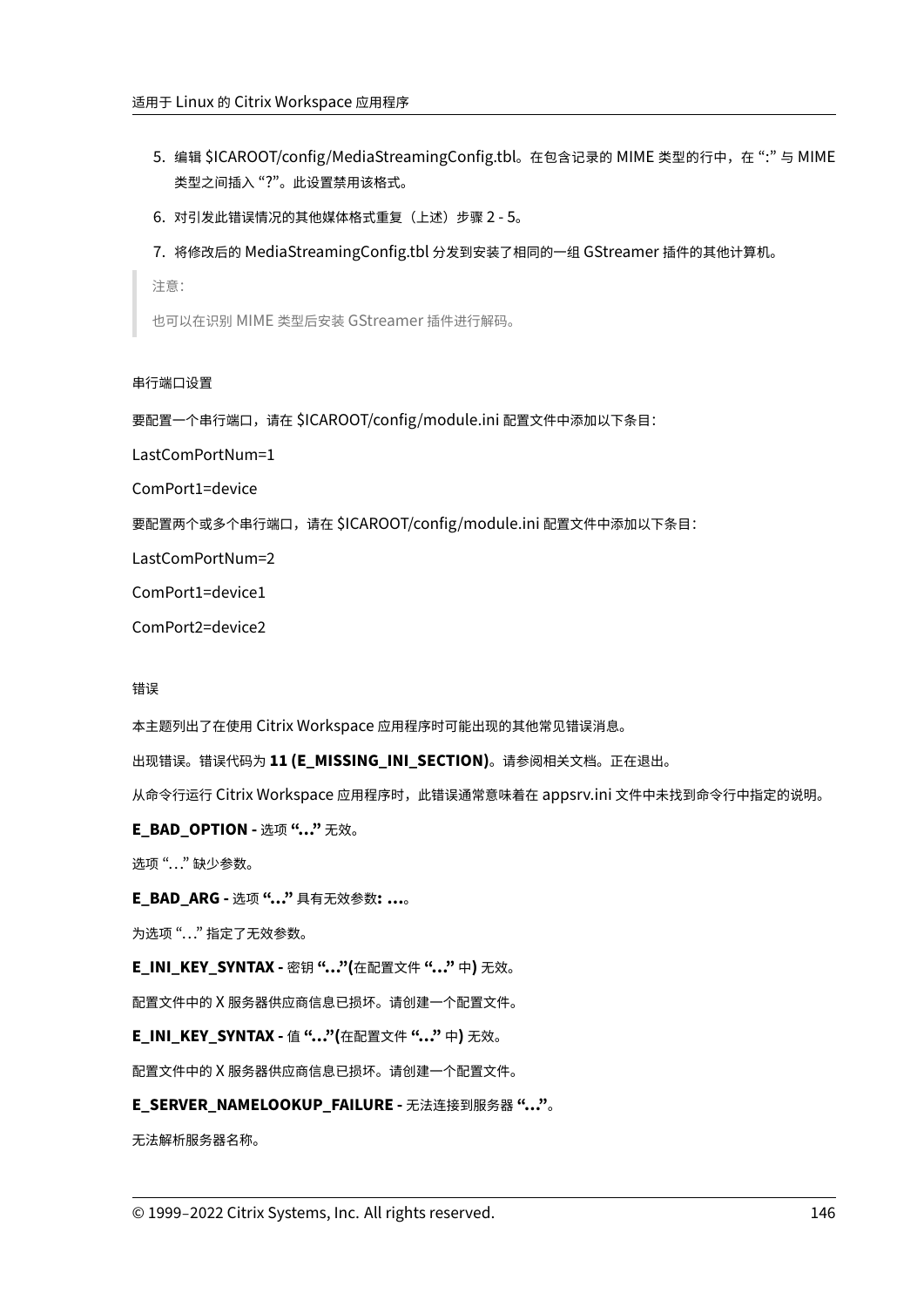无法写入一个或多个文件**: …**。请更正任何磁盘满载问题或权限问题并重试。

检查是否存在磁盘已满问题或权限问题。如果发现问题,请予以更正,并重试提示此错误消息的操作。

服务器连接已断开。请重新连接并重试。以下文件可能丢失数据**: …**。

重新连接并重试提示此错误消息的操作。

#### 诊断信息

如果在使用 Citrix Workspace 应用程序时遇到问题,可能需要向技术支持部门提供诊断信息。此信息可帮助此团队尝 试诊断问题并提供帮助来修复该问题。

获取与 Citrix Workspace 应用程序有关的诊断信息:

- 1. 在安装目录中,键入 util/lurdump。建议您在会话处于打开状态时以及(如有可能)出现问题时执行此修改。 此时将生成一个包含详细诊断信息的文件,其中包括版本详细信息、Citrix Workspace 应用程序的配置文件内 容以及各系统变量的值。
- 2. 将该文件发送给 Citrix 技术支持部门之前,请检查文件中是否包含机密信息。

对与资源的连接进行故障排除

用户可以使用连接中心管理其活动的连接。此功能是一个非常有用的生产力促进工具,通过该工具,用户和管理员可以 对速度缓慢或有问题的连接进行故障诊断并解决出现问题。在连接中心中,用户可以通过以下方法管理连接:

- 关闭应用程序。
- 注销会话。此步骤将结束会话并关闭任何打开的应用程序。
- 从会话中断开会话。此步骤将在不关闭任何打开的应用程序的情况下断开与服务器的选定连接(除非服务器配置 为在断开连接时关闭应用程序)。
- 查看连接传输统计数据。

# **SDK** 和 **API**

January 14, 2022

#### **Citrix** 虚拟通道 **SDK**

Citrix 虚拟通道软件开发工具包 (SDK) 支持为使用 ICA 协议的其他虚拟通道编写服务器端应用程序和客户端驱动程序。

服务器端虚拟通道应用程序位于 Citrix Virtual Apps and Desktops 服务器上。

如果要为其他客户端平台编写虚拟驱动程序,请联系 Citrix 技术支持。

虚拟通道 SDK 提供: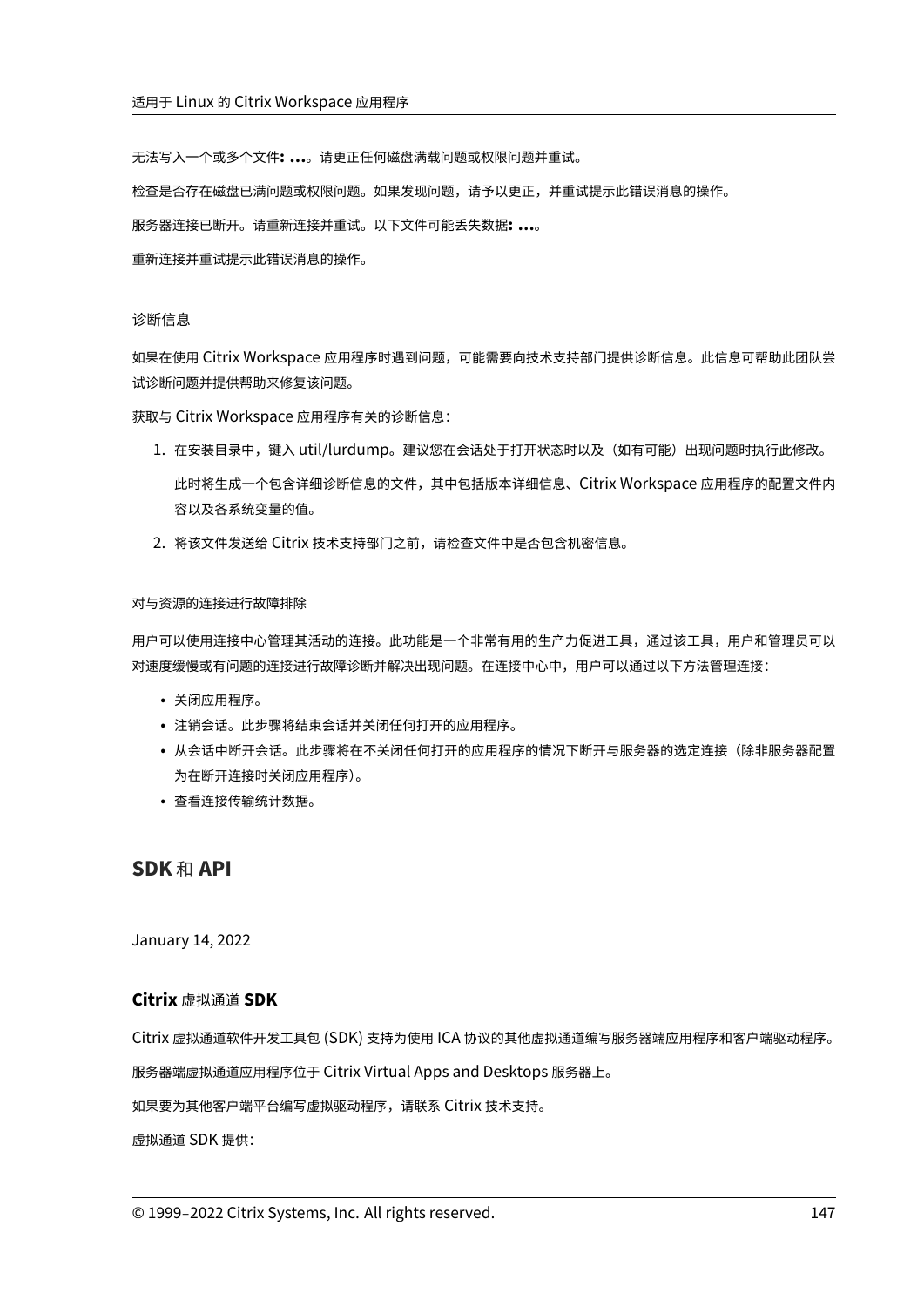- 在 Citrix 服务器 API SDK (WFAPI SDK) 中与虚拟通道功能结合使用以创建新虚拟通道的 Citrix 虚拟驱动程序 应用程序编程接口 (Virtual Driver Application Programming Interface, VDAPI)。VDAPI 提供的虚拟通 道支持简化了编写虚拟通道的过程。
- 用来演示编程技术的多个虚拟通道示例程序的有效源代码。
- 虚拟通道 SDK 需要 WFAPI SDK 才能编写虚拟通道的服务器端。

有关详细信息,请参阅 Citrix Virtual Channel SDK for Citrix Workspace 应用程序 for Linux(面向适用于 Linux 的 Citrix Workspace 应用程序的 Citrix 虚拟通道 SDK)。

# 命令行引用

有关命令行参考和参数的信息,请参阅 Citrix Workspace app for Linux Command Reference(适用于 Linux 的 Citrix Workspace 应用程序命令参考)。

# 平台优化 **SDK**

作为适用于 Linux 的 Citrix Workspace 应用程序的 HDX SoC 计划的一部分,我们引入了"平台优化 SDK"。

此 SDK 支持具有创新外形规格的低成本、低功耗、高性能设备的生态系统。

开发人员可以使用平台优化 SDK 来提高基于 Linux 的设备的性能。此 SDK 允许开发人员为 Citrix Workspace 应用 程序的 ICA 引擎组件 (wfica) 创建插件扩展。插件是作为可共享库构建的,wfica 将动态加载这些库。

这些插件可以通过启用以下功能来帮助您优化 Linux 设备的性能:

- 提供对用于绘制会话图像的 JPEG 和 H.264 数据的加速解码
- 控制用于绘制会话图像的内存的分配
- 通过控制会话图像的低级别绘制来提高性能
- 为不支持 X11 的操作系统环境提供图形输出和用户输入服务

有关信息,请参阅 Citrix Workspace app for Linux ‑ Platform Optimization SDK(适用于 Linux 的 Citrix Workspace 应用程序 ‑ 平台优化 SDK)。

**ICA** 设置参考

February 11, 2022

ICA 设置参考文件提供注册表设置和 ICA 文件设置列表,允许管理员自定义 Citrix Workspace 应用程序的行为。您还 可以使用 ICA 设置参考对 Citrix Workspace 应用程序的异常行为进行故障排除。

ICA 设置参考(PDF 下载)